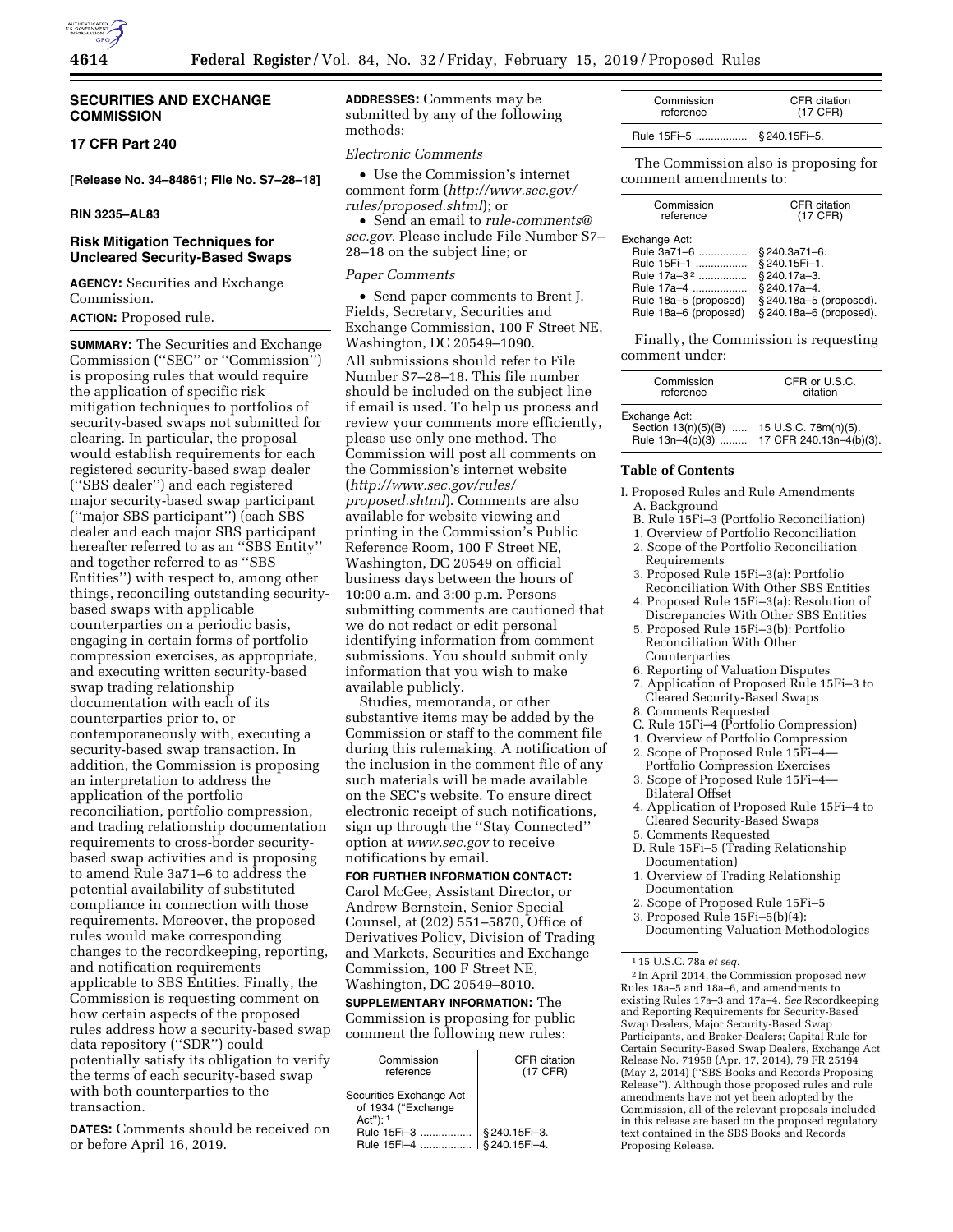- 4. Proposed Rule 15Fi–5(b)(5) and (6): Other Disclosure Requirements
- 5. Proposed Rule 15Fi–5(c): Audit of Security-Based Swap Trading Relationship Documentation
- 6. Exceptions to the Trading Relationship Documentation Requirements
- 7. Comments Requested
- E. Verification of Transaction Data by SDRs
- 1. Reconciliation of Terms Submitted to an
- SDR 2. Documentation of Regulatory Reporting Obligations
- 3. Comments Requested
- F. Recordkeeping Requirements
- 1. Proposed Amendments to
- Recordkeeping Rules
- 2. Comments Requested
- II. Cross-Border Application of Rules 15Fi–3 Through 15Fi–5
	- A. Background on the Cross-Border
	- Application of Title VII Requirements B. Proposed Cross-Border Interpretation
- 
- C. Comments Requested III. Availability of Substituted Compliance
- for Rules 15Fi–3 Through 15Fi–5 A. Existing Substituted Compliance Rule
- B. Proposed Amendment to Rule 3a71–6
- 1. Basis for Substituted Compliance in Connection With the Portfolio Reconciliation, Portfolio Compression, and Trading Relationship
- Documentation Requirements 2. Comparability Criteria, and
- Consideration of Related Requirements 3. Comments Requested
- IV. General Request or Comment
- V. Paperwork Reduction Act
	- A. Summary of Collections of Information 1. Proposed Rule 15Fi–3: Portfolio
	- Reconciliation
	- 2. Proposed Rule 15Fi–4: Portfolio Compression
	- 3. Proposed Rule 15Fi–5: Written Trading Relationship Documentation
	- 4. Proposed Amendments to Rules 17a–3, 17a–4, 18a–5, and 18a–6: Books and Records Requirements
	- 5. Proposed Amendment to Rule 3a71–6: Substituted Compliance
	- B. Proposed Use of Information
	- 1. Proposed Rule 15Fi–3: Portfolio
	- Reconciliation 2. Proposed Rule 15Fi–4: Portfolio
	- Compression
	- 3. Proposed Rule 15Fi–5: Written Trading Relationship Documentation
	- 4. Proposed Amendments to Rules 17a–3, 17a–4, 18a–5, and 18a–6: Books and Records Requirements
	- 5. Proposed Amendment to Rule 3a71–6: Substituted Compliance
	- C. Respondents
	- D. Total Annual Recordkeeping Burden
	- 1. Portfolio Reconciliation Activities
	- Generally 2. Establishing, Maintaining, and Enforcing
	- Written Policies and Procedures 3. Reporting of Certain Valuation Disputes 4. Proposed Rule 15Fi–4: Portfolio
	- Compression 5. Proposed Rule 15Fi–5: Written Trading
	- Relationship Documentation
	- 6. Proposed Amendments to Rules 17a–3, 17a–4, 18a–5, and 18a–6: Books and Records Requirements
- 7. Proposed Amendment to Rule 3a71–6: Substituted Compliance
- E. Collection of Information Is Mandatory
- F. Confidentiality
- G. Request for Comment
- VI. Economic Analysis
	- A. Broad Economic Considerations B. Economic Baseline
	- 1. Security-Based Swap Market Activity and Participants
	- a. Available Data From the Security-Based Swap Market
	- b. Affected SBS Entities
	- c. Other Market Participants
	- d. Outstanding Positions
	- 2. Current Portfolio Reconciliation Practices
	- 3. Current Portfolio Compression Practices
	- 4. Current Trading Relationship Documentation Practices
	- C. Economic Costs and Benefits, Including Impact on Efficiency, Competition, and Capital Formation
	- 1. Effects on Efficiency, Competition, and Capital Formation
	- a. Broad Market Effects
	- b. Substituted Compliance
	- 2. Portfolio Reconciliation
	- a. Requirements
	- b. Benefits
	- c. Costs
	- d. Alternatives
- 3. Portfolio Compression
- a. Requirements
- b. Benefits
- c. Costs
- d. Alternatives
- 4. Trading Relationship Documentation
- a. Requirements
- b. Benefits
- c. Costs
- d. Alternatives
- 5. Recordkeeping Requirements
- a. Requirements
- b. Benefits
- c. Costs
- d. Alternatives
- 6. Cross-Border Application of Rules 15Fi– 3 Through 15Fi–5.
- a. Requirements
- b. Benefits
- c. Costs
- D. Request for Comment
- VII. Consideration of Impact on the Economy
- VIII. Regulatory Flexibility Act Certification
- IX. Statutory Basis and Text of Proposed Rules

### **I. Proposed Rules and Rule Amendments**

### *A. Background*

Section 15F(i)(1) of the Exchange Act, as added by Section 764(a) of Title VII of the Dodd-Frank Wall Street Reform and Consumer Protection Act (''Dodd-Frank Act''),3 requires each SBS Entity to conform with such standards as may be prescribed by the Commission, by rule or regulation, that relate to timely and accurate confirmation, processing,

netting, documentation, and valuation of all security-based swaps.4 Section 15F(i)(2) of the Exchange Act provides that the Commission shall adopt rules governing documentation standards for SBS Entities.5

The Commission previously adopted rules requiring SBS Entities to provide trade acknowledgments and to verify those trade acknowledgments with their counterparties to security-based swap transactions,6 but has not proposed rules concerning portfolio reconciliation, portfolio compression, or trading relationship documentation. By contrast, the Commodity Futures Trading Commission (''CFTC'') has implemented rules setting forth standards for the timely and accurate confirmation of swaps, addressing the reconciliation and compression of swap portfolios, and setting forth requirements for documenting the swap trading relationship between swap dealers or major swap participants (each swap dealer and each major swap participant hereafter referred to as a ''Swap Entity'' and together referred to as ''Swap Entities'') and their counterparties.7

6*See* Trade Acknowledgment and Verification of Security-Based Swap Transactions, Exchange Act Release No. 78011 (June 8, 2016), 81 FR 39807 (June

7*See* Confirmation, Portfolio Reconciliation, Portfolio Compression, and Swap Trading Relationship Documentation Requirements for Swap Dealers and Major Swap Participants, 77 FR 55904 (Sept. 11, 2012) (''CFTC Risk Mitigation Adopting Release''). The European Commission (''EC'') has implemented similar measures. *See*  Commission Delegated Regulation (EU) No. 149/ 2013 (Dec. 18, 2012) supplementing Regulation (EU) No. 648/2012 of the European Parliament and of the Council with regard to regulatory technical standards on indirect clearing arrangements, the clearing obligation, the public register, access to a trading venue, non-financial counterparties, and risk mitigation techniques for over-the-counter (''OTC'') derivatives contracts not cleared by a central counterparty (Feb. 23, 2013), *available at: [http://eur-lex.europa.eu/LexUriServ/LexUriServ.do?](http://eur-lex.europa.eu/LexUriServ/LexUriServ.do?uri=OJ:L:2013:052:0011:0024:en:PDF) [uri=OJ:L:2013:052:0011:0024:en:PDF.](http://eur-lex.europa.eu/LexUriServ/LexUriServ.do?uri=OJ:L:2013:052:0011:0024:en:PDF)* Regulatory authorities in other jurisdictions (*e.g.,* the Hong Kong Monetary Authority and the Monetary Authority of Singapore) have also proposed requirements similar to those adopted by the CFTC and the EC. In addition, the Canadian Securities Administrators (''CSA'') published a consultation paper in 2016 proposing a requirement that financial institutions enter into a written agreement documenting the material terms and conditions of any non-centrally cleared derivative, including standards related to the maintenance, review, and contents of that documentation. *See* CSA Consultation Paper 95–401—Margin and Collateral Requirements for Non-Centrally Cleared Derivatives

5 15 U.S.C. 78o–10(i)(2).

17, 2016) (''Trade Acknowledgment and Verification Adopting Release'').

(Jul. 7, 2016), *available at: [http://](http://www.osc.gov.on.ca/documents/en/Securities-Category9/csa_20160707_95-401_collateral-requirements-cleared-derivatives.pdf)*

*[www.osc.gov.on.ca/documents/en/Securities-](http://www.osc.gov.on.ca/documents/en/Securities-Category9/csa_20160707_95-401_collateral-requirements-cleared-derivatives.pdf)[Category9/csa](http://www.osc.gov.on.ca/documents/en/Securities-Category9/csa_20160707_95-401_collateral-requirements-cleared-derivatives.pdf)*\_*20160707*\_*95-401*\_*collateral[requirements-cleared-derivatives.pdf.](http://www.osc.gov.on.ca/documents/en/Securities-Category9/csa_20160707_95-401_collateral-requirements-cleared-derivatives.pdf)* 

<sup>3</sup>Public Law 111–203, 124 Stat. 1376 (2010). Unless otherwise indicated, references to ''Title VII'' in this release are to Subtitle B of Title VII of the Dodd-Frank Act.

<sup>4</sup> 15 U.S.C. 78o–10(i)(1).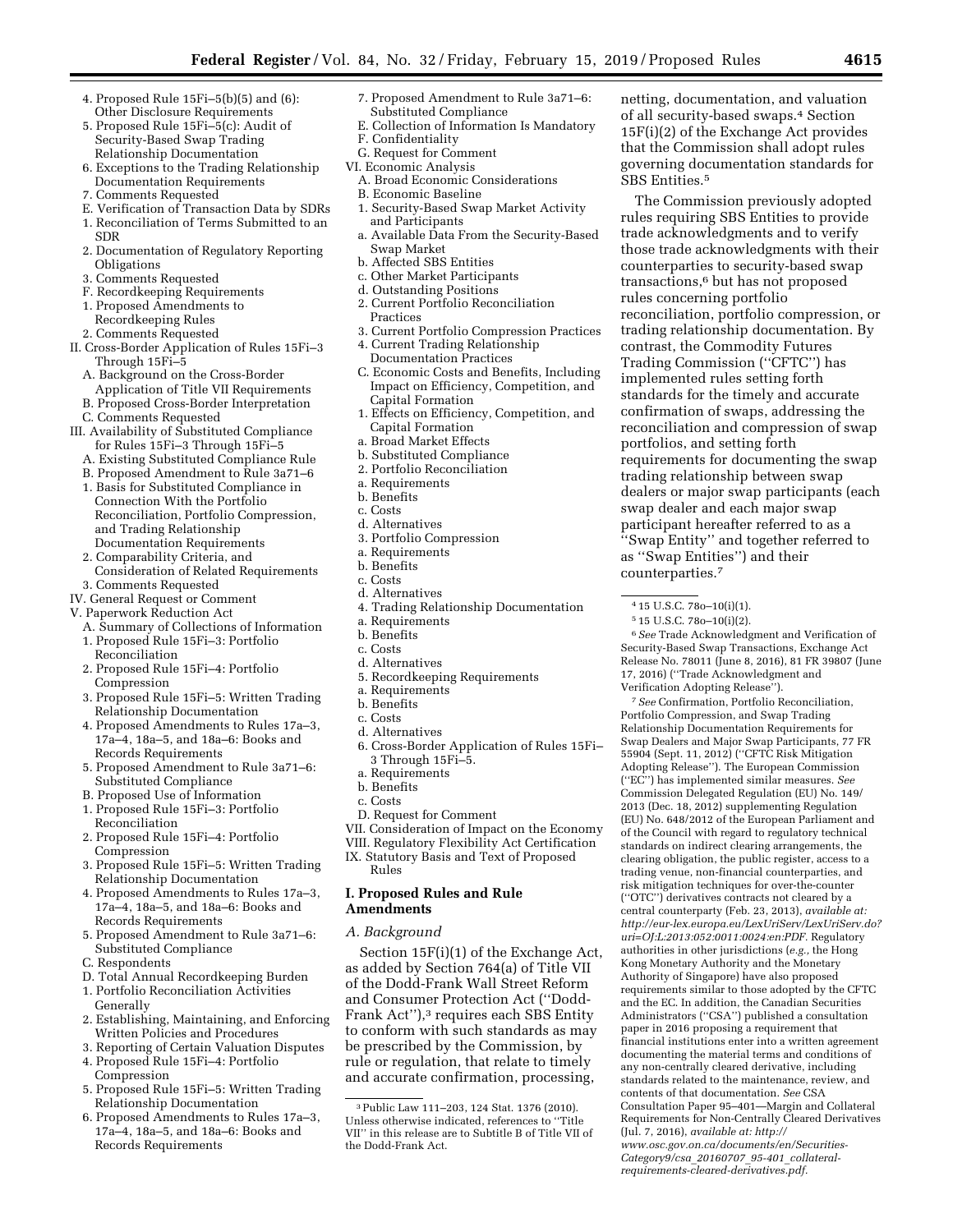Accordingly, the Commission is today proposing requirements applicable to SBS Entities addressing, among other things, reconciling and compressing portfolios of uncleared security-based swaps and executing written trading relationship documentation with each counterparty prior to or contemporaneously with executing an uncleared security-based swap. In developing this proposal, we have consulted and coordinated with the CFTC, the prudential regulators,<sup>8</sup> and foreign regulatory authorities in accordance with the consultation mandate of the Dodd-Frank Act.9 We also have consulted and coordinated with foreign regulatory authorities through Commission staff participation in numerous bilateral and multilateral discussions with foreign regulatory authorities addressing the regulation of OTC derivatives.10 Through these multilateral and bilateral discussions and the Commission staff's participation in various international task forces and

9Section 712(a)(2) of the Dodd-Frank Act provides in part that the Commission shall ''consult and coordinate to the extent possible with the Commodity Futures Trading Commission and the prudential regulators for the purposes of assuring regulatory consistency and comparability, to the extent possible.''

In addition, Section 752(a) of the Dodd-Frank Act provides, in part, that ''[i]n order to promote effective and consistent global regulation of swaps and security-based swaps, the Commodity Futures Trading Commission, the Securities and Exchange Commission, and the prudential regulators . . . as appropriate, shall consult and coordinate with foreign regulatory authorities on the establishment of consistent international standards with respect to the regulation (including fees) of swaps.

10Staff participates in a number of international standard-setting bodies and workstreams working on OTC derivatives reforms. For example, Commission staff participated in the International Organization of Securities Commissions' (''IOSCO'') preparation of a report regarding risk mitigation standards for non-centrally cleared OTC derivatives. *See* Risk Mitigation Standards for Noncentrally Cleared OTC Derivatives (Jan. 28, 2015), *available at: [http://www.iosco.org/library/pubdocs/](http://www.iosco.org/library/pubdocs/pdf/IOSCOPD469.pdf) [pdf/IOSCOPD469.pdf.](http://www.iosco.org/library/pubdocs/pdf/IOSCOPD469.pdf)* IOSCO developed those standards in consultation with the Basel Committee on Banking Supervision and the Committee on Payments and Market Infrastructures.

working groups, we have gathered information about foreign regulatory reform efforts and their effect on, and relationship with, the U.S. regulatory regime. The Commission has taken, and will continue to take, these discussions into consideration in developing rules, forms, and interpretations for implementing Title VII of the Dodd-Frank Act.

Finally, the Commission recognizes that the CFTC rules pertaining to portfolio reconciliation, portfolio compression, and written trading relationship documentation have been in effect since 2012, and that any SBS Entity that also is registered with the CFTC as a Swap Entity will already have incurred systems and compliance costs in connection with the corresponding CFTC requirements. In order to minimize compliance burdens on such potential dual registrants in connection with the rules we are proposing today, we have attempted to harmonize this proposal with the existing CFTC rules wherever possible. There are, however, a limited number of provisions where we preliminarily believe it is appropriate to diverge from a particular aspect of the CFTC rules. Each of those differences is described below, along with the preliminary reasons for the different approaches. To the extent that no such substantive difference is described, it is because we have preliminarily determined that none exists. However, below we welcome and solicit comment on any potential substantive differences between the proposed rules and the corresponding CFTC rules, as well as on the decision to harmonize with the CFTC, both as an overall approach and with respect to any specific provisions of the proposed rules.

### *B. Rule 15Fi–3 (Portfolio Reconciliation)*

1. Overview of Portfolio Reconciliation

In the Trade Acknowledgement and Verification Adopting Release, the Commission noted the importance of confirming trades in a timely manner, explaining that the process of confirming the terms of a transaction is essential for SBS Entities ''to effectively measure and manage market and credit risk.'' 11 The Commission further explained that ''a backlog of unconfirmed trades could hinder the settlement process, particularly if errors go undetected or a counterparty disputes the terms of a transaction.'' 12 Such disruptions in the settlement process could, in turn, lead to broader

market instability in the case of a credit event involving a reference entity on which many different counterparties have, in the aggregate, a large notional outstanding exposure.13

In this regard, portfolio reconciliation addresses many of these same issues, but unlike the confirmation process, which occurs at the outset of a transaction, reconciliation operates throughout the life of the transaction. If a security-based swap transaction is accurately confirmed by both parties during the trade acknowledgement and verification process, reconciliation helps to identify any discrepancies in terms that do not remain constant throughout the life of a trade. Furthermore, if a discrepancy is *not*  identified during the trade acknowledgement and verification process, it could be identified during a subsequent reconciliation exercise.

The Commission preliminarily believes that portfolio reconciliation serves as an important mechanism for promoting risk mitigation by requiring security-based swap counterparties to have established processes for identifying and resolving discrepancies involving key terms of their transactions. To illustrate this point, if a term necessary for calculating the market value of a security-based swap is not properly confirmed during the trade acknowledgment and verification process, such as due to some form of systems or human error, that discrepancy could lead to complications at various points throughout the life of the transaction, which could become particularly problematic if it remains undetected until such time as the parties are required to perform on their obligations.14 Thus, portfolio reconciliation could help to mitigate the possibility of a discrepancy unexpectedly affecting performance under the security-based swap transaction by increasing the likelihood

14*See* Summary of OTC Commitments, Attachment to the July 31, 2008 letter from the Operations Management Group to Timothy Geithner, President, Federal Reserve Bank of New York (''FRBNY''), *available at: [https://](https://www.newyorkfed.org/medialibrary/media/newsevents/news/markets/2008/CommitmentSummaryTable.pdf) [www.newyorkfed.org/medialibrary/media/](https://www.newyorkfed.org/medialibrary/media/newsevents/news/markets/2008/CommitmentSummaryTable.pdf)  [newsevents/news/markets/2008/](https://www.newyorkfed.org/medialibrary/media/newsevents/news/markets/2008/CommitmentSummaryTable.pdf)  [CommitmentSummaryTable.pdf](https://www.newyorkfed.org/medialibrary/media/newsevents/news/markets/2008/CommitmentSummaryTable.pdf)* (''Positive affirmation of trade economics is a key risk mitigation technique for OTC derivatives because it assures that each counterparty's risk management system accurately reflect the economic details of trades that have not yet been matched.''). Although this particular commitment was made in the context of the trade affirmation process, we believe that the same basic principle supports the need to reconcile terms throughout the life of a trade, even if a term is accurately reflected in a firm's system as a result of the affirmation process. This is particularly true for terms that do not remain constant during the life of a trade.

<sup>8</sup>For purposes of this statement, the term ''prudential regulator'' is defined in Section 1a(39) of the CEA, 7 U.S.C. 1a(39), and that definition is incorporated by reference into Section 3(a)(74) of the Exchange Act, 15 U.S.C. 78c(a)(74). Pursuant to that definition, the Board of Governors of the Federal Reserve System (''Federal Reserve Board''), the Office of the Comptroller of the Currency, the Federal Deposit Insurance Corporation ("FDIC"), the Farm Credit Administration, or the Federal Housing Finance Agency (collectively, the ''prudential regulators'') is the ''prudential regulator'' of an SBS Entity if the entity is directly supervised by that regulator. Separately, we are proposing a definition of ''prudential regulator,'' to be used for purposes of the proposed portfolio reconciliation and trading relationship documentation requirements. *See infra* note 48. That proposed definition also references Section 3(a)(74) of the Exchange Act and includes the same list of agencies as noted above.

<sup>11</sup>Trade Acknowledgement and Verification Adopting release, 81 FR at 39833. 12 *Id.* 

<sup>13</sup> *Id.*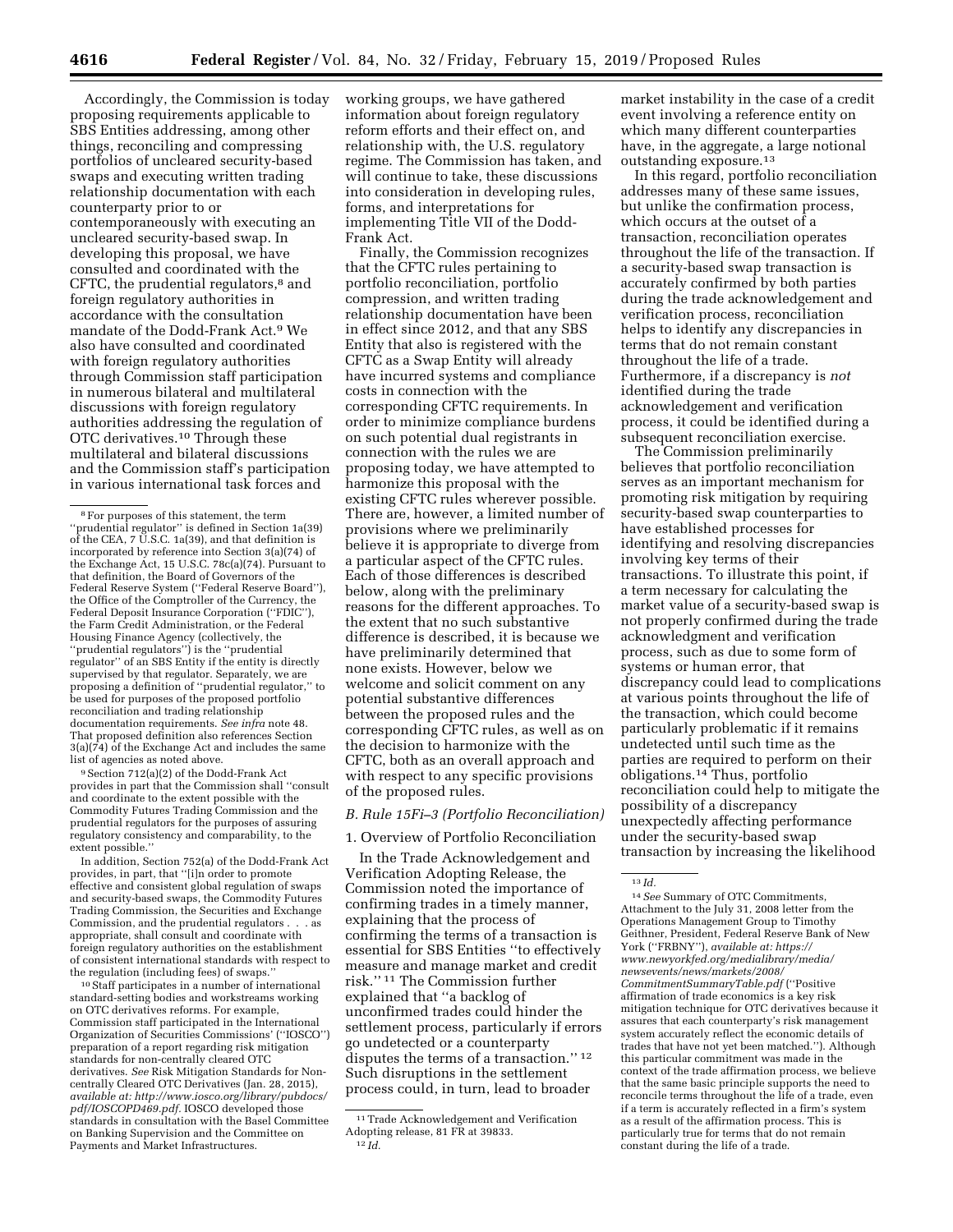that the parties are and remain in agreement with respect to all material terms.

This practice is particularly relevant with respect to terms used to perform a valuation of the financial instrument. Specifically, unresolved discrepancies regarding the value of a security-based swap can lead to, among other things, difficulties in the application of any processes that depend on the valuation being accurate, such as determining the amount of margin that must be posted or collected during the life of a securitybased swap transaction. In the aggregate, such errors and other complications could result in significant uncollateralized exposure in the uncleared security-based swap markets (or alternatively, potentially inefficient overcollateralization).

In addition, valuation discrepancies identified during reconciliation could help to identify problems with one or both of the counterparties' internal valuation systems and models, or possibly even with a firm's internal controls. For example, in a report analyzing federal assistance to American International Group, Inc. (''AIG'') following the events of September 2008, the General Accountability Office (''GAO'') noted that in structuring this relief one of the many open issues the FRBNY had to address was the number of collateral disputes AIG had with its counterparties.15 GAO further explained that ''[t]o the extent that lower valuations (more CDO value lost) produced greater collateral postings, counterparties had an interest in seeking lower valuations. Similarly, to the extent that higher valuations (less CDO value lost) meant smaller collateral postings, AIG had an interest in seeking higher valuations."<sup>16</sup>

In light of this information, the Commission preliminarily believes that the use of portfolio reconciliation to help maintain an agreed-upon valuation of a security-based swap throughout the lifecycle of a transaction should be a hallmark of prudent risk mitigation practices within the operations of an SBS Entity. Accordingly, the Commission is proposing new Rule

16 *Id.* at 82.

15Fi-3 under the Exchange Act,<sup>17</sup> which generally would require those entities, in connection with securitybased swaps not submitted for clearing, to (1) engage in portfolio reconciliation with counterparties who are SBS Entities and (2) establish, maintain, and follow written policies and procedures reasonably designed to ensure that they engage in portfolio reconciliation with counterparties who are not SBS Entities. In both cases, the frequency of the portfolio reconciliation would be based on the number of outstanding transactions with the applicable counterparty.

2. Scope of the Portfolio Reconciliation Requirements

For purposes of proposed Rule 15Fi– 3,18 the Commission is proposing to amend existing Rule 15Fi–1 to add a definition of ''portfolio reconciliation.'' 19 As proposed, this term would be defined to mean any process by which the counterparties to one or more uncleared security-based swaps:

(i) Exchange the material terms of all security-based swaps in the securitybased swap portfolio between the counterparties;

(ii) Exchange each counterparty's valuation of each security-based swap in the security-based swap portfolio between the counterparties as of the close of business on the immediately preceding business day; and

(iii) Resolve any discrepancy in valuations or material terms.

For purposes of this proposed definition, the Commission also is proposing to amend Rule 15Fi–1 to add the terms ''security-based swap portfolio,'' which would be defined to mean all security-based swaps currently in effect between a particular SBS Entity and a particular counterparty,20 and ''valuation,'' which would be defined to mean the current market value or net present value of a security-based swap.21 Both of these definitions help to establish the scope of the portfolio

reconciliation requirements in proposed Rule 15Fi–3, with the former defining which security-based swaps are subject to the rule and the latter defining one of the two categories of information that must be exchanged during a reconciliation (the other being ''material terms''). Moreover, for consistency with the corresponding CFTC rules applicable to Swap Entities, these definitions are substantively identical to the CFTC's corresponding definitions, which we preliminarily believe are appropriately scoped and clear for purposes of proposed Rule 15Fi–3.

With respect to the phrase ''material terms,'' the proposed definition would follow a similar approach to the one taken by the CFTC in that it would base the definition on the terms required to be reported to an SDR pursuant to Regulation SBSR.22 Unlike the approach taken by the CFTC, however, which has adopted a single definition of ''material terms,'' the definition in proposed Rule 15Fi–1(i) would be bifurcated depending on whether a security-based swap transaction had already been included in a security-based swap portfolio and reconciled pursuant to proposed Rule 15Fi–3.23 With respect to any security-based swap that has *not* yet been reconciled as part of a securitybased swap portfolio, ''material terms'' would be defined to mean each term that is required to be reported to a registered SDR pursuant to Rule 901 under the Exchange Act.24 With respect to all other security-based swaps within a security-based swap portfolio, the definition of ''material terms'' would continue to be based on the reporting requirements in Rule 901, but would exclude any term that is not relevant to the ongoing rights and obligations of the

23CFTC Rule 23.500(g) defines ''material terms'' to include the minimum primary economic terms (as defined in Appendix 1 of part 45 of the CFTC's regulations) of a swap, other than the 24 specific data fields identified in that rule. *See* 17 CFR 23.500(g). Among the excluded fields are: (1) The status of either counterparty as a swap dealer, major swap participant, financial entity, or U.S. person; (2) an indication that the swap will be allocated and certain information regarding the agent and the original swap; (3) an indication that the swap is a multi-asset swap and a further indication of its primary and secondary asset class; (4) an indication that the swap is a mixed swap and the identification of any non-CFTC registered swap data repository to which it is also reported (if applicable); (5) the block trade indicator, execution timestamp, and timestamp for submission to a swap data repository; (6) the clearing indicator and clearing venue; and (7) certain information regarding the application of the end user exception from mandatory clearing.

24*See* proposed Rule 15Fi–1(i)(1) (referencing 17 CFR 242.901).

<sup>15</sup>*See* GAO, Financial Crisis: Review of Federal Reserve System Financial Assistance to American International Group, Inc., GAO–11–616 (Sept. 2011), *available at [http://www.gao.gov/assets/590/](http://www.gao.gov/assets/590/585560.pdf)  [585560.pdf](http://www.gao.gov/assets/590/585560.pdf)* (''According to information we reviewed, on a [collateralized debt obligation (''CDO'')] portfolio of \$71 billion . . . , AIG and its counterparties had valuation differences totaling \$4.3 billion. Among a group of 15 counterparties, 9 had valued their assets differently than AIG.'').

<sup>17</sup>Unless otherwise noted, all references to rules (both proposed and existing) without an accompanying statutory reference are to rules adopted (or proposed to be adopted) under the Exchange Act.

<sup>18</sup>The corresponding CFTC rule is 17 CFR 23.502. The structure of the CFTC rule, including the subsections, mirrors the structure of proposed Rule 15Fi–3.

<sup>19</sup>*See* proposed Rule 15Fi–1(l). The corresponding CFTC definition is in 17 CFR  $23.500(i)$ .

<sup>20</sup>*See* proposed Rule 15Fi–1(o). The corresponding CFTC definition is in 17 CFR 23.500(k)

<sup>21</sup>*See* proposed Rule 15Fi–1(q). The corresponding CFTC definition is in 17 CFR  $23.500(m)$ .

<sup>22</sup> 17 CFR 242.900 to 242.909.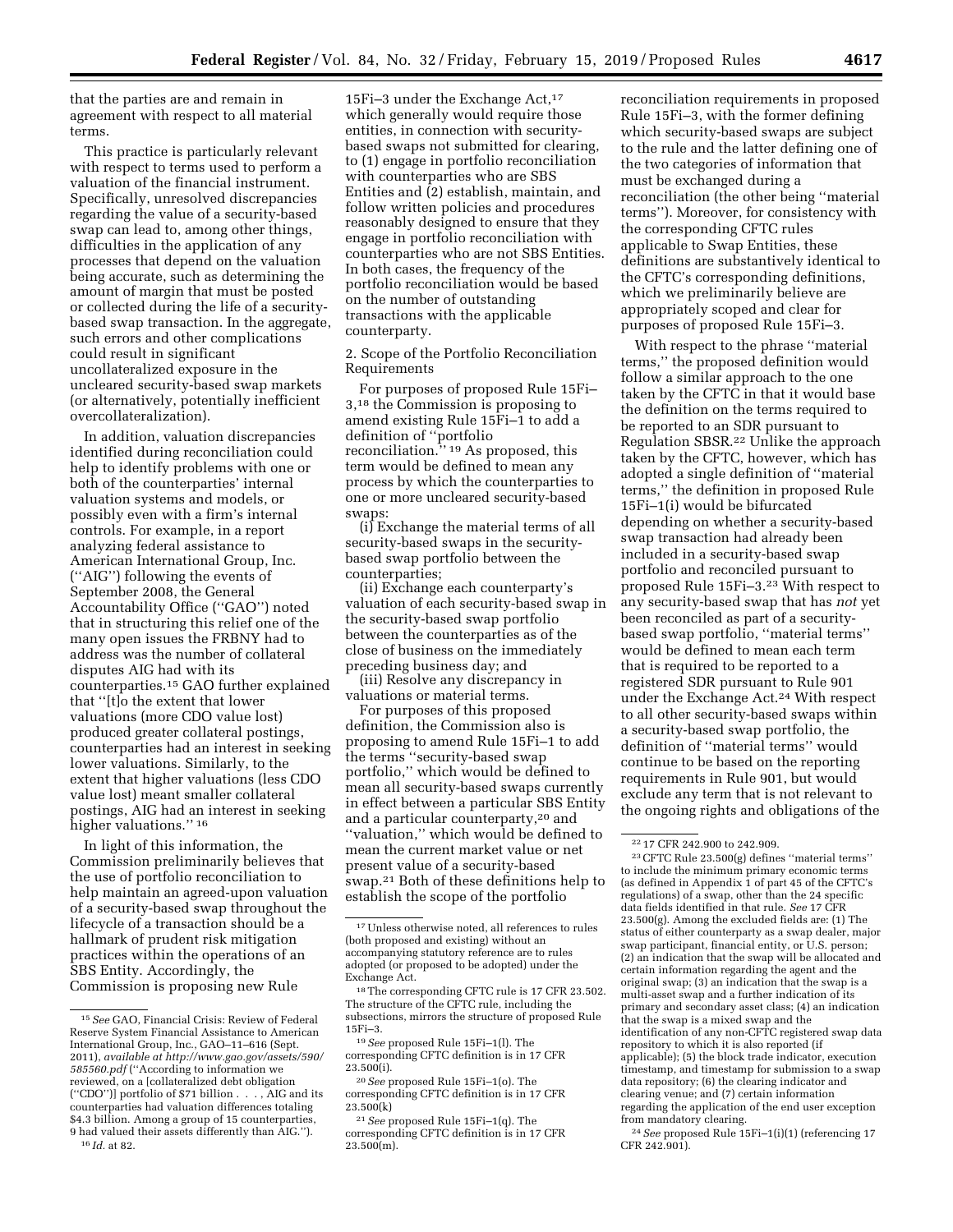parties and the valuation of the securitybased swap.25

The Commission preliminarily believes that the data set submitted to an SDR under Rule 901 is an appropriate measure for determining which terms should be reconciled pursuant to proposed Rule 15Fi–3. As noted above, the Commission believes that one of the fundamental goals of the portfolio reconciliation process is to help ensure that both counterparties to a security-based swap are in agreement on all of the terms necessary for developing a comprehensive understanding of each of their rights and obligations under the security-based swap, and that they remain in such agreement throughout the life of the transaction. To effect that objective, we are proposing that the term ''portfolio reconciliation'' be defined in part as the exchange of the ''material terms'' of all security-based swaps in the securitybased swap portfolio between the counterparties. Similarly, in adopting Regulation SBSR the Commission explained that the Title VII regulatory reporting requirement ''is designed to allow the Commission and other relevant authorities to have access to comprehensive information about security-based swap activity in registered SDRs.'' 26 The Commission therefore preliminarily believes that the terms that must be reported to an SDR under Regulation SBSR are a good proxy for identifying the ''material terms'' that should be subject to the portfolio reconciliation requirements.

The Commission also preliminarily believes that basing the definition of ''material terms'' on what is required to be reported to an SDR provides certainty for SBS Entities regarding what information must be reconciled, which should in turn reduce the burdens on those entities without lessening the benefits of the proposed rule (which are described earlier in this section and in the Economic Analysis section below). Furthermore, the proposed approach is designed to allow affected counterparties to leverage the same systems used for SDR reporting for purposes of the portfolio reconciliation requirements, should such synergies exist. Moreover, this proposed approach would promote the same policy goals that underpin a particular requirement imposed on SDRs to verify the terms of each security-based swap with both

counterparties to the transaction, as discussed in detail in Section I.E below.

The Commission preliminarily believes that the proposed rule is reasonably tailored to avoid unnecessary burdens while still promoting important risk mitigation goals inherent to the portfolio reconciliation process. That said, certain terms of a security-based swap transaction may be material the first time that a transaction is reconciled, but might not be material during a subsequent reconciliation. This could be true, for example, with respect to any term of a transaction that does not affect any ongoing rights or obligations of the parties and that has no effect on the valuation of the security-based swap. Accordingly, the definition of ''material terms'' in proposed Rule 15Fi–1(i)(2) provides that with respect to any subsequent reconciliations, SBS Entities may exclude any term that is not relevant to the ongoing rights and obligations of the parties and the valuation of the security-based swap, regardless of the fact that the term was required to be reported to an SDR under Regulation SBSR.27 For example, the Commission preliminarily believes that the 24 terms excluded from the CFTC definition could be excluded from the proposed definition of ''material terms'' in the context of security-based swaps that have previously been reconciled.28

Finally, the Commission recognizes that our proposed definition of ''material terms'' would differ from the corresponding CFTC definition in that Swap Entities would never need to reconcile the 24 terms excluded from the definition of ''material terms'' in

28*See supra* note 23 (discussing CFTC Rule 23.500(g)). We further recognize that when the CFTC adopted amendments to Rule 23.500(g) to exclude these terms, it noted that ''removal of these terms from reconciliations would alleviate the burden of resolving discrepancies in terms of a swap that are not relevant to the ongoing rights and obligations of the parties and the valuation of the swap without impairing the [CFTC's] regulatory mission.'' *See* Definitions of ''Portfolio Reconciliation'' and ''Material Terms'' for Purposes of Swap Portfolio Reconciliation, 81 FR 27309, 27311 (May 6, 2016).

CFTC Rule 23.500(g). Nevertheless, we are proposing to require all reported terms to be reconciled at least initially because, among other things, such requirement could potentially help to address an issue related to how registered SDRs can verify the information that they receive, as discussed in detail in Section I.E below. However, below we solicit comment on our approach, and particularly welcome comments on any trade-offs that may exist as between our efforts to address the SDR-related issue and any additional burdens resulting from a definition of ''material terms'' that departs from the corresponding CFTC rule, particularly in the context of CFTC-regulated Swap Entities that also may register with the Commission as SBS Entities.

3. Proposed Rule 15Fi–3(a): Portfolio Reconciliation With Other SBS Entities

The Commission is proposing to bifurcate proposed Rule 15Fi–3 based on the particular type of counterparty with which the SBS Entity transacts. For transactions between two SBS Entities, proposed Rule 15Fi–3(a) would require the two sides to engage in portfolio reconciliation at frequencies that are based on the size of the security-based swap portfolio between the two parties, expressed in ranges (or tiers).29

Under this tiered approach, if the two SBS Entity counterparties maintain a security-based swap portfolio that includes 500 or more security-based swaps, portfolio reconciliation would need to occur once each business day for as long as the portfolio exceeds this threshold. If a security-based swap portfolio between two SBS Entities includes more than 50 but fewer than 500 security-based swaps on any business day during a week, portfolio reconciliation would be required to occur on a weekly basis. For a securitybased swap portfolio between two SBS Entities that includes no more than 50 security-based swaps at any time during the calendar quarter, portfolio reconciliation would be required on a quarterly basis.30

<sup>25</sup>*See* proposed Rule 15Fi–1(i)(2).

<sup>26</sup>*See* Regulation SBSR—Reporting and Dissemination of Security-Based Swap Information; Final Rule, Exchange Act Release No. 74244 (Feb. 11, 2015), 80 FR 14563, 14646 (Mar. 19, 2015) (''Regulation SBSR Adopting Release'').

<sup>27</sup>The Commission does not, however, believe that a term would be appropriately excluded from the definition of ''material terms'' if it was resubmitted to an SDR because of an error in how it was initially reported or due to a lifecycle event. In those circumstances, the Commission preliminarily believes that such term would continue to be material for the same reasons that every term subject to a reporting requirement under Rule 901 would be material the first time that a transaction is reconciled. Once the updated term is reconciled, however, an SBS Entity would be able to exclude that term from subsequent reconciliations to the extent that it determines that it is not relevant to the ongoing rights and obligations of the parties and the valuation of the security-based swap.

<sup>29</sup>*See* proposed Rule 15Fi–3(a).

<sup>30</sup>*See* proposed Rule 15Fi–3(a)(3). For the avoidance of doubt, if a security-based swap portfolio between two SBS Entity counterparties crosses from one threshold to another, both sides would be required to comply with the proposed rule as of the date that the requirement applies. For example, if two SBS Entities that have long maintained a portfolio of 50 or fewer security-based swaps (and accordingly reconcile on a quarterly basis) exceed the 50 transaction threshold, the two sides would become subject to the weekly reconciliation requirement as of the first day that the portfolio exceeds 50 security-based swaps (or the daily reconciliation requirement if the portfolio increases to 500 or more security-based swaps). By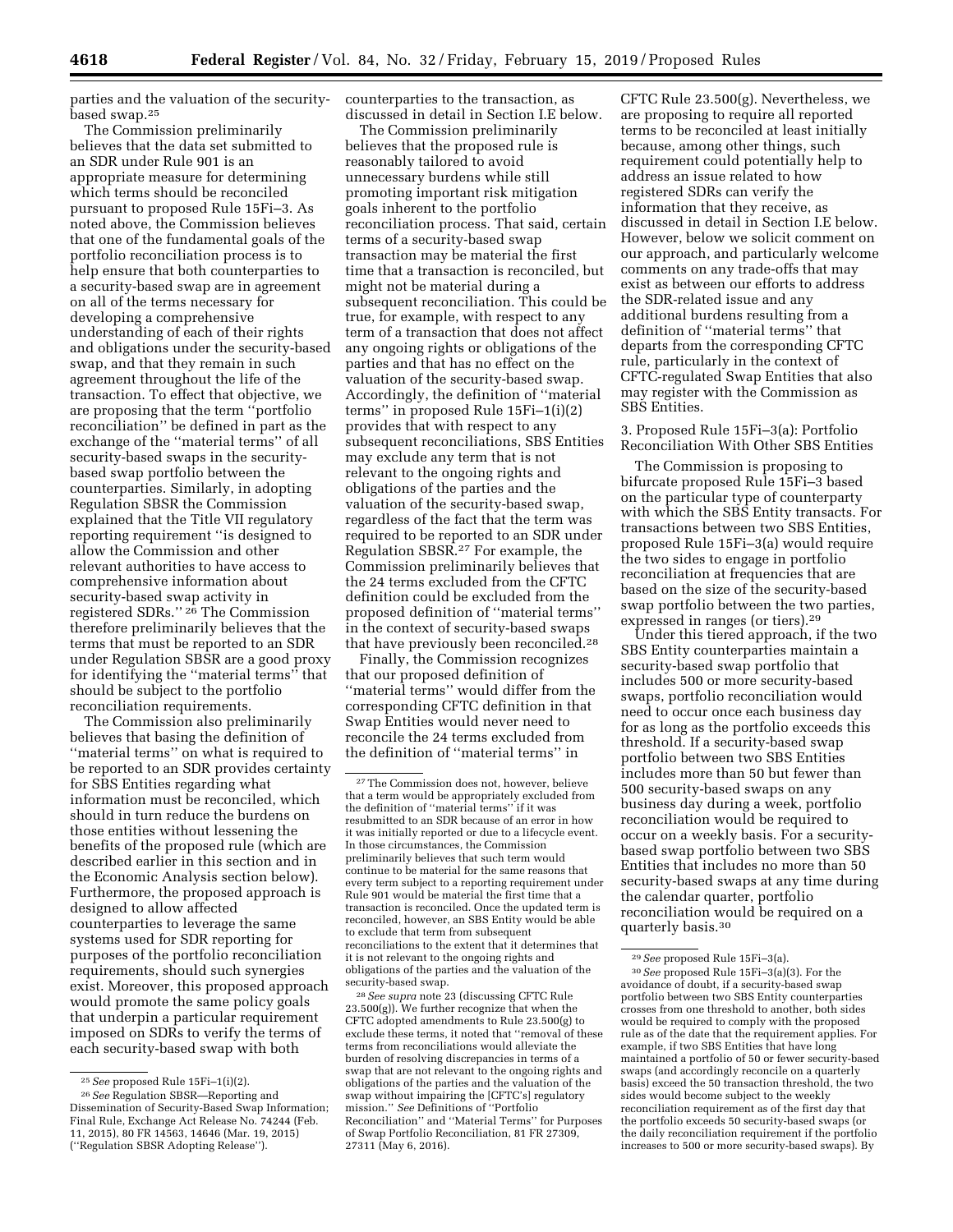The Commission preliminarily believes that the proposed tiering of obligations, whereby the frequency of the portfolio reconciliation would be based on the number of outstanding transactions with the applicable counterparty, represents a reasonable attempt to calibrate the costs to the benefits expected from reconciling a person's security-based swap portfolio at regular intervals. All other things being equal, a larger and more complex portfolio represents a greater potential for loss than a smaller, less complex portfolio. Therefore, the proposed rule would require more frequent reconciliation of the larger, more complex portfolio. We also note that the CFTC has adopted rules that utilize identical levels as our proposal, and that divergence from those thresholds could lead to additional costs and other inefficiencies for SBS Entities that are also registered with the CFTC as Swap Entities.31

In addition to the requirements regarding the frequency of the reconciliation, proposed Rule 15Fi– 3(a)(1) would require SBS Entities to agree in writing with each of their counterparties on the terms of the portfolio reconciliation including, if applicable, agreement on the selection of any third party service provider who

<sup>31</sup> When it adopted the same numerical thresholds in 2012, the CFTC noted that the requirement to reconcile portfolios with 500 or more swaps on a daily basis was consistent with the commitments made by the OTC Derivatives Steering Group's 14 major dealers (''G–14 dealers'') in December 2008 as well as international regulatory efforts underway at the time of the CFTC's release. *See CFTC Risk Mitigation Adopting Release,* 77 FR at 55928 nn. 35 and 36. *See also*  Summary of OTC Commitments, Attachment to the June 2, 2009 letter from G–14 dealers and certain buy-side participants to William C. Dudley, President, FRBNY, *available at: [https://](https://www.newyorkfed.org/medialibrary/media/newsevents/news/markets/2009/060209table.pdf) [www.newyorkfed.org/medialibrary/media/](https://www.newyorkfed.org/medialibrary/media/newsevents/news/markets/2009/060209table.pdf)  [newsevents/news/markets/2009/060209table.pdf](https://www.newyorkfed.org/medialibrary/media/newsevents/news/markets/2009/060209table.pdf)*  (committing, ''[b]y June 30, 2009, [to] execute daily collateralized portfolio reconciliations for collateralized portfolios in excess of 500 trades between [Operations Management Group] dealers as detailed in the December 31, 2008 Collateral Update letter''). *See also* Attachment to the Mar. 31, 2011 letter from the G–14 dealers and certain buy-side participants to William C. Dudley, President, FRBNY, *available at: [https://www.newyorkfed.org/](https://www.newyorkfed.org/medialibrary/media/newsevents/news/markets/2011/SCL0331.pdf) [medialibrary/media/newsevents/news/markets/](https://www.newyorkfed.org/medialibrary/media/newsevents/news/markets/2011/SCL0331.pdf) [2011/SCL0331.pdf](https://www.newyorkfed.org/medialibrary/media/newsevents/news/markets/2011/SCL0331.pdf)* (''We commit to reduce the threshold for routine portfolio reconciliation of collateralized portfolios from those exceeding 1,000 transactions to those exceeding 500 transactions starting June 30, 2011. These portfolios will be reconciled at least monthly.'') (internal citation omitted).

may be performing the reconciliation.32 In practice, the Commission notes that an SBS Entity could satisfy such requirement by including the terms governing the portfolio reconciliation process in the written security-based swap trading relationship documentation that the SBS Entity executes with its counterparty which, pursuant to proposed Rule 15Fi–5 would be required to be executed prior to, or contemporaneously with, the two parties executing any new securitybased swap transaction.33 This practice should help to ensure that portfolio reconciliation begins without delay after execution of the transaction and is designed to minimize the number of disagreements regarding the portfolio reconciliation process itself.

Finally, the Commission has preliminarily determined not to propose the CFTC's definition of ''business day'' and to rely on the definition in existing Rule 15Fi–1, which was adopted in 2016 in connection with the trade acknowledgement and verification requirements in Rule 15Fi–2. That definition includes ''any day other than a Saturday, Sunday, or legal holiday.'' 34 Specifically, we believe that the existing definition of ''business day'' is broadly consistent with other uses of the term within the Commission's rules.35 We

32Proposed Rule 15Fi–3(a)(2) provides that portfolio reconciliation may be performed either on a bilateral basis by the counterparties or by a third party selected by the counterparties in accordance with paragraph (a)(1) of the proposed rule. The Commission notes that CFTC Rule 23.502(a)(2), which is comparable to proposed Rule 15Fi–3(a)(2), uses the term ''qualified third party.'' When it adopted the above provision in 2012, the CFTC explained that it ''expects that parties will determine if the third-party is qualified based on their own policies.'' *See* CFTC Risk Mitigation Release, 77 FR at 55929. In addition, the CFTC's portfolio reconciliation requirements for transactions between Swap Entities and counterparties that are *not* Swap Entities do not require the relevant third party to be ''qualified'' and, instead, provide that ''[t]he portfolio  ${\rm reconcilation}$  may be  ${\rm performed}$  on a bilateral basis by the counterparties or by one or more third parties *selected by the counterparties.*'' *See* 17 CFR 23.502(b)(2) (emphasis added). Accordingly, the Commission has decided not to refer to a ''qualified third party'' and, instead, uses the term ''third party selected by the counterparties'' for purposes of proposed Rule 15Fi–3(a)(2). We preliminarily believe that it is sufficient for our purposes to refer solely to the fact that a third party has been selected.

33Once the two parties have agreed in writing on the terms of the portfolio reconciliation for the first time, the requirement could then be satisfied in connection with any new security-based swap transaction executed by the two sides merely by agreeing in writing to abide by the existing agreement regarding the reconciliation process.

34Under this proposal, the definition of ''business day'' currently in Rule 15Fi–1(a) would be renumbered as proposed Rule 15Fi–1(b).

35*See, e.g.,* 17 CFR 270.2a–7(a)(4) (''Business day means any day other than Saturday, Sunday, or any

also do not believe it necessary to have two different definitions of the same term promulgated under the same legal authority (*i.e.,* Section 15F(i) of the Exchange Act), one for purposes of the portfolio reconciliation rules and the other for purposes of the trade acknowledgement and verification rules.36 Moreover, we believe that this definition provides market participants with the flexibility to determine which holidays are ''legal holidays'' for purposes of the portfolio reconciliation requirements in proposed Rule 15Fi–3, which should be particularly useful given the cross-border nature of the OTC derivatives market.37 However, below we solicit comment on our approach.

4. Proposed Rule 15Fi–3(a): Resolution of Discrepancies With Other SBS Entities

Proposed Rule 15Fi–3(a) also would require each SBS Entity to take additional actions in the event of a discrepancy with a counterparty that is an SBS Entity. First, proposed Rule 15Fi–3(a)(4) would require the two SBS Entities to resolve *immediately* any discrepancy in a material term, whether identified directly as part of the portfolio reconciliation or otherwise. We preliminarily believe that this timeframe is appropriate given the ongoing nature of security-based swap transactions, as well as the potential for disagreements between the counterparties regarding the terms of a transaction to compound over the course of the security-based swap transaction. We have not, however, proposed a fixed definition of ''immediately'' as we believe that the amount of time that will be needed to resolve a discrepancy will depend on the particular facts and circumstances involved, including the complexity of the material term in question and the

36By contrast, the applicable definition of ''business day'' for purposes of the CFTC's portfolio reconciliation rules is contained in CFTC Rule 1.3(b), and includes ''any day other than a Sunday or holiday.'' That definition also provides instructions for computing time periods for CFTC rules that include notice requirements.

37As a reminder, the proposal would require SBS entities to agree in writing with each of their counterparties on the terms of the portfolio reconciliation pursuant to proposed Rule 15Fi– 3(a)(1) (in the case of security-based swap portfolios with other SBS Entities) and Rule 15Fi-3(b)(1) (in the case of security-based swap portfolios with all other counterparties). Accordingly, such agreement between an SBS Entity and its counterparty could include a determination as to which holidays would be considered ''legal holidays'' for purposes of any applicable portfolio reconciliation exercises involving those two parties.

contrast, if two SBS Entities that maintain a security-based swap portfolio of more than 500 transactions fall below that threshold, they could begin reconciling on a weekly basis as of the first business day after the date on which they were able to verify that their security-based swap portfolio has fallen below 500 transactions.

customary business holiday.'') and 17 CFR 230.261(b) (''Business day [means] [a]ny day, except Saturdays, Sundays or United States federal holidays.'').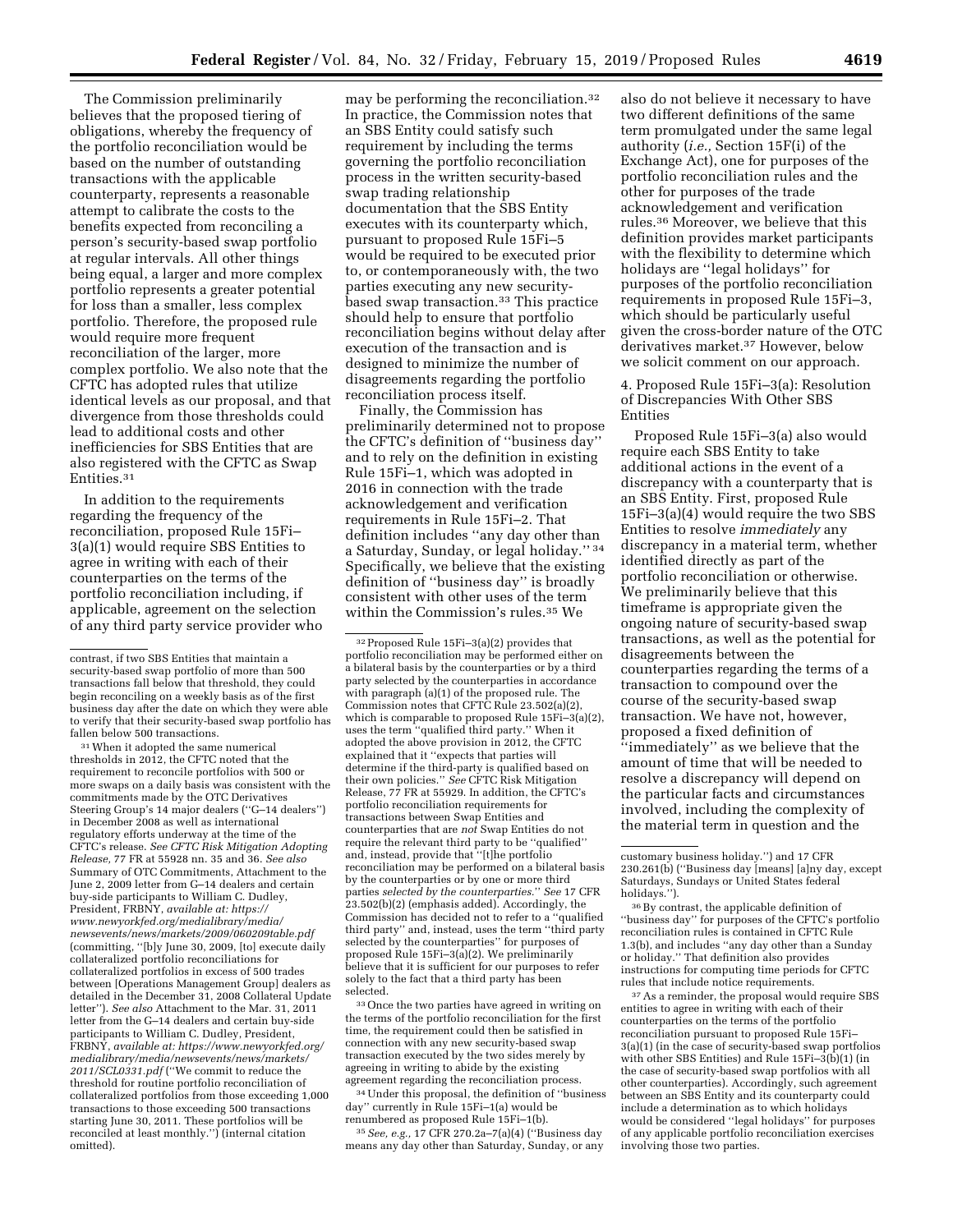magnitude of the discrepancy. We have, however, solicited comment on this approach.

At the same time, we also recognize that discrepancies related to the *valuation* of a security-based swap could be particularly difficult to resolve in a short period of time. Accordingly, proposed Rule 15Fi–3(a)(5) would require SBS Entities to have policies and procedures reasonably designed to resolve valuation discrepancies no later than five business days from the date they were discovered, which we preliminarily believe to be both a reasonable and appropriate amount of time to resolve such discrepancies. As a condition to this requirement, however, proposed Rule 15Fi–3(a)(5) would require each SBS Entity to establish, maintain, and follow written policies and procedures reasonably designed to identify how it will comply with any variation margin requirements under Section 15F(e) of the Exchange Act 38 and any related regulations pending resolution of the valuation discrepancy. Although we preliminarily believe that counterparties should be given sufficient time to resolve valuation discrepancies, we also believe it to be important for those counterparties to take reasonable steps during the pendency of the resolution to ensure that they are continuing to manage their credit risk to each other by way of exchanging variation margin.

Moreover, proposed Rule 15Fi–3(a)(5) provides that for purposes of the requirement to resolve valuation discrepancies within five business days of being identified, a difference between the lower valuation and the higher valuation of less than 10% of the higher valuation need not be deemed a discrepancy. This 10% threshold would apply on a transaction-by-transaction basis and not on a portfolio level. As discussed in the immediately preceding paragraph, the Commission recognizes that valuation discrepancies could be challenging and costly to resolve. Accordingly, we preliminarily believe that providing SBS Entities with a clear understanding of exactly which valuation discrepancies would need to be resolved within five business days will help focus the internal resources of both counterparties on the largest discrepancies. At the same time, however, the Commission believes that, in most cases, prudent risk mitigation of a firm's security-based swap portfolio and proper governance over an entity's operations would involve ensuring that, at least to a certain degree, most

valuation discrepancies are ultimately resolved.39

5. Proposed Rule 15Fi–3(b): Portfolio Reconciliation With Other Counterparties

Proposed Rule 15Fi–3(b) would establish reconciliation requirements for security-based swap portfolios between an SBS Entity and a counterparty that is *not* an SBS Entity. Although there is some broad similarity between proposed Rule 15Fi–3(b) and the rules applicable to security-based swap portfolios between two SBS Entities, we have preliminarily determined to take a more streamlined approach with respect to security-based swaps between an SBS Entity and its non-SBS Entity counterparties, similar to the CFTC's approach. This approach reflects our preliminary view that a dealer-to-dealer portfolio may be associated with a degree of market interconnectedness and volume that could potentially carry considerable market-wide risks, at least as compared to a security-based swap portfolio that involves only one SBS Entity. Moreover, the Commission preliminarily believes it to be appropriate to impose more prescriptive requirements in cases where both entities are subject to the SEC's requirements for registered entities. Accordingly, there are differences in both the application of the portfolio reconciliation requirements with non-SBS Entity counterparties as well as in the thresholds governing the frequency of the required reconciliation exercises.

Specifically, the proposal would require each SBS Entity to establish, maintain, and follow written policies and procedures reasonably designed to ensure that it engages in portfolio reconciliation with non-SBS Entity counterparties as set forth in the rule.40 This is in contrast to proposed Rule 15Fi–3(a), which expressly requires portfolio reconciliation with respect to transactions where both counterparties are SBS Entities. In addition, the policies and procedures would require

that the portfolio reconciliation be performed no less frequently than: (1) Once each calendar quarter for each security-based swap portfolio that includes more than 100 security-based swaps at any time during the calendar quarter and (2) once annually for each security-based swap portfolio that includes no more than 100 securitybased swaps at any time during the calendar year.41

As we previously explained, the Commission preliminarily believes that basing the required frequency of the portfolio reconciliation on the number of outstanding transactions with the applicable counterparty represents a reasonable attempt to calibrate the costs to the benefits expected from reconciling a person's security-based swap portfolio at regular intervals. As we also noted above, all other things being equal a larger and more complex portfolio represents a greater potential for loss than a smaller, less complex portfolio. As before, in selecting the specific levels we recognize that the CFTC has adopted rules with identical thresholds and frequencies and that divergence from those thresholds could lead to additional costs and other inefficiencies for SBS Entities that are also registered with the CFTC as Swap Entities.42

In addition, paragraph (b)(1) of proposed Rule 15Fi–3 would require that the applicable policies and procedures be reasonably designed to ensure that each SBS Entity agrees in writing with each of its non-SBS Entity counterparties on the terms of the portfolio reconciliation including, if applicable, agreement on the selection of any third party service provider who may be performing the reconciliation, and paragraph (b)(2) provides that under such required policies and procedures, the portfolio reconciliation may be performed on a bilateral basis by the counterparties or by one or more third parties selected by the counterparties.43 To the extent that the counterparties elect to use a third party to provide these services, the policies and procedures should be reasonably designed to ensure that the SBS Entity and its counterparty agree on the selection of that third party in writing in accordance with the requirements set forth in proposed Rule 15Fi–3(b)(1).44

<sup>38</sup> 15 U.S.C. 78o–10(e).

<sup>39</sup>For the avoidance of doubt, an SBS Entity that identifies a valuation discrepancy in excess of 10% would be in compliance with the proposed rule if it resolves such discrepancy to a level below 10%, even if the entire discrepancy is not completely eliminated. Thus, an SBS Entity would not be required to reduce an 11% valuation discrepancy down to zero, in contrast to an SBS Entity with a 9% valuation discrepancy, who would have no further obligations under proposed Rule 15Fi– 3(a)(5).

<sup>40</sup>*See* proposed Rule 15Fi–3(b). Additionally, proposed Rule 15Fi–3(b) contains a slight deviation from corresponding CFTC Rule 23.502(b) to eliminate language that we believe to be redundant. We do not intend for such clarification to signify any substantive differences between proposed rule Rule15Fi–3(b) and CFTC Rule 23.502(b).

<sup>41</sup>*See* proposed Rule 15Fi–3(b)(3).

<sup>42</sup>*See supra* note 31 (discussing how the CFTC arrived at setting the numerical thresholds for the requirement to engage in portfolio reconciliation as between two Swap Entities.).

<sup>43</sup>*See* proposed Rules 15Fi–3(b)(1) and (2).

<sup>44</sup>*See* proposed Rule 15Fi–3(b)(2). As noted in the discussion of the corresponding provision in Rule 15Fi–3(a)(1), an SBS Entity could in practice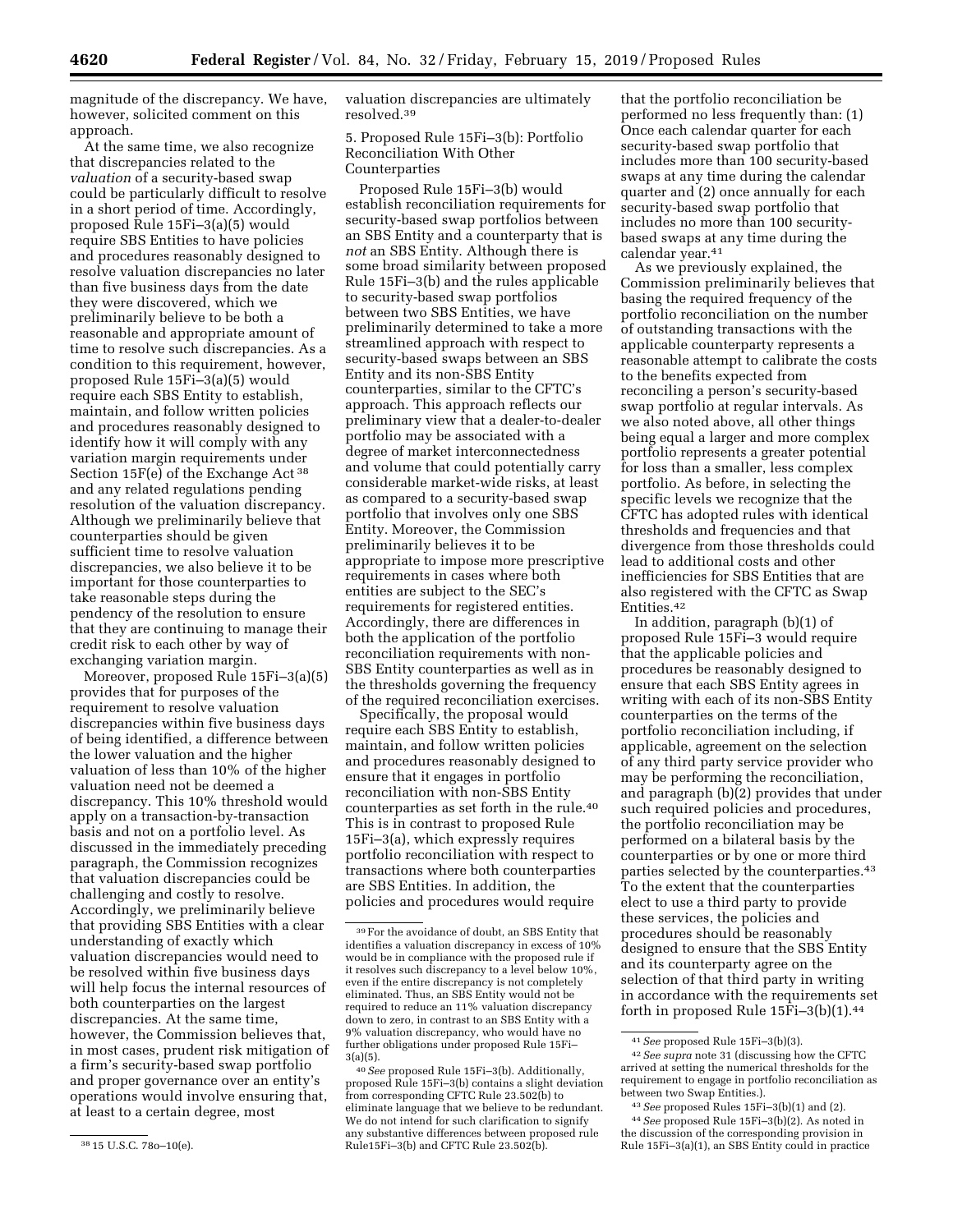Finally, proposed Rule 15Fi–3(b)(4) would require each SBS Entity to establish, maintain, and follow written procedures reasonably designed to resolve any discrepancies in the valuation or a material term of each security-based swap identified as part of a portfolio reconciliation or otherwise with a non-SBS Entity counterparty in a timely fashion.45 We are reluctant to provide a fixed definition of ''timely fashion'' in the context of resolving discrepancies with counterparties who are not SBS Entities due to the fact that such counterparties may vary considerably in terms of their size, sophistication, and background. Although it may be possible to resolve most valuation discrepancies with large hedge funds and pension funds within the five-business-day period applicable to transactions between two SBS Entities, that timeframe may be much more challenging with respect to transactions with smaller buy-side firms. Accordingly, below we request comment on the amount of time SBS Entities should be provided to resolve discrepancies in the valuation or a material term with respect to transactions with a non-SBS Entity counterparty. Commenters are particularly encouraged to explain how any recommended time period appropriately balances the importance of quickly resolving valuation discrepancies to the greatest extent possible, with an understanding that more complex discrepancies could involve the need for additional discussion and time for resolution.

### 6. Reporting of Valuation Disputes

Valuation is one of the most fundamental elements for determining the economic rights and obligations of each of the counterparties to a security-

45 Similar to the requirement in paragraph (a) of the proposed rule for portfolio reconciliation with counterparties that are also SBS Entities, proposed Rule 15Fi–3(b)(4) provides that a difference between the lower valuation and the higher valuation of less than 10% of the higher valuation need not be deemed a discrepancy for purposes of that paragraph. *See supra* note 39 and accompanying text (discussing the 10% threshold in the context of Rule 15Fi–3(a)(5)).

based swap transaction. For example, market participants manage their credit risks to their counterparties by exchanging margin with each other in an amount determined using the value of the underlying security-based swap. If those valuations are not accurate for any reason, such as human or system errors, problems with the valuation methodology, or an issue affecting the timeliness of the calculation, that error could result in one of the counterparties having an uncollaterialized credit exposure and a potential for loss in the event of a default.

Given those risks, proposed Rule 15Fi–3(c) would require each SBS Entity to promptly notify the Commission of any security-based swap valuation dispute in excess of \$20,000,000 (or its equivalent in any other currency), at either the transaction or portfolio level,46 if not resolved within: (1) Three business days, if the dispute is with a counterparty that is an SBS Entity; or (2) five business days, if the dispute is with a counterparty that is not an SBS Entity. Such notification would be required to be in a form and manner acceptable to the Commission,47 and would also be required to be sent to any applicable prudential regulator (*i.e.,* in the case of any SBS Entity that is also a bank).48

46The language ''at either the transaction or portfolio level'' is not included in CFTC Rule 23.502(c), which is the corresponding requirement applicable to Swap Entities. The specific requirements as to the operation of CFTC Rule 23.502(c) are contained in the rules of the National Futures Association (''NFA''), which the CFTC has authorized to, among other things, receive and review notices of reportable swap valuation disputes. *See* Performance of Certain Functions by the National Futures Association Related to Notices of Swap Valuation Disputes Filed by Swap Dealers and Major Swap Participants, 81 FR 3390 (Jan. 21, 2016). A detailed discussion of the NFA requirements, including with respect to whether notices of swap valuation disputes should be filed at either the transaction or portfolio level, is set forth at the end of this Section I.B.6.

47With respect to the language addressing the form and manner of submitting such notices, our intention is to provide SBS Entities with flexibility to determine the most efficient and cost-effective means of making such submissions, so long as it is deemed to be acceptable by the Commission. At the same time, we also understand that SBS Entities may prefer to have more specific direction as to how to report these disputes to the Commission (and any applicable prudential regulator). Accordingly, below we solicit comment on the form of notice that would be required to be submitted pursuant to the proposal.

48Additionally, the Commission is proposing to amend Rule 15Fi–1 to add the term ''prudential regulator,'' which would be defined to have the same meaning given to the term in Section 3(a)(74) of the Exchange Act, 15 U.S.C. 78c(a)(74), and would include the Federal Reserve Board, the Office of the Comptroller of the Currency, the FDIC, the Farm Credit Association, and the Federal Housing Finance Agency, as applicable to the specific type of SBS Entity. *See* proposed Rule  $15Fi-1(m)$ .

We note that the CFTC has adopted a nearly identical requirement with the same \$20,000,000 threshold and timeframes, and that divergence from those requirements could lead to additional costs and other inefficiencies for SBS Entities that are also registered with the CFTC as Swap Entities.49 In addition, when the CFTC adopted this requirement, it explained that ''the \$20,000,000 materiality threshold for reporting is sufficiently high to eliminate unnecessary 'noise' from overreporting, but not so high as to eliminate reporting that the [CFTC] may find of regulatory value, such as a large number of relatively small disputes that in aggregate could provide the [CFTC] with information regarding a widespread market disruption."<sup>50</sup> We preliminarily concur with that justification, and also note that such notifications could assist the Commission in identifying potential issues with respect to an SBS Entity's internal valuation methodology. That said, we also invite public comment as to whether the dollar threshold or reporting periods should be modified in any way.51

Finally, the Commission notes that on January 2, 2018, the NFA's Interpretive Notice entitled, ''NFA Compliance Rule 2–49: Swap Valuation Dispute Filing Requirements'' went into effect.52 Among other things, that interpretive notice describes the types of disputes that would trigger a notice requirement. Specifically, if the swap dealer and its counterparty exchange collateral, NFA

50 *Id.* The CFTC has a nearly identical requirement in its Rule 23.502(c), except that it also requires Swap Entities to send such notices to the Commission when the dispute involves a swap that is also a security-based swap agreement, of which a material term is based on the price, yield, value, or volatility of any security or any group or index of securities, or any interest therein. *See* 17 CFR 23.502(c) (citing the inclusion of security-based swap agreements in the definition of ''swap'' in 7 U.S.C. 1a(47)(v)). Because there is no corresponding inclusion of swap agreements in the definition of ''security-based swap agreement'' in Section 3(a)(68) of the Exchange Act (15 U.S.C. 78c(a)), proposed Rule 15Fi–3(c) does not contain a requirement to provide notices of any securitybased swap valuation disputes to the CFTC.

51We have preliminarily determined not to provide a fixed definition of the term ''promptly'' in the context of when the SBS Entity would need to provide the Commission of an applicable security-based swap valuation dispute. Although we would expect that SBS Entities would be able to provide these notices to the Commission as soon as the disputes exceed the applicable timeframes (*e.g.,* the beginning of fourth business day in the case of a dispute between two SBS Entities), we also understand that some notices may take longer to prepare, such as in cases when the counterparties are unable to agree even on the size of the dispute.

52*See* NFA Interpretive Notice to Rule 2–49, *available at: [https://www.nfa.futures.org/rulebook/](https://www.nfa.futures.org/rulebook/rules.aspx?Section=9&RuleID=9072)  [rules.aspx?Section=9&RuleID=9072.](https://www.nfa.futures.org/rulebook/rules.aspx?Section=9&RuleID=9072)* 

satisfy such requirement by including the terms governing the portfolio reconciliation process in the written security-based swap trading relationship documentation that it executes with its counterparty which, pursuant to proposed Rule 15Fi–5 would be required to be executed prior to, or contemporaneously with, the two parties executing any new security-based swap transaction. In addition, once the two parties have agreed in writing on the terms of the portfolio reconciliation for the first time, the requirement could then be satisfied in connection with any new security-based swap transaction executed by the two sides merely by agreeing in writing to abide by the existing agreement regarding the reconciliation process. *See supra* notes 32 and 33 and accompanying text.

<sup>49</sup>*See* CFTC Risk Mitigation Adopting Release 77 FR at 55914.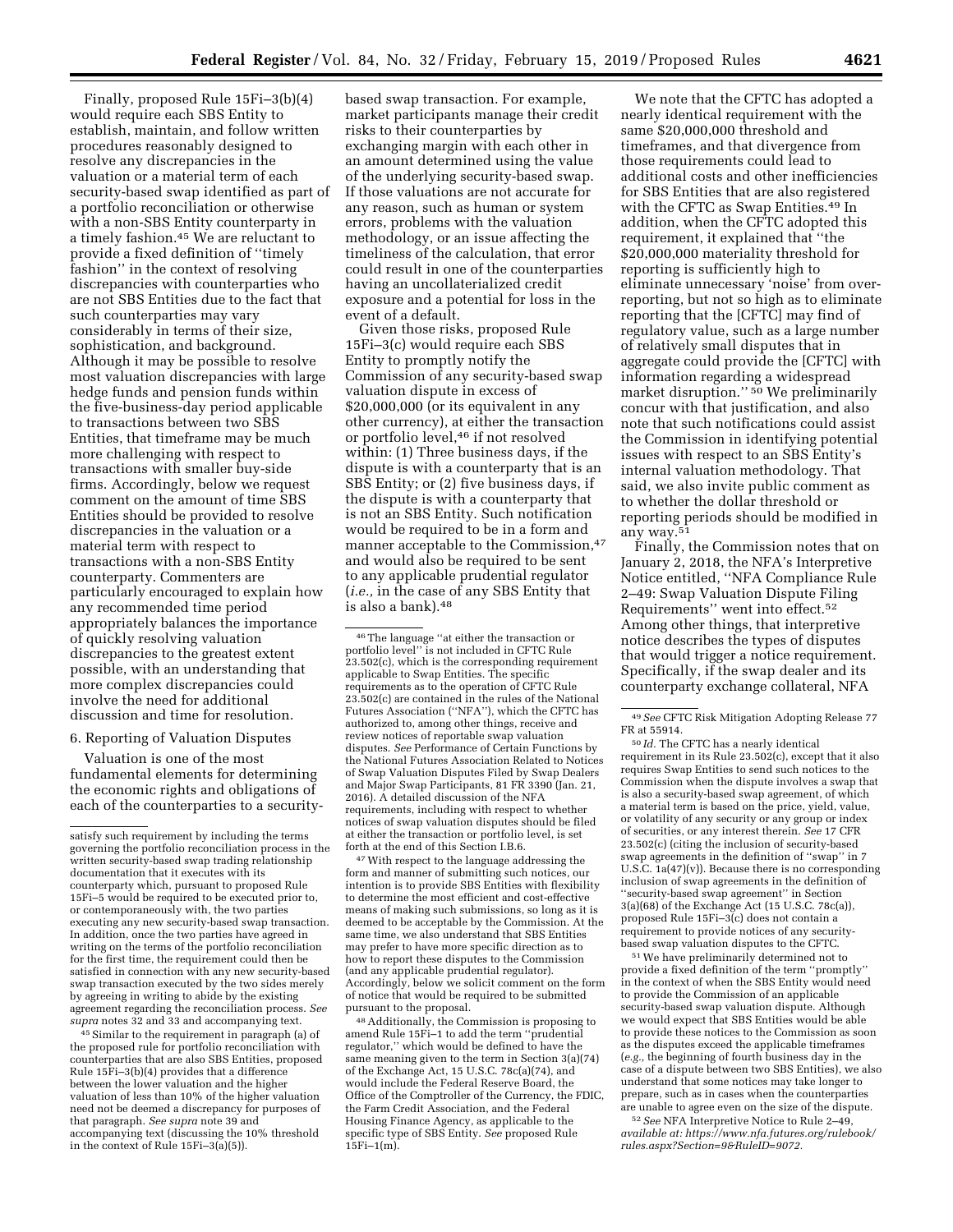Interpretive Notice to Rule 2–49 provides that the swap dealer would be required to file notice of any dispute regarding (1) the amount of initial margin to be posted or collected pursuant to a collateralized eligible master netting agreement 53 if the dispute exceeds the \$20 million reporting threshold and (2) the amount of variation margin to be posted or collected pursuant to such master netting agreement if the dispute exceeds the \$20 million reporting threshold. Because master netting agreements by definition operate at the portfolio level, such notices also would apply to the relevant swap portfolio.

To the extent that a swap dealer and its counterparty do not exchange collateral, NFA Interpretive Notice to Rule 2–49 requires the swap dealer to submit a notice to the NFA upon being notified by its counterparty that such counterparty is disputing any valuation provided by the swap dealer if the dispute exceeds the \$20 million reporting threshold. Such notices would either be at the portfolio or transaction level, depending on the particular valuation in question. That is, if the counterparty disputes a valuation provided by the swap dealer related to a particular transaction, the notice provided by the swap dealer to the NFA also would need to be at the transaction level. By contrast, if the counterparty disputes a portfolio valuation provided by the swap dealer, the notice provided by the swap dealer to the NFA also would need to be at the portfolio level.54

NFA Interpretive Notice to Rule 2–49 also provides that swap dealers should not file a daily notice of a previously reported dispute even if the valuation dispute amount changes. Instead, swap dealers are required to notify the NFA of certain changes to the dispute amount on the 15th (or the following business day if the 15th is a weekend or holiday) and last business day of each month by amending any previously filed notice where the dispute amount has increased in \$20 million incremental bands.<sup>55</sup>

NFA Notice to Interpretive Rule 2–49 also requires swap dealers to file termination notices of disputes that are no longer reportable under CFTC Rule  $23.502(c)$ .<sup>56</sup> In addition, on July 20, 2017, NFA issued a Notice to Members (I–17–13) outlining the types of disputes that must be reported under the Interpretive Notice to Rule 2–49 and specifying the information that will be required in NFA's dispute form.57 Below we solicit comment on whether the Commission should incorporate some or all of the NFA's approach, including with respect to any of the specific requirements described above, directly into proposed Rule 15Fi–3(c).

7. Application of Proposed Rule 15Fi– 3 to Cleared Security-Based Swaps

Pursuant to proposed Rule 15Fi–3(d), the new requirements regarding portfolio reconciliation would not apply to a ''clearing transaction'' which, pursuant to existing Rule 15Fi–1(c) under the Exchange Act, is defined as a security-based swap that has a clearing agency as a direct counterparty.58 Notwithstanding this provision, the Commission understands that some parties may offer portfolio reconciliation services with respect to OTC derivative transactions novated to a clearing agency. Although the Commission recognizes the importance of reconciling

57*See* NFA Notice to Members I–17–30, *available at [https://www.nfa.futures.org/news/](https://www.nfa.futures.org/news/newsNotice.asp?ArticleID=4827) [newsNotice.asp?ArticleID=4827.](https://www.nfa.futures.org/news/newsNotice.asp?ArticleID=4827)* That notice provided that all swap valuation disputes must include: (1) The swap dealer's NFA ID and legal entity identifier (''LEI''), (2) the dispute reportable date, (3) the dispute type, (4) the dispute termination date, (5) the receiver/payer, (6) the disputed amount, in U.S. Dollars (''USD''), (7) the counterparty name, and (8) counterparty LEI or Privacy Law Identifier. For initial and variation margin disputes, the swap dealer would also be required to provide (1) the unique swap identifier, (2) the base currency notional amount, (3) the base currency code, (4) the notional value USD equivalent, (5) the asset type, and (6) the product type. For disputes where no collateral is exchange, the notice also would need to include the credit support annex/netting agreement ID.

58*See* proposed Rule 15Fi–3(d). Under existing Rule 15Fi–1(b) under the Exchange Act (which would be renumbered as Rule 15Fi–1(c) under the proposed rules), the term ''clearing agency'' means a clearing agency registered with the Commission pursuant to Section 17A of the Exchange Act and provides central counterparty services for securitybased swap transactions. *See also* Trade Acknowledgement and Verification Adopting release, 81 FR at 39820–21 (explaining the agency and principal models of clearing in the context of providing a comparable exception from the trade acknowledgement and verification requirements).

the terms of security-based swap transactions between a clearing member (either acting on its own behalf or for the benefit of a customer) and the clearing agency, we preliminarily believe that the issue of reconciling the terms of cleared trades is more appropriately addressed by the rules governing a clearing agency's risk management practices, as well as by the documentation governing the relationship between a clearing agency and its members.

### 8. Comments Requested

The Commission generally requests comments on all aspects of proposed Rule 15Fi–3, as well as any definitions in Rule 15Fi–1 that are used in proposed Rule 15Fi–3. In addition, the Commission requests comments on the following specific issues:

• Do commenters agree with the three activities comprising the scope of the Commission's proposed definition of ''portfolio reconciliation''? Why or why not?

• Do you agree that the scope of the proposed definition of ''material terms'' for purposes of the portfolio reconciliation requirements in proposed Rule 15Fi–3 should be coterminous with the terms of a security-based swap that must be reported to an SDR under Regulation SBSR? Why or why not? Do you believe that there are any terms that must be reported to an SDR that should *not* be subject to the proposed portfolio reconciliation requirements? If so, which term(s) and why?

• As opposed to using a fixed definition of ''material terms,'' should the Commission adopt a more flexible definition? For example, are there other uses of materiality, such as with regard to the disclosure of information in registration statements (including accounting statements) or proxy solicitations that would be useful to include? Why or why not?

• Do you agree with the Commission's preliminary approach of allowing SBS Entities to exclude certain information from the definition of ''material terms'' after a transaction is reconciled the first time so long as the excluded terms are not relevant to the ongoing rights and obligations of the parties and the valuation of the securitybased swap? Alternatively, should the definition be revised to conform to the corresponding CFTC definition, which excludes certain terms for purposes of all portfolio reconciliations? Why or why not? With respect to either approach, which terms should be excluded and why? For example, should the final definition include as rule text some or all of the specific data elements

<sup>53</sup>NFA Interpretive Notice to Rule 2–49 defines ''collateralized eligible master netting agreement'' to include an eligible master agreement, including any applicable schedule and credit support annex.

<sup>54</sup>*See id. See also* Transcript of the NFA Swap Valuation Dispute Notices and Swap Dealer Risk Data Reports Webinar (Oct. 12, 2017), *available at: [https://www.nfa.futures.org/members/member](https://www.nfa.futures.org/members/member-resources/files/transcripts/svdwebinar-transcriptoct2017.pdf)[resources/files/transcripts/svdwebinar-transcript](https://www.nfa.futures.org/members/member-resources/files/transcripts/svdwebinar-transcriptoct2017.pdf) [oct2017.pdf.](https://www.nfa.futures.org/members/member-resources/files/transcripts/svdwebinar-transcriptoct2017.pdf)* 

<sup>55</sup>*See* NFA Interpretive Notice to Rule 2–49, supra note 52. NFA Interpretive Notice to Rule 2– 49 provided an example of a swap dealer that filed a notice of a \$30 million dispute, noting that an amended notice updating the dispute amount would be required if that dispute increases to \$40 million or more and each subsequent \$20 million increment (*i.e.,* the dispute amount increases to \$60

million or more, \$80 million or more, etc.), or if the amount decreases at these \$20 million increments.

<sup>56</sup>*See id.* Under NFA Interpretive Notice to Rule 2–49, the termination notice would be due on the 15th (or the following business day if the 15th is a weekend or holiday) and the last business day of the month based on the dispute amount on the reporting date.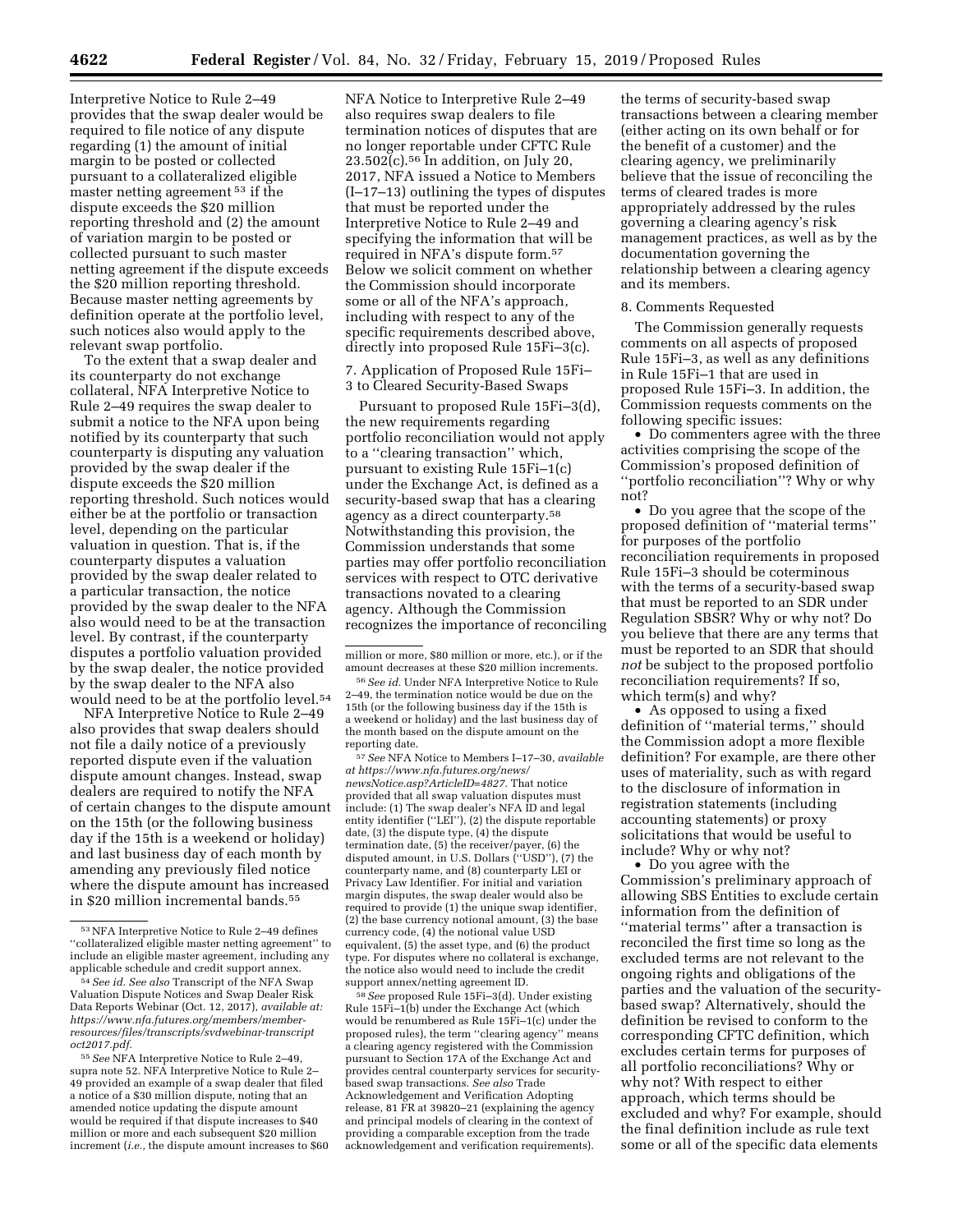excluded from the CFTC's definition? Which ones and why? By contrast, are there any terms that would be excluded for purposes of subsequent reconciliations under the proposed approach that should also be excluded from the initial reconciliation? Which ones and why?

• Do commenters agree with the decision to use the existing definition of ''business day'' (as currently in effect for the security-based swap trade acknowledgement and verification requirements) for purposes of the portfolio reconciliation requirements in proposed Rule 15Fi–3? If not, why not and how should that definition be modified for purposes of the proposed portfolio reconciliation requirements? For example, should the definition specify which jurisdiction's legal holidays are the default for specifying which holidays are not included in the definition of ''business days''? Would the differences between the proposed definition of ''business day'' and the corresponding CFTC definition (which includes ''any day other than a Sunday or holiday'') create any practical difficulties for dual SEC–CFTC registrants? If so, what are they? Should the Commission instead adopt a definition of ''business day'' that mirrors the CFTC definition? Why or why not?

• Do commenters agree with the proposed approach of basing the required frequency of portfolio reconciliation in proposed Rule 15Fi–3 on the type of counterparty involved (*i.e.,* its status as an SBS Entity) and on the size of the security-based swap portfolio? If not, why not? If commenters believe that the proposed approach should be retained, should any of the particular frequencies proposed (*e.g.,* daily, weekly, quarterly, or annually) be modified to be either more or less frequent?

• Proposed Rule 15Fi–3 permits the portfolio reconciliation exercises required thereunder to be performed by a third party, with the only qualification being that the selection of that third party has been agreed to by both of the parties in writing. As an alternative approach, should the Commission instead establish specific requirements for qualifying third parties that offer portfolio reconciliation services used for compliance with the rule? If so, how should a third party be deemed to be qualified to provide portfolio reconciliation services and who should make such a determination?

• Should the Commission's rules require two SBS Entities to resolve a discrepancy in a material term ''immediately''? Why or why not?

Should the Commission define or provide an interpretation of the term ''immediately,'' such as ''without undue delay,'' or, as an alternative, specify a fixed period of time in the rule text within which SBS Entities would be required to comply with proposed Rule 15Fi–3(a)(4)? Why or why not and, if so, how much time should be provided?

• Are there any current industry practices that relate to how counterparties to swaps and securitybased swaps resolve discrepancies in a material term in the case of a dealer-todealer transaction? If any such practices exist, please describe them, including with regard to the length of time that it typically takes to resolve these types of discrepancies. Are there particular material terms for which a discrepancy typically takes a longer (or shorter) amount of time to resolve? If so, which ones?

• Should the Commission require SBS Entities to have policies and procedures reasonably designed to resolve any discrepancy in a valuation (with another SBS Entity) identified as part of a portfolio reconciliation or otherwise as soon as possible, but in any event within five business days after the date on which the discrepancy is first identified? Why or why not? Should SBS Entities be provided with more days to resolve these discrepancies? Should they have fewer days?

• Are there any current industry practices that relate to how counterparties to swaps and securitybased swaps resolve valuation discrepancies in the case of a dealer-todealer transaction? If any such practices exist, please describe them, including with regard to the length of time that it typically takes to resolve these types of discrepancies. Are there particular circumstances that typically make valuation disputes more (or less) difficult and time-consuming to resolve? If so, which ones?

• Should the Commission require SBS Entities to have policies and procedures reasonably designed to resolve any discrepancy in a valuation or material term with a counterparty that is not an SBS Entity (identified either as part of a portfolio reconciliation or otherwise) in a timely fashion? Why or why not? Should the Commission define or provide an interpretation of the term ''timely fashion,'' or, as an alternative, specify a fixed period of time in the rule text within which SBS Entities would be required to comply with proposed Rule 15Fi–3(b)(4)? Why or why not and, if so, how much time should be provided? In suggesting potential timeframes, we note that the period for resolving

discrepancies in a valuation or material term with *non-SBS Entities* should likely not be shorter than the five business days provided in the parallel requirement applicable to valuation discrepancies between two *SBS Entities.*  Should the Commission look at any other similar provisions under the federal securities laws addressing dispute resolution procedures as a guide for determining the amount of time that an SBS Entity should be provided to resolve discrepancies pursuant to proposed Rule 15Fi–3(b)(4)? If so, which ones?

• Are there any current industry practices that relate to how counterparties to swaps and securitybased swaps resolve discrepancies in a valuation or material term in the case of a transaction between a dealer and a non-dealer? If any such practices exist, please describe them, including with regard to the length of time that it typically takes to resolve these types of discrepancies. Are there particular terms for which a discrepancy typically takes a longer (or shorter) amount of time to resolve? If so, which ones? In this context, should valuation discrepancies be treated differently than discrepancies in some (or all) material terms? If so, which ones and why?

• Do you agree with the Commission's proposed approach of deeming valuation differences of less than 10% not to be discrepancies for purposes of requiring resolution under either proposed Rule 15Fi–3(a)(5) or (b)(4)? If not, why not and how should the rules address the resolution of valuation differences? Should the threshold be based on the actual dollar amount of the valuation difference (or the related currency equivalent) instead of being expressed as a percentage of the difference of the two amounts?

• How has the 10% threshold functioned in the context of CFTC rules applicable to Swap Entities? Has that threshold been under-inclusive, in the sense that it may not identity a sufficient number of swap valuation discrepancies that could affect performance under the swap transaction? Why or why not? By contrast, has the CFTC's 10% threshold been over-inclusive, in the sense that it has captured swap valuation discrepancies that typically would not affect performance under the swap transaction? Why or why not?

• Proposed Rule 15Fi–3(c) would require SBS Entities to promptly notify the Commission, in a form and manner acceptable to the Commission, and any applicable prudential regulator of any security-based swap valuation dispute in excess of \$20,000,000 (or its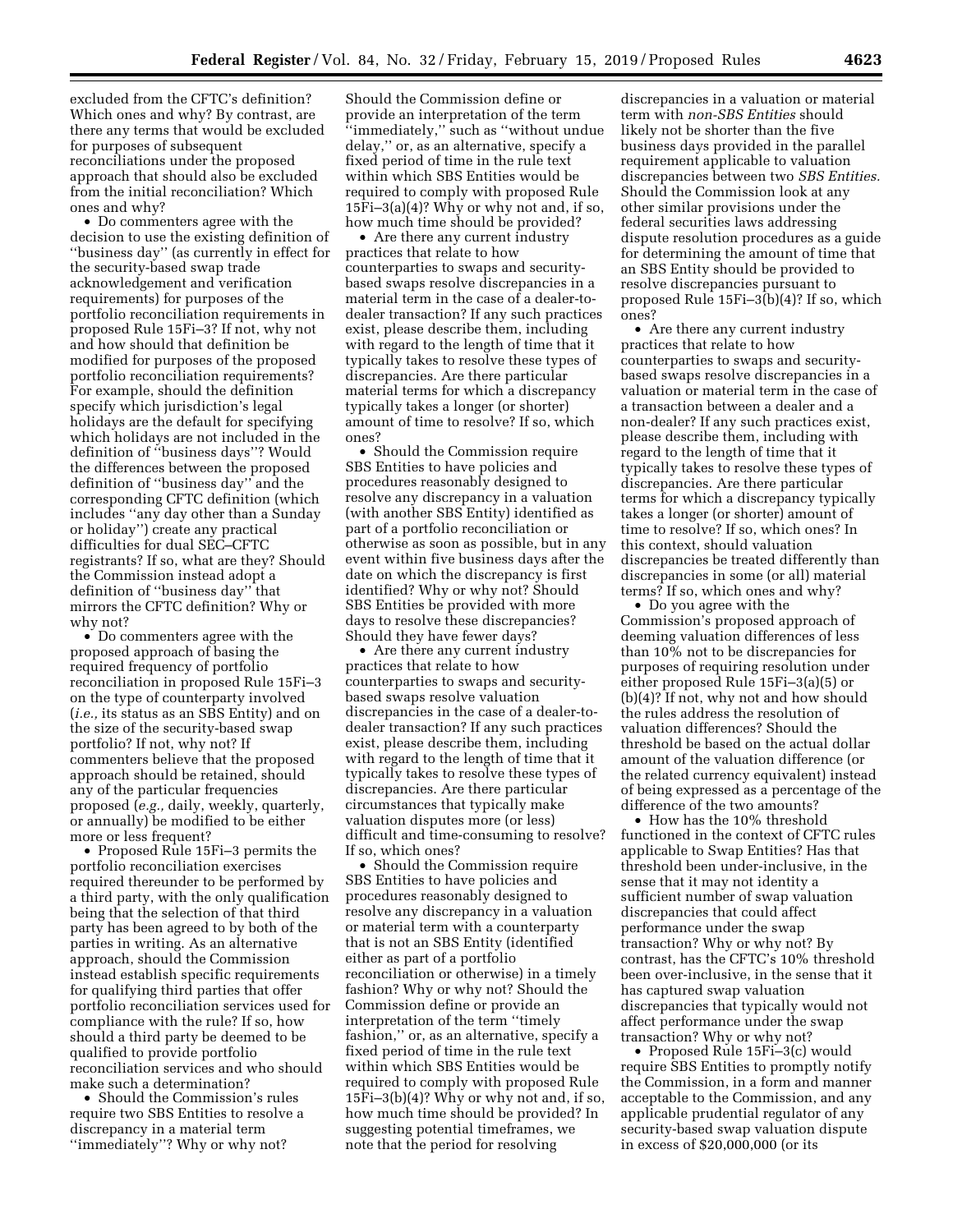equivalent in any other currency) if not resolved within either three business days, if the dispute is with a counterparty that is an SBS Entity, or five business days, if the dispute is with a counterparty that is not an SBS Entity. Do commenters agree with this requirement? Why or why not? As an alternative, should the Commission instead require SBS Entities to make and keep records of these unresolved disputes? Why or why not? Is \$20,000,000 the appropriate threshold for notifying the Commission of unresolved disputes? If not, should the threshold be higher or lower? Should the threshold instead be expressed as a percentage? Do commenters agree with the proposed timeframes for submitting such a report? If not, should they be increased or decreased?

• Should the Commission establish a specific process for how SBS Entities would need to provide notices of valuation disputes to the Commission pursuant to proposed Rule 15Fi–3(c)? If so, how should such notices be provided? For example, should the Commission require that such notices be submitted in electronic format through the EDGAR system (or any successor system thereto, as designated by the Commission)? Why or why not? Alternatively, should the Commission create a dedicated email box to accept such notices in letter format? Why or why not? Should these notices be submitted on a confidential basis? If so, how would that affect the potential delivery options?

• As discussed above, the NFA has issued an interpretive notice to NFA Compliance Rule 2–49 and a separate notice to its members that, together, specify the timing, frequency, and contents for submitting notices of swap valuation disputes pursuant to CFTC Rule  $23.502(c)$ .<sup>59</sup> Should the Commission consider incorporating some or all of those requirements into proposed Rule 15Fi–3(c) at adoption? If so, which ones and why, and should any of the requirements promulgated by the NFA be modified as part of the process of incorporating them into the Commission's rules to account for differences between the swap and security-based swap markets?

• Do commenters agree with the proposed exception from the reconciliation requirement for clearing transactions? Why or why not? Because the definition of ''clearing transactions'' only includes transactions cleared at a clearing agency registered with the Commission pursuant to Section 17A of the Exchange Act, security-based swaps

cleared at a foreign clearing agency that is not registered with the Commission would *not* be deemed to be ''cleared'' for these purposes, and would therefore be subject to proposed Rule 15Fi–3. Should the Commission modify the scope of the exception for cleared security-based swaps, such as by including transactions that are cleared at a clearing agency that is not registered with the Commission pursuant to Section 17A of the Exchange Act, whether because of an applicable exemption from registration or because the Exchange Act does not cover the activities of the clearing agency? Why or why not?

• With respect to any Swap Entity that could potentially register with the Commission as an SBS Entity, would the portfolio reconciliation protocols (or any other applicable documentation) already in existence with respect to CFTC Rule 23.502 satisfy the requirements in proposed Rule 15Fi–3? Why or why not? Should proposed Rule 15Fi–3 be modified to account for the way that market participants have designed their existing protocols (or any other applicable documentation) to be compliant with the CFTC's rules? Why or why not? For the purposes of compliance with the proposed portfolio reconciliation rules, should the Commission allow compliance with the CFTC's parallel requirements for some period of time to allow dual SEC–CFTC registrants to conform their existing portfolio reconciliation protocols (or any other applicable documentation) following the adoption of proposed Rule 15Fi–3? If so, on what factors should that reliance be conditioned and how long of a compliance period should be provided? In the alternative, should the Commission delay compliance with, or establish phased compliance deadlines for, some or all of these requirements? Please explain the nature of any compliance challenges (including any additional documentation requirements), and the basis for any suggested compliance period.

• As previously noted, proposed Rule 15Fi–3 has been designed to be as consistent as possible with CFTC Rule 23.502, which imposes portfolio reconciliation requirements on Swap Entities, in order to avoid requiring dual SEC–CFTC registrants to incur additional systems or compliance costs due to differences between the two agencies' approaches. To the extent that any such differences remain, should the Commission consider, for any firm dually-registered as both an SBS Entity and Swap Entity (regardless of whether such firm is also registered with the Commission as a broker-dealer or with

the CFTC as a futures commission merchant), permitting such firm to comply with proposed Rule 15Fi–3 on an ongoing basis by complying with CFTC Rule 23.502, as if such rule applied to security-based swaps? If so, what conditions, if any, should be placed on such reliance?

• Should SBS dealers and major SBS participants be treated the same for purposes of the portfolio reconciliation requirements in proposed Rule 15Fi–3? Why or why not?

# *C. Rule 15Fi–4 (Portfolio Compression)*

# 1. Overview of Portfolio Compression

Portfolio compression generally refers to a post-trade processing exercise that allows two or more market participants to eliminate redundant derivatives transactions within their portfolios in a manner that does not change their net exposure. Compression exercises typically take place in ''cycles,'' whereby each participating counterparty designates particular contracts within its portfolio as being eligible for compression and specifies its risk tolerances with respect to the composition of its derivatives portfolio following completion of the cycle.<sup>60</sup> Following an analysis of the submitted contracts, counterparties may be provided with the option of terminating or modifying those contracts and replacing them with a smaller number of substantially similar contracts. In most cases, the gross notional value of the replacement and remaining contracts is reduced, although the counterparty's net exposure typically remains the same.61

By reducing the total number of open contracts, portfolio compression is intended to help market participants manage their post-trade risks in a number of important ways. For example, two or more counterparties

61 In 2011, the Commission issued an order granting temporary exemptions from the requirement to register as a clearing agency under Section 17A of the Exchange Act for entities providing certain clearing services for securitybased swaps including, among other things, tear-up and compression services. That order contains general descriptions of the portfolio compression process, based on discussions between Commission staff and market participants prior to the issuance of the exemptive order. *See* Order Pursuant to Section 36 of the Securities Exchange Act of 1934 Granting Temporary Exemptions from Clearing Agency Registration Requirements under Section 17A(b) of the Exchange Act for Entities Providing Certain Clearing Services for Security-Based Swaps, Exchange Act Release No. 64796 (Jul. 1, 2011), 76 FR 39963 (Jul. 7, 2011) (''Clearing Services Exemptive Order'').

<sup>59</sup>*See supra* notes 52–57 and accompanying text.

<sup>60</sup>*See, e.g.,* ISDA Study, *Interest Rate Swaps Compression: A Progress Report,* (Feb. 2012), *available at: [http://www2.isda.org/attachment/](http://www2.isda.org/attachment/NDAzMw==/IRS%20compression%20progress%20report%20-%20Feb%202012.pdf) [NDAzMw==/IRS%20compression](http://www2.isda.org/attachment/NDAzMw==/IRS%20compression%20progress%20report%20-%20Feb%202012.pdf) [%20progress%20report%20-%20Feb%202012.pdf.](http://www2.isda.org/attachment/NDAzMw==/IRS%20compression%20progress%20report%20-%20Feb%202012.pdf)*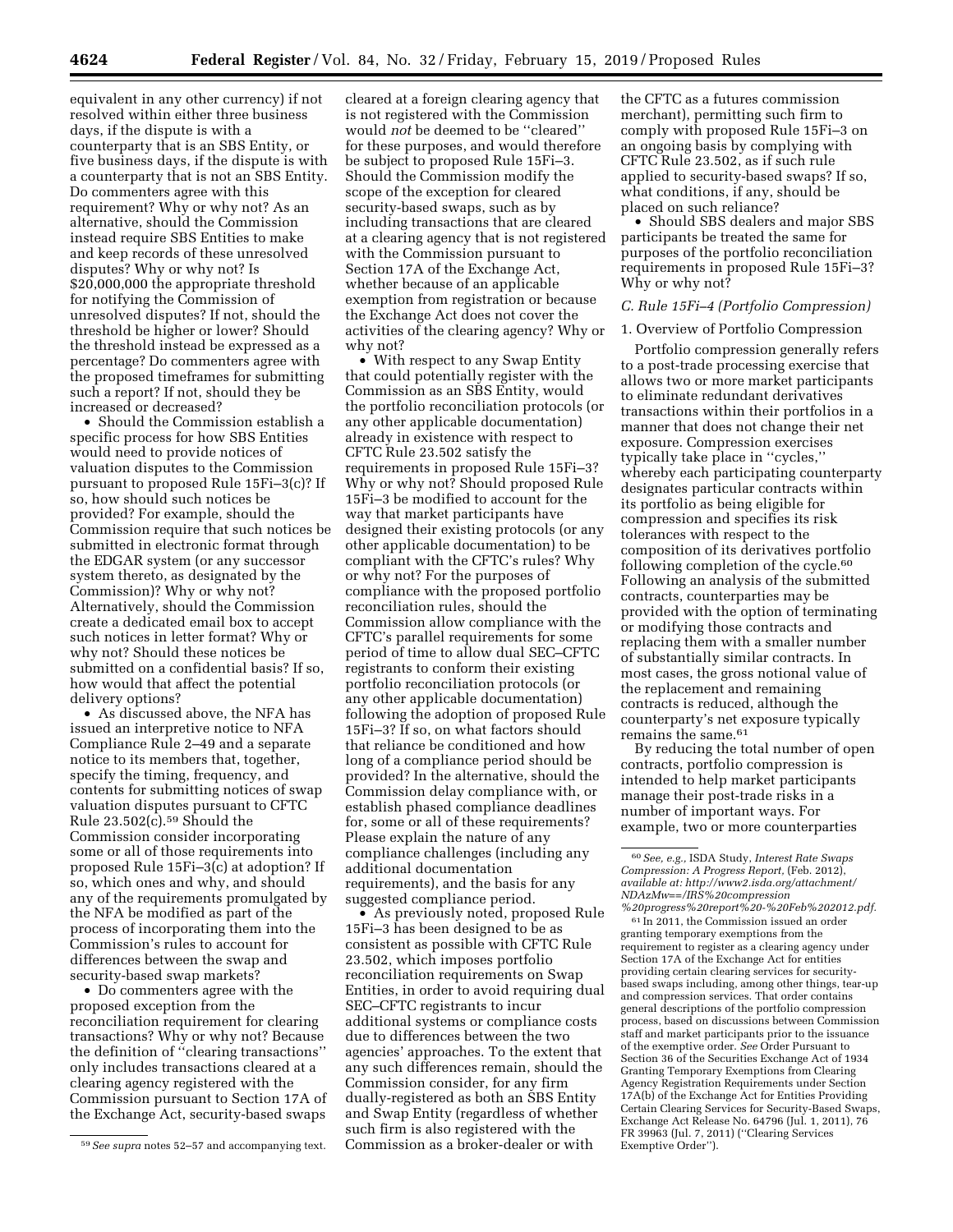that are active in the OTC derivatives markets might have built up positions in the same (or comparable) products that, when analyzed at the portfolio level across all applicable counterparties, offset each other. Eliminating these offsetting and redundant uncleared derivatives transactions through compression—as measured both by the number of contracts and total notional value—reduces a market participant's gross exposure to its direct counterparties, including by eliminating all exposure to certain counterparties.62 Reducing the total number of outstanding contracts within a derivatives portfolio also provides important operational benefits and efficiencies for market participants in that there are fewer open contracts to manage, maintain, and settle, resulting in fewer opportunities for processing errors, failures, or other problems that could develop throughout the lifecycle of a transaction.63 Accordingly, the Commission preliminarily believes that the use of portfolio compression by SBS Entities, where appropriate given the circumstances (and to the extent that such activity is not already occurring), should provide important processing improvements consistent with the overall framework of Section 15F(i) of the Exchange Act.64

63*See* Portfolio compression platform launched to reduce CDS operational risk, Hedgeweek (Sept. 8, 2008) (explaining that a portfolio compression platform ''reduces operational risk while leaving market risk profiles unchanged," which is achieved ''by terminating existing trades and replacing them with a smaller number of new replacement trades that carry the same risk profile and cash flows as the initial portfolio but have less capital exposure'').

64*See* 15 U.S.C. 78*o*–8 (requiring SBS Entities to ''conform with such standards as may be prescribed by the Commission, by rule or regulation, that relate to timely and accurate confirmation, processing, netting, documentation, and valuation of all security-based swaps'').

2. Scope of Proposed Rule 15Fi–4— Portfolio Compression Exercises

For purposes of proposed Rule 15Fi– 4 under the Exchange Act, the phrase ''portfolio compression exercise'' would generally refer to an exercise by which security-based swap counterparties wholly terminate or change the notional value of some or all of the securitybased swaps submitted by the counterparties for inclusion in the portfolio compression exercise and, depending on the methodology employed, replace the terminated security-based swaps with other security-based swaps whose combined notional value (or some other measure of risk) is less than the combined notional value (or some other measure of risk) of the terminated security-based swaps in the exercise.65 In order to incorporate that concept into the proposal, the Commission is proposing to amend Rule 15Fi–1 to create definitions for both ''bilateral portfolio compression exercise'' 66 and ''multilateral portfolio compression exercise.'' 67 These two definitions are nearly identical, with the sole difference being that the former would apply to a portfolio compression exercise that includes only two security-based swap counterparties, while the latter would refer to a portfolio compression exercise that includes more than two securitybased swap counterparties.<sup>68</sup>

Under proposed Rule 15Fi–4(a), SBS Entities would be required to establish, maintain, and follow written policies and procedures for periodically engaging in both bilateral portfolio compression exercises and multilateral portfolio compression exercises, in each case when appropriate, with any counterparties that are SBS Entities.69 To the extent that an SBS Entity transacts with counterparties that are *not* SBS Entities, proposed Rule 15Fi– 4(b) provides that the policies and procedures required under the proposed rule would require that portfolio compression exercises occur when

66*See* proposed Rule 15Fi–1(a). The corresponding CFTC definition is in 17 CFR 23.500(b).

67*See* proposed Rule 15Fi–1(j). The corresponding CFTC definition is in 17 CFR 23.500(h).

68As noted below in Section I.C.4, proposed Rule 15Fi–4 is applicable only to uncleared securitybased swaps.

69*See* proposed Rules 15Fi–4(a)(2) and (3).

appropriate 70 and only to the extent requested by any such counterparty.71

The proposed definitions of ''bilateral portfolio compression exercise'' and ''multilateral portfolio compression exercise'' are designed to be sufficiently broad as to provide market participants with maximum flexibility when complying with proposed Rule 15Fi–4, while also retaining the key elements necessary to achieve the important risk reducing benefits previously discussed—namely the reduction of counterparty and operational risk achieved by terminating offsetting security-based swap transactions. Accordingly, we are not proposing specific requirements as to the contents of the policies and procedures created to comply with these rules.72 In addition, for consistency with the rules applicable to Swap Entities, these definitions are substantively identical to the CFTC's corresponding definitions, which we preliminarily believe are appropriately scoped and clear for purposes of proposed Rule 15Fi–4.

71*See* proposed Rule 15Fi–4(b). As we noted in discussing the proposed portfolio reconciliation requirements, the Commission preliminarily believes it to be appropriate to impose more prescriptive requirements in cases where both entities are subject to the SEC's requirements for registered entities.

72The one exception to this statement is the requirement in both proposed Rules 15Fi–4(a)(2) and (a)(3) that such policies and procedures address the evaluation of portfolio compression exercises that are initiated, offered, or sponsored by any third party. The Commission preliminarily believes that the decision of which party to use (or not use) to conduct a compression exercise is of critical importance to the overall determination of whether to participate in compression. Although the Commission takes no position with respect to the type or identity of the party used to conduct a compression exercise, we recognize that a number of parties are currently offering such services, including third-party vendors and some selfregulatory organizations (*e.g.,* clearing agencies). The Commission also understands that there may be some instances where compression could be performed without the use of a third-party service provider.

<sup>62</sup>*See* Darrell Duffie, Ada Li, and Theo Lubke, Policy Perspectives of OTC Derivatives Market Infrastructure, FRBNY Staff Report No. 424, dated Jan. 2010, as revised Mar. 2010, *available at: [http://](http://www.newyorkfed.org/research/staff_reports/sr424.pdf) [www.newyorkfed.org/research/staff](http://www.newyorkfed.org/research/staff_reports/sr424.pdf)*\_*reports/ [sr424.pdf](http://www.newyorkfed.org/research/staff_reports/sr424.pdf)* (''FRBNY OTC Derivatives Report'') (''In some types of derivatives that are not cleared, major market participants tend to build offsetting positions with different counterparties, long with one set of counterparties, and short with the others. In many cases, these offsetting positions are redundant. They serve no useful business purpose and create counterparty risk. Market participants should continue to engage in regular market-wide portfolio compression exercises in order to eliminate these redundant positions.''). *See also,*  John Kiff, *et al.,* Credit Derivatives: Systemic Risks and Policy Options, IMF Working Paper No. 254 (Nov. 2009), *available at: [http://www.imf.org/](http://www.imf.org/external/pubs/ft/wp/2009/wp09254.pdf)  [external/pubs/ft/wp/2009/wp09254.pdf](http://www.imf.org/external/pubs/ft/wp/2009/wp09254.pdf)*  (''Multilateral netting, typically operationalized via 'tear-up' or 'compression' operations that eliminate redundant contracts, reduces both individual and system counterparty credit risk.'').

<sup>65</sup>The corresponding CFTC rule is 17 CFR 23.503. The structure of the CFTC rule, including the subsections, mirrors the structure of proposed Rule 15Fi–4.

<sup>70</sup>CFTC Rule 23.503(b), which is the corresponding CFTC compression rule applicable to transactions with counterparties that are not SBS Entities does not contain the caveat that the compression or offset covered by the applicable policies and procedures would only need to occur ''when appropriate.'' Rather, we preliminarily believe it to be prudent to allow an SBS Entity to engage in bilateral offset or compression exercises (to the extent requested by its non-SBS Entity counterparty) only in circumstances when doing so was appropriate for the SBS Entity in light of the particular facts and circumstances involved, recognizing of course that such discretion should not be used by the SBS Entity arbitrarily not to honor the request by its counterparty. Below we solicit comment on this difference.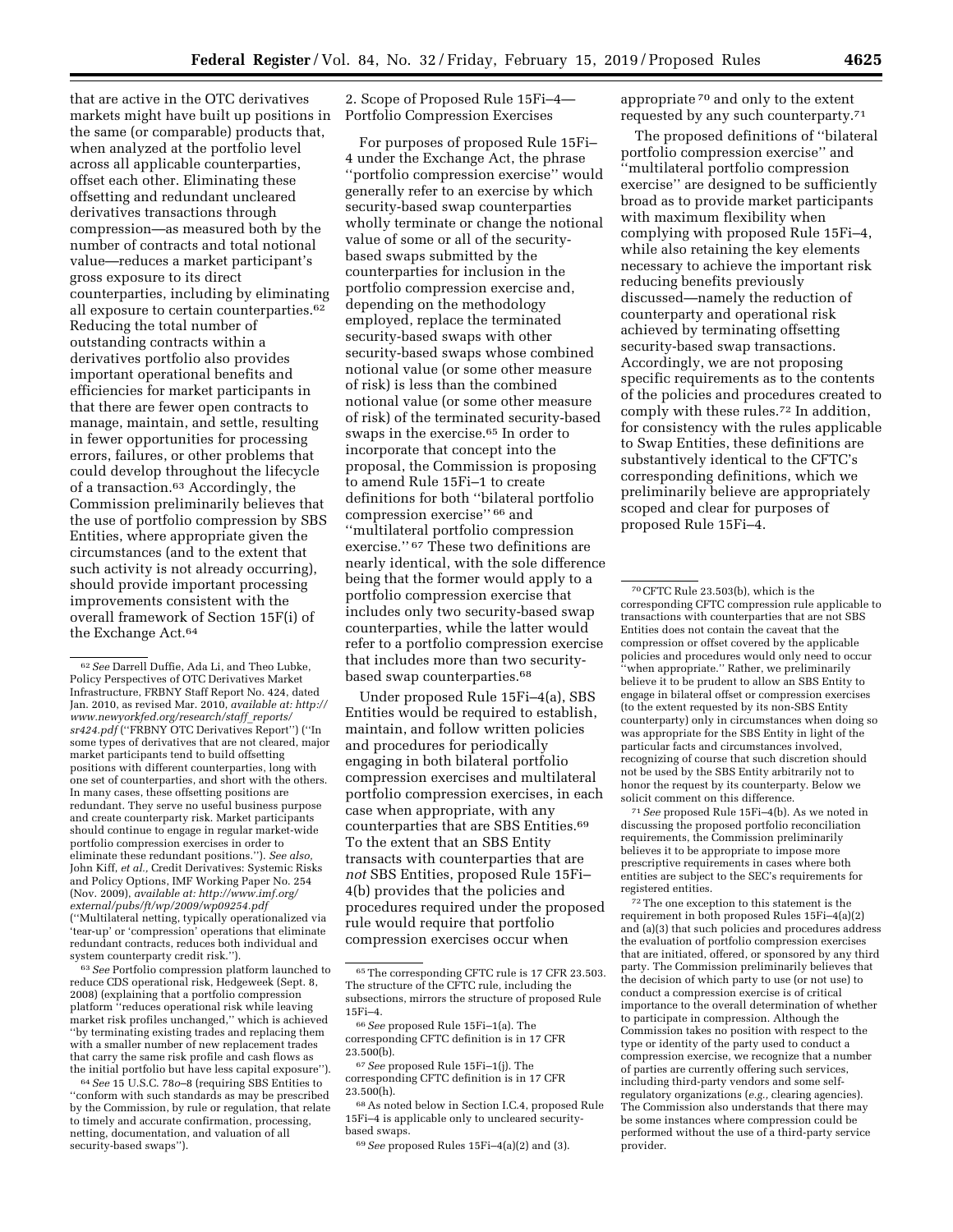Rather, the Commission recognizes that a decision to engage in a process that could ultimately result in the termination or modification of existing contracts, and the potential entry into new ones, should be made in accordance with policies and procedures that are tailored to the specific risks and operations of the relevant SBS Entity. Such policies and procedures should, in the Commission's view, be permitted to take into account the specific risk tolerances of the regulated entity, including with respect to such areas as operational, funding, liquidity, and credit risk, and also reflect the possibility that firms may have legitimate business reasons for maintaining certain offsetting securitybased swap positions, even if in theory they could be compressed.

For example, the Commission understands that an SBS Entity might be unable to participate in a particular portfolio compression exercise that could result in it transacting with certain counterparties (*e.g.,* because a counterparty poses an unacceptable level of credit risk), or in certain types of transactions. To the extent that such limitations exist and are reflected in the policies and procedures required pursuant to proposed Rules 15Fi–4(a) and (b), an SBS Entity would be in compliance with the proposed rules so long as it follows those policies and procedures, even if it determines not to engage in a particular compression exercise.

Finally, in comparing the requirements we are proposing today with respect to bilateral and multilateral compression exercises with those previously adopted by the CFTC, we note two differences that we believe to be minor and technical in nature. First, CFTC Rule 23.503(a)(3)(i) requires that any policies and procedures related to multilateral portfolio compression address, among other things, participation in all multilateral portfolio compression exercises required by CFTC regulation or order. We have preliminarily determined not to include a comparable requirement in proposed Rule 15Fi–4(a)(3). Although the Commission would expect that any comprehensive policy or procedure would, as a matter of course, reflect any applicable laws and regulations expressly mandating participation in certain types of portfolio compression exercises, there are currently no Commission regulations or orders mandating participation in any particular type of portfolio compression exercise, and we are reluctant to include a requirement that could lead to

confusion by suggesting that such regulations or orders exist.

Second, CFTC Rule 23.503(a)(3)(ii) requires that any policies and procedures related to *multilateral*  portfolio compression exercises evaluate, among other things, any services that are initiated, offered, or sponsored by any third party.<sup>73</sup> The CFTC did not, however, include such a requirement in the corresponding requirement related to policies and procedures addressing *bilateral*  portfolio compression exercises.74 Although the inclusion of a specific requirement in the rule should not be interpreted as creating an exhaustive list of what we would expect to see included in the policies and procedures, we understand that bilateral portfolio compression services are currently being offered by third-party vendors. Evaluating those services would seem to be a natural part of the process of broadly analyzing the applicability of bilateral compression in general. Therefore, we are proposing to expressly include a similar requirement in *both*  proposed Rules 15Fi–4(a)(2) (policies and procedures regarding bilateral compression) and 15Fi–4(a)(3) (policies and procedures regarding multilateral compression).

3. Scope of Proposed Rule 15Fi–4— Bilateral Offset

As we previously noted, the Commission has preliminarily made the determination not to suggest a preference as to the use of any particular type of compression, or as to the type or identity of the party conducting the exercise and has, instead, proposed broad definitions of the terms ''bilateral portfolio compression exercise'' and ''multilateral portfolio compression exercise.'' In addition, the Commission recognizes that there may be other ways for market participants to reduce the size of their derivatives portfolios that may not be considered to be ''portfolio compression exercises'' for purposes of those two proposed definitions.

In light of those considerations, proposed Rule 15Fi–4(a)(1) would require each SBS Entity to establish, maintain, and follow written policies and procedures for terminating each ''fully offsetting security-based swap'' that it maintains with another SBS Entity in a timely fashion, when appropriate.75 To the extent that an SBS

75The Commission also is proposing to amend Rule 15Fi–1 to add the term ''fully offsetting security-based swaps," which would be defined as ''security-based swaps of equivalent terms where no net cash flow would be owed to either counterparty

Entity transacts with a counterparty that is *not* an SBS Entity, the requirements of proposed Rule 15Fi–4(b) would be identical to those in proposed Rule 15Fi–4(a)(1), except that the required policies and procedures would only need to address engaging in bilateral offset when appropriate and to the extent requested by the counterparty. The Commission preliminarily believes that by not proposing prescriptive requirements as to the form of bilateral offset that would need to be reflected in an SBS Entity's policies and procedures, the proposed rule would allow the counterparties flexibility in the manner in which they reduce the size of their security-based swap portfolios in light of each counterparty's unique risks and operations.

In addition, the proposed rules regarding bilateral offset have been designed to reflect the Commission's understanding that firms may have legitimate business reasons for maintaining fully offsetting securitybased swap transactions. As such, proposed Rules 15Fi–4(a)(1) and (b) would require a firm's policies and procedures to address the termination of fully offsetting security-based swaps only ''when appropriate.''

Finally, for purposes of proposed Rules  $15Fi-4(a)(1)$  and (b), the Commission would generally consider an SBS Entity to have terminated each fully offsetting security-based swap in a ''timely fashion'' so long as (1) termination of the offsetting securitybased swaps occurs within a period that is reasonable in light of the circumstances of each particular transaction and (2) the relevant SBS Entity is otherwise in compliance with its policies and procedures regarding bilateral offset.

4. Application of Proposed Rule 15Fi– 4 to Cleared Security-Based Swaps

Pursuant to proposed Rule 15Fi–4(c), the new requirements regarding portfolio compression would not apply to a ''clearing transaction'' which, pursuant to existing Rule 15Fi–1(c) under the Exchange Act, is defined as a security-based swap that has a clearing agency as a direct counterparty.76 Notwithstanding this provision, the Commission recognizes that portfolio compression is not limited to uncleared

<sup>73</sup>*See* 17 CFR 23.503(a)(3)(ii).

<sup>74</sup>*See* 17 CFR 23.503(a)(2).

after the offset of payment obligations thereunder.'' *See* proposed Rule 15Fi–1(h). For consistency with the rules applicable to Swap Entities, this definition is substantively identical to the CFTC's corresponding definition in 17 CFR 23.500(f), which we preliminarily believe is appropriately scoped and clear for purposes of proposed Rule 15Fi–4.

<sup>76</sup>*See supra* note 58 and accompanying text.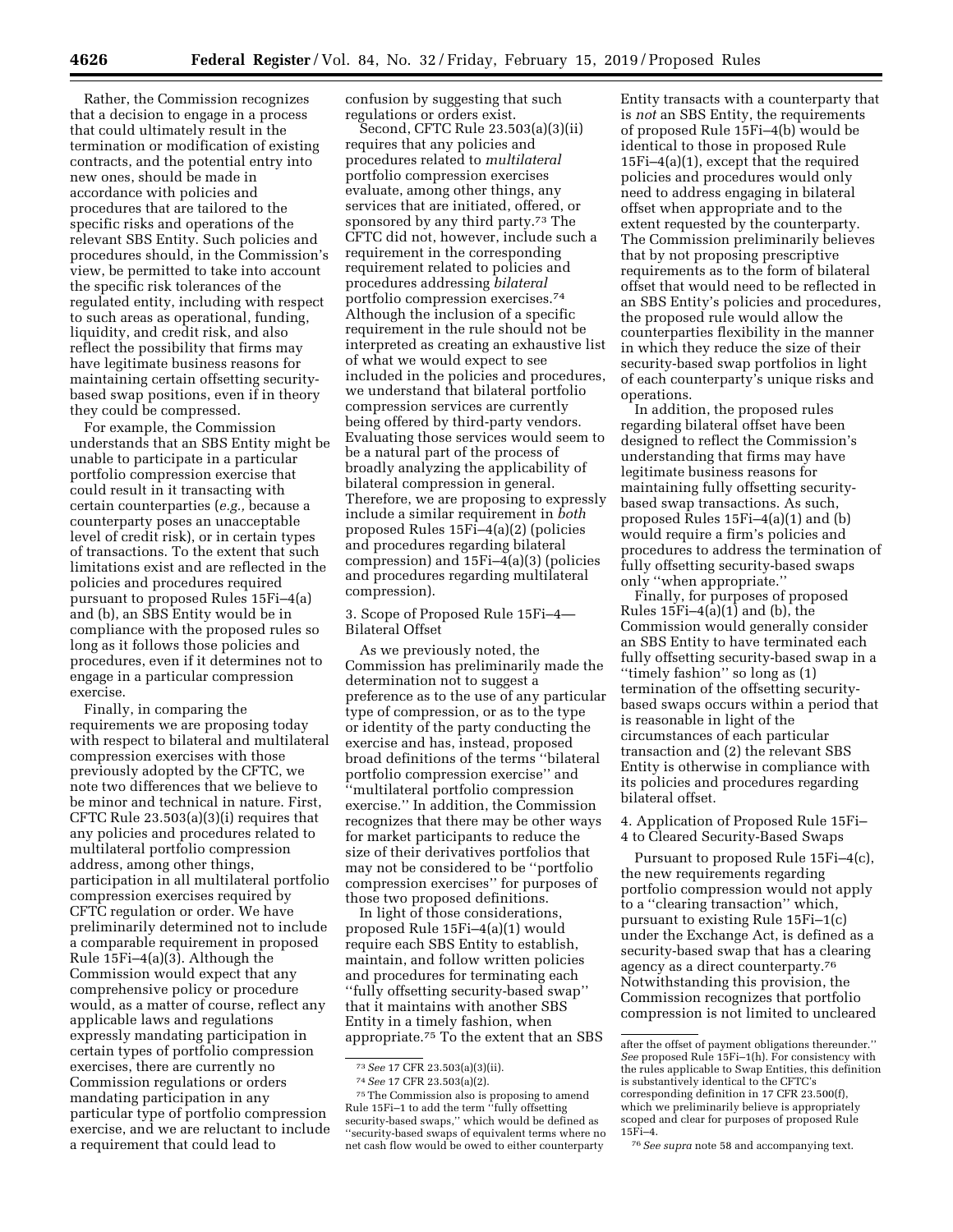swaps and that compression services may be offered either by a clearing agency itself or by a third-party vendor that works collaboratively with the clearing agency.77 Although the riskreducing benefits that could be realized through the compression of cleared security-based swaps, we preliminarily believe that the issue of whether and when compression should occur within a clearing agency is best addressed by the rules governing the clearing agency's risk management practices, as well as by the documentation governing the relationship between the clearing agency and its members.78

# 5. Comments Requested

The Commission generally requests comments on all aspects of Proposed Rule 15Fi–4 (and any related definitions). In addition, the Commission requests comments on the following specific issues:

• Do commenters agree with the scope of the Commission's approach of proposing broad definitions of ''bilateral portfolio compression exercise'' and ''multilateral portfolio compression exercise''? Why or why not?

• Should SBS Entities be required to have policies and procedures in place for terminating fully offsetting securitybased swaps in a timely fashion? Why or why not? Do you agree with the proposed interpretation of the term ''timely fashion'' to mean that the relevant security-based swaps should be terminated within a period that is reasonable in light of the circumstances of each particular transaction (so long as the relevant SBS Entity is otherwise in compliance with its policies and procedures regarding bilateral offset)? Why or why not? Should the Commission instead specify a fixed period of time for the required termination of these security-based swaps? Why or why not?

• With respect to any Swap Entity that could potentially register with the Commission as an SBS Entity, would the portfolio compression protocols (or

78The corresponding CFTC rule is 17 CFR 23.503(c).

any other applicable documentation) already in existence with respect to CFTC Rule 23.503 satisfy the requirements in proposed Rule 15Fi–4? Why or why not? Should proposed Rule 15Fi–4 be modified to account for the way that market participants have designed their existing protocols (or any other applicable documentation) to be compliant with the CFTC's rules? Why or why not? For the purposes of compliance with the proposed portfolio compression rules, should the Commission allow compliance with the CFTC's parallel requirements for some period of time to allow dual SEC–CFTC registrants to conform their existing portfolio compression protocols (or any other applicable documentation) following the adoption of proposed Rule 15Fi–4? If so, on what factors should that reliance be conditioned and how long of a compliance period should be provided? In the alternative, should the Commission delay compliance with, or establish phased compliance deadlines for, some or all of these requirements? Please explain the nature of any compliance challenges (including any additional documentation requirements), and the basis for any suggested compliance period.

• As previously noted, proposed Rule 15Fi–4 has been designed to be as consistent as possible with CFTC Rule 23.503, which imposes portfolio compression requirements on Swap Entities, in order to avoid requiring dual SEC–CFTC registrants to incur additional systems or compliance costs due to differences between the two agencies' approaches. To the extent that any such differences remain, should the Commission consider, for any firm dually-registered as both an SBS Entity and Swap Entity (regardless of whether such firm is also registered with the Commission as a broker-dealer or with the CFTC as a futures commission merchant), permitting such firm to comply with proposed Rule 15Fi–4 on an ongoing basis by complying with CFTC Rule 23.503, as if such rule applied to security-based swaps? If so, what conditions, if any, should be placed on such reliance?

• Do commenters agree with the proposed exception from the compression requirements in proposed Rule 15Fi–4 for clearing transactions? Why or why not? Because the definition of ''clearing transactions'' only includes transactions cleared at a clearing agency registered with the Commission pursuant to Section 17A of the Exchange Act, security-based swaps cleared at a foreign clearing agency that is not registered with the Commission would *not* be deemed to be ''cleared''

for these purposes, and would therefore be subject to proposed Rule 15Fi–4. Should the Commission modify the scope of the exception for cleared security-based swaps, such as by including transactions that are cleared at a clearing agency that is not registered with the Commission pursuant to Section 17A of the Exchange Act, whether because of an applicable exemption from registration or because the Exchange Act does not cover the activities of the clearing? Why or why not?

• Proposed Rule 15Fi–4(b) requires each SBS Entity to establish, maintain, and follow written policies and procedures for periodically terminating fully offsetting security-based swaps and for engaging in bilateral or multilateral portfolio compression exercises with respect to security-based swaps in which its counterparty is an entity other than an SBS Entity, ''when appropriate'' and to the extent requested by any such counterparty. CFTC Rule 23.503(b) does not contain the ''when appropriate'' qualifier and provides only that a Swap Entity's policies and procedures address engaging in bilateral offset or compression exercises ''to the extent requested'' by a counterparty that is not a Swap Entity. Would the Commission's proposed approach create any practical difficulties for dual SEC– CFTC registrants? If so, what are they? Should the Commission instead strike the ''when appropriate'' qualifier in order to mirror the corresponding CFTC requirement? Why or why not? To the extent that the Commission were to follow the approach of CFTC Rule 23.503(b), should there be a reasonableness standard to address situations when a request by a non-SBS Entity counterparty to engage in bilateral offset or compression exercises would be not be reasonable, such as a situation when doing so could be detrimental to the SBS Entity? If so, under what conditions should an SBS Entity be able to refuse a request from a non-SBS Entity counterparty to engage in such activity pursuant to proposed Rule 15Fi–4(b)?

• What practices, if any, are currently being used (or are currently under consideration) by market participants with respect to the use of portfolio compression across asset classes? For example, could a compression exercise occur with respect to two or more counterparties maintaining portfolios of both single-name credit default swaps (''CDS'') and index CDS? If so, should the Commission modify proposed Rule 15Fi–4, or provide related interpretive guidance to accommodate portfolio compression across asset classes?

<sup>77</sup>Notwithstanding the applicability of the requirements of proposed Rule 15Fi–4, the Commission reminds any third parties performing compression or offset services to keep in mind any potential requirements under other provisions of the securities laws. For example, the Commission has stated that the provision of tear-up and compression services for security-based swaps would qualify these participants as clearing agencies and therefore trigger the statutory requirement to register as clearing agencies pursuant to Section 17A of the Exchange Act, absent exemptive relief (which the Commission provided on a conditional temporary basis in July 2011). *See* Clearing Services Exemptive Order, 76 FR at 39964.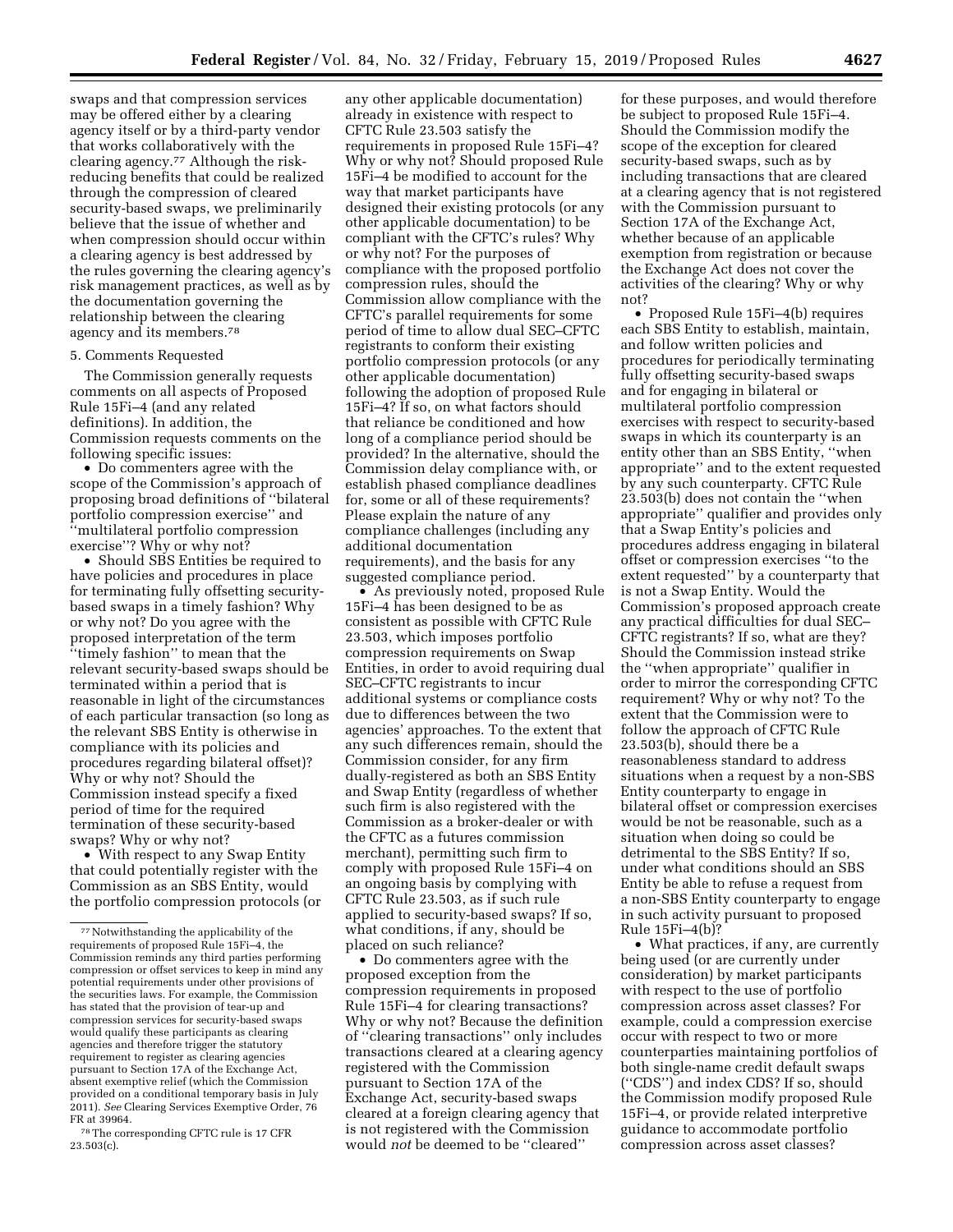• Should SBS dealers and major SBS participants be treated the same for purposes of the portfolio compression requirements in proposed Rule 15Fi–4? Why or why not?

# *D. Rule 15Fi–5 (Trading Relationship Documentation)*

# 1. Overview of Trading Relationship Documentation

Section 15F(i)(2) of the Exchange Act provides that the Commission shall adopt rules governing documentation standards for SBS Entities. Just as portfolio reconciliation is designed to allow counterparties to manage their internal risks by better ensuring agreement with respect to the terms of the transaction (and thereby avoiding complications at various points throughout the life of the transaction),79 requiring each SBS Entity to document the terms of the trading relationship with each of its counterparties before executing a new security-based swap transaction should promote sound collateral and risk management practices by enhancing transparency and legal certainty regarding each party's rights and obligations under the transaction. This, in turn, should help to reduce counterparty credit risk and promote certainty regarding the agreedupon valuation and other material terms of a security-based swap.80 Having adequate written documentation prior to, or contemporaneously with, executing a security-based swap should also facilitate the ability of the counterparties to engage in portfolio reconciliation, as would be required under these proposed rules, in an efficient and cost-effective manner.

### 2. Scope of Proposed Rule 15Fi–5

In light of the important risk mitigating factors described above, the Commission is proposing Rule 15Fi–5, which establishes certain requirements for SBS Entities related to the use of written trading relationship documentation in connection with their security-based swap transactions.<sup>81</sup> Specifically, proposed Rule 15Fi–5(a)(2) would require each SBS Entity to establish, maintain, and follow written policies and procedures reasonably

designed to ensure that it executes written security-based swap trading relationship documentation with each of its counterparties prior to, or contemporaneously with, executing a security-based swap with any counterparty.82 The proposed rule would further require that the policies and procedures required thereunder be approved in writing by a senior officer of the SBS Entity, and that a record of the approval be retained.83

Pursuant to proposed Rule 15Fi– 5(b)(1), the required policies and procedures would require that the security-based swap trading relationship documentation be in writing. The policies and procedures would also require that the documentation include all terms governing the trading relationship between the SBS Entity and its counterparty, including, without limitation, terms addressing payment obligations, netting of payments, events of default or other termination events, calculation and netting of obligations upon termination, transfer of rights and obligations, allocation of any applicable regulatory reporting obligations (including pursuant to Regulation SBSR), governing law, valuation, and dispute resolution.<sup>84</sup>

For purposes of Rule 15Fi–5(b)(2), all trade acknowledgements and verifications of security-based swap

83*See* proposed Rule 15Fi–5(b)(2). For purposes of this requirement, the Commission preliminarily views the term ''senior officer'' as covering only the most senior executives in the organization, such as a firm's chief executive officer, chief financial officer, chief legal officer, chief compliance officer, president, or other person at a similar level. This approach is similar to how the Commission has previously interpreted the term in the context of other requirements applicable to SBS Entities. *See*  Registration Process for Security-Based Swap Dealers and Major Security-Based Swap Participants, Exchange Act Release No. 75611 (Aug. 5, 2015), 80 FR 48964, 48968 n. 29 (Aug.14, 2015) (''SBS Entity Registration Adopting Release''). By contrast, CFTC Rule 23.504 uses the term ''senior management,'' which is not further defined in either CFTC Rules 23.500 or 23.504. We preliminarily view this difference as a clarification and do not believe that it represents a substantive difference between the two sets of rules, but below we solicit comment on this issue.

84We note that CFTC Rule 23.504 does not contain a comparable provision to the requirement in proposed Rule 15Fi–5(b)(1) that the trading relationship documentation address ''applicable regulatory reporting obligations (including pursuant to Regulation SBSR).'' The Commission is proposing this requirement not only because of our view that reporting arrangements should be clarified in advance, due to the importance of ensuring that the transaction is reported accurately and in a timely manner, but also because the inclusion of such provision could potentially help to address an issue related to how SDRs can verify the information that they receive, as discussed in detail in Section I.E below.

transactions required under Rule 15Fi– 2 would be deemed to be security-based swap trading relationship documentation, as they often may contain one or more terms contemplated by the policies and procedures required by proposed Rule 15Fi–5. Further, the Commission understands that in some transactions, the parties may choose to document their trading relationship by using a stand-alone ''long-form confirmation'' that includes all of the terms governing the relationship. The proposed rule is not intended to interfere with this practice. Accordingly, we preliminarily believe that the use of a ''long-form confirmation'' would comply with proposed Rule 15Fi–5 so long as such document is: (1) In written form and includes all of the elements of the trading relationship required under the rule (whether by incorporating them by reference from a standard master agreement or by expressly restating them in the confirmation) and (2) executed prior to, or contemporaneously with, the execution of each relevant security-based swap.

The policies and procedures required by the proposed rule also would require that the security-based swap trading relationship documentation include credit support arrangements.85 Such credit support would be required to contain, among other things and in accordance with applicable requirements under regulations adopted by the Commission or any prudential regulators,<sup>86</sup> and without limitation, the following:

• Initial and variation margin requirements, if any;

• types of assets that may be used as margin and asset valuation haircuts, if any;

• investment and re-hypothecation terms for assets used as margin for uncleared security-based swaps, if any; and

• custodial arrangements for margin assets, including whether margin assets are to be segregated with an independent third party, in accordance with Section 3E(f) of the Exchange Act, if any.87

As the Commission has previously explained, ensuring that uncleared OTC derivatives transactions are appropriately collateralized was one of the key elements of the Title VII reforms.88 Accordingly, we preliminarily believe that policies and procedures requiring counterparties to

<sup>79</sup>*See supra* Section I.B.1. 80*See, e.g.,* Sylvie A. Durham, Terminating Derivatives Transactions: Risk Mitigation and Close-Out Netting § 8:1 (Nov. 2010) (''[L]egal contractual provisions are the foundation on which the rights and obligations of the parties are based, and sound collateral and risk management practices may be ineffective if the legal rights of the parties are not clearly set forth.'').

<sup>&</sup>lt;sup>81</sup> The corresponding CFTC rule is 17 CFR 23.504. The structure of the CFTC rule, including the subsections, mirrors the structure of proposed Rule 15Fi–5.

<sup>82</sup>Among other exceptions discussed below in Section I.D.6, proposed Rule 15Fi–5 is applicable only to uncleared security-based swaps.

<sup>85</sup>*See* proposed Rule 15Fi–5(b)(3).

<sup>86</sup>*See supra* note 48.

<sup>87</sup> 15 U.S.C. 78c–5(f).

<sup>88</sup>*See supra* Section I.B.1.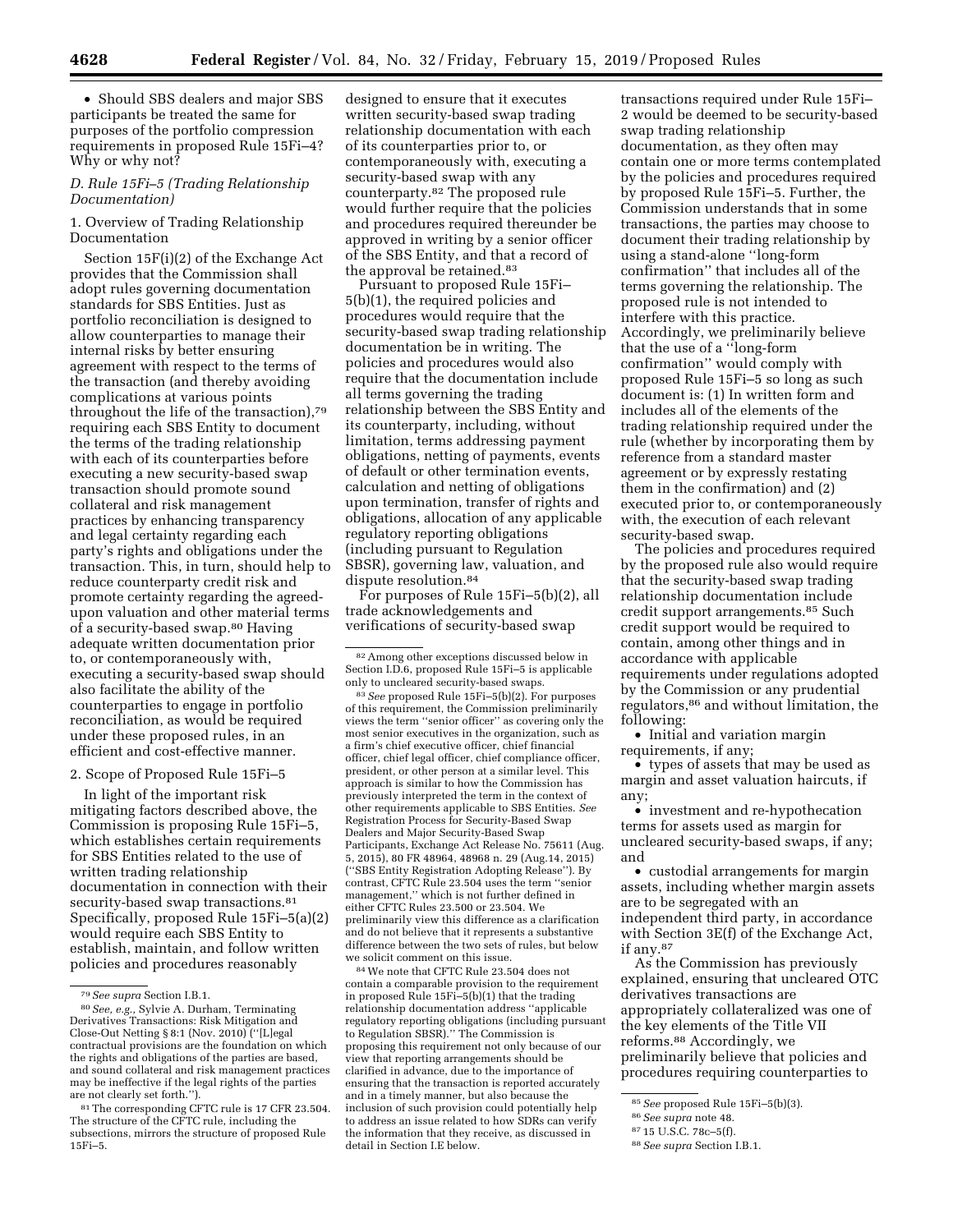clearly document the applicable processes and requirements for calculating and exchanging margin in connection with a security-based swap transaction is an important step in achieving this broader regulatory objective.

3. Proposed Rule 15Fi–5(b)(4): Documenting Valuation Methodologies

As mentioned throughout this release, ensuring that security-based swaps are accurately valued throughout the duration of a contract should play an important role in protecting the integrity of the OTC derivatives market, both at the level of an individual participant and systemically across the broader financial market.89 Accordingly, proposed Rule 15Fi–5(b)(4) would require that the applicable policies and procedures provide that the relevant swap trading relationship documentation between certain types of counterparties include written documentation in which the parties agree on the process, which may include any agreed upon methods, procedures, rules, and inputs, for determining the value of each securitybased swap at any time from execution to the termination, maturity, or expiration of such security-based swap for the purposes of complying with the margin requirements under Section 15F(e) of the Exchange Act (and applicable regulations),90 and the risk management requirements under Section 15F(j) of the Exchange Act (and applicable regulations).91 To the maximum extent practicable, such valuations would need to be based on recently-executed transactions, valuations provided by independent third parties, or other objective criteria.92

The requirements in proposed Rule 15Fi–5(b)(4) regarding valuation methodology would apply to securitybased swap trading relationship documentation entered into between: (1) Two SBS Entities; (2) an SBS Entity and a ''financial counterparty;'' and (3) an SBS Entity and any other counterparty, if requested by such counterparty. Accordingly, we are also proposing to

91*See* 15 U.S.C. 78o–10(j).

amend Rule 15Fi-1 to add a definition of ''financial counterparty,'' which would include any counterparty that is not an SBS Entity *and* that is one of the following:

• A swap dealer;

• a major swap participant;

a commodity pool as defined in Section 1a(10) of the Commodity Exchange Act (7 U.S.C. 1a(10));

• a private fund as defined in Section 202(a)(29) of the Investment Advisers Act of 1940 (15 U.S.C. 80b–2(a));

• an employee benefit plan as defined in paragraphs (3) and (32) of Section 3 of the Employee Retirement Income Security Act of 1974 (29 U.S.C. 1002); and

• a person predominantly engaged in activities that are in the business of banking or, in activities that are financial in nature, as defined in Section 4(k) of the Bank Holding Company Act of 1956 (12 U.S.C. 1843k).93

Further, proposed Rule 15Fi– 5(b)(4)(ii) has been designed to help ensure that the required valuation documentation between SBS Entities and their counterparties contains sufficient guidance and information in the event of a problem with determining the value of a security-based swap. Specifically, the documentation required by the applicable policies and procedures must include *either:* (1) Alternative methods for determining the value of the security-based swap for the purposes of complying with proposed Rule 15Fi–5(b)(4) in the event of the unavailability or other failure of any input required to value the securitybased swap for such purposes; or (2) a valuation dispute resolution process by which the value of the security-based swap shall be determined for the purposes of complying with the rule.94

To the extent that the prescribed valuation documentation needs to be updated, revised, or otherwise modified,

94*See* proposed Rule 15Fi–5(b)(4)(ii).

proposed Rule 15Fi–5(b)(4)(iv) provides that the parties may agree on changes or procedures for modifying or amending such documentation at any time.<sup>95</sup> Finally, in recognition of the fact that valuation data and methodologies often include, or may be based on, private information, proposed Rule 15Fi– 5(b)(4)(iii) makes clear that an SBS Entity is not required to disclose to the counterparty confidential, proprietary information about any model it may use to value a security-based swap.

4. Proposed Rule 15Fi–5(b)(5) and (6): Other Disclosure Requirements

Proposed Rule 15Fi–5 also would require that the policies and procedures governing the applicable trading relationship documentation require an SBS Entity and its counterparty to disclose to each other certain information regarding their legal and bankruptcy status, and to include a statement regarding the status of a security-based swap if accepted for clearing by a CCP. The first requirement relates to whether the SBS Entity or its counterparty is subject to a particular legal regime in the event of its failure, such as FDIC receivership for banks or orderly liquidation for certain financial companies that meet the requirements set forth in Title II of the Dodd-Frank Act.96 As background, Title II of the Dodd-Frank Act provides for an alternative insolvency regime for the ''orderly liquidation'' of large financial companies,<sup>97</sup> including broker-dealers,

96*See* 12 U.S.C. 5382; 12 U.S.C. 5383. 97The term ''financial company'' is defined in 12 U.S.C. 5381(a)(11) to include any company (as defined in 12 U.S.C. 5381(a)(5)) that—

(A) is incorporated or organized under any provision of Federal law or the laws of any State;  $(B)$  is —

(i) a bank holding company (as defined in 12 U.S.C. 1841(a));

(ii) a nonbank financial company supervised by the Federal Reserve Board;

(iii) any company that is predominantly engaged in activities that the Federal Reserve Board has determined are financial in nature or incidental thereto for purposes of 12 U.S.C. 1843(k) (other than a company described in clause (i) or (ii)); or

(iv) any subsidiary of any company described in any of clauses (i) through (iii) that is predominantly engaged in activities that the Federal Reserve Board has determined are financial in nature or incidental Continued

<sup>89</sup>*See id.* 

<sup>90</sup>*See* 15 U.S.C. 78o–10(e). For the avoidance of doubt, the requirements in proposed Rule 15Fi– 5(b)(4) are intended to facilitate agreement between an SBS Entity and its counterparty as to how they will determine the value of a security-based swap in order to, among other things, comply with the margin requirements promulgated by either the Commission or, with respect to an SBS Entity that is a bank, the applicable prudential regulator. These requirements are not intended in any way to supersede those underlying margin requirements.

<sup>92</sup>*See* proposed Rule 15Fi–5(b)(4)(i).

<sup>93</sup>*See* proposed Rule 15Fi–1(g). The corresponding definition in CFTC Rule 23.500(e) is referred to as a ''financial entity.''. We replaced the word ''entity'' with ''counterparty'' to avoid any confusion due to the fact that there are other definitions of ''financial entity'' within the Exchange Act and its implementing regulations. For example, term ''financial entity'' is used in Section 3C(g) of the Exchange Act for purposes of the statutory exception to the mandatory clearing requirement in Title VII. *See* 15 U.S.C. 78c–3(g)(3). Similarly, there is a definition of "financial entity in Rule 3a67–6 under the Exchange Act, which is used for one of the tests for determining a person's status under the definition of ''major security-based swap participant'' in Section 3(a)(67) of the Exchange Act. *See* 15 U.S.C. 78. Other than the different titles, we do not believe that there are any substantive differences between the CFTC's definition of ''financial entity'' and the proposed definition of "financial counterparty.

<sup>95</sup>The text of CFTC Rule 23.504(b)(4)(iv), which is the corresponding subsection under CFTC rules, provides that ''[t]he parties may agree on changes or procedures for modifying or amending the documentation required by this paragraph at any time.'' Proposed Rule 15Fi–5(b)(4)(iv) does not contain the phrase ''required by this paragraph.'' We view this to be solely a technical change and do not intend for it to represent a substantive deviation from the corresponding CFTC rule. Rather, the difference is intended to avoid any suggestion that the parties could amend the underlying requirements contained in proposed Rule 15Fi–5(b)(4).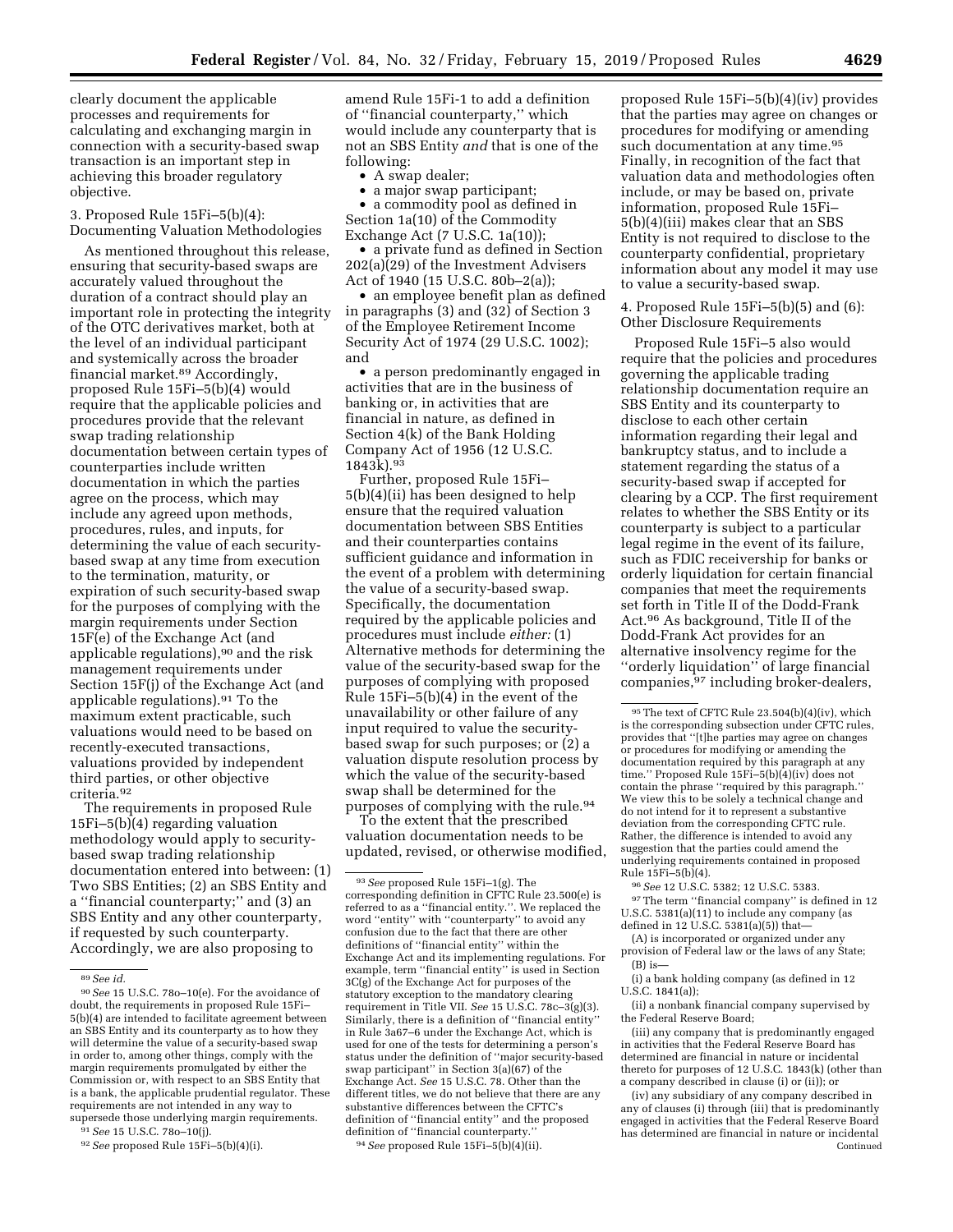that meet specified criteria (each a ''covered financial company'') as set forth in Title II of the Dodd-Frank Act.98 If the covered financial company is (1) a broker or dealer and (2) a member of the Securities Investor Protection Corporation (''SIPC''), such ''covered broker or dealer'' would be placed into an orderly liquidation proceeding with the FDIC appointed as receiver.99 Because this orderly liquidation process, which was modeled on the receivership process used for failed banks, is different from the liquidation regimes established under the Securities Investor Protection Act of 1970 100 or by the U.S. Bankruptcy Code,101 the Commission preliminarily believes it to be appropriate to require counterparties to a security-based swap transaction to disclose to each other whether this alternative regime may potentially apply in the event of an insolvency.

Accordingly, proposed Rule 15Fi– 5(b)(5) would require that each SBS Entity's policies and procedures require that the security-based swap trading relationship documentation contain a statement as to whether it or its counterparty is an insured depository institution or financial company. Further, the documentation also would need to contain a statement that the orderly liquidation provisions of the Dodd-Frank Act and the Federal Deposit Insurance Act 102 may limit the rights of

(C) is not a Farm Credit System institution chartered under and subject to the provisions of the Farm Credit Act of 1971, as amended (12 U.S.C. 2001 *et seq.*), a governmental entity, or a regulated entity, as defined under 12 U.S.C. 4502(20)

98Section 203 of the Dodd-Frank Act sets forth the process for designating a financial company as a ''covered financial company.'' In the case of a broker-dealer, or when a financial company's largest U.S. subsidiary is a broker-dealer, Section 203(a)(1)(B) provides that the Federal Reserve Board and the Commission (in each case subject to the approval of a two-thirds majority of each agency's members), in consultation with the FDIC, may, either on their own initiative or at the request of the Secretary of the U.S. Treasury ("Secretary") issue a written orderly liquidation recommendation to the Secretary. *See* 12 U.S.C. 5383(a). Section 203(b) requires the Secretary (after consultation with the President) to take action on the recommendation upon an affirmative determination that, among other things, the failure of a financial company would have serious adverse effects on financial stability in the United States and that taking action under the orderly liquidation authority with respect to that company would avoid or mitigate such adverse effects. *See* 12 U.S.C. 5383(b).

99*See* 12 U.S.C. 5384. Section 205(a) of the Dodd-Frank Act requires the FDIC, as the appointed receiver for any covered broker or dealer, to appoint SIPC as trustee for the liquidation. *See* 12 U.S.C. 5385(a).

- 100 15 U.S.C. 78aaa *et seq.*
- 101 11 U.S.C. 101 *et seq.*
- 102 12 U.S.C. 1811 *et seq.*

the parties under their trading relationship documentation should either party be deemed a ''covered financial company'' or is otherwise subject to having the FDIC appointed as a receiver. The documentation would further be required to state that such limitations relate to the right of the noncovered party to terminate, liquidate, or net any security-based swap by reason of the appointment of the FDIC as receiver, notwithstanding the agreement of the parties in the security-based swap trading relationship documentation, and of certain rights of the FDIC to transfer security-based swaps of the covered party. Finally, the policies and procedures would require that the trading relationship documentation contain an agreement between the SBS Entity and its counterparty to provide notice if either it or its counterparty becomes or ceases to be an insured depository institution or a financial company.103

Second, the policies and procures required pursuant to proposed Rule 15Fi–5(b)(6) would require the securitybased swap trading relationship documentation of each SBS Entity disclose certain information regarding the status of a security-based swap accepted for clearing by a clearing agency. Specifically, such documentation would need to contain a notice that, upon acceptance of a security-based swap by a clearing agency:

(B) A statement of whether the counterparty is an insured depository institution or financial company;

(C) A statement that in the event either the SBS Entity or its counterparty becomes a covered financial company (as defined in 12 U.S.C. 5381(a)(8)) or is an insured depository institution for which the FDIC has been appointed as a receiver (the ''covered party''), certain limitations under Title II of the Dodd-Frank Act or the Federal Deposit Insurance Act may apply to the right of the non-covered party to terminate, liquidate, or net any security-based swap by reason of the appointment of the FDIC as receiver, notwithstanding the agreement of the parties in the security-based swap trading relationship documentation, and that the FDIC may have certain rights to transfer security-based swaps of the covered party under Section 210(c)(9)(A) of the Dodd-Frank Act, 12 U.S.C. 5390(c)(9)(A), or 12 U.S.C. 1821(e)(9)(A); and

(D) An agreement between the SBS Entity and its counterparty to provide notice if either it or its counterparty becomes or ceases to be an insured depository institution or a financial company.

• The original security-based swap is extinguished;

• The original security-based swap is replaced by equal and opposite securitybased swaps with the clearing agency; and

• All terms of the security-based swap shall conform to the product specifications of the cleared securitybased swap established under the clearing agency's rules.

The Commission preliminarily believes that this disclosure should provide important information to counterparties regarding the effects of clearing a trade at a clearing agency and clarify the status of the contract following its acceptance and novation at the clearing agency.

5. Proposed Rule 15Fi–5(c): Audit of Security-Based Swap Trading Relationship Documentation

Proposed Rule 15Fi–5(c) would require each SBS Entity to have an independent auditor conduct periodic audits sufficient to identify any material weakness in its documentation policies and procedures required by the rule. The proposal also would require that a record of the results of each audit be retained for a period of three years after the conclusion of the audit.104 The Commission preliminarily believes that requiring periodic audits of a firm's security-based swap trading relationship documentation is consistent with sound risk mitigation practices and is designed to reduce the prevalence of discrepancies during the course of these transactions. This proposed requirement differs slightly from CFTC Rule 23.504(c), which references an independent ''internal or external'' auditor.105

105*See* 17 CFR 23.504(c). In the Commission's experience overseeing accounting and auditing standards in the context of certain disclosure requirements under the federal securities laws, an internal auditor typically reports to the management of the applicable entity, which would be inconsistent with the Commission's auditor independence rules. *See* Rule 2–01(c)(2) of Regulation S–X (Employment Relationships). 17 CFR 210.2–01(c). At the same time, we are not foreclosing the possibility that there could be alternative structures to the typical ''internal'' auditor employment relationship that could, if structured properly, not be inconsistent with the Commission's auditor independence rules and request comment below identifying and describing such potential structures.

thereto for purposes of 12 U.S.C. 1843(k) (other than a subsidiary that is an insured depository institution or an insurance company); and

<sup>103</sup>Specifically, proposed Rule 15Fi–5(b)(5) would require that an SBS Entity's policies and procedures require that the applicable securitybased swap trading relationship documentation contain:

<sup>(</sup>A) A statement of whether the SBS Entity is an insured depository institution (as defined in 12 U.S.C. 1813) or a financial company (as defined in Section 201(a)(11) of the Dodd-Frank Act, 12 U.S.C. 5381(a)(11));

<sup>104</sup>The three year holding period for these records is contained in the applicable recordkeeping, reporting, and notification requirements for SBS Entities, as opposed to in proposed Rule 15Fi–5(c) itself.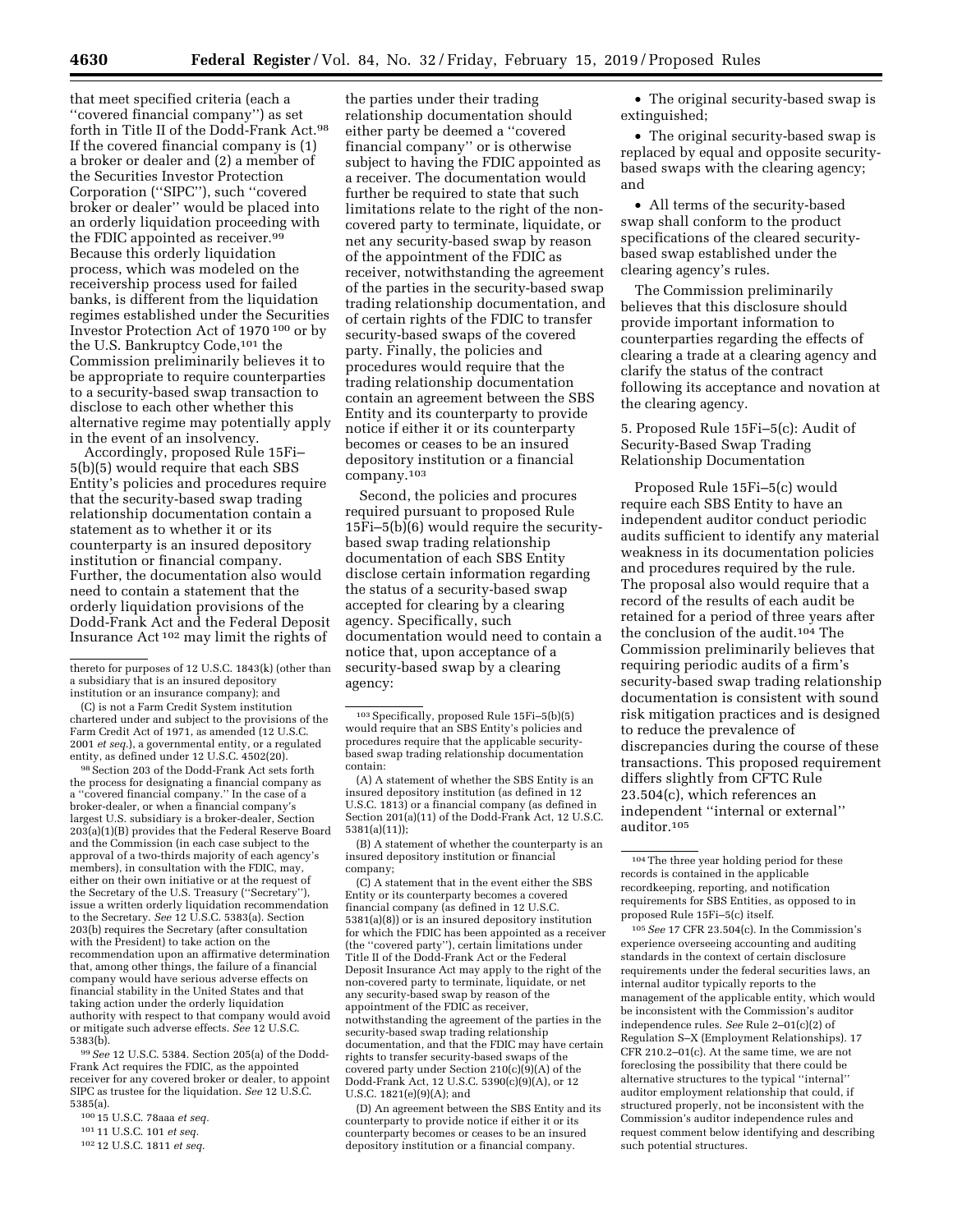6. Exceptions to the Trading Relationship Documentation Requirements

Proposed Rule 15Fi–5(a)(1) would establish three different exceptions from the basic requirement that each SBS Entity establish, maintain, and follow written policies and procedures reasonably designed to ensure that it executes written security-based swap trading relationship documentation with each of its counterparties prior to, or contemporaneously with, executing a security-based swap with any counterparty. First, proposed Rule 15Fi– 5(a)(1)(i) would provide an exception for security-based swaps executed prior to the date on which an SBS Entity is required to be in compliance with the documentation rule. Although the Commission recognizes the significant risk mitigation benefits associated with ensuring that all transactions are supported by comprehensive and accurate documentation, we also understand that it may be impractical to require SBS Entities to have policies and procedures to bring existing transactions into compliance with these proposed rules, particularly when weighing any potential benefits of doing so against the potential costs. Accordingly, we preliminarily believe that those transactions should be excepted from the proposed documentation requirements.106

To the extent that an SBS Entity maintains an existing security-based swap portfolio with a counterparty that pre-dates the compliance date, proposed Rule 15F–5(a)(1)(i) would provide an exception from the documentation requirements only with respect to those *existing* transactions. This means that the SBS Entity would not be in violation of Rule 15Fi–5 solely as a result of having policies and procedures that do not require such SBS Entity to have executed written security-based swap trading relationship documentation with any counterparty with respect to those existing transactions, or if the existing documentation that it maintains with the counterparty does not otherwise comply with the requirements

of the rule. However, if the SBS Entity enters into *new* security-based swap transactions with the counterparty, the exception would not apply to those new trades, even if trading relationship documentation already existed. Under those circumstances, the SBS Entity's policies and procedures would be need to be reasonably designed to ensure that the existing documentation complies with the proposed rule before using it as the basis to enter into any new securitybased swaps with that counterparty.

Second, proposed Rule 15Fi– 5(a)(1)(ii) would provide an exception for any ''clearing transaction'' which, pursuant to existing Rule 15Fi–1(c), is defined as a security-based swap that has a clearing agency as a direct counterparty.107 This exception is intended to recognize the fact that once a security-based swap is cleared, the transaction is governed primarily by the terms of the agreements in effect between the clearing member and the clearing agency (as well as between the clearing member and its customer, if applicable).

Finally, proposed Rule 15Fi– 5(a)(1)(iii) would provide an exception for security-based swaps executed anonymously on a national securities exchange or a security-based swap execution facility (''SBSEF''), provided that:

• Such security-based swaps are intended to be cleared and are actually submitted for clearing to a clearing agency;

• All terms of such security-based swaps conform to the rules of the clearing agency; and

• Upon acceptance of such securitybased swap by the clearing agency: (1) The original security-based swap is extinguished; (2) the original securitybased swap is replaced by equal and opposite security-based swaps with the clearing agency; and (3) all terms of the security-based swap shall conform to the product specifications of the cleared security-based swap established under the clearing agency's rules.

The exception in proposed Rule 15Fi– 5(a)(1)(iii) is intended to recognize the fact that the documentation requirements may be largely impossible to comply with in the context of cleared anonymous transactions by virtue of the fact that, by definition, the parties to these transactions would not know the identity their counterparties. Therefore, trading relationship documentation with any such counterparty would be unnecessary and impractical.

The exception provided for in proposed Rule 15Fi–5(a)(1)(iii) is

limited—and therefore distinguishable from the exception for cleared securitybased swap transactions—in one important respect to account for instances where a transaction is not accepted for clearing following its submission. For example, an SBS Entity may enter into a security-based swap transaction on an anonymous basis on a national securities exchange or an SBSEF, fully intending for the transaction to be submitted to, and cleared by, a clearing agency. In some cases, the transaction may be rejected by the clearing agency for reasons which the SBS Entity did not know (or had no reasonable basis to know) prior to its submission, such as possible operational or clerical errors or if one of the clearing members unintentionally exceeded its clearing limits. If a bilateral transaction continues to exist between the two counterparties (who would no longer be unknown to each other), written trading relationship documentation governing that transaction might not exist between them.

Under those circumstances, the Commission preliminarily believes that the objectives of Rule 15Fi–5 would not be satisfied if the SBS Entity and its counterparty did not ultimately have written agreement on the terms of the remaining security-based swap transaction. At the same time, however, because the transaction was initially entered into on an anonymous basis, the two sides might need additional time to agree to the terms of the trading relationship documentation, particularly if they previously had not engaged in any other transactions. Accordingly, the Commission is proposing that if an SBS Entity that is relying on the exception in proposed Rule 15Fi–5(a)(1)(iii) subsequently receives notice that the relevant security-based swap transaction has not been accepted for clearing by a clearing agency, the applicable policies and procedures would need to require that the SBS Entity be in compliance with the requirements of proposed Rule 15Fi–5 in all respects promptly after receipt of such notice.108

The Commission notes that whether a contract that has not been accepted for

 $^{106}\mathrm{As}$  discussed in detail in Section I.F.1 of this release, the Commission also is proposing amendments to Rule 17a–4 and to proposed Rule 18a–6 that would, among other things, require SBS Entities to retain all security-based swap trading relationship documentation with counterparties required to be created under proposed Rule 15Fi– 5. Because security-based swaps executed prior to the date on which an SBS Entity is required to be in compliance with proposed Rule 15Fi–5 would be exempt from the underlying documentation requirement, any trading relationship documentation voluntarily entered into in respect of those transactions would not be deemed to have been created pursuant to proposed Rule 15Fi–5. 107*See supra* note 58 and accompanying text.

 $^{108}\mathrm{The}$  provisions in proposed Rule 15Fi–5(a)(iii) to account for cleared anonymous transactions that are submitted for clearing, but ultimately not accepted, are not included in CFTC Rule 23.504. We have included this provision to account for situations when an SBS Entity could be otherwise deemed to be not in compliance with proposed Rule 15Fi–5 due to a transaction being rejected for clearing for reasons which the SBS Entity did not know (or have a reasonable basis to know) prior to when the transaction was submitted to the clearing agency.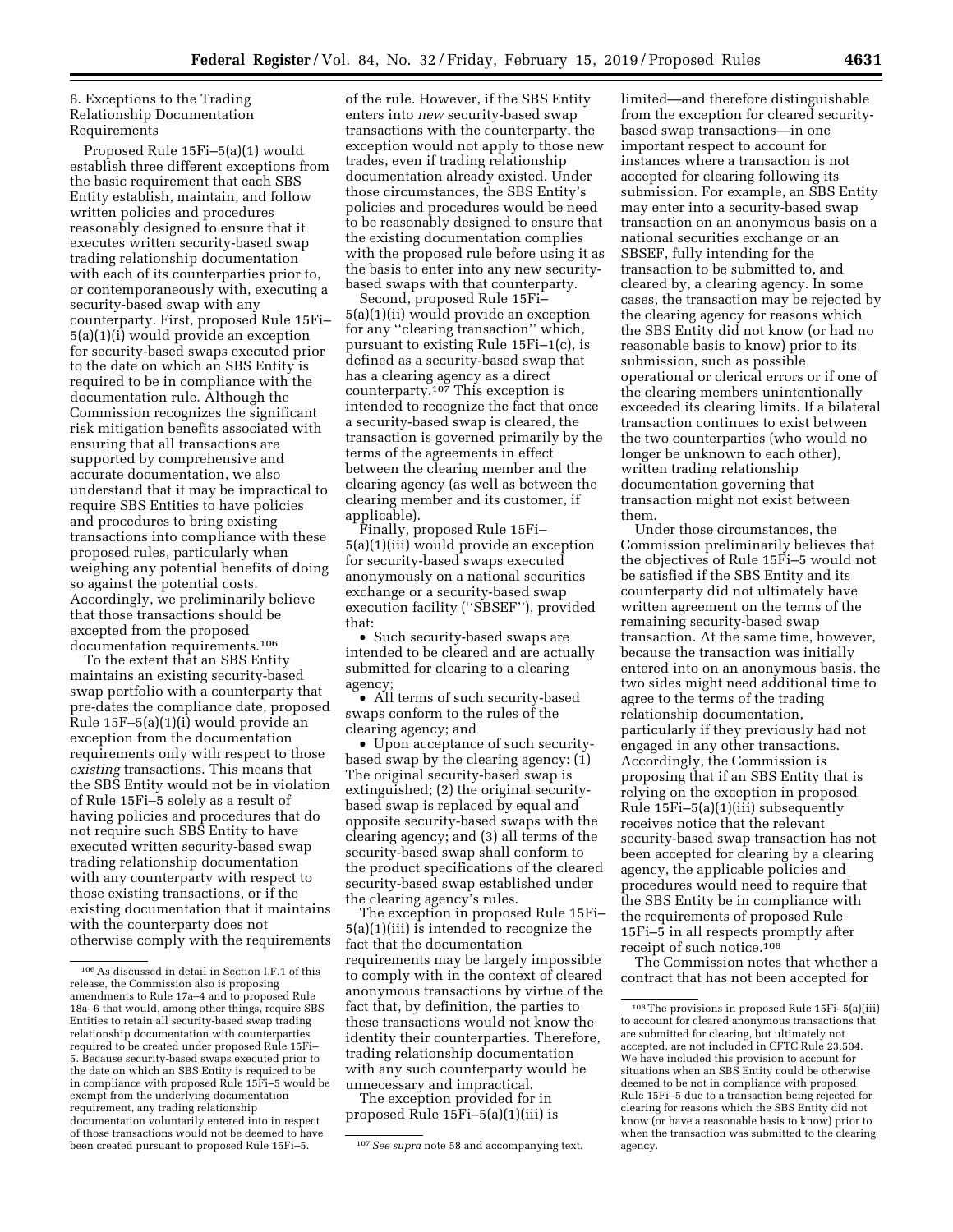clearing by a clearing agency continues to exist may depend on the rules of the particular SBSEF, national securities exchange, or clearing agency, or the agreement of the counterparties. If the end result is that a security-based swap continues to exist despite being rejected by the clearing agency, then the policies and procedures would need to require that the SBS Entity be in compliance with the requirements of Rule 15Fi–5 with respect to that transaction. If the rejection from clearing results in a termination or voiding of the original security-based swap, then there is no security-based swap for which it is necessary to comply with Rule 15Fi–5.

### 7. Comments Requested

The Commission generally requests comments on all aspects of Proposed Rule 15Fi–5 (and any related definitions). In addition, the Commission requests comments on the following specific issues:

• Do commenters agree with the scope of the proposed exception from the trading relationship documentation requirements in proposed Rule 15Fi–5 for clearing transactions? Why or why not? Because the definition of ''clearing transactions'' only includes transactions cleared at a clearing agency registered with the Commission pursuant to Section 17A of the Exchange Act, security-based swaps cleared at a foreign clearing agency that is not registered with the Commission would *not* be deemed to be ''cleared'' for these purposes, and would therefore be subject to proposed Rule 15Fi–5. Should the Commission modify the scope of the exception for cleared security-based swaps, such as by including transactions that are cleared at a clearing agency that is not registered with the Commission pursuant to Section 17A of the Exchange Act, whether because of an applicable exemption from registration or because Exchange Act does not cover the activities of the clearing agency? Why or why not?

• Do commenters agree with the proposed exception from the trading relationship documentation requirements for security-based swaps executed anonymously on a national securities exchange or an SBSEF? Is it sufficiently comprehensive? Why or why not? The proposed exception also provides that if a security-based swap executed anonymously on a platform is subsequently rejected for clearing, the SBS Entity would then be required to come into compliance with the documentation requirements ''promptly'' after receipt of the notice of rejection. Do you agree with this

approach? Why or why not? Should the Commission define or provide an interpretation of the word ''promptly'' for these purposes or, as an alternative, specify a fixed period of time in the rule text in which SBS Entities would be required to comply with proposed Rule 15Fi–5? Why or why not and, if so, how much time should be provided?

• Are there any current industry practices that relate to how counterparties to swaps and securitybased swaps treat transactions executed anonymously on a trading platform, but subsequently rejected for clearing? If any such practices exist, please describe them, including with regard to the length of time that it typically takes to document these transactions, if they remain in effect.

• With respect to any Swap Entity that could potentially register with the Commission as an SBS Entity, would the documentation protocols (or any other applicable documentation) already in existence with respect to CFTC Rule 23.504 satisfy the requirements in proposed Rule 15Fi–5? Why or why not? Should proposed Rule 15Fi–5 be modified to account for the way that market participants have designed their existing protocols (or any other applicable documentation) to be compliant with the CFTC's rules? Why or why not? For the purposes of compliance with the proposed documentation rules, should the Commission allow compliance with the CFTC's parallel documentation rules for some period of time to allow dual SEC– CFTC registrants to conform their existing documentation protocols (or any other applicable documentation) following the adoption of proposed Rule 15Fi–5? If so, on what factors should that reliance be conditioned and how long of a compliance period should be provided? In the alternative, should the Commission delay compliance with, or establish phased compliance deadlines for, some or all of these requirements? Please explain the nature of any compliance challenges (including any additional documentation requirements), and the basis for any suggested compliance period.

• As previously noted, proposed Rule 15Fi–5 has been designed to be as consistent as possible with CFTC Rule 23.504, which imposes trading relationship documentation requirements on Swap Entities, in order to avoid requiring dual SEC–CFTC registrants to incur additional systems or compliance costs due to differences between the two agencies' approaches. To the extent that any such differences remain, should the Commission consider, for any firm dually-registered

as both an SBS Entity and Swap Entity (regardless of whether such firm is also registered with the Commission as a broker-dealer or with the CFTC as a futures commission merchant), permitting such firm to comply with proposed Rule 15Fi–5 on an ongoing basis by complying with CFTC Rule 23.504, as if such rule applied to security-based swaps? If so, what conditions, if any, should be placed on such reliance?

• In addition to the exceptions set forth in the proposed rule, are there other types of security-based swaps that should not be subject to the underlying trading relationship documentation requirements?

• Should the Commission require that the policies and procedures governing the required written security-based swap trading relationship documentation be approved by a senior officer of the SBS Entity, as is currently contemplated pursuant to proposed Rule 15Fi–5? Why or why not? As an alternative to requiring action by a senior officer, should such approval come instead from the governing body of the SBS Entity? Why or why not? As an additional alternative, should the Commission consider requiring approval of those policies and procedures by someone below the senior officer level? If so, who within an SBS Entity should approve them?

• For purposes of the requirement that a senior officer approve the policies and procedures required by proposed Rule 15Fi–5, the Commission has preliminarily interpreted the term ''senior officer'' as covering only the most senior executives in the organization, such as a firm's chief executive officer, chief financial officer, chief legal officer, chief compliance officer, president, or other person at a similar level. Do commenters agree with such interpretation? Why or why not? Does the proposed interpretation create any differences with respect to the manner in which Swap Entities are required to comply with CFTC Rule  $23.504(a)(2)$ , which uses the term ''senior management''? Should the explanation included in the Commission's proposed interpretation instead be included in the rule text?

• Proposed Rule 15Fi–5 does not contain a comprehensive list of all of the terms that should be addressed in the required security-based swap trading relationship documentation. Rather, it provides that the documentation must include ''all terms governing the trading relationship'' between the SBS Entity and its counterparty and also contains a nonexclusive list of terms that must be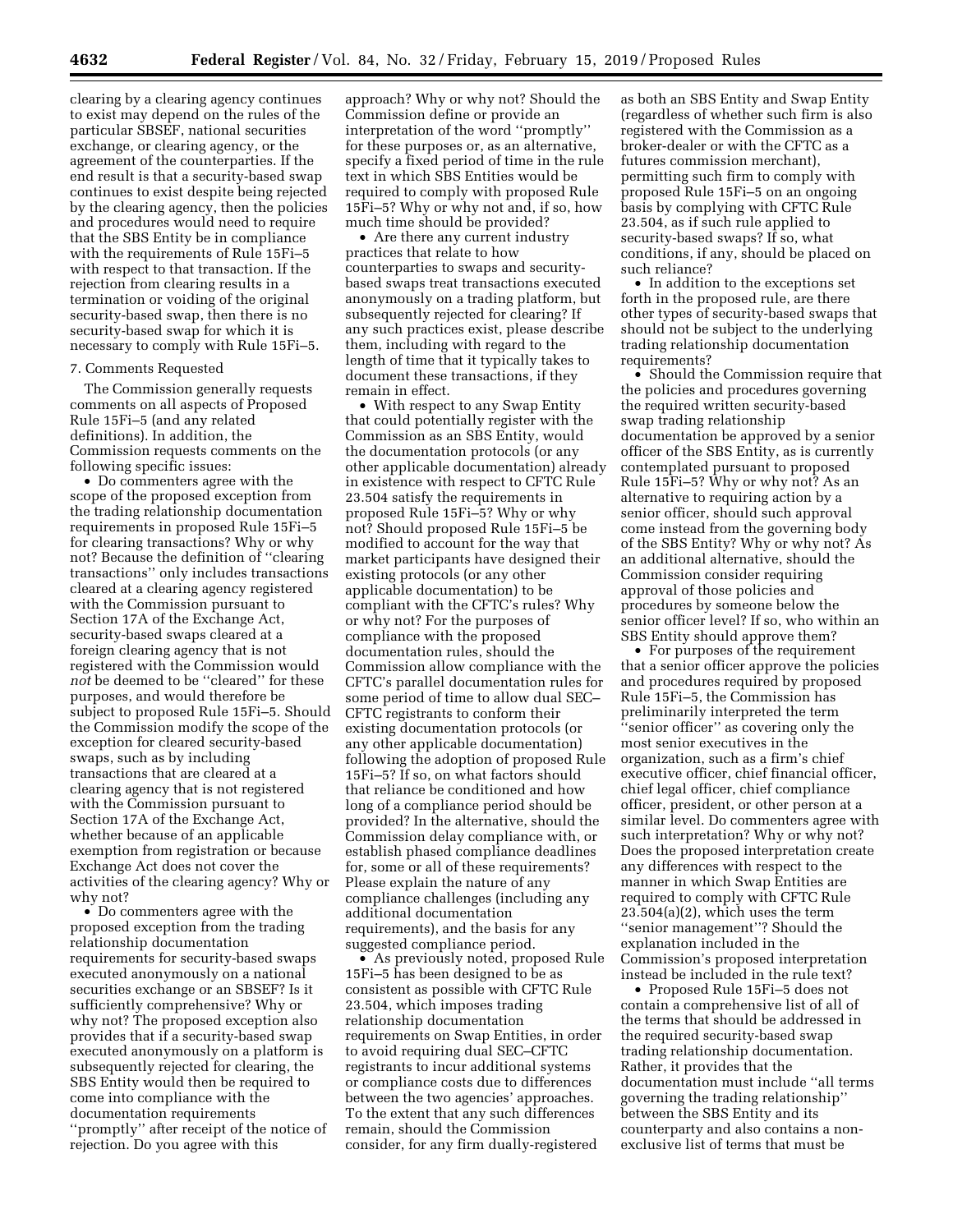included. Do commenters agree with that approach? Why or why not? Should the Commission consider modifying the list of terms specifically identified in proposed Rule 15Fi–5(b)(1)?

• Should the Commission provide any additional specificity and/or guidance as it relates to one or more of the terms identified in proposed Rule 15Fi–5(b)(1) as required to be included in the trading relationship documentation? For example, should the rule specify the types of payment obligation terms that should be addressed in the documentation? Are there any particular details regarding potential events of default or termination events that should be specified in the documentation? Should the information requirements regarding the terms of the credit support arrangements between the two parties be modified in any way? In each case, why or why not and what additional details or guidance should be provided?

• Proposed Rule 15Fi–5(b)(1) requires that the security-based swap trading relationship documentation that SBS Entities execute with the counterparties include terms addressing dispute resolution. Should the Commission provide any additional specificity with respect to this proposed requirement, including by identifying what particular aspects of the dispute resolution process should be addressed in the documentation? For example, should the documentation include specific requirements regarding the methods for identifying, recording, and monitoring disputes? Should the terms governing dispute resolution identify specific time periods applicable to the process? Are there particular aspects regarding communications between the counterparties that should be specified in connection with the terms related to dispute resolution, such as the method for providing notice of a potential or actual dispute? In each case, why or why not, and what additional details or guidance should be provided?

• Proposed Rule 15Fi–5(b)(4) would require SBS Entities to include in their security-based swap trading relationship documentation with certain counterparties written agreement on the terms for valuing security-based swaps for the purposes of complying with the margin and risk management requirements. Do you agree with the scope of that requirement? Why or why not? Should these requirements apply to an SBS Entity's transactions with all counterparties, including non-financial counterparties, without regard to whether they are requested? Why or why not? Is there any additional information that should be included in

this requirement, or should any of the proposed requirements be modified or deleted? Do the provisions related to valuation discrepancies provide a sufficient basis for helping to ensure that disputes related to the value of a security-based swap are resolved in as efficient a manner as possible, or should any changes be made to these requirements? Should the requirements regarding valuation be modified in any way to account for the use of internal and/or proprietary inputs and models? In each case, why or why not, and how and why should the proposed rule be modified?

• Are the protections in the proposed rule regarding the treatment of confidential, proprietary information in connection with the required valuation agreement sufficient to meet the needs of both the party providing the information and the party receiving it? If not, how should the proposal be revised to address any such concerns?

• In addition to the terms governing the valuation agreement in proposed Rule 15Fi–5(b)(4), are there any other requirements that should be limited to, or modified for, certain types of counterparties (*e.g.,* financial counterparties)? If so, which ones, and what particular requirements should apply?

• Do the disclosure requirements in paragraphs (5) and (6) of proposed Rule 15Fi–5(b), as they relate to the ''insured depository institution'' or ''financial company'' status of the SBS Entity or its counterparty and to the status of a security-based swap accepted for clearing, respectively, provide useful and relevant information to counterparties to security-based swaps? Why or why not? Should any other disclosure requirements be modified or deleted? If so, which ones and how? Should any additional disclosure requirements be added to the proposed rule? If so, what should be added and why?

• Do commenters agree with the scope of the proposed definition of ''financial counterparty'' in proposed Rule 15Fi–1(g), which is used for determining when the required securitybased swap trading relationship documentation would need to include the valuation methodology set forth in proposed Rule 15Fi–5(b)(4)? Should that definition be expanded to include other types of financial entities, such as SECregistered broker-dealers, investment companies, or investment advisers? If so, which types of entities should be added to the definition and why?

• Do commenters agree with the proposed requirements related to the performance of periodic audits of the

SBS Entity's security-based swap relationship documentation, as set forth in proposed Rule 15Fi–5(c)? Why or why not? If not, how should they be clarified? Should the Commission provide any additional specificity regarding what constitutes ''independence'' for these purposes? If so, how should that standard be measured and evaluated? For example, the Commission has extensive experience with respect to determining what constitutes ''independence'' in the context of accountants that audit and review financial statements and prepare attestation reports filed with the Commission, including in connection with rules adopted pursuant to Title II of the Sarbanes-Oxley Act of 2002. Should the Commission consider leveraging particular aspects of that experience in connection with refining the requirements in proposed Rule 15Fi–5(c)? If so, please explain.

• Are there any circumstances under which an internal auditor could be considered to be ''independent'' for purposes of proposed Rule 15Fi–5(c)? If so, please explain. If not, should the Commission consider eliminating the requirement that the auditor be independent in order to allow for internal audits of the SBS Entity's security-based swap relationship documentation? If so, are there particular conditions that should be included in the requirement in order to maintain the integrity of the audit process?

• Should the person performing the audit of the SBS Entity's security-based swap relationship documentation pursuant to proposed Rule 15Fi–5(c) be subject to any qualification requirements, such as the requirement to be registered with the Public Company Accounting Oversight Board (''PCAOB'')? If so, which qualifications should be required and why? If not, should proposed Rule 15Fi–5(c) be clarified to state explicitly that PCAOB registration is not a condition of the rule?

• Should SBS dealers and major SBS participants be treated the same for purposes of the portfolio reconciliation requirements in proposed Rule 15Fi–5? Why or why not?

## *E. Verification of Transaction Data by SDRs*

In light of certain of the rules we are proposing today, the Commission believes it to be an appropriate time to revisit and request comment on an issue previously identified in connection with the rules applicable to the registration and ongoing regulation of SDRs. As background, Section 13(n) of the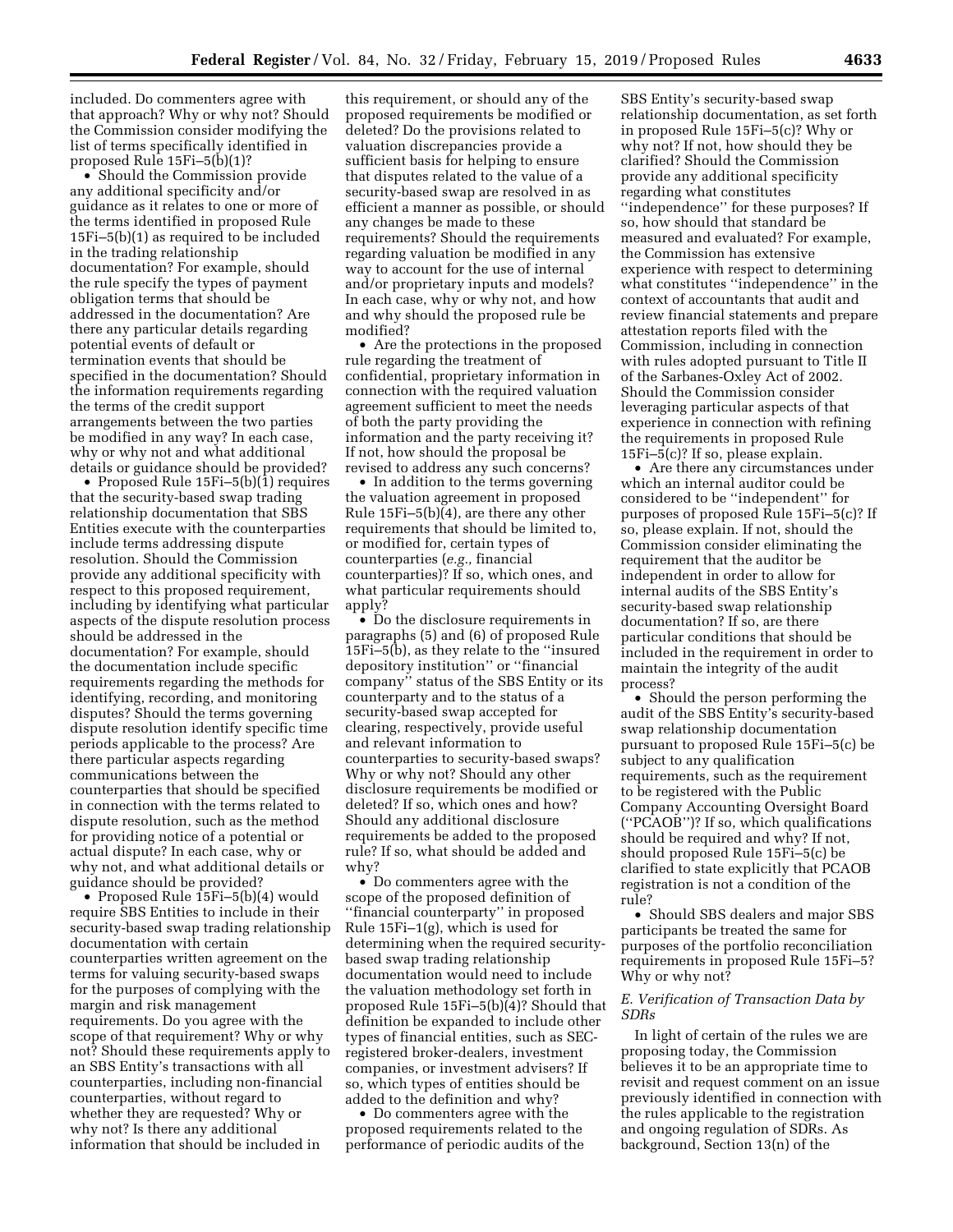Exchange Act establishes a regulatory regime for the operation of and governance of SDRs.109 Among other things, Section 13(n)(5)(B) requires each registered SDR to ''confirm with both counterparties to the security-based swap the accuracy of the data that was submitted.'' 110 On February 15, 2015, the Commission adopted Rules 13n–1 to 13n–12, which govern the SDR registration process, duties, and core principles.111 Among other core principles governing the registration and ongoing obligations of SDRs, Rule 13n–4(b)(3) implements the statutory requirement set forth in Section 13(n)(5)(B) by requiring SDRs to confirm, as prescribed in Rule 13n–5, with both counterparties to the securitybased swap the accuracy of the data that was submitted.112

As part of the process of implementing the SDR rules, at least one former SDR applicant expressed reservations and concerns about the burdens of requiring SDRs to reach out to counterparties who are not its members to verify accuracy of the data.113 The Commission understands these concerns and the difficulty SDRs could face when attempting to contact counterparties to a security-based swap transaction with whom the SDR has no existing relationship. At the same time, however, the Commission also recognizes the importance of ensuring that the security-based swap data reported to an SDR is complete and accurate.

111*See* Security-Based Swap Data Repository Registration, Duties, and Core Principles, Exchange Act Release No. 74246 (Feb. 11, 2015), 80 FR 14437 (Mar. 19, 2015) (''SDR Adopting Release'').

112*See* 17 CFR 240.13n–4(b)(3).

113*See, e.g.,* Letter from Michael C. Bodson, President and Chief Executive Officer, The Depository Trust & Clearing Corporation, and Larry E. Thompson, Chairman, DTCC Data Repository (U.S.) LLC (''DDR''), Managing Director and Vice Chairman, The Depository Trust & Clearing Corporation, dated Sept. 22, 2017, regarding DDR's application for registration as an SDR (withdrawn on Mar. 27, 2018), *available at: [https://](https://www.sec.gov/comments/sbsdr-2016-02/sbsdr201602-2590214-161092.pdf) [www.sec.gov/comments/sbsdr-2016-02/](https://www.sec.gov/comments/sbsdr-2016-02/sbsdr201602-2590214-161092.pdf) [sbsdr201602-2590214-161092.pdf](https://www.sec.gov/comments/sbsdr-2016-02/sbsdr201602-2590214-161092.pdf)* (noting the difficulty an SDR faces with respect to outreach to the non-reporting side of a security-based swap when that non-reporting counterparty is not a member of an SDR and proposing that Section 13(n)(5)(B) and corresponding Rule 13n–4(b)(3) be interpreted as requiring SDRs to confirm the accuracy of the security-based swap solely with counterparties who are its members).

Accordingly, the Commission preliminarily believes that certain provisions in proposed Rules 15Fi–3 and 15Fi–5, if adopted and taken together, could be relevant to SDRs in seeking to meet their obligations under Section 13(n)(5)(B) and Rule 13n– 4(b)(3). As we explained in connection with adopting the SDR rules, SDRs may be able to reasonably rely on certain third parties to address the accuracy of the transaction data.114 For example, the Commission previously stated that if an SDR develops reasonable policies and procedures that rely on confirmations completed by another entity, such as a third-party confirmation provider, as long as such reliance is reasonable the SDR could use such confirmation to fulfill its obligations under certain SDR rules.115 Because the two relevant provisions that we are proposing today generally relate to the obligation of SBS Entities to take certain steps in the reconciliation and documentation processes related specifically to the reporting of the relevant security-based swap data to an SDR, including by clarifying the reporting obligations of the counterparties, the Commission believes that, like the previous example, these measures, taken together, could provide an SDR with a set of factors to assess the reasonableness of relying on an SBS Entity's ability to independently provide the definitive report of a given security-based swap position, thereby providing a basis for the SDR to satisfy its statutory and regulatory obligations to verify the accuracy of the reported data when the SBS Entity's counterparty is not a member of the SDR. The Commission requests comment on whether this preliminary analysis is accurate.

1. Reconciliation of Terms Submitted to an SDR

As described above in Section I.B.2, the definition of ''material terms'' in proposed Rule 15Fi–1(i), which identifies the information that SBS Entities would be required to reconcile with their counterparties, differs based on whether a security-based swap transaction had previously been included in a security-based swap portfolio for purposes of the portfolio reconciliation requirements in proposed Rule 15Fi–3. With respect to any security-based swap that has not yet been reconciled as part of, a securitybased swap portfolio, ''material terms'' would be defined to mean each term that is required to be reported to a registered SDR under Rule 901 under

the Exchange Act.116 With respect to all other security-based swaps within a security-based swap portfolio, the definition of ''material terms'' would exclude any term that is not relevant to the ongoing rights and obligations of the parties and the valuation of the securitybased swap.

As we also previously noted in Section I.B.2, the Commission preliminarily believes that there are potential benefits, both to SBS Entities and potentially to the security-based swap market as a whole, of requiring firms to initially reconcile all of the information required to be reported to an SDR. Specifically, doing so helps to ensure that the data reported to an SDR, and ultimately disseminated to the public, is accurate and complete. Section 13(n)(5)(B) of the Exchange Act and Rule 13n–4(b)(3) are both intended to accomplish the same objective of transparency regarding complete and accurate security-based swap data. Accordingly, like the previous example involving the third-party confirmation process, it may be appropriate to allow an SDR to meet its obligations by reasonably relying on an SBS Entity. Such reliance could be based, at least in part, on that fact that the SBS Entity would be subject to the portfolio reconciliation requirements in proposed Rule 15Fi–3 using the proposed definition of ''material terms'' in Rule 15Fi–1(i), were it to be adopted, to initially reconcile all of the terms of a transaction required to be reported to an SDR or the Commission pursuant to Rule 901, particularly in cases when the SBS Entity's counterparty is not onboarded to the SDR.<sup>117</sup> The Commission seeks comment on whether this preliminary analysis is accurate.

2. Documentation of Regulatory Reporting Obligations

As discussed above in Section I.D, proposed Rule 15Fi–5 would require each SBS Entity to establish, maintain, and follow written policies and procedures reasonably designed to ensure that it executes written security-

<sup>109</sup>Section 3(a)(75) of the Exchange Act defines the term ''security-based swap data repository'' to mean ''any person that collects and maintains information or records with respect to transactions or positions in, or the terms and conditions of, security-based swaps entered into by third parties for the purpose of providing a centralized recordkeeping facility for security-based swaps.'' 15 U.S.C. 78c(a)(75).

<sup>110</sup>*See* 15 U.S.C. 78m(n)(5).

<sup>114</sup>*Cf.* SDR Adopting Release, 80 FR at 14491. 115*See id.* 

<sup>116</sup>*See* proposed Rule 15Fi–1(i)(1) (referencing 17 CFR 242.901).

<sup>117</sup>The Commission also notes that Rule 905(a) of Regulation SBSR, which was adopted in 2015, generally imposes a duty to correct on any counterparty to a security-based swap (or any other person having a duty to report the security-based swap) that discovers an error in the information reported with respect to that security-based swap. *See* 17 CFR 242.905(a). Accordingly, if any discrepancies are identified in the course of satisfying the portfolio reconciliation requirements contained in proposed Rule 15F–3 that resulted in incorrect information having been reported to an SDR, then the SBS Entity would be required to follow the procedures set forth in Rule 905(a) to correct any erroneous information with the SDR.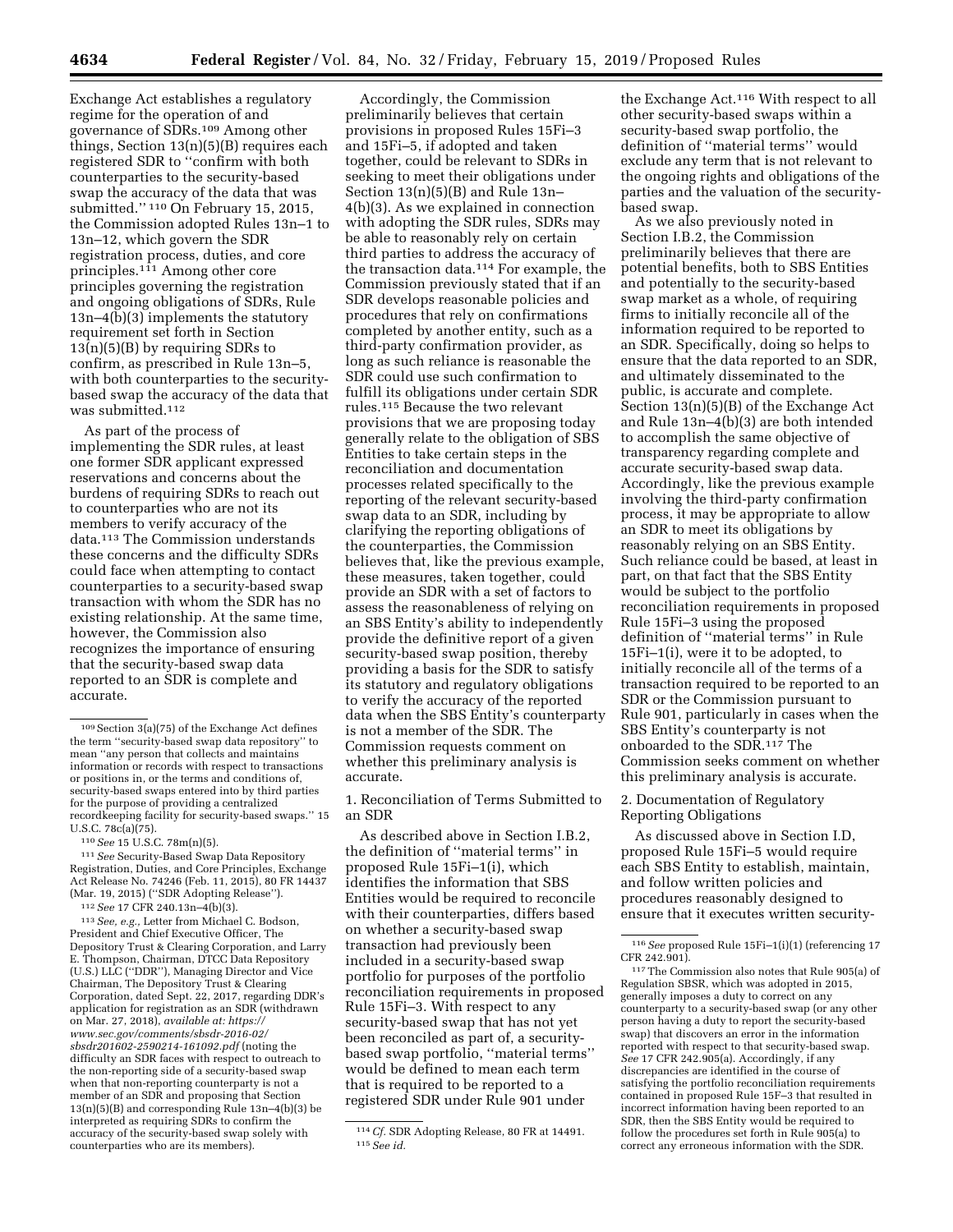based swap trading relationship documentation with each of its counterparties prior to, or contemporaneously with, executing a security-based swap with any counterparty. Paragraph (b)(1) of that rule requires that the trading relationship documentation be in writing and also sets forth the minimum set of items that must be addressed by the documentation including, among other things, the allocation of any applicable regulatory reporting obligations (including pursuant to Regulation SBSR).118

Rule 901(a) of Regulation SBSR establishes a ''reporting hierarchy'' that specifies which counterparty to a security-based swap has the duty to report the transaction. Where possible, the rule assigns the reporting duty to the side that is registered with the Commission as an SBS Entity. Thus, if only one of the counterparties to a security-based swap transaction is an SBS Entity, then such SBS Entity will be the reporting side. In addition, if one counterparty to a security-based swap transaction is an SBS dealer and the other is a major SBS participant, the SBS dealer will be the reporting side. However, if both counterparties to a security-based swap transaction are SBS dealers (or both are major SBS participants), the sides are required to select the reporting side. The selection of the reporting side is an example of the type of ''applicable reporting obligation'' that proposed Rule 15Fi– 5(b)(1) would cover.

Accordingly, the Commission preliminarily believes that requiring SBS Entities to address any applicable regulatory reporting obligations in the written trading relationship documentation that it executes with their counterparties also could be relevant to SDRs in seeking to meet their obligations under Section 13(n)(5)(B) and Rule 13n–4(b)(3). For example, to the extent that only one counterparty to a security-based swap is an SBS Entity, the trading relationship documentation could be used to memorialize the fact that the SBS Entity is the reporting party for purposes of Rule 901(a), and that such SBS Entity will be responsible for verifying the accuracy of each securitybased swap transaction with the SDR.

# 3. Comments Requested

The Commission generally requests comments on the issues described above. In addition, the Commission requests comments on the following specific issues:

• Do you agree with the analysis described above, particularly as to how parts of proposed Rules 15Fi–3 (including the definition of ''material terms'' in proposed Rule 15Fi–1(i)) and 15Fi–5 could help address the concerns raised by former SDR applicants with respect to their obligations, pursuant to Section 13(n)(5)(B) of the Exchange Act and Rule 13n–4(b)(3), to confirm with both counterparties to a security-based swap the accuracy of the data that was submitted to the SDR?

 $\circ$  Specifically, do those aspects of the proposed rules provide a sufficient basis, in whole or in part, for an SDR to assess whether it can reasonably rely on a SBS Entity's verification of transaction data as the basis to meet the requirements of Section 13(n)(5)(B) and Rule 13n–4(b)(3)? Why or why not?

 $\circ$  If not, should the Commission provide an exemption from the verification requirements described above to SDRs that reasonably rely on SBS Entities? Why or why not? If so, what specific terms and conditions should be included in such exemption and why?

 $\circ$  Are there other regulatory actions the Commission should consider to address the issue? If so, which ones and why?

• Should any aspect of the proposed analysis be modified in any way to account for other situations that may not be fully addressed here? If so, how and why? For example, would an SDR be able to reasonably rely on an SBS Entity to independently provide the definitive report of a given security-based swap position for both counterparties in situations when the SBS Entity is acting as agent for one of the two counterparties and is not itself a counterparty? Why or why not, and how should the analysis be revised to address that situation?

### *F. Recordkeeping Requirements*

1. Proposed Amendments to Recordkeeping Rules

The Commission also is proposing rule amendments that would modify certain proposed requirements contained in its April 2014 release proposing rules for the recordkeeping, reporting, and notification requirements applicable to SBS Entities.119 Those rule amendments would require each SBS Entity to make and keep current

information relevant to each portfolio reconciliation and portfolio compression exercise in which it participates, and to retain a record of each valuation dispute notification required pursuant to proposed Rule 15Fi–3(c), all security-based swap trading relationship documentation required to be created under proposed Rule 15Fi–5, a record of the results of each audit of the SBS Entity's securitybased swap trading relationship documentation policies and procedures, as required pursuant to proposed Rule 15Fi–5(c), and each policy and procedure created pursuant to proposed Rules 15Fi–3 through 15Fi–5.

Specifically, the Commission is proposing to amend: (1) Existing Rule 17a–3 under the Exchange Act, which applies to SBS Entities that are also registered with the Commission as broker-dealers under Section 15(b) of the Exchange Act (''broker-dealer SBS Entities''), and (2) proposed Rule 18a–5 under the Exchange Act, which applies to SBS Entities that are *not* also registered with the Commission as broker-dealers under Section 15(b) of the Exchange Act (''stand-alone and bank SBS Entities''). These proposed amendments would require each SBS Entity to make and keep current records of each security-based swap portfolio reconciliation, whether conducted pursuant to proposed Rule 15Fi–3 or otherwise,120 a copy of each valuation dispute notification required to be provided to the Commission pursuant to proposed Rule15Fi-3 $(c)$ ,<sup>121</sup> and a record of each bilateral offset and each bilateral portfolio compression exercise or multilateral portfolio compression exercise in which it participates, whether conducted pursuant to proposed Rule 15Fi–4 or otherwise.122

With respect to the reconciliation requirement, the proposed rules would require that these records include the dates of the security-based swap portfolio reconciliation, the number of portfolio reconciliation discrepancies, the number of security-based swap valuation disputes (including the timeto-resolution of each valuation dispute and the age of outstanding valuation disputes, categorized by transaction and counterparty), and the name of the third-party entity performing the security-based swap portfolio

<sup>118</sup>*See* 17 CFR 242.901(a).

<sup>119</sup>*See supra* note 2. Although we are proposing books and records requirements that would be additive to an existing proposal, we are not reopening the comment period for the entirety of the SBS Books and Records Proposing Release. Rather, our request for comment in this section is limited solely to the recordkeeping requirements related to the rules we are proposing today.

<sup>120</sup>*See* proposed amendments to Rules 17a– 3(a)(31)(i), 18a–5(a)(18)(i), and 18a–5(b)(14)(i). 121*See* proposed amendments to Rules 17a–

<sup>3(</sup>a)(31)(ii), 18a–5(a)(18)(ii), and 18a–5(b)(14)(ii). 122*See* proposed amendments to Rules 17a–

 $3(a)(31)(iii)$ ,  $18a-5(a)(18)(iii)$ , and  $18a-5(b)(14)(iii)$ .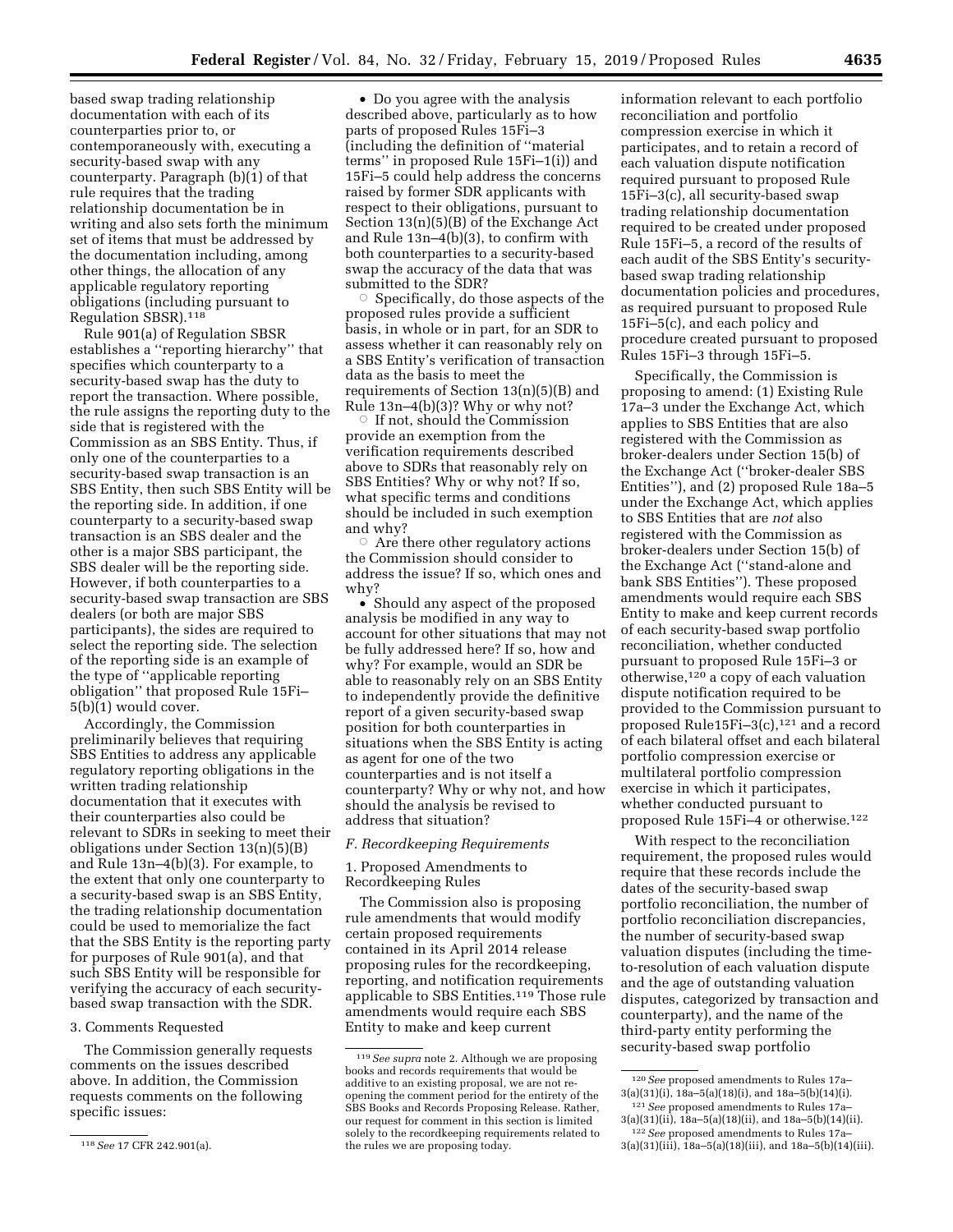reconciliation, if any.123 With respect to the valuation notification requirement, the proposed rules would require the retention of each notification required to be provided to the Commission pursuant to proposed Rule 15Fi-3(c).<sup>124</sup> With respect to compression, the proposed rules would require that these records include the dates of the offset or compression, the security-based swaps included in the offset or compression, the identity of the counterparties participating in the offset or compression, the results of the compression, and the name of the thirdparty entity performing the offset or compression, if any.125 The Commission preliminarily believes that requiring SBS Entities to make and retain such records will, among other things, promote compliance with proposed Rules 15Fi–3 and 15Fi–4, assist SBS Entities in the event that they need to resolve problems that relate to a previous reconciliation or compression, and assist Commission examiners in reviewing compliance with those rules.

In addition, the Commission is proposing to amend (1) existing Rule 17a–4 under the Exchange Act, which requires each applicable broker-dealer, including broker-dealer SBS Entities, to preserve certain records if the brokerdealer makes or receives the type of record and (2) proposed Rule 18a–6 under the Exchange Act, which imposes parallel preservation requirements on stand-alone and bank SBS Entities. In particular, the proposed amendments to Rule 17a–4 and to proposed Rule 18a– 6 would require SBS Entities to retain all of the records required to be made and kept under the proposed amendments to Rule 17a–3 and proposed Rule 18a–5 for at least three years, the first two years in an easily accessible place.<sup>126</sup> The proposed amendments also would require each SBS Entity to retain the following:

• the written policies and procedures required pursuant to proposed Rules 15Fi–3 through 15Fi–5 until three years after termination of the use of the policies and procedures; 127

• each written agreement with counterparties on the terms of portfolio reconciliation with those counterparties as required to be created under proposed Rules 15Fi–3(a)(1) and (b)(1)

• security-based swap trading relationship documentation with counterparties required to be created under proposed Rule 15Fi–5 until three years after the termination of such documentation and all transactions governed thereby; 129 and

• a record of the results of each audit required to be performed pursuant to proposed Rule 15Fi–5(c) until three years after the completion of the audit.130

The Commission preliminarily believes that requiring the retention of the above records in accordance with the applicable rules will help ensure that those records are retained in a manner that would allow them to be readily accessible for Commission examiners.

#### 2. Comments Requested

The Commission generally requests comments on all aspects of the proposed amendments to Rules 17a–3 and 17a–4 and to proposed Rules 18a–5, and 18a– 6. In addition, the Commission requests comments on the following specific issues:

• Has the Commission provided sufficient guidance regarding the scope of the proposed recordkeeping amendments? Are there aspects of the proposed amendments for which the Commission should consider providing additional guidance? If so, please explain.

• How do the types of records that would need to be made and kept current under Rule 17a–3 and proposed Rule 18a–5, in each case as proposed to be amended in this release, align with the types of records that a futures commission merchant or a swap dealer is required to make pursuant to CFTC regulations?

# **II. Cross-Border Application of Rules 15Fi–3 Through 15Fi–5.**

*A. Background on the Cross-Border Application of Title VII Requirements* 

In 2013, the Commission proposed rules and interpretive guidance to address the cross-border application of Title VII, including requirements applicable to SBS Entities.131 In that

131*See* Cross-Border Security-Based Swap Activities; Re-Proposal of Regulation SBSR and Certain Rules and Forms Relating to the Registration of Security-Based Swap Dealers and proposal, the Commission preliminarily interpreted the Title VII requirements associated with registration to apply generally to the activities of registered entities.132 The Commission further proposed a taxonomy to classify requirements under Section 15F of the Exchange Act as applying at either the transaction-level or at the entitylevel.133 The Commission took the preliminary view that transaction-level requirements under Section 15F of the Exchange Act are those that primarily focus on protecting counterparties to security-based swap transactions by requiring SBS dealers to, among other things, provide certain disclosures to counterparties, adhere to certain standards of business conduct, and segregate customer funds, securities, and other assets.134

In contrast to transaction-level requirements, the Commission preliminarily took the view that entitylevel requirements under Section 15F of the Exchange Act are those that are expected to play a role in ensuring the safety and soundness of the entity and thus relate to the SBS Entity as a whole.135 Entity-level requirements include capital and margin requirements, as well as other requirements relating to a firm's identification and management of its risk exposure, such as the requirements in Section 15F(i) of the Exchange Act, which provides the statutory basis for the rules the Commission is proposing in this release.136 Because these requirements relate to the entire entity, the Commission proposed to apply them to SBS Entities on a firm-wide basis, without exception.<sup>137</sup>

132*See id.* at 30986 (''We are proposing to apply the Title VII requirements associated with registration (including, among others, capital and margin requirements and external business conduct requirements) to the activities of registered entities to the extent we have determined that doing so advances the purposes of Title VII.'') (footnotes omitted).

135*See id.* at 31011.

136*See id.* at 31011–16 (addressing the classification of capital and margin requirements, as well as of the documentation standard requirements of Section 15F(i) of the Exchange Act and other risk management requirements applicable to SBS dealers).

137*See id.* at 31011, 31024–25. *See also id.* at 31035 (applying the analysis to major SBS participants). In reaching this conclusion, the Commission explained that it ''preliminarily believes that entity-level requirements are core requirements of the Commission's responsibility to ensure the safety and soundness of registered security-based swap dealers,'' and that ''it would

<sup>123</sup>*See* proposed amendments to Rules 17a– 3(a)(31)(i), 18a–5(a)(18)(i), and 18a–5(b)(14)(i). 124*See* proposed amendments to Rules 17a–

 $3(a)(31)(ii)$ ,  $18a-5(a)(18)(ii)$ , and  $18a-5(b)(14)(ii)$ . 125*See* proposed amendments to Rules 17a–

 $3(a)(31)(iii)$ ,  $18a-5(a)(18)(iii)$ , and  $18a-5(b)(14)(iii)$ . 126*See* proposed amendments to Rules 17a–

<sup>4(</sup>b)(1), 18a–6(b)(1)(i), and 18a–6(b)(2)(i). 127*See* proposed amendments to Rules 17a–  $4(e)(10)$  and  $18a-6(d)(4)$ .

until three years after the termination of the agreement and all transactions governed thereby; 128

<sup>128</sup>*See* proposed amendments to Rules 17a– 4(e)(11)(i) and 18a–6(d)(5)(i).

<sup>129</sup>*See* proposed amendments to Rules 17a–  $4(e)(11)(ii)$  and  $18a-6(d)(5)(ii)$ .

<sup>130</sup>*See* proposed amendments to Rules 17a– 4(e)(11)(iii) and 18a–6(d)(5)(iii).

Major Security-Based Swap Participants, Exchange Act Release No. 69490 (May 1, 2013), 78 FR 30968 (May 23, 2013) (''Cross-Border Proposing Release'') (discussing joint rulemaking to further define various Title VII terms).

<sup>133</sup>*See id.* at 31009–10.

<sup>134</sup> *Id.*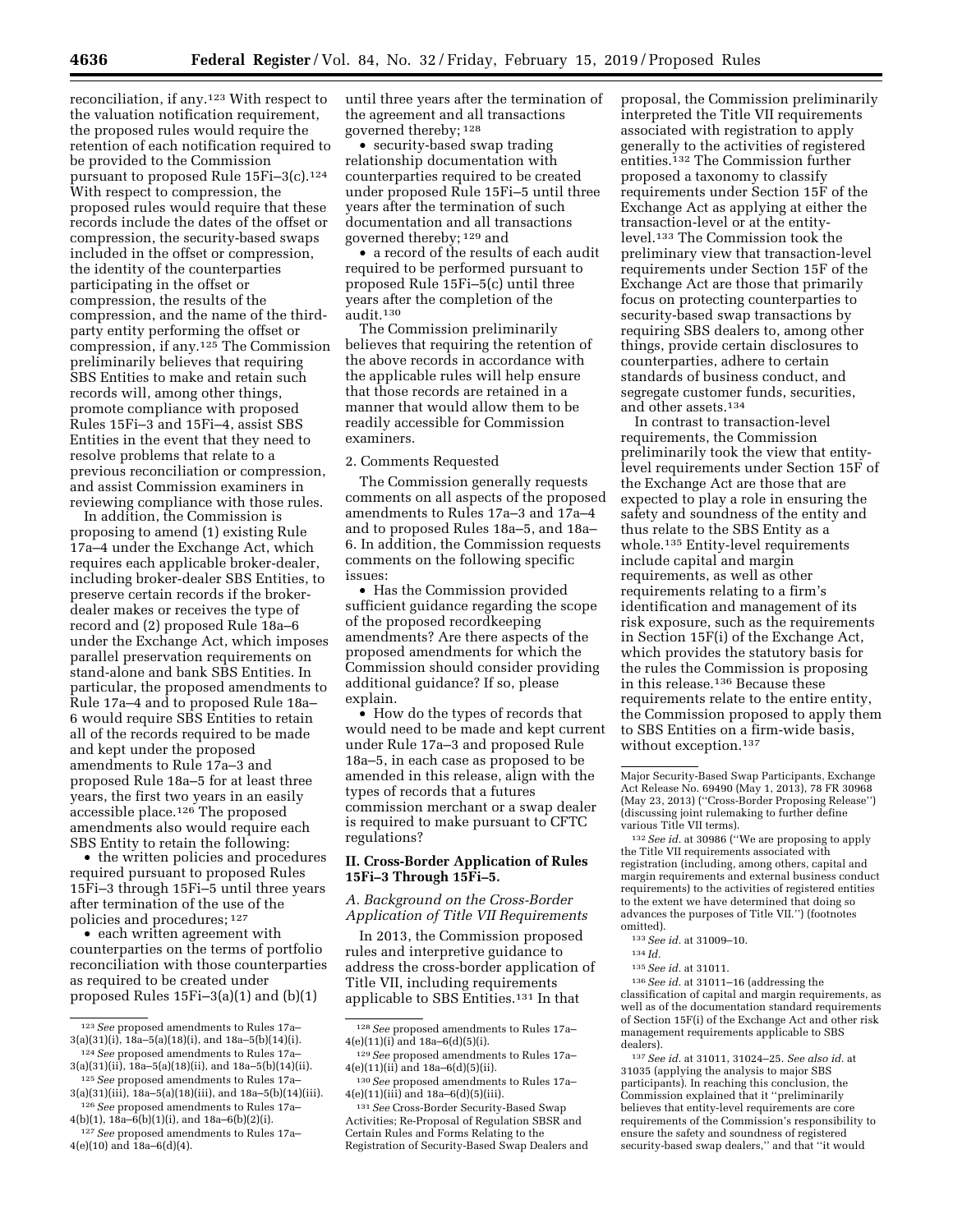The Commission first applied this taxonomy with respect to the rules adopted pursuant to Section 15F(i) of the Exchange Act in 2016 when we adopted rules to implement business conduct standards for SBS Entities.138 The Commission subsequently determined that the trade acknowledgment and verification rules would apply at the entity-level.<sup>139</sup> The Commission has not, however, proposed or adopted a cross-border interpretation with respect to the portfolio reconciliation, portfolio compression, and trading relationship documentation requirements that we are now proposing.

### *B. Proposed Cross-Border Interpretation*

Consistent with its approach in both the Cross-Border Proposing Release and the Trade Acknowledgement and Verification Adopting Release, the Commission believes that the requirements being proposed in this release pursuant to Section 15F(i) of the Exchange Act—as they relate to portfolio reconciliation, portfolio compression, and trading relationship documentation—should be treated as entity-level requirements that apply to an SBS Entity's entire security-based swap business without exception, including in connection with any security-based swap business it conducts with foreign counterparties.

The Commission preliminarily believes that the requirements referenced above play an important role in addressing risks to the SBS Entity as a whole, including risks related to the entity's safety and soundness. As we have noted throughout this release in connection with describing each of the proposed rules, providing SBS Entities

138*See* Business Conduct Standards for Security-Based Swap Dealers and Major Security-Based Swap Participants, Release No. 77617 (Apr. 14, 2016), 81 FR 29960, 30061–69 (May 13, 2016) (''Business Conduct Standards Adopting Release''). Under this framework, rules relating to diligent supervision pursuant to Section 15F(h)(1)(B), those relating to the chief compliance officer under Section 15F(k) of the Exchange Act, and those relating to certain risk management requirements under Section 15F(j) of the Exchange Act were determined to be entity-level requirements that apply to an SBS Entity's business with foreign counterparties to the same extent that they apply to the SBS dealer's or major SBS participant's U.S. business. The remaining rules were determined to apply at the transaction-level.

139*See* Trade Acknowledgment and Verification Adopting Release, 81 FR at 39826.

and their counterparties to securitybased swap transactions with the ability to identify and resolve discrepancies involving key terms of their transactions—which is a key consideration underpinning both the proposed portfolio reconciliation and trading relationship documentation requirements—serves as an important mechanism for allowing SBS Entities and their counterparties to manage their internal risks.140 Similarly, portfolio compression is intended to help SBS Entities and their counterparties in security-based swap transactions manage their post-trade risks in a number of important ways, including by eliminating redundant uncleared derivatives transactions (as measured both by the number of contracts and total notional value) and potentially reducing a market participant's credit risk to its direct counterparties, including by eliminating all outstanding transactions with some counterparties, without affecting the market participant's overall economic position.141

An alternative approach that does not require an SBS Entity to take steps to manage its internal risk using portfolio reconciliation, compression, or standards governing trading relationship documentation could be expected to contribute to operational risk and legal uncertainty throughout the firm's entire security-based swap business, affecting the entity's business as a whole, and not merely specific security-based swap transactions. For example, as we have previously noted, inaccurate or incomplete trading relationship documentation could lead to, among other things, a collateral dispute between the counterparties to a securitybased swap transaction. The larger the dispute, even if confined to a single counterparty, the greater the risk that an SBS Entity could experience liquidity problems on a firmwide basis.

Moreover, to the extent that these risks affect the safety and soundness of the SBS Entity, they also may affect the firm's counterparties and the functioning of the broader securitybased swap market. Continuing with the previous example, if a collateral dispute with a foreign counterparty creates liquidity issues throughout an SBS Entity, the firm could experience difficulty making payments or posting collateral to its other counterparties, which may include U.S. persons. Accordingly, the Commission preliminarily believes that it is appropriate to apply the proposed

140*See supra* note 14 and accompanying text. 141*See supra* notes 62–63 and accompanying text. requirements to the entirety of an SBS Entity's security-based swap business.142

### *C. Comments Requested*

The Commission generally requests comments on its interpretative guidance regarding the cross-border application of Proposed Rules15Fi–3 through 15Fi–5. In addition, the Commission requests comments on the following specific issues:

• Does the proposed approach appropriately treat the proposed portfolio reconciliation, portfolio compression, and trading relationship documentation requirements as entitylevel requirements applicable to the entire business conducted by foreign SBS Entities? If not, please identify any particular aspects of those proposed rules that should not be applied to a foreign SBS Entity, or applied only to specific transactions, and explain how such an approach would be consistent with the goals of Title VII.

• Should the Commission apply the same cross-border approach to the application of the proposed portfolio reconciliation, portfolio compression, and trading relationship documentation requirements for both SBS dealers and major SBS participants? If you believe that the approach should vary based on the type of SBS Entity involved, please describe how the cross-border approach for SBS dealers should differ from the cross-border approach for major SBS participants, and explain the justification for any potential differences in approach.

• What types of conflicts might a foreign SBS Entity face if subjected to the proposed portfolio reconciliation, portfolio compression, and trading relationship documentation requirements in more than one jurisdiction? In what situations would compliance with more than one of these requirements be difficult or impossible?

• As an alternative to treating the proposed requirements as entity-level requirements, should the Commission instead follow the approach taken by the CFTC and treat the proposed portfolio reconciliation, portfolio compression, and trading relationship documentation requirements (or some combination of the three) as transactionlevel requirements? If so, to which cross-border security-based swap

not be consistent with this mandate to provide a blanket exclusion to foreign security-based swap dealers from entity-level requirements applicable to such entities.'' *Id.* at 31024 (footnotes omitted). The Commission further expressed the preliminary view that concerns regarding the application of entitylevel requirements to foreign SBS dealers would largely be addressed through the proposed approach to substituted compliance. *See id.* 

<sup>142</sup>We recognize that the CFTC has taken a different position with regard to corresponding requirements pursuant to the CEA, classifying them as what the CFTC has termed ''Category A'' transaction-level requirements. *See* CFTC Interpretive Guidance and Policy Statement Regarding Compliance With Certain Swap Regulations, 78 FR 45292, 45334 (Jul. 26, 2013).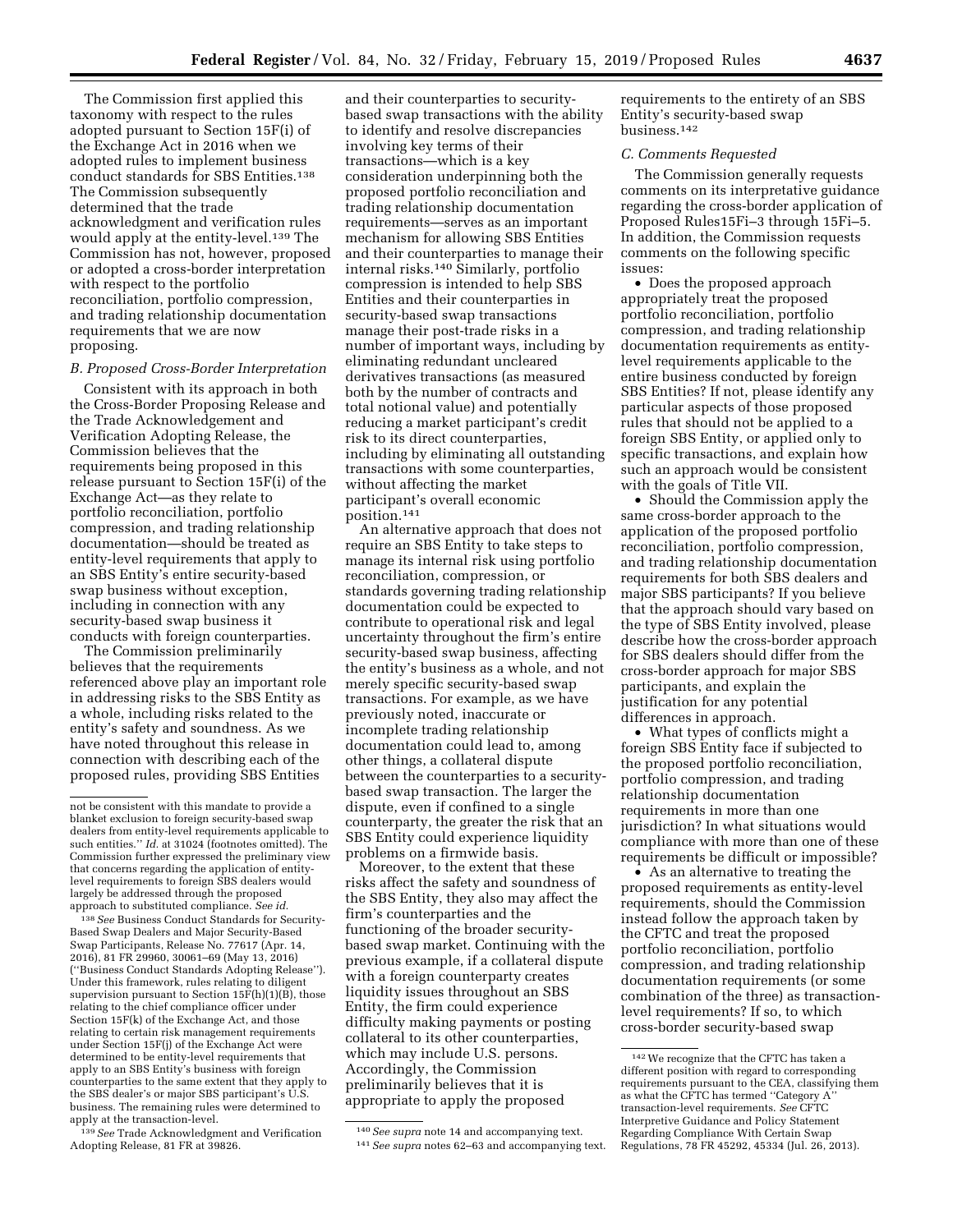transactions should these requirements apply and why? Please describe how these requirements would apply differently if classified as transactionlevel requirements instead of as entitylevel requirements. Please also describe any practical challenges that would be presented by classifying them differently from the CFTC.

# **III. Availability of Substituted Compliance for Rules 15Fi–3 Through 15Fi–5**

# *A. Existing Substituted Compliance Rule*

In 2016, the Commission adopted Rule 3a71–6 under the Exchange Act to provide that non-U.S. SBS Entities could satisfy applicable business conduct requirements under Section 15F by complying with comparable regulatory requirements of a foreign jurisdiction, subject to certain conditions. The rule in part provides that the Commission shall not make a determination providing for substituted compliance unless the Commission determines, among other things, that the foreign regulatory requirements are comparable to otherwise applicable requirements.143 In adopting that substituted compliance rule, the Commission addressed a range of issues and concerns that commenters had raised in response to the substituted compliance proposal that was set forth in the Cross-Border Proposing Release.

When the Commission adopted this substituted compliance rule that solely addressed the business conduct rules, it stated that it expected to assess the potential availability of substituted compliance in connection with other requirements when the Commission considers final rules to implement those requirements.144 Consistent with that statement, the Commission subsequently amended Rule 3a71–6 in the Trade Acknowledgment and Verification Adopting Release to provide SBS Entities with the potential to avail themselves of substituted compliance to satisfy the Title VII trade

acknowledgment and verification requirements.145

*B. Proposed Amendment to Rule 3a71– 6* 

The Commission is proposing to further amend Rule 3a71–6 to provide SBS Entities that are not U.S. persons (as defined in Rule 3a71–3(a)(4) of the Exchange Act) with the potential to avail themselves of substituted compliance to satisfy the Title VII portfolio compression, portfolio reconciliation, and trading relationship documentation requirements. In proposing to amend the rule, the Commission has preliminarily concluded that the principles associated with substituted compliance, as previously adopted in connection with both the business conduct requirements and the trade acknowledgement and verification requirements, in large part should similarly apply to the portfolio compression, portfolio reconciliation, and trading relationship documentation requirements we are proposing today. Accordingly, except as discussed below, the proposed substituted compliance rule would apply to the portfolio compression, portfolio reconciliation, and trading relationship documentation requirements in the same manner as it already applies to the business conduct requirements and the trade acknowledgement and verification requirements.146

1. Basis for Substituted Compliance in Connection With the Portfolio Reconciliation, Portfolio Compression, and Trading Relationship Documentation Requirements

In light of the global nature of the security-based swap market and the prevalence of cross-border transactions within that market, there is the potential that the application of the Title VII portfolio compression, portfolio reconciliation, and trading relationship documentation requirements may lead to requirements that are duplicative of, or in conflict with, applicable foreign requirements, even when the two sets of requirements implement similar goals and lead to similar results. Those results have the potential to disrupt existing business relationships and, more

generally, to reduce competition and market efficiency.147

To address those effects, the Commission preliminarily believes that under certain circumstances it may be appropriate to allow the possibility of substituted compliance, whereby market participants may satisfy the proposed portfolio compression, portfolio reconciliation, and trading relationship documentation requirements by complying with comparable foreign requirements. Allowing for the possibility of substituted compliance in this manner may be expected to help achieve the benefits of those particular risk mitigation requirements—helping to curb legal uncertainty and reduce credit and operational risk for participants in security-based swap transactions and in the broader market—in a way that helps avoid regulatory conflict and minimizes duplication, thereby promoting market efficiency, enhancing competition, and contributing to the overall functioning of the global security-based swap market. Accordingly, the Commission is proposing to amend paragraph (d) of Rule 3a71–6 to identify the portfolio compression, portfolio reconciliation, and trading relationship documentation requirements of Title VII as being potentially eligible for substituted compliance.148

2. Comparability Criteria, and Consideration of Related Requirements

As discussed when we first adopted Rule 3a71–6—and reiterated when we amended the rule pursuant to the Trade Acknowledgement and Verification Adopting Release—the Commission will endeavor to take a holistic approach in determining the comparability of foreign requirements for substituted compliance purposes, focusing on regulatory outcomes as a whole, rather than on a requirement-by-requirement comparison.149 Under the proposed rule, the Commission's comparability assessments associated with the

149*See* Business Conduct Standards Adopting Release, 81 FR at 30078–79. *See also* Trade Acknowledgment and Verification Adopting Release, 81 FR at 39828.

<sup>143</sup>*See* Business Conduct Standards Adopting Release, 81 FR at 30074.

<sup>144</sup>The Commission first addressed the potential for allowing market participants to satisfy certain Title VII requirements by complying with comparable foreign rules as a substitute in 2013 as part of the Cross-Border Proposing Release. Pursuant to that release, the Commission proposed making substituted compliance potentially available in connection with the requirements applicable to SBS dealers pursuant to Section 15F of the Exchange Act, other than the registration requirements applicable to dealers. *See* Cross-Border Proposing Release, 78 FR at 31088, 31207– 08 (proposed Rule 3a71–5).

<sup>145</sup>*See* Trade Acknowledgment and Verification Adopting Release, 81 FR at 39827–28.

<sup>146</sup>The discussions in the Business Conduct Standards Adopting Release, including those regarding consideration of supervisory and enforcement practices (*see id.* at 30079), regarding certain multi-jurisdictional issues (*see id.* at 30079– 80), and regarding application procedures (*see id.*  at 30080–81) are applicable to the proposed portfolio compression, portfolio reconciliation, and trading relationship documentation requirements.

<sup>147</sup>*See generally* Business Conduct Standards Adopting Release, 81 FR at 30073–74 (addressing the basis for making substituted compliance available in the context of the business conduct requirements).

<sup>148</sup>Paragraph (a)(1) of the rule provides that the Commission may, conditionally or unconditionally, by order, make a determination with respect to a foreign financial regulatory system that compliance with specified requirements under the foreign financial system by an SBS dealer and/or by a registered major SBS swap participant, or class thereof, may satisfy the corresponding requirements identified in paragraph (d) of the rule that would otherwise apply.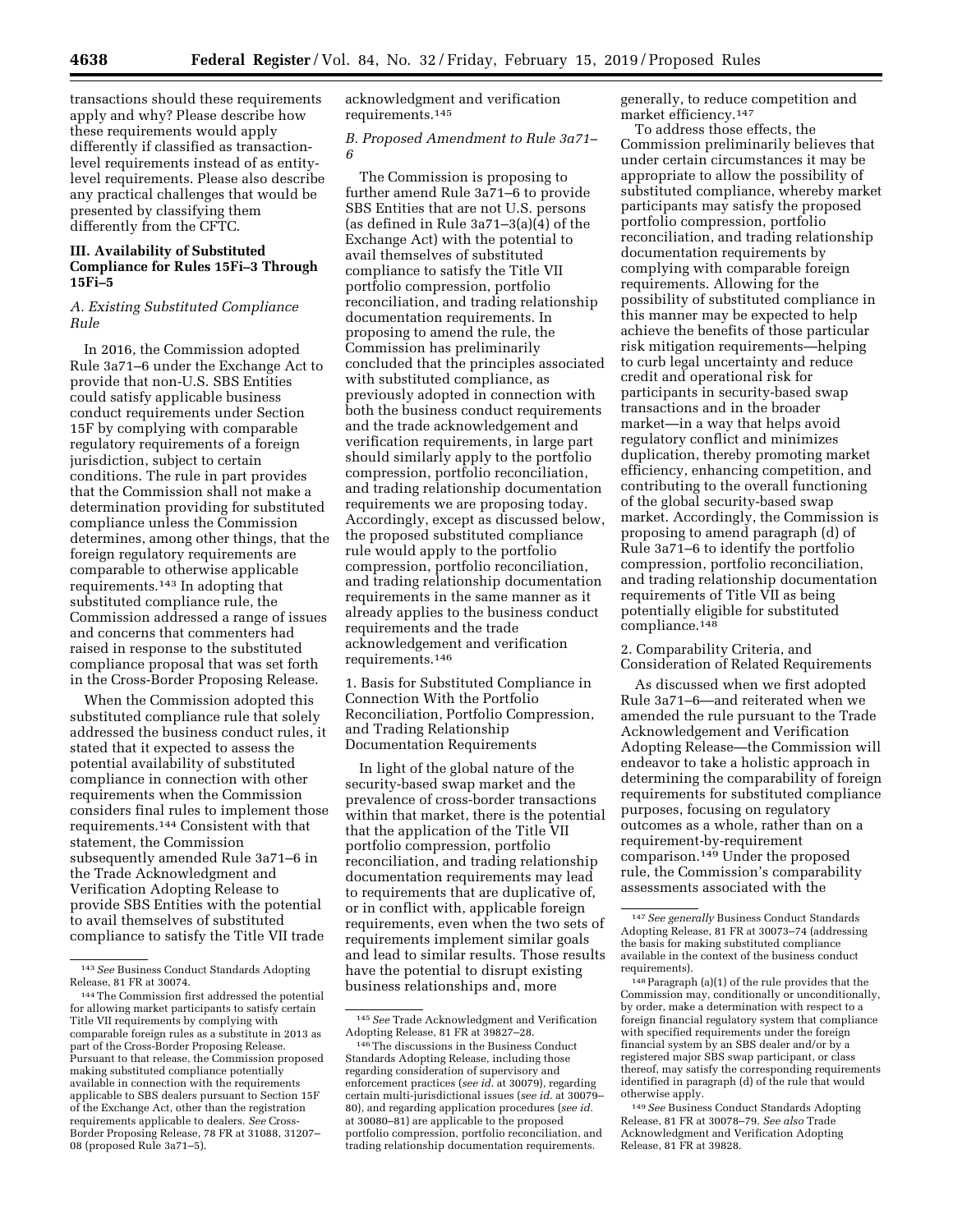portfolio compression, portfolio reconciliation, and trading relationship documentation rules accordingly will consider whether, in the Commission's view, the foreign regulatory system achieves regulatory outcomes that are comparable to the regulatory outcomes associated with those Exchange Act requirements.

Proposed new paragraph (d)(4) of Rule 3a71–6 would also provide that prior to making a substituted compliance determination in connection with the portfolio reconciliation, portfolio compression, and trading relationship documentation requirements, the Commission intends to consider whether the requirements of the foreign financial regulatory system, the duties imposed by the foreign financial regulatory system, and the information that is required to be provided to counterparties pursuant to the requirements of the foreign financial regulatory system, are comparable to those required pursuant to the applicable Exchange Act provisions.

In application, the Commission may determine to conduct its comparability analyses regarding the portfolio reconciliation, portfolio compression, and trading relationship documentation requirements in conjunction with comparability analyses regarding other Exchange Act requirements that, like the requirements we are proposing today, promote risk mitigation in connection with SBS Entities. Accordingly, depending on the applicable facts and circumstances, the comparability assessment associated with the portfolio reconciliation, portfolio compression, and trading relationship documentation requirements may constitute part of a broader assessment of Exchange Act risk mitigation requirements, and the applicable comparability decisions may be made at the level of those risk mitigation requirements as a whole.150

### 3. Comments Requested

The Commission generally requests comments on all aspects of the proposed amendment to Rule 3a71–6. In addition,

the Commission requests comments on the following specific issues:

• Should the Commission provide SBS Entities with the potential to avail themselves of substituted compliance to satisfy the Title VII portfolio reconciliation, portfolio compression, and trading relationship requirements? Why or why not? If you believe that substituted compliance should *not* be available with respect to these requirements, how would you distinguish this policy decision from the Commission's previous determination to make substituted compliance potentially available with respect to other Title VII requirements (*i.e.,* the business conduct rules and the trade acknowledgment and verification rules)?

• Do commenters agree with the scope and language of the proposed amendment to Rule 3a71–6? Why or why not? Are there aspects of the scope of the proposed rule for which the Commission should consider providing additional guidance? If so, what additional guidance should be provided and why?

• Are the items identified in the proposed amendment to Rule 3a71–6 as factors the Commission will consider prior to making a substituted compliance determination in connection with the portfolio reconciliation, portfolio compression, and trading relationship documentation requirements appropriate? Why or why not? Should any of those items be modified or deleted? Should additional considerations be added? If so, please explain.

### **IV. General Request for Comment**

We request and encourage any interested person to submit comments regarding the proposed rules, specific issues discussed in this release, and other matters that may have an effect on the proposed rules. With regard to any comments, we note that such comments are of particular assistance to our rulemaking initiative if accompanied by supporting data and analysis of the issues addressed in those comments. In addition, we would appreciate any comments related to the comparability of the rules we are proposing today and the corresponding CFTC rules already in effect, including whether certain aspects of the proposed rules should be modified to more fully conform to the CFTC's rules. In comparing the two sets of rules, commenters are encouraged to identify any areas where the proposed rules may not be sufficiently aligned with the corresponding CFTC rules, such that they could impose unnecessary burdens (with respect to

documentation or otherwise) on persons likely to register with the Commission as SBS Entities who are also registered with the CFTC as Swap Entities.

### **V. Paperwork Reduction Act**

The Paperwork Reduction Act of 1995  $("PRA")$ <sup>151</sup> imposes certain requirements on federal agencies in connection with the conducting or sponsoring of any ''collection of information.'' 152 For example, 44 U.S.C. 3507(a)(1)(D) provides that before adopting (or revising) a collection of information requirement, an agency must, among other things, publish a notice in the **Federal Register** stating that the agency has submitted the proposed collection of information to the Office of Management and Budget (''OMB'') and setting forth certain required information, including: (1) A title for the collection information; (2) a summary of the collected information; (3) a brief description of the need for the information and the proposed use of the information; (4) a description of the likely respondents and proposed frequency of response to the collection of information; (5) an estimate of the paperwork burden that shall result from the collection of information; and (6) notice that comments may be submitted to the agency and director of OMB.153

Certain provisions of the proposed rules contain ''collection of information'' requirements within the meaning of the PRA. The Commission is submitting these collections of information to OMB for review in accordance with 44 U.S.C. 3507 and 5 CFR 1320.11. An agency may not conduct or sponsor, and a person is not required to respond to, a collection of information unless it displays a currently valid control number.

Specifically, proposed Rules 15Fi–3, 15Fi–4, and 15Fi–5 would impose new collection of information requirements. The title of these new collections of information is, collectively, ''Rules 15Fi–3—15Fi–5—Risk Mitigation Techniques for Uncleared Security-Based Swaps.'' OMB has not yet assigned a control number to these new collections of information. In addition, the proposals to amend Rules 3a71–6, 17a–3 and 17a–4 would amend alreadyexisting collection of information requirements. Finally, the proposals to amend proposed Rules 18a–5 and 18a– 6 would amend proposed collection of information requirements that were previously submitted to OMB for review

<sup>150</sup>We have not proposed rules making substituted compliance available specifically with respect to the amendments we are proposing to proposed Rules 18a–5 and 18a–6, which specify the recordkeeping, reporting, and notification requirements applicable to SBS Entities. Rather, to the extent that substituted compliance is made available with respect to those rules, we would anticipate that any determination made with respect to the comparability of the foreign financial regulatory system would address all aspects of the Commission recordkeeping, reporting, and notification requirements for SBS Entities including any amendments that we ultimately adopt with respect to the portfolio reconciliation, portfolio compression, and trading relationship document requirements.

<sup>151</sup> 44 U.S.C. 3501 *et seq.* 

<sup>152</sup>*See* 44 U.S.C. 3502(3).

<sup>153</sup>*See* 44 U.S.C. 3507(a)(1)(D); *see also* 5 CFR 1320.5(a)(1)(iv).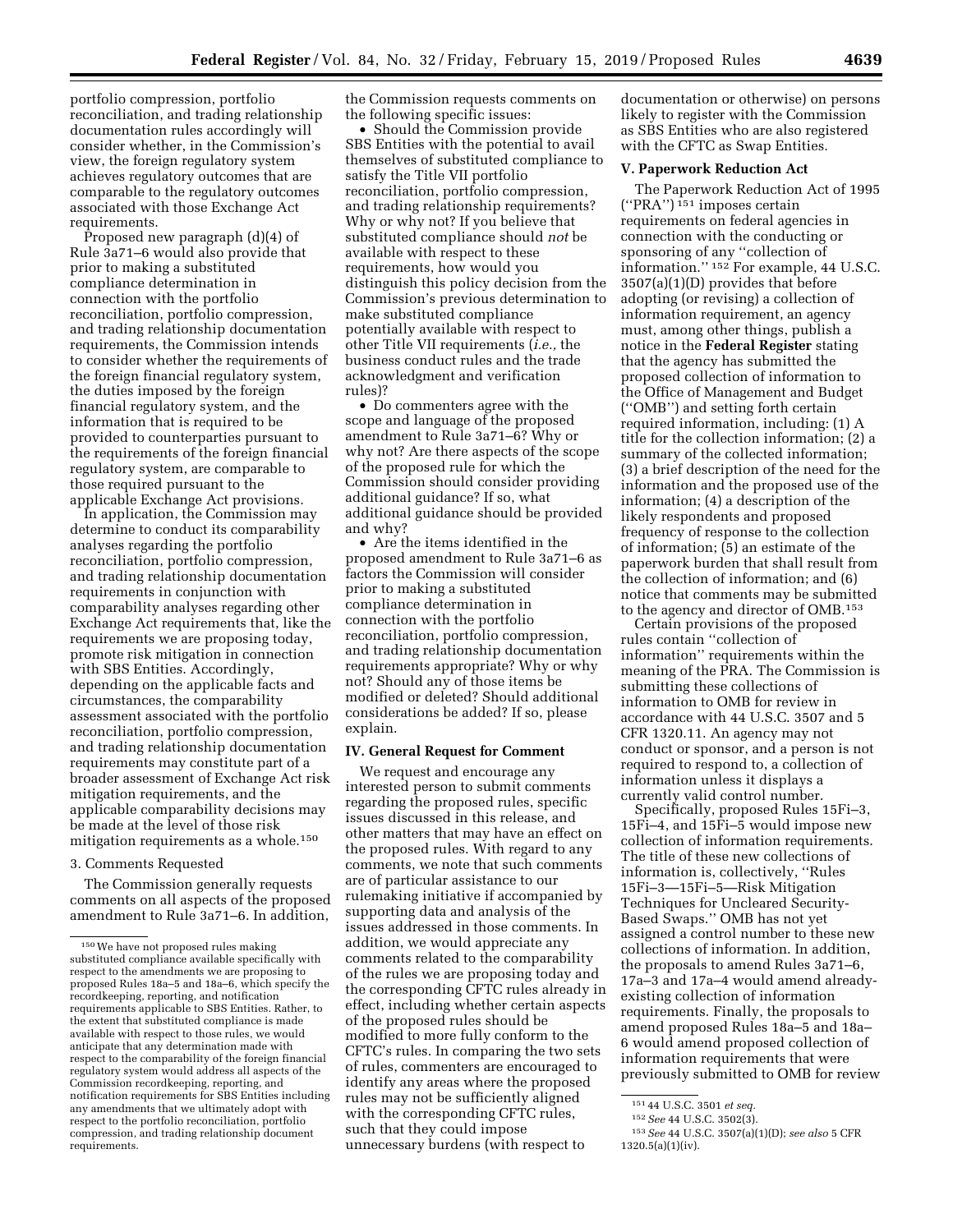in connection with the SBS Books and Records Proposing Release. The titles and control numbers for these collections of information are as follows:

(1) Rule 17a–3—Records to be made by certain brokers and dealers (OMB control number 3235–0033);

(2) Rule 17a–4—Records to be preserved by certain brokers and dealers (OMB control number 3235–0279);

(3) Rule 18a–5—Records to be made by certain security-based swap dealers and major security-based swap participants (OMB control number 3235–0745);

(4) Rule 18a–6—Records to be preserved by certain security-based swap dealers and major security-based swap participants (OMB control number 3235–0751); and

(5) Rule 3a71–6—Substituted Compliance for Foreign Security-Based Swap Dealers (OMB control number 3235–0715).

# *A. Summary of Collections of Information*

1. Proposed Rule 15Fi–3: Portfolio Reconciliation

Proposed Rule 15Fi–3 generally would require SBS Entities to (1) engage in periodic portfolio reconciliation activities with counterparties who are also SBS Entities, and (2) establish, maintain, and follow written policies and procedures reasonably designed to ensure that they engage in periodic portfolio reconciliation with counterparties who are not SBS Entities.154 Among other things, proposed Rule 15Fi–3 would specify the requirements applicable to an SBS Entity for purposes of engaging in portfolio reconciliation with either type of counterparty (as well as the applicable definitions), with regard to (1) the information that the two sides would be required to exchange as part of the reconciliation process,155 (2) the frequency by which an SBS Entity would be required to reconcile its security-based swap portfolios with its counterparties, $156$  (3) the required policies and procedures specifying the means and timeframes by which an SBS Entity would be required to resolve discrepancies with respect to either the valuation or a material term of a security-based swap,<sup>157</sup> and (4) the requirement that an SBS Entity agree in writing with each of its counterparties

on the terms of the portfolio reconciliation, including agreement of the selection of any third-party service provider.158 Finally, proposed Rule 15Fi–3(c) would require an SBS Entity to promptly notify the Commission of any security-based swap valuation dispute in excess of \$20,000,000 (or its equivalent in any other currency) if not resolved within: (1) Three business days, if the dispute is with a counterparty that is an SBS Entity; or (2) five business days, if the dispute is with a counterparty that is not an SBS Entity.159

2. Proposed Rule 15Fi–4: Portfolio Compression

Proposed Rule 15Fi–4 would require SBS Entities to establish, maintain, and follow written policies and procedures related to bilateral offsetting of securitybased swaps, and periodic bilateral and multilateral compression exercises. Specifically, proposed Rules 15Fi– 4(a)(2) and (3) would require each SBS Entity to establish, maintain, and follow written policies and procedures for periodically engaging in both bilateral portfolio compression exercises and multilateral portfolio compression exercises, in each case when appropriate, with each counterparty that is an SBS Entity.160 Similarly, proposed Rule 15Fi–4(a)(1) would require each SBS Entity to establish, maintain, and follow written policies and procedures for terminating each ''fully offsetting security-based swap'' that it maintains with another SBS Entity in a timely fashion, when appropriate.161 To the extent that an SBS Entity transacts with a counterparty that is *not* an SBS Entity, proposed Rule 15Fi–4(b) provides that such policies and procedures would only need to address terminating each ''fully offsetting security-based swap'' or engaging in a bilateral or multilateral portfolio compression exercise, when appropriate and to the extent requested by any such counterparty.162

3. Proposed Rule 15Fi–5: Written Trading Relationship Documentation

Proposed Rule 15Fi–5 would require that each SBS Entity enter into written trading relationship documentation with each of its counterparties, subject to certain exceptions, prior to, or contemporaneously with, executing a security-based swap transaction, in each case in the manner as provided for in

the rule.163 The proposed rule also requires that the trading relationship documentation include (1) credit support arrangements addressing certain specified items related to, among other things, margin haircuts, and custody of margin assets 164 and (2) agreements regarding the means by which the counterparties would determine the value of each security-based swap.165 The proposal also contains requirements for SBS Entities and their counterparties to disclose to each other certain information regarding their legal and bankruptcy status, and to include a statement regarding the status of a security-based swap if accepted for clearing by a CCP.166 Finally, the proposal would require each SBS Entity to have an independent auditor conduct periodic audits sufficient to identify any material weakness in its documentation policies and procedures required by the rule.167

4. Proposed Amendments to Rules 17a– 3, 17a–4, 18a–5, and 18a–6: Books and Records Requirements

Rule 17a–3 requires a broker-dealer to make and keep current certain records, and Rule 17a–4 requires a broker-dealer to preserve certain records if it makes or receives them.168 The Commission is proposing to amend these existing rules to account for the security-based swap risk mitigation activities of brokerdealers, including broker-dealer SBS Entities, by requiring the making and preserving of any required records regarding portfolio reconciliation, bilateral offsets, bilateral or multilateral portfolio compression, valuation disputes, and written trading relationship documentation. With respect to stand-alone SBS Entities, the Commission is proposing to amend proposed Rules 18a–5 and 18a–6 which were first proposed in 2014 and are themselves modeled on Rule 17a–3 and 17a–4—to account for these same risk mitigation requirements.169

164*See id.* 

166*See supra* Section I.D.4.

- 168 17 CFR 240.17a–3; 17 CFR 240.17a–4.
- 169*See supra* Section I.F.1.

<sup>154</sup>Proposed Rule 15Fi–3 would not apply to any security-based swap that has a clearing agency as a direct counterparty.

<sup>155</sup>*See supra* Section I.B.2.

<sup>156</sup>*See supra* Sections I.B.3 and I.B.5.

<sup>157</sup>*See supra* Sections I.B.4 and I.B.5.

<sup>158</sup>*See supra* Sections I.B.3 and I.B.5.

<sup>159</sup>*See supra* Section I.B.6.

<sup>160</sup>*See supra* Section I.C.2.

<sup>161</sup>*See supra* Section I.C.3.

<sup>162</sup>*See supra* Section I.C.2 and I.C.3.

<sup>163</sup>*See supra* Section I.D.2. The proposed rule would require that the security-based swap trading relationship documentation address, among other things, terms addressing payment obligations, netting of payments, events of default or other termination events, calculation and netting of obligations upon termination, transfer of rights and obligations, allocation of any applicable regulatory reporting obligations, governing law, valuation and dispute resolution.

<sup>165</sup>*See supra* Section I.D.3.

<sup>167</sup>*See supra* Section I.D.5.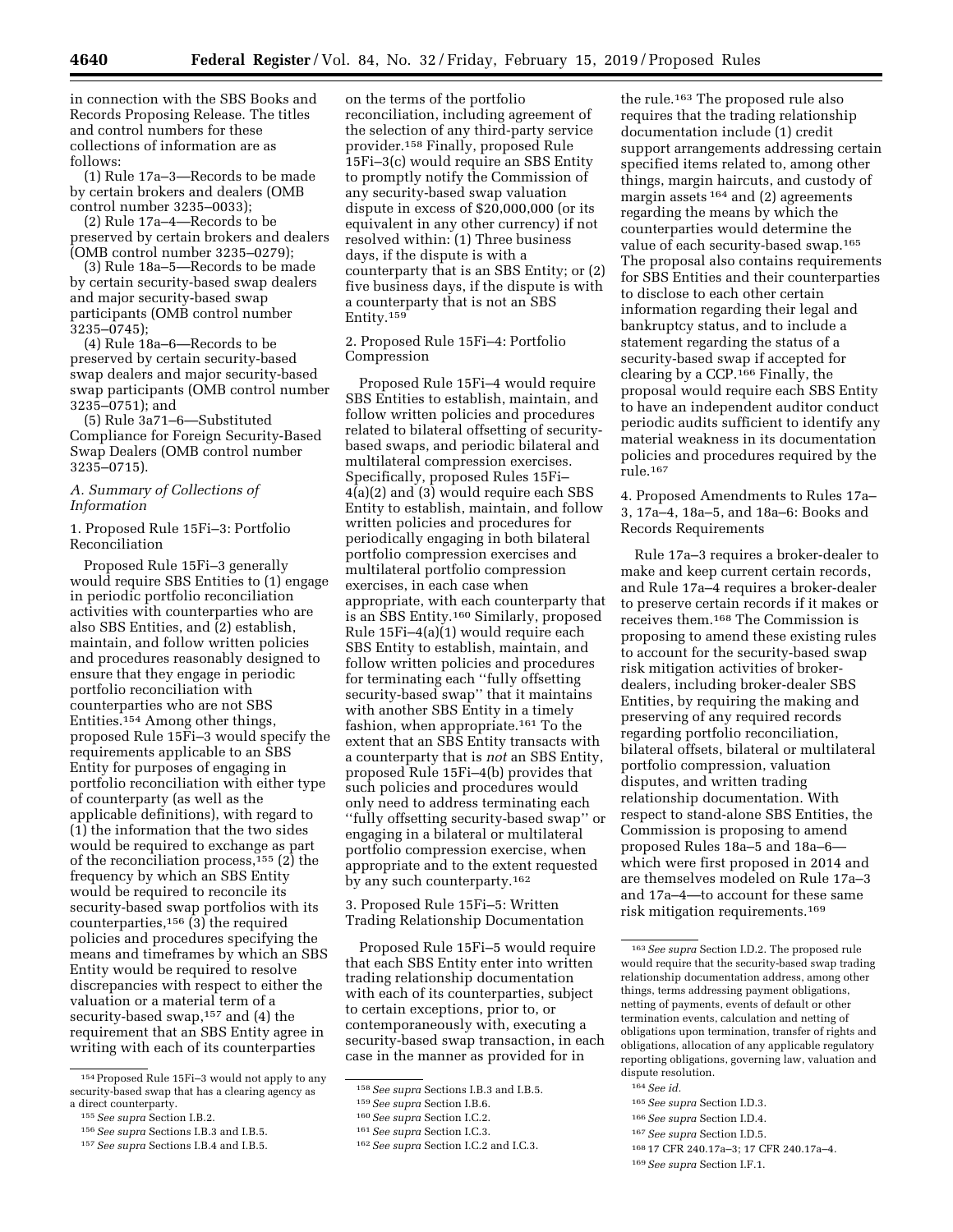### 5. Proposed Amendment to Rule 3a71– 6: Substituted Compliance

The proposed amendment to Rule 3a71–6 would permit non-U.S. SBS Entities to comply with the proposed portfolio reconciliation, portfolio compression, and written trading relationship documentation requirements by following the comparable regulatory requirements of a foreign financial regulatory system. Specifically, the proposal would add proposed Rules 15Fi–3 through 15Fi–5 to the list of Commission requirements eligible for a substituted compliance determination and would set forth the standard by which the Commission would make such determination.170

### *B. Proposed Use of Information*

### 1. Proposed Rule 15Fi–3: Portfolio Reconciliation

As previously noted, the Commission preliminarily believes that the information shared by counterparties to a security-based swap transaction periodically during the portfolio reconciliation process, as contemplated by proposed Rule 15Fi–3, will play an important role in assisting those counterparties in identifying and resolving discrepancies involving key terms of their transactions on an ongoing basis. This information also should allow those counterparties to improve their management of internal risks related to the enforcement of their rights and the performance of their obligations under a security-based swap. For example, the information obtained and provided in the course of portfolio reconciliation should help ensure that the counterparties to a security-based swap are and remain in agreement with respect to all material terms throughout the life of the transaction, thereby mitigating the possibility that a discrepancy could unexpectedly affect either side's ability to perform any or all of its obligations under the contract, including those obligations related to the posting of collateral. Moreover, requiring SBS Entities to agree in writing with each of their counterparties on the terms of the portfolio reconciliation (including, if applicable, agreement on the selection of any third party service provider who may be performing the reconciliation) should help to minimize any discrepancies regarding the portfolio reconciliation process itself, thereby ensuring that it operates in as efficient and cost-effective means possible. Finally, the requirement to report certain unresolved valuation disputes to the Commission

should assist the Commission in identifying potential issues with respect to an SBS Entity's internal valuation methodology and also could serve as an indication of a widespread market disruption in cases where the Commission receives a large number of such notices from multiple firms.

# 2. Proposed Rule 15Fi–4: Portfolio Compression

As previously discussed, the Commission preliminarily believes that proposed Rule 15Fi–4 would help market participants by eliminating redundant uncleared derivatives contracts, thereby potentially reducing a market participant's credit risk to its direct counterparties, including by eliminating all outstanding contracts with some counterparties, without affecting the market participant's overall economic position. In addition, we preliminarily believe that the proposed collection of information is expected to lead to processing improvements for market participants, as envisioned by Section 15F(i) of the Exchange Act, by virtue of the fact that both SBS Entities and their counterparties should ultimately have fewer trades to manage, maintain, and settle, resulting in fewer opportunities for processing errors, failures, or other problems that could develop throughout the lifecycle of a transaction.

3. Proposed Rule 15Fi–5: Written Trading Relationship Documentation

The Commission preliminarily believes that the information required to be contained in the written trading relationship documentation pursuant to proposed Rule 15Fi–5 should help ensure that each SBS Entity mitigates risk with respect to its security-based swap portfolio by, among other things, enhancing clarity and legal certainty from the outset of a transaction regarding each party's rights and obligations. This outcome should help to reduce exposure to, among other things, counterparty credit risk and promote agreement regarding the proper valuation and other material terms of a security-based swap.

4. Proposed Amendments to Rules 17a– 3, 17a–4, 18a–5, and 18a–6: Books and Records Requirements

The Commission preliminarily expects that the information contained in the records required to be made and kept pursuant to the proposed amendments to Rules 17a–3, 17a–4, 18a–5, and 18a–6 would be used to assist the Commission in conducting effective examinations and oversight of SBS Entities. In addition, records

regarding portfolio reconciliation, bilateral offsets, bilateral or multilateral portfolio compression, valuation disputes, and written trading relationship documentation should help to provide SBS Entities and their counterparties to security-based swaps with an ability to identify and resolve discrepancies involving key terms of their transactions on an ongoing basis, allowing for better management of internal risks related to performance of obligations, valuation, margin obligations, internal valuation systems and models, or internal controls.

5. Proposed Amendment to Rule 3a71– 6: Substituted Compliance

Under the proposed amendment to Rule 3a71–6 under the Exchange Act, the Commission would use the information collected to evaluate requests for substituted compliance with respect to the portfolio reconciliation, portfolio compression, and written trading relationship documentation requirements applicable to SBS Entities.

### *C. Respondents*

Proposed Rules 15Fi–3 through 15Fi– 5 and Rules 17a–3, 17a–4, 18a–5, and 18a–6 would apply only to SBS Entities, each of which will be registered with the Commission. In a number of prior releases, including the release adopting the rules by which SBS Entities can register (and withdraw from registration) with the Commission, we estimated that approximately 50 entities may meet the definition of SBS dealer, and up to five entities may meet the definition of major SBS participant.171 The Commission continues to believe that these estimates are appropriate. Thus, the Commission preliminarily believes that approximately 55 entities will be required to register with the Commission under either category, and will therefore be subject to Rules 15Fi– 3 through 15Fi–5.

With regard to the requirements under Rule 3a71–6, as proposed to be amended, requests for a substituted compliance determination with respect to the portfolio reconciliation, portfolio compression, and written trading relationship documentation requirements may be filed by foreign financial authorities, or by non-U.S. SBS Entities. Consistent with prior estimates, the Commission expects that there may be approximately 22 non-U.S. entities that may potentially register as SBS dealers, out of approximately 50 total

<sup>170</sup>*See supra* Sections III.B.1 and III.B.2.

<sup>171</sup>*See* SBS Entity Registration Adopting Release, 80 FR at 48990. *See also* Trade Acknowledgement and Verification Adopting Release, 81 FR at 39830.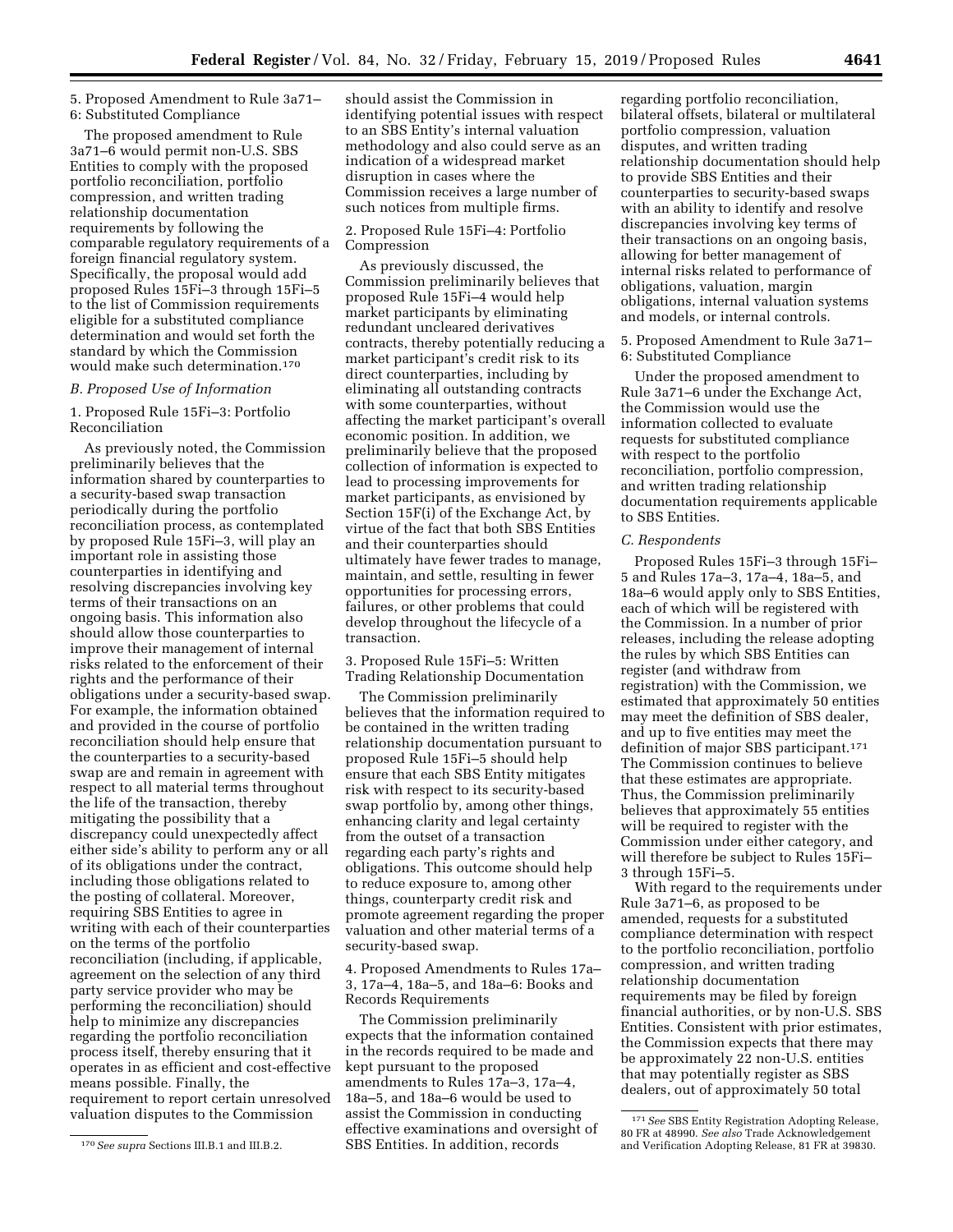entities that may register as SBS dealers.172

Potentially, all such non-U.S. SBS dealers, or some subset thereof, may seek to rely on a substituted compliance determination in connection with these portfolio reconciliation, portfolio compression, and written trading relationship documentation requirements.173 In practice, however, the Commission expects that the greater portion of any such requests will be submitted by foreign financial authorities, given their expertise in connection with the relevant substantive requirements, and in connection with their supervisory and enforcement oversight with regard to SBS dealers and their activities.

### *D. Total Annual Recordkeeping Burden*

1. Portfolio Reconciliation Activities Generally

Under proposed Rule 15Fi–3(a), the approximately 55 respondent SBS Entities would be required to reconcile security-based swap portfolios with

other SBS Entities on a daily, weekly, or quarterly basis, depending upon the size of the portfolio. For purposes of this requirement, the Commission preliminarily estimates that each SBS Entity will engage in security-based swap transactions with approximately one-third of the other 54 SBS Entities, meaning that an SBS Entity will maintain security-based swap portfolios with approximately 18 SBS Entities. Of this total, we preliminarily believe that, on average, two SBS Entity counterparty portfolios will require daily reconciliation (*i.e.,* a portfolio consisting of 500 or more uncleared security-based swaps), four SBS Entity counterparty portfolios will require weekly reconciliation (*i.e.,* a portfolio of more than 50 but fewer than 500 uncleared security-based swaps), and the remaining 12 SBS Entity counterparty portfolios will require quarterly reconciliation (*i.e.* a portfolio of no more than 50 uncleared security-based swaps).174 The Commission therefore estimates that each SBS Entity will

engage in an average of 760 portfolio reconciliations with other SBS Entities per year.175

The Commission preliminarily believes that each portfolio reconciliation is likely to be conducted through an automated process.176 As a result, we preliminarily believe that each reconciliation will require an average of 30 minutes to complete in total (which is the combined estimate for both counterparties), regardless of the size of the security-based swap portfolio with the applicable counterparty.177 Using these figures, the Commission preliminarily estimates that compliance with proposed Rule 15Fi–3(a), as it relates to engaging in portfolio reconciliation with other SBS Entities, will impose an average annual burden of approximately 190 hours per year on each of the respondent 55 SBS Entities, for an estimated average annual burden of 10,450 hours in the aggregate. These calculations are summarized in PRA Table 1, below.

# PRA TABLE 1—PROPOSED RULE 15i–3(a): PORTFOLIO RECONCILIATIONS WITH OTHER SBS ENTITIES

| Number of counterparties per respondent              | Number of annual<br>reconciliations | Hourly<br>burden per<br>reconciliation<br>(hours) | Total annual<br>burden<br>(hours) |
|------------------------------------------------------|-------------------------------------|---------------------------------------------------|-----------------------------------|
|                                                      | 252 (daily)<br>52 (weekly)          | .25<br>.25<br>.25                                 | 126<br>52<br>12                   |
|                                                      |                                     |                                                   | 190                               |
| Total Aggregate Annual Burden for all 55 respondents |                                     |                                                   | 0.450                             |

In addition, proposed Rule 15Fi–3(b) would require each SBS Entity to establish, maintain, and follow written policies and procedures reasonably designed to ensure that it engages in portfolio reconciliation for all securitybased swaps (other than security-based swaps that will be cleared by a clearing

173Consistent with prior estimates, the Commission further believes that there may up to five major SBS participants. *See* SBS Entity Registration Adopting Release, 80 FR at 49000; *see also* Business Conduct Standards Adopting Release, 81 FR at 30089. It is possible that some subset of those entities will be non-U.S. major SBS participants that will seek to rely on substituted compliance in connection with the applicable portfolio reconciliation, portfolio compression, and written trading relationship documentation requirements.

<sup>174</sup> These estimates are consistent with those used by the CFTC in connection with its portfolio reconciliation rule. *See* Confirmation, Portfolio

agency) in which its counterparty is not an SBS Entity.178 In calculating the burden of performing the portfolio reconciliations required by these policies and procedures, the Commission preliminarily estimates that (1) there are currently 13,082 market participants in security-based

175This estimate uses 252 business days for purposes of the daily portfolio reconciliation requirement, which is consistent with the definition of ''business day'' in proposed Rule 15Fi–1(b).

176The Commission recognizes that some respondents may choose to engage a third-party vendor to conduct portfolio reconciliations. For simplicity, however, the Commission's burden estimate is based upon SBS Entities conducting these activities internally, without the use of thirdparty vendors. The Commission welcomes comments on this approach, including regarding the likelihood and cost of using third-party providers.

 $^{\rm 177}\,$  Because the 30 minute estimate is for the entire reconciliation process, without respect to how that time is allocated between the two parties, to avoid double-counting we have divided it by one-half in the context of security-based swap

swaps who will not be required to register as SBS Entities, $179$  and (2) each SBS Entity will have an average of approximately 350 of these non-SBS Entity market participants as counterparties.180 Further, the Commission preliminarily believes that reconciliations with these parties will

portfolios between two SBS Entities, resulting in an estimate of 15 minutes per reconciliation per counterparty for those portfolios.

178The Commission's estimate for the hourly burden for preparing these policies and procedures is discussed below.

179 In the Economic Analysis, the Commission estimates that there are approximately 13,137 market participants in the security-based swap market. *See infra* Section VI.B.1.c (Table 2). Subtracting the estimated 55 SBS Entities from this figure results in an estimated 13,082 non-SBS Entities.

180This estimate is based upon the assumption that each non-SBS Entity market participant will do business with, on average, between one or two SBS Entities and is calculated as follows: ((13,082 non-SBS Entity market participants/55 SBS Entities) × 1.5 SBS Entities per non-SBS market participants) = approximately 350 non-SBS Entity counterparties per SBS Entity.

<sup>172</sup>*See* Application of the Title VII Security-Based Swap Dealer De Minimis Counting Requirements to Activity in the United States,'' Exchange Act Release No. 77104 (Feb. 10, 2016), 81 FR 8598, 8605 (Feb. 19, 2016) (''U.S. Activity Adopting Release''); *see also* Business Conduct Standards Adopting Release, 81 FR at 30090.

Reconciliation, and Portfolio Compression Requirements for Swap Dealers and Major Swap Participants, 75 FR 81519, 81528 (Dec. 28, 2010).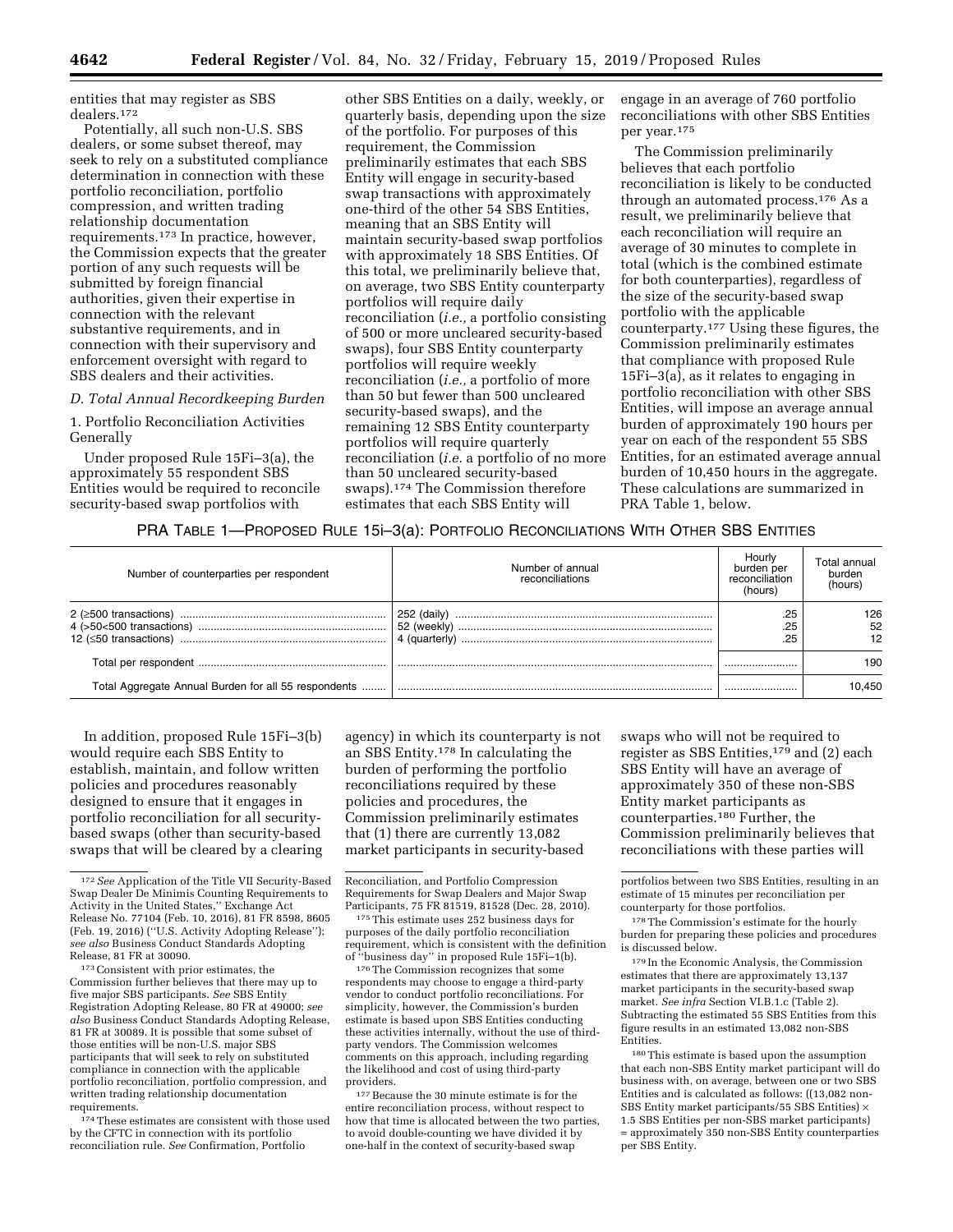be conducted on a quarterly basis for 10% of these portfolios (*i.e.,* portfolios with more than 100 uncleared securitybased swaps), and on an annual basis for the remaining 90% of these portfolios (*i.e.,* portfolios that do not involve 100 or more uncleared securitybased swaps).181

The Commission further estimates that each portfolio reconciliation

between an SBS Entity and a non-SBS Entity will require an average of 30 minutes to complete (which is the combined estimate for both counterparties).182 Using these figures, the Commission preliminarily estimates that compliance with proposed Rule 15Fi–3(b), as it relates to conducting portfolio reconciliations with non-SBS

Entities, will impose an annual hourly burden of approximately 227.5 hours per SBS Entity, for an estimated average annual burden of approximately 12,512.5 hours in the aggregate for all 55 SBS Entity respondents. These calculations are summarized in PRA Table 2, below.

# PRA TABLE 2—PROPOSED RULE 15i–3(b): PORTFOLIO RECONCILIATIONS WITH NON-SBS ENTITIES

| Number of counterparties per respondent              | Number of annual<br>reconciliations | Hourly<br>burden per<br>reconciliation | Total annual<br>burden<br>(hours) |
|------------------------------------------------------|-------------------------------------|----------------------------------------|-----------------------------------|
| $315$ ( $\leq 100$ transactions)                     | (annual)                            | .5                                     | 70<br>157.5                       |
|                                                      |                                     |                                        | 227.5                             |
| Total Aggregate Annual Burden for all 55 respondents |                                     |                                        | 12.512.5                          |

# 2. Establishing, Maintaining, and Enforcing Written Policies and **Procedures**

Proposed Rule 15Fi–3 also contains policies and procedures requirements applicable to SBS Entities in connection with engaging in portfolio reconciliation with both SBS Entities and other counterparties. As the Commission explained in the Business Conduct Standards Adopting Release, the Commission estimates that of the estimated 55 persons that may register with the Commission as SBS Entities, approximately 35 will be duallyregistered with the CFTC as Swap Entities.183 In addition, other than as expressly noted above in Section I.B, the CFTC's adopted final rules on portfolio reconciliation written policies and procedures are substantively identical to those proposed by Rule 15Fi–3. Accordingly, these 35 dually-registered entities are already required to establish, maintain, and follow written policies and procedures as they relate to the reconciliation of their swap portfolios, and these policies and procedures would be expected to be largely consistent with those that would be

183*See* Business Conduct Standards Adopting Release, 81 FR at 30098.

required with respect to their securitybased swap portfolios. Assuming that these existing policies and procedures would simply need to be amended to apply to security-based swap transactions upon adoption of proposed Rule 15Fi–3, we preliminarily estimate that the initial burden of revising these policies and procedures would be one hour per respondent, for an estimated one-time initial burden of 35 hours in the aggregate. With respect to the remaining 20 SBS Entities that will not be dually-registered with the CFTC, the Commission preliminarily estimates, based on prior estimates in earlier Dodd-Frank rulemakings, that these policies and procedures would require an average of 80 hours per non-duallyregistered respondent to initially prepare and implement, for an estimated one-time initial burden of 1,600 hours in the aggregate.184 Once these policies and procedures are established, the Commission estimates that it will take an average of 40 hours annually to revise and maintain these policies and procedures per respondent (including both dually-registered and non-dually-registered SBS Entities),<sup>185</sup>

186This estimate is based on Commission staff discussions with market participants and is

for an estimated average annual burden of 2,200 hours in the aggregate for all 55 respondents.186

# 3. Reporting of Certain Valuation Disputes

Proposed Rule 15Fi–3(c) would require each SBS Entity to promptly notify the Commission (and any applicable prudential regulator for an SBS Entity that is also a bank), in a form and manner acceptable to the Commission, of any security-based swap valuation dispute in excess of \$20,000,000 (or its equivalent in any other currency) if not resolved within a prescribed time period. As previously noted, we crafted the rule in this way to provide SBS Entities with flexibility to determine the most efficient and costeffective form and manner of making such submissions, so long as it is deemed to be acceptable by the Commission.187 Accordingly, we preliminarily do not expect there to be any initial burden of designing a system for submitting these notices.<sup>188</sup> We also preliminarily believe that the associated ongoing hourly burden of preparing and submitting such notices would be minimal. In addition, until SBS Entities

188 In the request for comments, we asked whether we should require such notices to be submitted in a particular manner, such as having them sent to a dedicated email box or using the EDGAR system (or any successor system thereto, as designated by the Commission). As SBS Entities will already have access to EDGAR (and a Form ID) by virtue of having used the system to register with the Commission, we would not expect there to be any initial burden associated with either approach.

<sup>181</sup>Accordingly, of the estimated 350 securitybased swap portfolios that an SBS Entity maintains with non-SBS Entities, 90% (or 315) will require only one portfolio reconciliation each year, and 10% (or 35) will require quarterly portfolio reconciliations, resulting in a total of 455 portfolio reconciliations per SBS Entity per year.

<sup>182</sup>This figure is identical to the estimate used for reconciliations between two SBS Entities (before dividing by one-half to avoid double-counting) and is consistent with the estimate used by the CFTC, which used an estimate of six minutes (or .10 hours) in connection with its portfolio reconciliation requirements. *See supra* notes 174 and 177 and accompanying text.

<sup>184</sup>This estimate is based on Commission staff discussions with market participants and is calculated as follows: [((Compliance Attorney at 40 hours) + (Director of Compliance at 20 hours) + (Deputy General Counsel at 20 hours))] = 80 hours per SBS Entity. *See* Trade Acknowledgment and Verification Adopting Release, 81 FR at 39831 n.

<sup>242. 185</sup>Although dually-registered SBS Entities would technically need to revise and maintain their policies and procedures to ensure compliance with both the Commission's and CFTC's rules, we have preliminarily decided to conservatively assume that all of the estimated hours would be incurred in connection with compliance with the collection of information associated with proposed Rule 15Fi–3.

calculated as follows: [((Compliance Attorney at 20 hours) + (Director of Compliance at 10 hours) + (General Counsel at 10 hours))] = 40 hours per SBS Entity. *See* Trade Acknowledgment and Verification Adopting Release, 81 FR at 39831 n. 243.

<sup>187</sup>*See supra* note 47.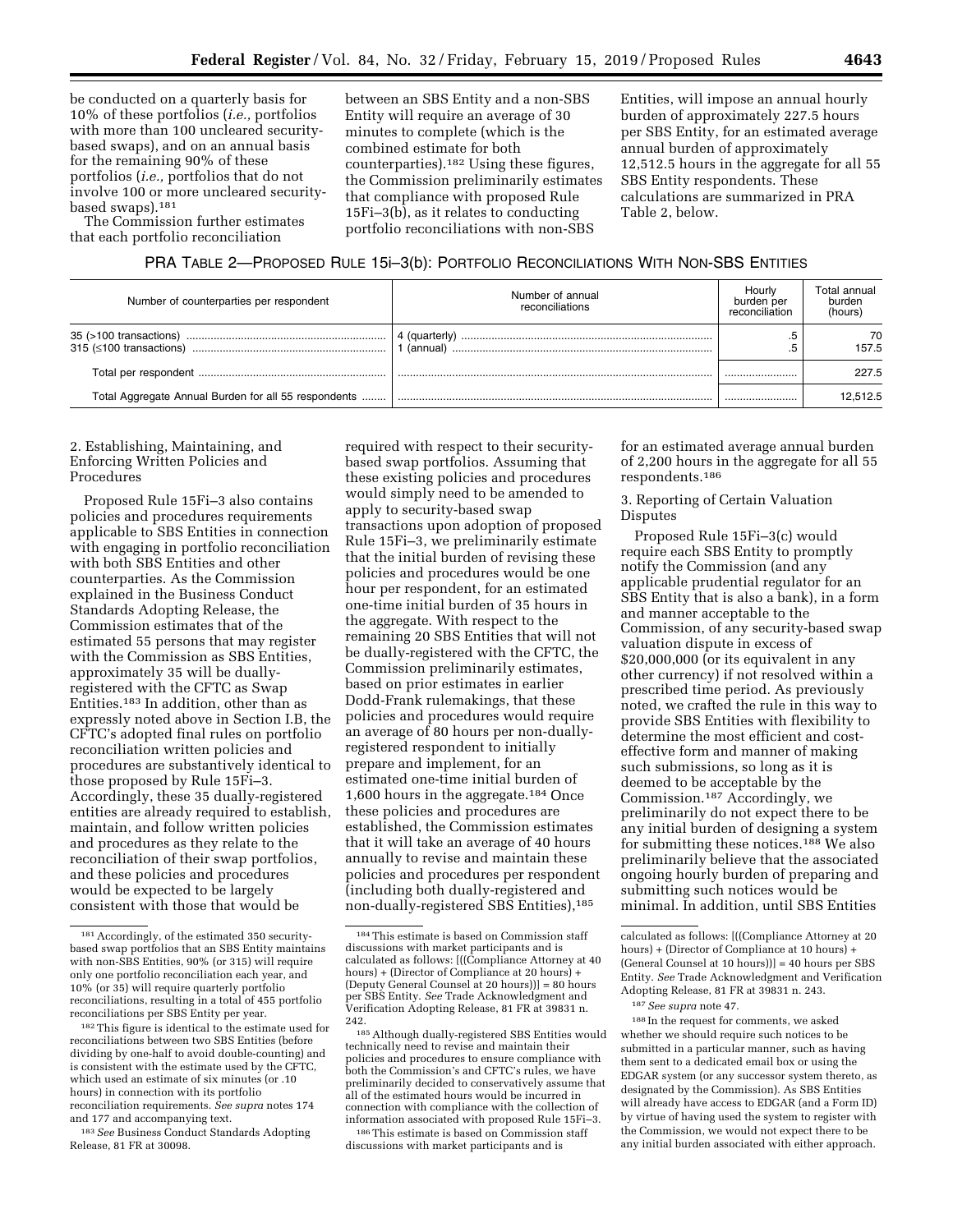are registered with the Commission, it is difficult for us to determine the typical number of valuation disputes meeting the applicable thresholds that SBS Entities would be required to submit on an annual basis. As such, and consistent with the estimate the CFTC provided when it first proposed a similar requirement, we preliminarily estimate that each SBS Entities will spend on average of 24 hours each year complying with this requirement, for an estimated average annual burden of 1,320 hours in the aggregate for all 55 respondents.189 We also recognize, however, that there are differences between the markets for swaps and security-based swaps and

welcomes comment from the public on this estimate.

Combining all of the estimated burdens described above, the Commission preliminarily estimates that proposed Rule 15Fi–3 would impose an estimated one-time initial burden of 1,635 hours in the aggregate for all SBS Entities to prepare new written policies and procedures or to bring existing ones into compliance. The Commission also preliminarily estimates that proposed Rule 15Fi–3 would impose an estimated ongoing burden of 26,482.5 hours each year in the aggregate for all SBS Entities, which is composed of (1) an estimated annual burden of 10,450 hours in the aggregate

for all SBS Entities to engage in portfolio reconciliation with SBS Entities; (2) an estimated annual burden of 12,512.5 hours in the aggregate for all SBS Entities to engage in portfolio reconciliation with non-SBS Entities; (3) an estimated annual burden of 2,200 hours in the aggregate for all SBS Entities to revise and maintain the written policies and procedures required pursuant to the rule; and (4) 1,320 hours for all SBS Entities to report certain large valuation disputes to the Commission and any applicable prudential regulator.190 These calculations are summarized in PRA Tables 3 and 4, below.

# PRA TABLE 3—PROPOSED RULE 15Fi–3: TOTAL ESTIMATED INITIAL BURDENS

| Requirement                                                                                                                                                       | Hourly burden | Total one-time<br>burden<br>(hours) |
|-------------------------------------------------------------------------------------------------------------------------------------------------------------------|---------------|-------------------------------------|
| Preparation of New Written Policies and Procedures (35 dual SEC-CFTC registrants)<br>Preparation of New Written Policies and Procedures (20 SEC-only registrants) | 80            | 35<br>.600                          |
|                                                                                                                                                                   |               | 1.635                               |

# PRA TABLE 4—PROPOSED RULE 15Fi–3: SUMMARY OF ANNUAL BURDENS

| Requirement | Aggregate hourly burden<br>(all 55 respondents) |
|-------------|-------------------------------------------------|
|             | 10.450<br>12.512.5<br>2.200<br>1.320            |
|             | 26.482.5                                        |

# 4. Proposed Rule 15Fi–4: Portfolio Compression

With regard to the written policies and procedures, the Commission continues to believe that of the estimated 55 persons that may register with the Commission as SBS Entities, approximately 35 will be duallyregistered with the CFTC as Swap Entities. In addition, and as we previously noted, the CFTC's adopted final rules requiring Swap Entities to establish, maintain, and follow written policies and procedures on bilateral offsets and portfolio compression exercises are, other than as expressly noted above in Section I.C, substantively identical to those proposed by Rule 15Fi–4. Accordingly, these 35 entities are already required to establish, maintain, and follow relevant written policies and procedures related

to bilateral offsets and portfolio compression exercises involving their swap portfolios, and these policies and procedures would be expected to be largely consistent with those that would be required with respect to their security-based swap portfolios. Assuming that these existing policies and procedures would simply need to be amended to apply to security-based swap transactions upon adoption of proposed Rule 15Fi–4, we preliminarily estimate that the initial burden of revising these policies and procedures would be one hour per respondent, for an estimated one-time initial burden of 35 hours in the aggregate.

With respect to the remaining 20 SBS Entities that are not dually-registered with the CFTC, the Commission preliminarily estimates, based on prior estimates in earlier Dodd-Frank rulemakings, that these policies and

procedures would require an average of 80 hours per non-dually-registered respondent to initially prepare and implement, for an estimated average annual burden of 1,600 hours in the aggregate.191 Once these policies and procedures are established, the Commission estimates that it will take an average of 40 hours annually to revise and maintain these policies and procedures per respondent (including both dually-registered and non-duallyregistered SBS Entities), for an estimated average annual burden of 2,200 hours in the aggregate for all 55 respondents.

In addition, the respondents will incur additional hourly burdens as they undertake bilateral offsets and portfolio compression exercises consistent with these written policies and procedures. As noted above the Commission estimates that each of the 55 estimated

<sup>189</sup>*See* Swap Trading Relationship

Documentation Requirements for Swap Dealers and Major Swap Participants, 76 FR 6715, 6723 (Feb. 8, 2011).

 $190$  Rule  $15Fi-3(a)(1)$  and  $15Fi-3(b)(1)$  also require an SBS Entity to agree in writing with each of its

counterparties on the terms of the portfolio reconciliation including, if applicable, agreement on the selection of any third party service provider who may be performing the reconciliation. The Commission expects SBS Entities to undertake this agreement as part of the written trading relationship

documentation each is required to enter into with its counterparties as a result of proposed Rule 15Fi– 5. Thus, the estimate here does not account for this burden, which is instead assumed to form part of the burden of complying with Rule 15Fi–5.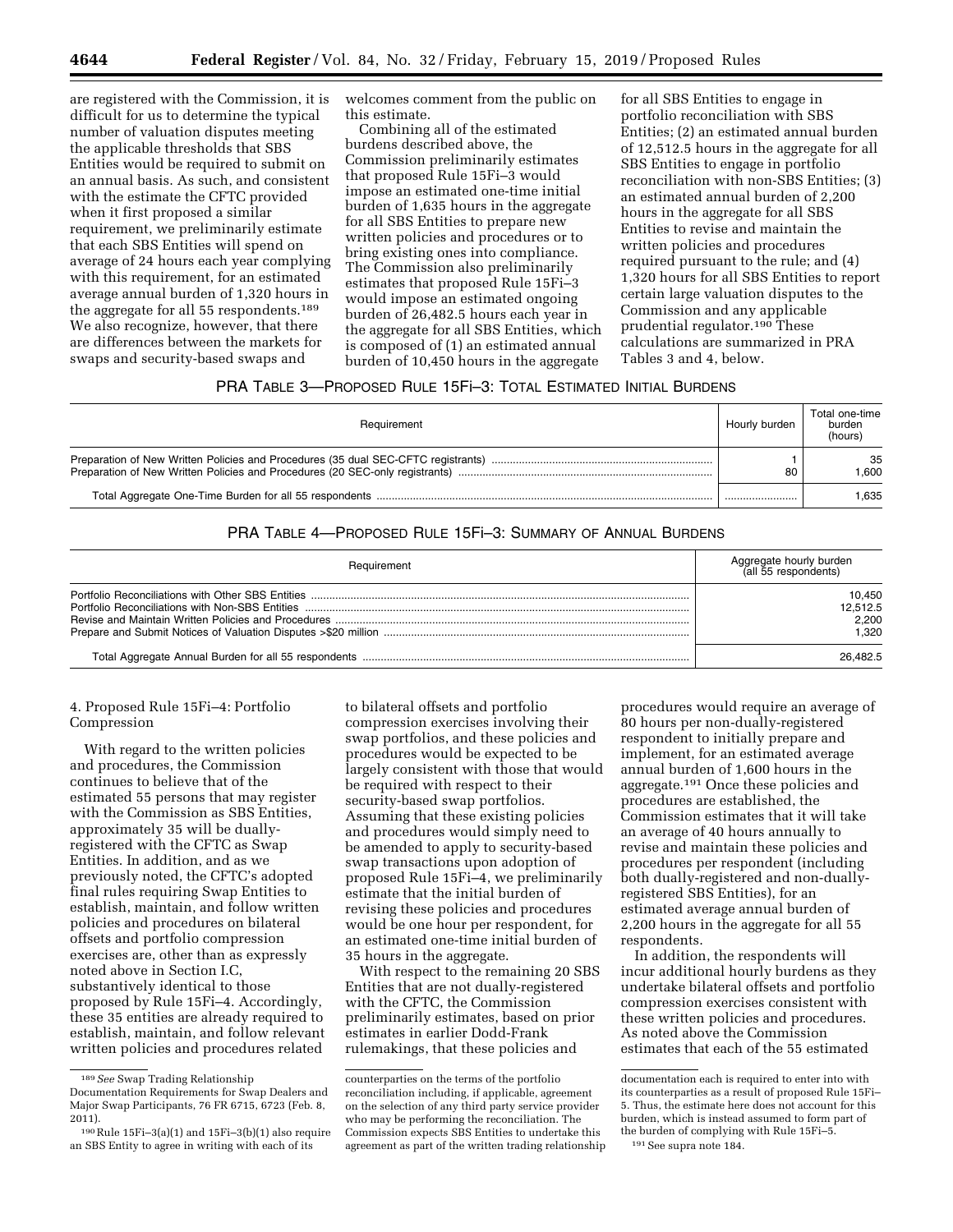SBS Entities will be counterparty to an average of 18 other SBS Entities and 350 non-SBS Entities, for a total of 368 counterparties. For purposes of conducting bilateral offsets and portfolio compression exercises, the Commission preliminarily estimates that (1) each SBS Entity will have an average of one set of security-based swaps that are eligible for annual bilateral offset with each of these 368 counterparties, (2) each SBS Entity will conduct an annual bilateral compression exercise with one-third, or six of its 18 SBS Entity counterparties, (3) each SBS Entity will conduct an annual bilateral compression exercise with each of its 350 non-SBS Entity counterparties, and (4) each SBS Entity

will engage in multilateral compression exercises at an average rate of 12 exercises per year.

The Commission preliminarily believes that each bilateral offset and portfolio compression exercise is likely to be conducted through an automated process. As a result, we preliminarily believe that (1) each bilateral offset will require on average five minutes of respondent time to complete with each of the 350 non-SBS Entity counterparties, (2) each bilateral offset will require on average 2.5 minutes of respondent time to complete with each of the 18 SBS Entity counterparties,<sup>192</sup> (3) each bilateral compression will require an average of 15 minutes of respondent time to complete with each

of the 350 non-SBS Entity counterparties, (4) each bilateral compression will require an average of 7.5 minutes with each of the six SBS Entity counterparties,<sup>193</sup> and (5) each multilateral compression exercise will require an average of 30 minutes of respondent time to complete 12 times annually. In each of those hourly burdens, the figure used is the combined estimate for both counterparties. Based on these estimates, the Commission estimates the average annual hourly burden for these activities at 124.16 hours per respondent, an estimated average annual burden of 6,828.8 hours in the aggregate. These calculations are summarized in PRA Table 5, below.

# PRA TABLE 5—PORTFOLIO COMPRESSION WITH ALL ENTITIES

| Type of exercise | Number of<br>counterparties | Number of<br>annual<br>exercises | Hourly burden<br>per exercise<br>(hours) | Total annual<br>burden<br>(hours) |
|------------------|-----------------------------|----------------------------------|------------------------------------------|-----------------------------------|
|                  | 350<br>18<br>350            |                                  | .0833<br>.0417<br>.25<br>.125            | 29.16<br>.75<br>87.5<br>.75       |
|                  | N/A                         | 12                               |                                          |                                   |
|                  |                             |                                  |                                          | 124 16                            |
|                  |                             |                                  |                                          | 6.828.8                           |

Combining all of the estimated burdens described above, the Commission preliminarily estimates that proposed Rule 15Fi–4 would impose an estimated one-time initial burden of 1,635 hours in the aggregate for all SBS Entities to prepare new written policies and procedures or to bring existing ones into compliance. The Commission also preliminarily estimates that proposed Rule 15Fi–4 would impose an estimated ongoing burden of 9,028.8 hours each year in the

aggregate for all SBS Entities, which is composed of (1) an estimated annual burden of 1,603.8 hours in the aggregate to conduct bilateral offsets with non-SBS Entities; (2) an estimated annual burden of 41.25 hours in the aggregate to conduct bilateral offsets with SBS Entities; (3) an estimated annual burden of 4,812.5 hours in the aggregate to participate in bilateral compression exercises with non-SBS Entities; (4) an estimated annual burden of 41.25 hours in the aggregate to participate in

bilateral compression exercises with SBS Entities; (5) an estimated annual burden of 330 hours in the aggregate to participate in multilateral compression exercises; and (6) an estimated annual burden of 2,200 hours in the aggregate for all SBS Entities to revise and maintain written policies and procedures. These calculations are summarized in PRA Tables 6 and 7, below.

# PRA TABLE 6—PROPOSED RULE 15Fi–4: TOTAL ESTIMATED INITIAL BURDEN

| Activitv                                                                     | Hourly burden<br>(hours) | Total one-time<br>burden<br>(hours) |
|------------------------------------------------------------------------------|--------------------------|-------------------------------------|
| Preparation of New Written Policies and Procedures (20 SEC-only registrants) | 80                       | 35<br>.600                          |
|                                                                              |                          | 1.635                               |

context of security-based swap portfolios between two SBS Entities, resulting in an estimate of 2.5 minutes per bilateral offset for those portfolios.

193Again, we have divided the 15 minute estimate to complete the bilateral compression

<sup>192</sup>Similar to our estimates in the context of the portfolio reconciliation requirements, because the five minute estimate is for the entire bilateral offset process, without respect to how that time is allocated between the two parties, to avoid doublecounting we have divided it by one-half in the

exercise by one-half in the context of security-based swap portfolios between two SBS Entities, resulting in an estimate of 7.5 minutes per bilateral compression for those portfolios.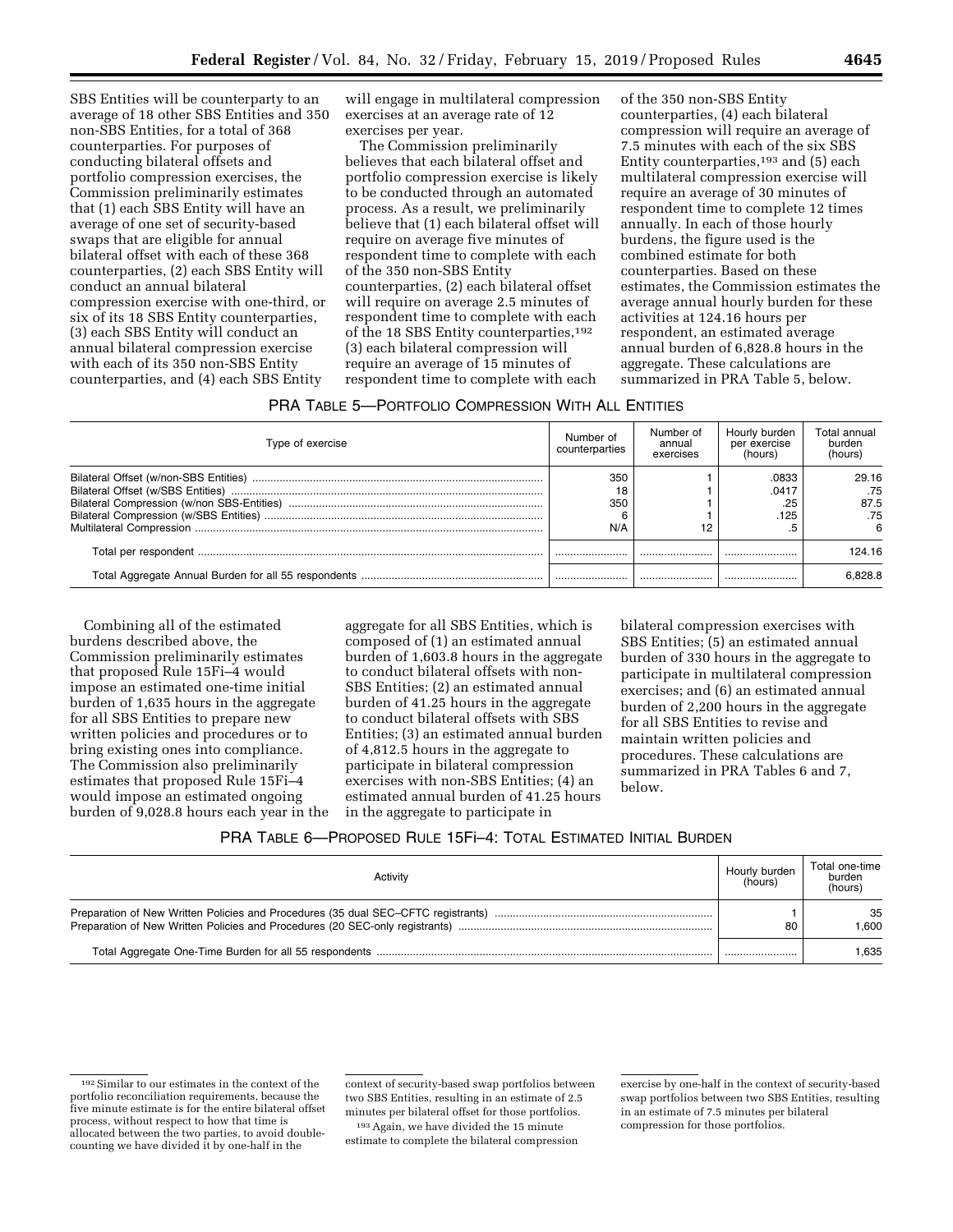| Requirement | hours<br>respondents)                               |
|-------------|-----------------------------------------------------|
|             | .603.8<br>41.25<br>1.812.5<br>41.25<br>330<br>2.200 |
|             | 028.8                                               |

# PRA TABLE 7—PROPOSED RULE 15Fi–3: SUMMARY OF ANNUAL BURDENS

5. Proposed Rule 15Fi–5: Written Trading Relationship Documentation

As previously noted, the Commission estimates that each SBS Entity will have 18 SBS Entity counterparties and 350 non-SBS Entity counterparties, for a total of 368 counterparties per SBS Entity. For the purposes of the underlying documentation requirements, and based on staff discussions with market participants, the Commission understands that many SBS Entities already have in place industry-standard written trading relationship documentation that is likely to contain many of the elements required by this proposed rule. With this in mind, the Commission preliminarily estimates that (1) the initial burden per respondent to negotiate and draft written trading relationship documentation with non-SBS Entities that is compliant with proposed Rule 15Fi–5 will be approximately 30 hours (which is the combined estimate for both counterparties), and (2) the initial burden per respondent to negotiate and draft written trading relationship documentation with SBS Entities that is compliant with proposed Rule 15Fi–5 will be approximately 15 hours.<sup>194</sup> These estimates are averages, and both account for the fact that some SBS Entities may lack appropriate documentation in certain respects and will need to enter into new documentation with counterparties, while in other cases existing documentation will need only to be modified to be brought into compliance. The Commission's estimates are further based on an assumption that, in each

case, the written documentation will always include the valuation agreements set forth in proposed Rule 15Fi–5(b)(4), notwithstanding the fact that the rule only requires this information in certain circumstances.

Based on these estimates and assumptions, the Commission preliminarily believes that the requirement to prepare written relationship documentation in accordance with proposed Rule 15Fi–5 will result in an estimated one-time initial burden of 9,540 hours for each of the 55 SBS Entity respondents, for an estimated average one-time burden of 524,700 hours in the aggregate. The Commission also preliminarily believes that there will be little need to modify the written trading relationship documentation on an ongoing basis once it is in place, and therefore is not estimating any additional annual hourly burden for ongoing modifications.

to negotiate and execute such documentation. Assuming that these existing policies  $\qquad \qquad$  195 See supra note 184. With regard to the written policies and procedures required pursuant to proposed Rule 15Fi–5, the Commission continues to believe that of the estimated 55 persons that may register with the Commission as SBS Entities, approximately 35 will be duallyregistered with the CFTC as Swap Entities. In addition, and as we previously noted, the CFTC's adopted final rules requiring Swap Entities to establish, maintain, and follow written policies and procedures requiring the execution of written trading relationship documentation are, other than as expressly noted above in Section I.D, substantively identical to those proposed by Rule 15Fi–5. Accordingly, these 35 entities are already required to establish, maintain, and follow relevant written policies as they relate to the execution of written trading relationship documentation involving their swap portfolios, and these policies and procedures would be expected to be largely consistent with those that would be required with respect to their security-based swap portfolios.

and procedures would simply need to be amended to apply to security-based swap transactions upon adoption of proposed Rule 15Fi–5, we preliminarily estimate that the average initial burden of revising these policies and procedures would be one hour per respondent, for an estimated one-time burden of 35 hours in the aggregate.

With respect to the remaining 20 SBS Entities that are not dually-registered with the CFTC, the Commission preliminarily estimates, based on prior estimates in earlier Dodd-Frank rulemakings, that these policies and procedures would require an average of 80 hours per non-dually-registered respondent to initially prepare and implement, for an estimated average annual burden of 1,600 hours in the aggregate.195 Once these policies and procedures are established, the Commission estimates that it will take an average of 40 hours annually to revise and maintain these policies and procedures per respondent (including both dually-registered and non-duallyregistered SBS Entities), for an estimated average annual burden of 2,200 hours in the aggregate for all 55 respondents.

With regard to having an independent auditor conduct the required periodic audit of written trading relationship documentation and the requirement to retain a record of each such audit, the Commission estimates that it will take an average of 10 hours to audit an SBS Entity's documentation with each of its 368 counterparties, for a total of 3,680 hours per SBS Entity, or 202,400 hours for all 55 SBS Entity respondents.

Combining all of the estimated burdens described above, the Commission preliminarily estimates that proposed Rule 15Fi–5 would impose an estimated one-time initial burden of 593,985 hours in the aggregate for all SBS Entities, which consists of (1) 1,635 hours in the aggregate for all SBS Entities to prepare new written policies and procedures or to bring

<sup>194</sup>As was the case in calculating the PRA estimates for the portfolio reconciliation and portfolio compression requirements, because the 30 hours estimate is for the entire process of negotiating and executing written trading relationship documentation, without respect to how that time is allocated between the two parties, to avoid double-counting we have divided it by onehalf in the context of counterparties that are also SBS Entities, resulting in an estimate of 15 hours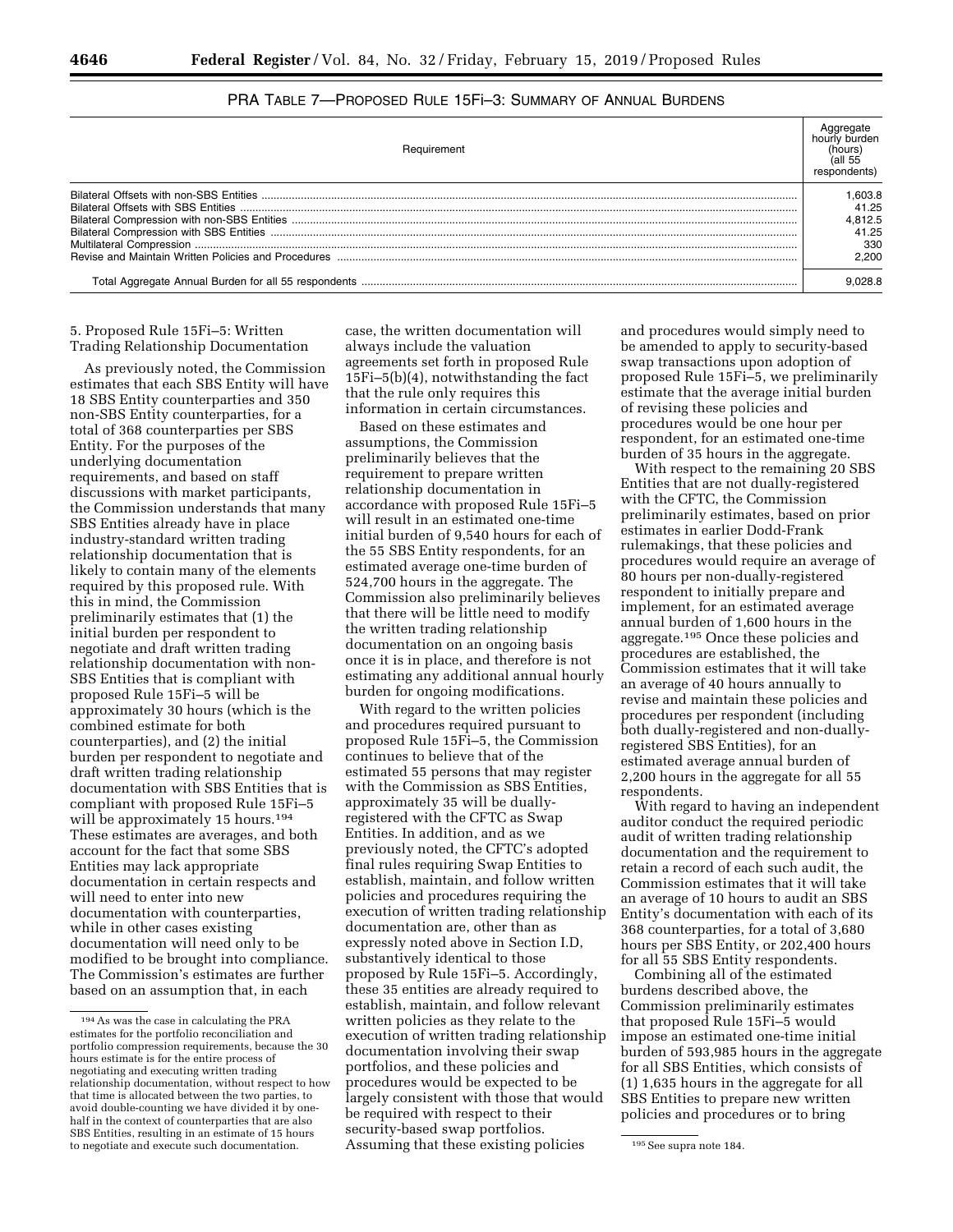existing ones into compliance, (2) 577,500 hours in the aggregate for SBS Entities to negotiate and execute trading relationship documentation with 350 non-SBS Entity counterparties, and (3) 14,850 hours in the aggregate for SBS Entities to negotiate and execute trading relationship documentation with 18

SBS Entity counterparties. The Commission also preliminarily estimates that proposed Rule 15Fi–5 would impose an estimated ongoing burden of 204,600 hours each year in the aggregate for all SBS Entities, which is composed of: (1) An estimated annual burden of 2,200 hours in the aggregate

for all SBS Entities to revise and maintain written policies and procedures and (2) an estimated annual burden of 202,400 hours in the aggregate for all SBS Entities to conduct the required periodic audits. These calculations are summarized in PRA Tables 8 and 9, below.

# PRA TABLE 8—PROPOSED RULE 15Fi–5: TOTAL ESTIMATED INITIAL BURDENS

| Activity | Hourly burden<br>(hours) | Total one-time<br>burden<br>(hours) |
|----------|--------------------------|-------------------------------------|
|          |                          | 35                                  |
|          | 80                       | 1.600                               |
|          | 30                       | 577.500                             |
|          | 15                       | 14.850                              |
|          |                          | 593.985                             |

# PRA TABLE 9—PROPOSED RULE 15Fi–3: SUMMARY OF ANNUAL BURDENS

| Requirement | (hours)<br>(all 55<br>respondents) |
|-------------|------------------------------------|
|             | 202,400<br>2.200                   |
|             | 204.600                            |

6. Proposed Amendments to Rules 17a– 3, 17a–4, 18a–5, and 18a–6: Books and Records Requirements

The proposed amendments to Rules 17a–3, 17a–4, 18a–5, and 18a–6 would impose collection of information requirements that result in initial and annual time burdens for SBS Entities. The proposed amendments to Rules 17a–3 and 18a–5 would require three additional types of records to be made and kept current by SBS Entities records regarding portfolio reconciliations, valuation disputes, and portfolio compressions. Because the burden to make these records is accounted for in the PRA estimates for proposed Rules 15Fi–3 and 15Fi–4, the burden imposed by these proposed new requirements is the requirement in Rules 17a–4 and 18a–6 to maintain and preserve a written record of these tasks, as well as the additional requirements in those provisions to maintain and preserve records of policies and procedures required by Rules 15Fi–3 through 15Fi–5 and written agreements with counterparties regarding the terms of portfolio reconciliation. The Commission estimates that these recordkeeping requirements, as proposed to be amended, would impose an initial burden of 60 hours per firm for updating the applicable policies and systems required to account for capturing the additional records made

pursuant to proposed Rule 15Fi–3 through 15Fi–5, and an ongoing annual burden of 75 hours per firm for maintaining such records as well as to make additional updates to the applicable recordkeeping policies and systems to account for the proposed rules. As noted previously, the Commission estimates that there are 55 SBS Entity respondents, for a total average initial annual burden for all respondents of 3,300 hours and a total ongoing average annual burden of 4,125 hours.

7. Proposed Amendment to Rule 3a71– 6: Substituted Compliance

Proposed amended Rule 3a71–6 would require submission of certain information to the Commission to the extent SBS Entities elect to request a substituted compliance determination with respect to the proposed portfolio reconciliation, portfolio compression, and written trading relationship documentation requirements. The Commission expects that registered SBS Entities will seek to rely on substituted compliance upon registration, and that it is likely that the majority of such requests will be made during the first year following the effective date. Requests would not be necessary with regard to applicable rules and regulations of a foreign financial regulatory system that have previously been the subject of a substituted

compliance determination in connection with the applicable rules.

The Commission expects that the great majority of substituted compliance applications will be submitted by foreign authorities, and that very few substituted compliance requests will come from SBS Entities. For purposes of this assessment, the Commission estimates that three such SBS Entities will submit such an application.<sup>196</sup>

The Commission has previously estimated that the paperwork burden associated with making each such substituted compliance request would be approximately 80 hours of in-house counsel time, plus \$80,000 for the services of outside professionals (based on 200 hours of outside time × \$400 per hour).197 The Commission is currently of the belief that this prior estimate is sufficient to cover a combined substituted compliance request that also seeks a determination for the portfolio reconciliation, portfolio compression, and written trading relationship documentation rules proposed in this release. This estimate results in an aggregate total of 240 internal hours, plus \$240,000 for outside services. Therefore, the Commission estimates that the total paperwork burden incurred by such entities associated

<sup>196</sup>*See* Business Conduct Standards Adopting

<sup>&</sup>lt;sup>197</sup> See Business Conduct Standards Adopting Release, 81 FR at 30097 n. 1583.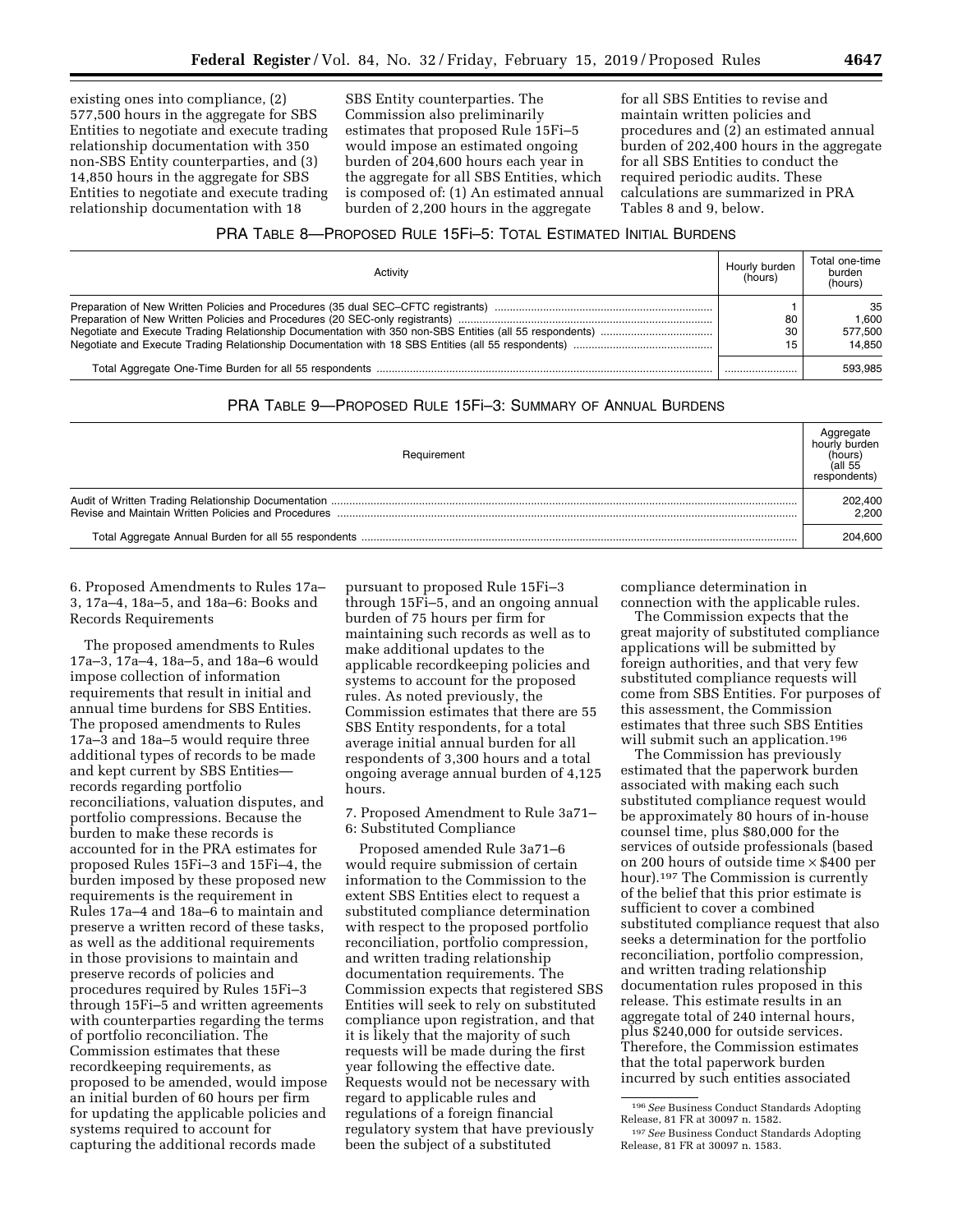with preparing and submitting a request for a substituted compliance determination in connection with the portfolio reconciliation, portfolio compression, and written trading relationship documentation requirements will be approximately 240 hours per applicant, plus \$240,000 for the services of outside professionals for all three requests.

### *E. Collection of Information Is Mandatory*

Each collection of information for proposed Rules 15Fi–3 through 15Fi–5 and for the proposed amendments to Rules 17a–3, 17a–4, 18a–5, and 18a–6 is a mandatory collection of information. With respect to the proposed amendment to Rule 3a71–6, the application for substituted compliance is mandatory for all foreign financial authorities or SBS Entities that seek a substituted compliance determination.

#### *F. Confidentiality*

Proposed Rule 15Fi–3(c) would require an SBS Entity to promptly notify the Commission of any security-based swap valuation dispute in excess of \$20,000,000 (or its equivalent in any other currency) if not resolved within: (1) Three business days, if the dispute is with a counterparty that is an SBS Entity; or (2) five business days, if the dispute is with a counterparty that is not an SBS Entity. We have requested comment as to whether these notices should be submitted to the Commission on a confidential basis. No other information would be submitted directly to the Commission under proposed Rules 15Fi–3 through 15Fi–5 or under the proposed amendments to Rules 17a–3, 17a–4, 18a–5, and 18a–6. To the extent that the Commission receives confidential information pursuant to this collection of information that is otherwise not publicly available, including in connection with examinations or investigations, that information will be kept confidential, subject to applicable law.

With regard to the proposed amendment to Rule 3a71–6, the Commission generally will make requests for a substituted compliance determination public, subject to requests for confidential treatment being submitted pursuant to any applicable provisions governing confidentiality under the Exchange Act.

#### *G. Request for Comment*

We request comment on whether our estimates for burden hours and any external costs as described above are reasonable. Pursuant to 44 U.S.C.

3506(c)(2)(B), the Commission solicits comments in order to: (1) Evaluate whether the proposed collections of information are necessary for the proper performance of the functions of the Commission, including whether the information will have practical utility; (2) evaluate the accuracy of the Commission's estimate of the burden of the proposed collections of information; (3) determine whether there are ways to enhance the quality, utility, and clarity of the information to be collected; and (4) determine whether there are ways to minimize the burden of the collections of information on those who are to respond, including through the use of automated collection techniques or other forms of information technology.

In addition, would we would appreciate any comments related to our Paperwork Reduction Act estimates with respect to the following:

• The number of counterparties with whom an SBS Entity would maintain a security-based swap portfolio.

• The number and proportion of security-based swap portfolios that would fall under each of the proposed thresholds for determining the frequency of the required portfolio reconciliations, with respect to both SBS Entity and non-SBS Entity counterparties.

• The hourly burden of conducting each portfolio reconciliation and the use of automated systems to perform this function, including those offered by third parties.

• The use of third parties to perform portfolio reconciliation and portfolio compression exercises, any upfront burdens associated with engaging a third party to perform these services, and the ongoing burdens associated with each exercise.

• The burdens associated with establishing and routinely updating all required policies and procedures.

The agency has submitted the proposed collections of information to OMB for approval.Persons wishing to submit comments on the collection of information requirements should direct the comments to the Office of Management and Budget, Attention: Desk Officer for the Securities and Exchange Commission, Office of Information and Regulatory Affairs, Washington, DC 20503, and send a copy to Brent J. Fields, Secretary, Securities and Exchange Commission, 100 F Street NE, Washington, DC 20549–1090, with reference to File No. S7–28–18. OMB is required to make a decision concerning the collection of information between 30 and 60 days after publication of this release. Consequently, a comment to OMB is best assured of having its full

effect if OMB receives it within 30 days of publication. Requests for materials submitted to OMB by the Commission with regard to these collections of information should be in writing, refer to File No. S7–28–18, and be submitted to the Securities and Exchange Commission, Office of FOIA Services, 100 F Street NE, Washington, DC 20549–2736.

#### **VI. Economic Analysis**

The Commission is sensitive to the economic effects of its rules, including the costs and benefits and the effects of its rules on efficiency, competition, and capital formation. Section 3(f) 198 of the Exchange Act requires the Commission, whenever it engages in rulemaking pursuant to the Exchange Act and is required to consider or determine whether an action is necessary or appropriate in the public interest, also to consider, in addition to the protection of investors, whether the action would promote efficiency, competition, and capital formation. In addition, Section 23(a)(2) 199 of the Exchange Act requires the Commission, when promulgating rules under the Exchange Act, to consider the impact such rules would have on competition. Section 23(a)(2) also provides that the Commission shall not adopt any rule which would impose a burden on competition that is not necessary or appropriate in furtherance of the purposes of the Exchange Act.200

### *A. Broad Economic Considerations*

Unlike some other types of securities transactions, a security-based swap typically gives rise to ongoing obligations between transaction counterparties during the life of the transaction, including payments contingent on specific events, such as a corporate default or a change in the price of an underlying reference asset (*e.g.,* changes in price to the floating leg of a total return swap). Consequently, certain risk mitigation techniques, such as engaging in portfolio reconciliation at periodic intervals, exercising opportunities for portfolio compression, and ensuring that the terms of a transaction are fully documented, are important practices for assisting SBS Entities in effectively measuring and managing market and credit risk.

Credit risk refers to the probability of a financial loss due to a counterparty to a transaction failing to fulfill its financial obligations. In order to manage credit risk in the security-based swap context properly, a market participant

<sup>198</sup> 15 U.S.C. 78c(f).

<sup>199</sup> 15 U.S.C. 78w(a)(2).

<sup>200</sup>*See id.*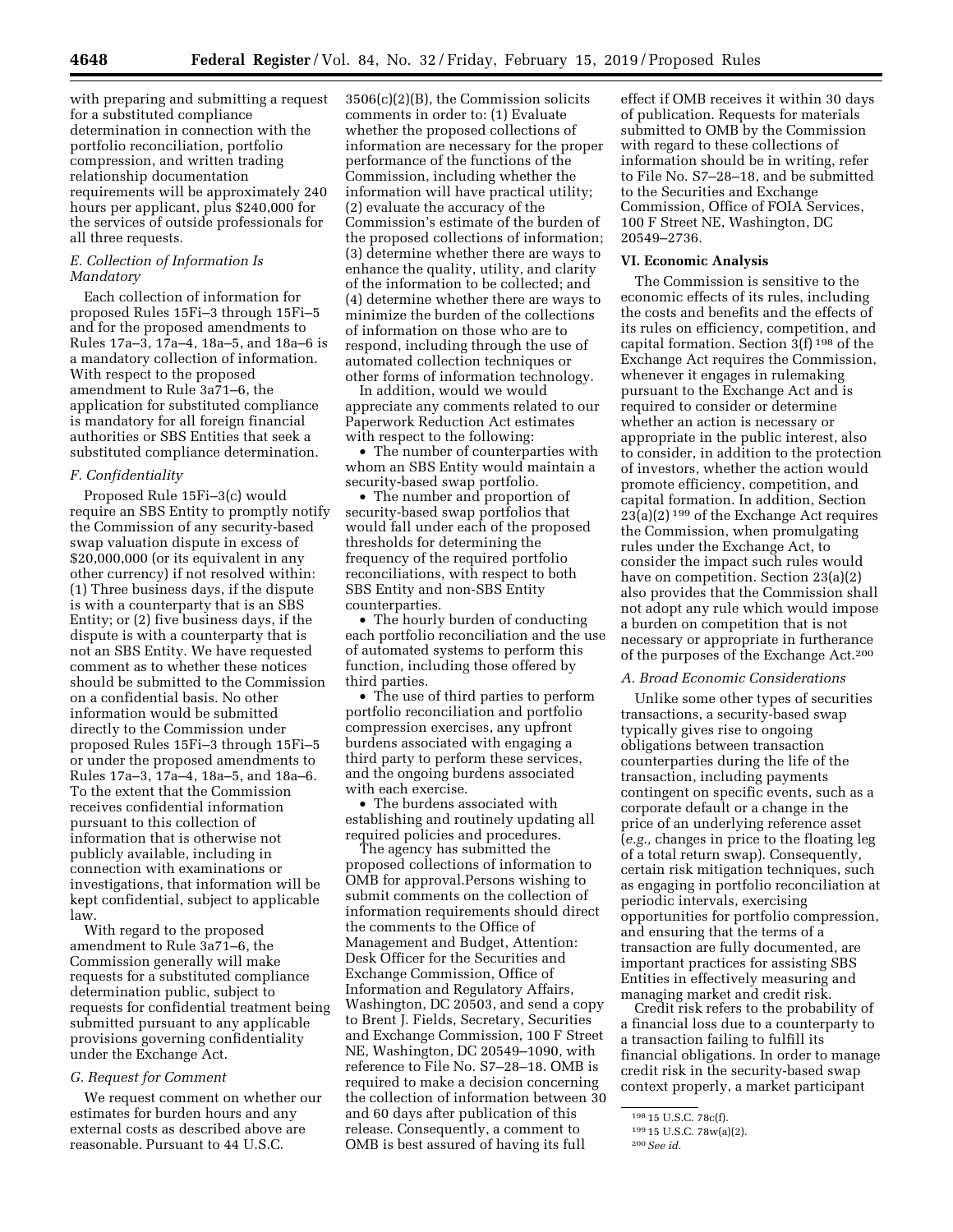should know the identity of each of its counterparties, the details of the obligations of each counterparty in each transaction into which the two have entered, and the value of those obligations (including for purposes of calculating margin or measuring outstanding exposure for risk management). The greater the number of counterparties and transactions, the complexity of those transactions, and the value of the outstanding obligations, the more important it becomes for each counterparty to have well-documented credit risk management policies.

The risks of the counterparties' failure to manage credit risk adequately may not become apparent until the onset of a financial crisis. Such a crisis occurred in the fall of 2008, when certain events threatened to freeze U.S. and global credit markets. The severity of that crisis has been partially attributed to poor risk management practices of financial firms and flawed supervisory oversight for certain financial institutions.201

Shortcomings in credit risk management and documentation may be unobservable to counterparties and other market participants until a crisis occurs as it did in 2008; thus some benefits of compliance will accrue to the financial system as a whole while the ongoing direct costs are borne by the institution. If firms do not fully internalize the benefits of risk management, then they may underinvest. For example, shortcomings in documentation were reported to have created significant problems during the financial crisis that immediately preceded passage of the Dodd-Frank Act in connection with efforts by Barclays PLC to take over a portion of Lehman Brothers Holdings Inc.'s derivatives trades.202 Shortcomings in the documentation of portfolio valuation methods and reconciliation of portfolio values were also exposed when, during bankruptcy proceedings, counterparties' valuations differed by hundreds of millions of dollars from the value of those same positions on the bankrupt entity's books.203

203*See* Satyajit Das, *In the Matter of Lehman Brothers,* 59 Wilmott 20–29 (May 2012).

Among other things, effective risk management requires the existence of sound documentation, periodic reconciliation of portfolios, rigorously tested valuation methodologies, and sound collateralization practices.<sup>204</sup> More broadly, the President's Working Group on Financial Policy (''PWG'') noted shortcomings in the OTC derivatives market as a whole during the financial crisis that immediately preceded passage of the Dodd-Frank Act. The PWG identified the need for an improved integrated operational structure supporting OTC derivatives, specifically highlighting the need for an enhanced ability to manage counterparty risk through ''netting and collateral agreements by promoting portfolio reconciliation and accurate valuation of trades.'' 205

The rules we are proposing today are designed to ensure that SBS Entities implement certain risk mitigation techniques by engaging in periodic portfolio reconciliation, maintaining policies and procedures for engaging in certain forms of portfolio compression exercises with each of their counterparties, and maintaining policies and procedures reasonably designed to ensure that they execute written trading relationship documentation with each of their counterparties prior to executing a security-based swap transaction. The proposed rules also would set minimum standards with respect to identifying the matters that must be addressed in the security-based swap trading documentation, and outline certain requirements related to the resolution of discrepancies, particularly those involving differences in the valuation of security-based swaps.<sup>206</sup> In proposing

205*See* The President's Working Group on Financial Markets, *Policy Statements on Financial Market Developments,* (Mar. 2008) (''PWG Report''), *available at: [http://www.treasury.gov/resource](http://www.treasury.gov/resource-center/fin-mkts/Documents/pwgpolicystatemktturmoil_03122008.pdf)[center/fin-mkts/Documents/pwgpolicystatemkt](http://www.treasury.gov/resource-center/fin-mkts/Documents/pwgpolicystatemktturmoil_03122008.pdf) turmoil*\_*[03122008.pdf.](http://www.treasury.gov/resource-center/fin-mkts/Documents/pwgpolicystatemktturmoil_03122008.pdf)*2008) (''PWG Report''), *available at [http://www.treasury.gov/resource](http://www.treasury.gov/resource-center/fin-mkts/Documents/pwgpolicystatemktturmoil_03122008.pdf)[center/fin-mkts/Documents/pwgpolicy](http://www.treasury.gov/resource-center/fin-mkts/Documents/pwgpolicystatemktturmoil_03122008.pdf) [statemktturmoil](http://www.treasury.gov/resource-center/fin-mkts/Documents/pwgpolicystatemktturmoil_03122008.pdf)*\_*03122008.pdf.* 

206The proposed rules also would (1) address the potential availability of substituted compliance in connection with those portfolio reconciliation, portfolio compression, and trading relationship documentation requirements and (2) add corresponding requirements to the Commission's recordkeeping rules that would require SBS Entities to make and keep records demonstrating

these rules, the Commission preliminarily believes that they will promote effective risk management practiced by security-based swap market participants in a number of important ways, which we discuss in greater detail below.

The Commission notes that, where possible, it has attempted to quantify the costs, benefits, and effects on efficiency, competition, and capital formation expected to result from adopting these rules. In certain cases, however, the Commission is unable to quantify the economic effects. Crucially, many of the relevant economic effects, such as improved risk management and the value of Commission enforcement and oversight, are inherently difficult to quantify. In other cases, we lack the information necessary to provide reasonable estimates. For example, we lack data on prices charged by certain third-party service providers, current trading relationship documentation practices for entities and transactions not already subject to similar rules from other regulators, the fraction of outstanding positions that when reconciled will result in a dispute and the costs incurred by the participants in resolving the dispute. To the best of our knowledge, no such data is publicly available. Where the Commission is unable to quantify the economic effects, the discussion is qualitative in nature and includes, where possible, descriptions of the direction of these effects. The Commission requests data from commenters to help quantify these effects.

# *B. Economic Baseline*

To assess the economic impact of the proposed risk mitigation rules, the Commission is using as a baseline the security-based swap market as it exists today, including applicable rules that have already been adopted, and excluding rules that have been proposed but not yet finalized. The analysis includes the statutory and regulatory provisions that currently govern the security-based swap market pursuant to the Dodd-Frank Act, as well as rules adopted in, among others, the Business Conduct Standards Adopting Release 207 and the Trade Acknowledgment and Verification Adopting Release.208 Moreover, because participants in the security-based swap market may also operate in other markets, particularly the swaps market, we have considered both the direct and indirect impact of

<sup>201</sup>*See Lessons of the Financial Crisis for Future Regulation of Financial Institutions,* at 3–4, IMF Policy Paper (Feb. 4, 2009), *available at: [http://](http://www.imf.org/external/np/pp/eng/2009/020409.pdf) [www.imf.org/external/np/pp/eng/2009/020409.pdf;](http://www.imf.org/external/np/pp/eng/2009/020409.pdf) see also* Sewall Chan, *Financial Crisis Was Avoidable, Inquiry Finds,* N.Y. Times (Jan. 25, 2011), *available at: [http://www.nytimes.com/2011/](http://www.nytimes.com/2011/01/26/business/economy/26inquiry.html?_r=1) 01/26/business/economy/26inquiry.html?*\_*r=1;*[.](http://www.nytimes.com/2011/01/26/business/economy/26inquiry.html?_r=1) 202*See* Linda Sandler, *Lehman Derivatives* 

*Records a 'Mess,' Barclays Executive Says,*  Bloomberg (Aug. 30, 2010), *available at: [http://](http://www.bloomberg.com/news/articles/2010-08-30/lehman-derivatives-records-a-mess-barclays-executive-says) [www.bloomberg.com/news/articles/2010-08-30/](http://www.bloomberg.com/news/articles/2010-08-30/lehman-derivatives-records-a-mess-barclays-executive-says)  [lehman-derivatives-records-a-mess-barclays](http://www.bloomberg.com/news/articles/2010-08-30/lehman-derivatives-records-a-mess-barclays-executive-says)[executive-says.](http://www.bloomberg.com/news/articles/2010-08-30/lehman-derivatives-records-a-mess-barclays-executive-says)* 

Disagreement over CDO valuation between AIG and its counterparties was also an issue around the same time. *See supra* note 15 and accompanying text.

<sup>204</sup>*See* PriceWaterhouseCoopers, *Lehman Brothers' Bankruptcy: Lessons learned for the survivors,* Informational presentation for clients, (Aug. 2009), at 12–24, *available at: [http://](http://www.pwc.com/en_JG/jg/events/Lessons-learned-for-thesurvivors.pdf) www.pwc.com/en*\_*[JG/jg/events/Lessons-learned-for](http://www.pwc.com/en_JG/jg/events/Lessons-learned-for-thesurvivors.pdf)[thesurvivors.pdf.](http://www.pwc.com/en_JG/jg/events/Lessons-learned-for-thesurvivors.pdf)*2009), at 12–24, *available at [http://](http://www.pwc.com/en_JG/jg/events/Lessons-learned-for-thesurvivors.pdf) www.pwc.com/en*\_*[JG/jg/events/Lessons-learned-for](http://www.pwc.com/en_JG/jg/events/Lessons-learned-for-thesurvivors.pdf)[thesurvivors.pdf.](http://www.pwc.com/en_JG/jg/events/Lessons-learned-for-thesurvivors.pdf)* 

compliance with the new risk mitigation

requirements.

<sup>207</sup>*See supra* note 138.

<sup>208</sup>*See supra* note 6.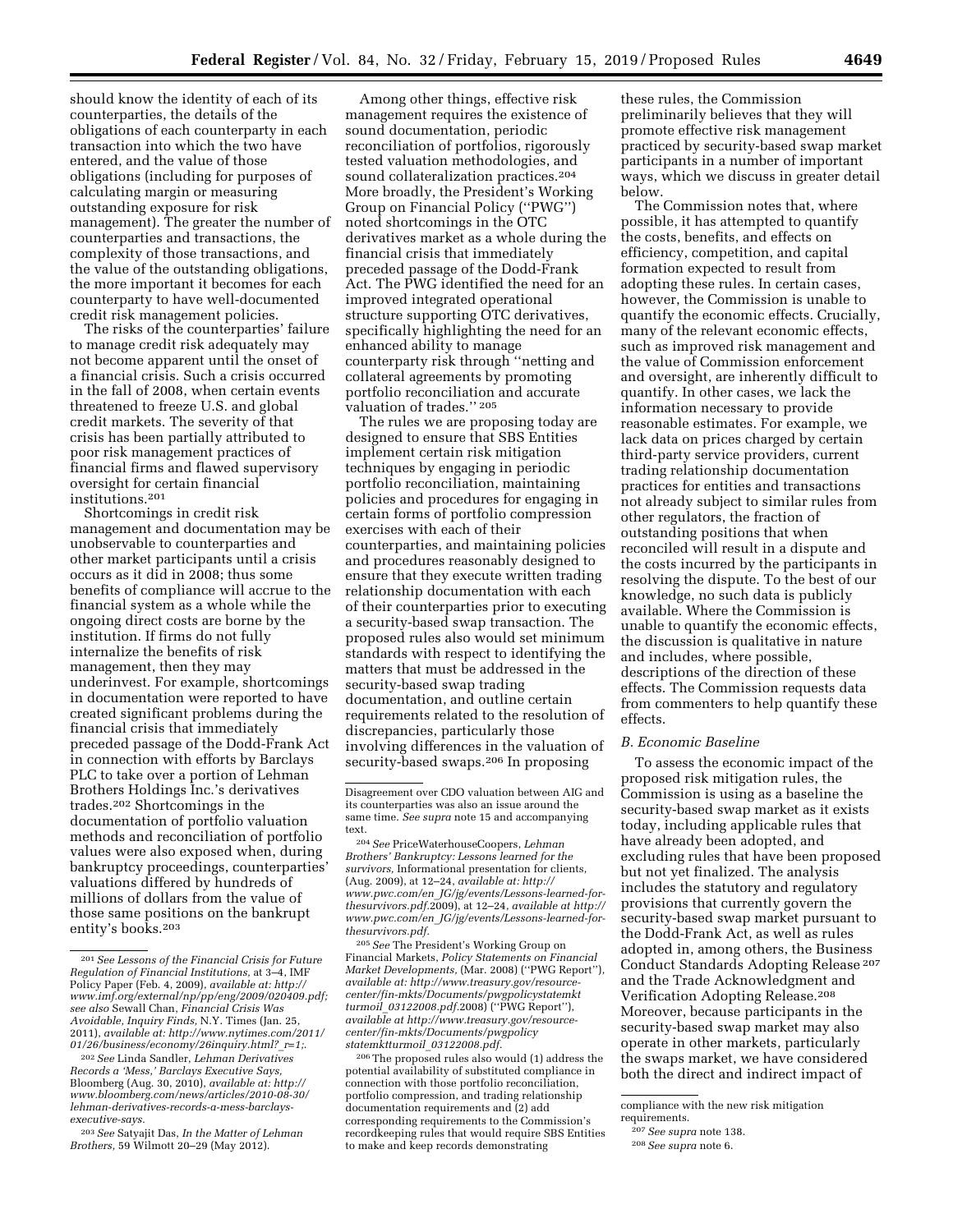rules that have been adopted by other regulators (*e.g.,* the CFTC as well as foreign regulatory bodies) in formulating the baseline. Our understanding of the market is informed by available data on security-based swap transactions, though we acknowledge the data available to us limits the extent to which we can quantitatively characterize the market. Because this data does not cover the entire market, we have developed an understanding of market activity using a sample that includes only certain portions of the market.

Furthermore, the overall Title VII regulatory framework will have consequences for the ways in which security-based swaps are transacted which, in turn, will affect the activities addressed by these proposed rules. For example, the proposed rules generally do not apply to security-based swaps cleared through a registered clearing agency. Therefore, the scope of future mandatory clearing requirements may affect the overall level of security-based swap activity subject to the final rules ultimately adopted under the proposal, as well as the overall costs borne by SBS Entities.

1. Security-Based Swap Market Activity and Participants

a. Available Data From the Security-Based Swap Market

The Commission's understanding of the market is informed, in part, by available data on security-based swap transactions, though the Commission acknowledges that limitations in the data limit the extent to which it is possible to quantitatively characterize the market. Since this data does not cover the entire market, the Commission has analyzed market activity using a sample of transactions that includes only certain segments of the market. The Commission believes, however, that the data underlying this analysis provides reasonably comprehensive information regarding single-name CDS transactions and the composition of the participants in the single-name CDS market.

Specifically, the analysis of the state of the current security-based swap market is based on data obtained from the Depository Trust and Clearing Corporation (''DTCC'') Derivatives Repository Limited Trade Information Warehouse (''DTCC–TIW''), especially data regarding the activity of market participants in the single-name CDS market during the period from 2006 to 2017.209 Although the definition of

''security-based swap'' is not limited to single-name CDS,<sup>210</sup> single-name CDS contracts make up a majority of security-based swaps, and we believe that the single-name CDS data is sufficiently representative of the market to inform our analysis of the current security-based swap market. According to data published by the Bank for International Settlements (''BIS''), the global notional amount outstanding in single-name CDS was approximately \$4.6 trillion, $211$  in multi-name index CDS was approximately \$4.4 trillion, and in multi-name, non-index CDS was approximately \$343 billion.212 The total gross market value outstanding in single-name CDS was approximately \$130 billion, and in multi-name CDS instruments was approximately \$174 billion.213 The global notional amount outstanding in equity forwards and swaps as of December 2017 was \$3.21 trillion, with total gross market value of \$197 billion.214

210While other repositories may collect data on transactions in total return swaps on equity and debt, we do not currently have access to such data for these products (or other products that are security-based swaps). Additionally, the Commission explains below that data related to single-name CDS provides reasonably comprehensive information for the purpose of this analysis.

211The global notional amount outstanding represents the total face amount used to calculate payments under outstanding contracts. The gross market value is the cost of replacing all open contracts at current market prices.

212*See* BIS, Semi-annual OTC derivatives statistics at December 2017, Table 10.1, *available at: [https://www.bis.org/statistics/d10](https://www.bis.org/statistics/d10_1.pdf)*\_*1.pdf* (last accessed May 18, 2018).

#### 213*See id.*

214These totals include swaps and security-based swaps, as well as products that are excluded from the definition of ''swap,'' such as certain equity forwards. *See OTC, Equity-Linked Derivatives Statistics,* Table D8, *available at: [https://](https://www.bis.org/statistics/d8.pdf) [www.bis.org/statistics/d8.pdf](https://www.bis.org/statistics/d8.pdf)* (last accessed May 18, 2018). For the purposes of this analysis, the Commission assumes that multi-name index CDS are not narrow-based index CDS and therefore, do not fall within the security-based swap definition. *See* 15 U.S.C. 78c(a)(68)(A). *See also* Further Definition of ''Swap,'' ''Security-Based Swap,'' and ''Security-Based Swap Agreement''; Mixed Swaps; Security-Based Swap Agreement Recordkeeping, 77 FR 48208. The Commission also assumes that all instruments reported as equity forwards and swaps are security-based swaps, potentially resulting in underestimation of the proportion of the securitybased swap market represented by single-name CDS. Therefore, when measured on the basis of gross notional outstanding single-name CDS contracts appear to constitute roughly 59% of the security-based swap market. Although the BIS data reflects the global OTC derivatives market, and not

The Commission further notes that the data available from TIW does not encompass those CDS transactions that both: (i) Do not involve U.S. counterparties; 215 and (ii) are based on non-U.S. reference entities. Notwithstanding this limitation, the TIW single-name CDS data should provide sufficient information to permit the Commission to identify the types of market participants active in the security-based swap market and the general pattern of dealing within that market. $216$ 

### b. Affected SBS Entities

Final SBS Entity registration rules have been adopted, but compliance is not yet required. Therefore, we do not have data on the actual number of SBS Entities that will register with the Commission, or the number of persons associated with registered SBS Entities. The Commission has elsewhere estimated that up to 50 entities may register with the Commission as security-based swap dealers, and up to five additional entities may register as major security-based swap participants,217 and these estimates remain unchanged.

Firms that act as dealers play a central role in the security-based swap market. Based on an analysis of 2017 singlename CDS data in TIW, accounts of those firms that are likely to exceed the

215Following publication of the Warehouse Trust Guidance on CDS data access, TIW surveyed market participants, asking for the physical address associated with each of their accounts (*i.e.,* where the account is organized as a legal entity). This physical address is designated the registered office location by TIW. When an account reports a registered office location, we have assumed that the registered office location reflects the place of domicile for the fund or account. When an account does not report a registered office location, we have assumed that the settlement country reported by the investment adviser or parent entity to the fund or account is the place of domicile. Thus, for purposes of this analysis, the Commission has classified accounts as ''U.S. counterparties'' when they have reported a registered office location in the United States. The Commission notes, however, that this classification is not necessarily identical in all cases to the definition of U.S. person under Rule 3a71–  $3(a)(4)$ .

 $^{\rm 216}\rm{The\ challenges}$  the Commission faces in estimating measures of current market activity stem, in part, from the absence of comprehensive reporting requirements for security-based swap market participants. The Commission has adopted rules regarding trade reporting, data elements, and public reporting for security-based swaps that are designed to, when fully implemented, provide the Commission with additional measures of market activity that will allow us to better understand and monitor activity in the security-based swap market. *See* Regulation SBSR Adopting Release, 81 FR at 53545.

217*See, e.g.,* Registration Adopting Release, 80 FR at 49000.

<sup>209</sup> In prior releases, the Commission has examined data for other time periods. For example, in the Business Conduct Standards Adopting

Release, the Commission presented an analysis of TIW data for November 2006 through December 2014. While the exact numbers of various groups of transacting agents and account holders in that analysis differ from the figures reported in this section (for a longer time period), we do not observe significant structural differences in market participation. *Compare* 81 FR at 30102 (Tables 1 and 2) *with* Tables 1 and 2 below.

just the U.S. market, the Commission has no reason to believe that these ratios differ significantly in the U.S. market.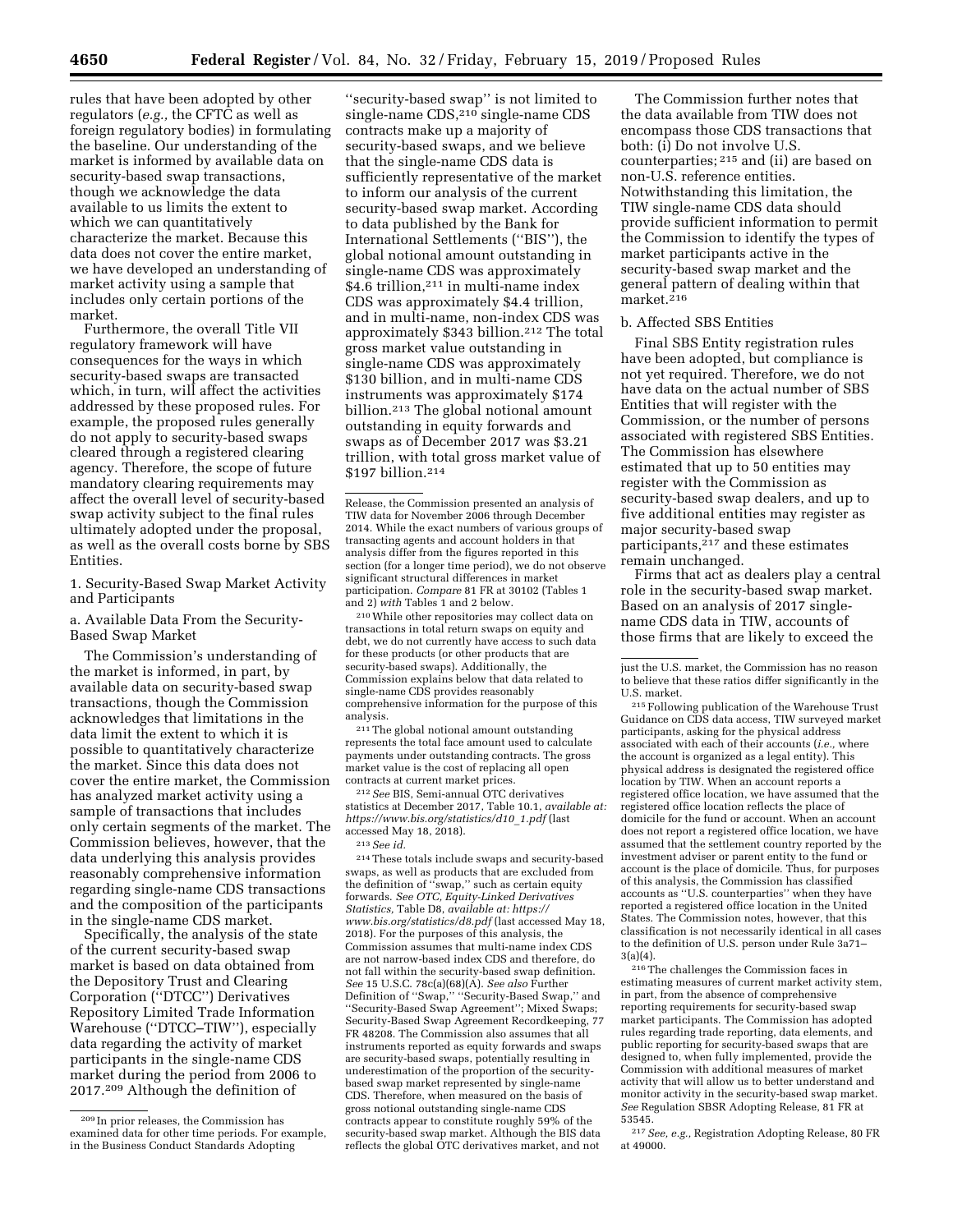security-based swap dealer *de minimis*  thresholds and trigger registration requirements for intermediated transactions with a gross notional amount of approximately \$2.9 trillion, approximately 55% of the gross notional intermediated by the top five dealer accounts.218

These dealers transact with hundreds or thousands of counterparties. Approximately 21% of accounts of firms expected to register as security-based dealers and observable in TIW have entered into security-based swaps with over 1,000 unique counterparty accounts as of year-end 2017.219 Another 25% of these accounts transacted with 500 to 1,000 unique counterparty accounts; 29% transacted with 100 to 500 unique accounts; and 25% of these accounts intermediated security-based swaps with fewer than 100 unique counterparties in 2017. The median dealer account transacted with

495 unique accounts (with an average of approximately 570 unique accounts). Non-dealer counterparties transacted almost exclusively with these dealers. The median non-dealer counterparty transacted with two dealer accounts (with an average of approximately three dealer accounts) in 2017.

### c. Other Market Participants

In addition to dealers, thousands of other participants appear as counterparties to security-based swap contracts in our sample, and include, but are not limited to, investment companies, pension funds, private funds, sovereign entities, and industrial companies. We observe that most nondealer users of security-based swaps do not engage directly in the trading of swaps, but trade through banks, investment advisers, or other types of firms acting as dealers or agents. Based on an analysis of the counterparties to trades reported to the TIW, there are

2,110 entities that engaged directly in trading between November 2006 and December 2017.220

As shown in Table 1 below, close to three-quarters of these entities (DTCCdefined ''firms'' shown in TIW, which we refer to here as ''transacting agents'') were identified as investment advisers, of which approximately 40% (about 30% of all transacting agents) were registered as investment advisers under the Advisers Act.221 Although investment advisers are the vast majority of transacting agents, the transactions they executed account for only 12.8% of all single-name CDS trading activity reported to the TIW, measured by number of transactionsides (each transaction has two transaction sides, *i.e.,* two transaction counterparties). The vast majority of transactions (83.3%) measured by number of transaction-sides were executed by ISDA-recognized dealers.

TABLE 1—THE NUMBER OF TRANSACTING AGENTS BY COUNTERPARTY TYPE AND THE FRACTION OF TOTAL TRADING ACTIVITY, FROM NOVEMBER 2006 THROUGH DECEMBER 2017, REPRESENTED BY EACH COUNTERPARTY TYPE

| Transacting agents                     | Number | Percent | ⊺ransaction<br>share |
|----------------------------------------|--------|---------|----------------------|
|                                        | 1635   | 77.5    | 12.8                 |
|                                        | 658    | 31.2    | 8.6                  |
| <b>Banks</b>                           | 262    | 12.4    | 3.4                  |
|                                        | 29     | . .4    |                      |
|                                        |        | 2.0     | 0.2                  |
| ISDA-Recognized Dealers <sup>222</sup> |        | 0.8     | 83.3                 |
| Other                                  | 125    | 5.9     | 0.2                  |
| Г∩tal                                  | 2.110  | 1000    | 100                  |

Principalholders of CDS risk exposure are represented by ''accounts'' in the TIW.223 The staff's analysis of these accounts in TIW shows that the 2,110 transacting agents classified in Table 1 represent 13,137 principal risk holders. Table 2, below, classifies these principal risk holders by their counterparty type

220These 2,110 entities, which are presented in more detail in Table 1, *infra,* include all DTCCdefined ''firms'' shown in TIW as transaction counterparties that report at least one transaction to TIW as of December 2017. The staff in the Division of Economic and Risk Analysis classified these firms, which are shown as transaction counterparties, by machine matching names to known third-party databases and by manual classification. *See, e.g.,* Dealing Activity Adopting

and whether they are represented by a registered or unregistered investment adviser.224 For instance, banks in Table 1 allocated transactions across 349 accounts, of which 20 were represented by investment advisers. In the remaining instances, banks traded for their own accounts. Meanwhile, ISDA-

<sup>221</sup> See 15 U.S.C. 80b1-80b21. Transacting agents participate directly in the security-based swap market, without relying on an intermediary, on behalf of principals. For example, a university endowment may hold a position in a security-based swap that is established by an investment adviser that transacts on the endowment's behalf. In this case, the university endowment is a principal that uses the investment adviser as its transacting agent.

222For the purpose of this analysis, the ISDArecognized dealers are those identified by ISDA as belonging to the G14 or G16 dealer group during the period: JP Morgan Chase NA (and Bear Stearns), Morgan Stanley, Bank of America NA (and Merrill Lynch), Goldman Sachs, Deutsche Bank AG,

recognized dealers in Table 1 allocated transactions across 91 accounts. Private funds are the largest type of account holders that we were able to classify, and although not verified through a recognized database, most of the funds

<sup>218</sup>The Commission staff analysis of DTCC Derivatives Repository Limited Trade Information Warehouse transaction records indicates that approximately 99% of single-name CDS priceforming transactions in 2017 involved an ISDA-<br>recognized dealer.

<sup>&</sup>lt;sup>219</sup> Many dealer entities and financial groups transact through numerous accounts. Given that individual accounts may transact with hundreds of counterparties, the Commission may infer that entities and financial groups may transact with at least as many counterparties as the largest of their accounts.

Release, 81 FR 8602, fn.43. Manual classification was based in part on searches of the EDGAR and Bloomberg databases, the SEC's Investment Adviser Public Disclosure database, and a firm's public website or the public website of the account represented by a firm. The staff also referred to ISDA protocol adherence letters available on the

Barclays Capital, Citigroup, UBS, Credit Suisse AG, RBS Group, BNP Paribas, HSBC Bank, Lehman Brothers, Société Générale, Credit Agricole, Wells Fargo and Nomura. *See, e.g., [https://www.isda.org/](https://www.isda.org/a/5eiDE/isda-operations-survey-2010.pdf)  [a/5eiDE/isda-operations-survey-2010.pdf.](https://www.isda.org/a/5eiDE/isda-operations-survey-2010.pdf)* 

<sup>223</sup> ''Accounts'' as defined in the TIW context are not equivalent to ''accounts'' in the definition of ''U.S. person'' provided by Exchange Act rule 3a71– 3(a)(4)(i)(C). They also do not necessarily represent separate legal persons. One entity or legal person may have multiple accounts. For example, a bank may have one DTCC account for its U.S. headquarters and one DTCC account for one of its foreign branches.

<sup>224</sup>Unregistered investment advisers include all investment advisers not registered under the Investment Advisers Act and may include investment advisers registered with a state or a foreign authority as well as investment advisers that are exempt reporting advisers under Section 203(l) or 203(m) of the Investment Advisers Act.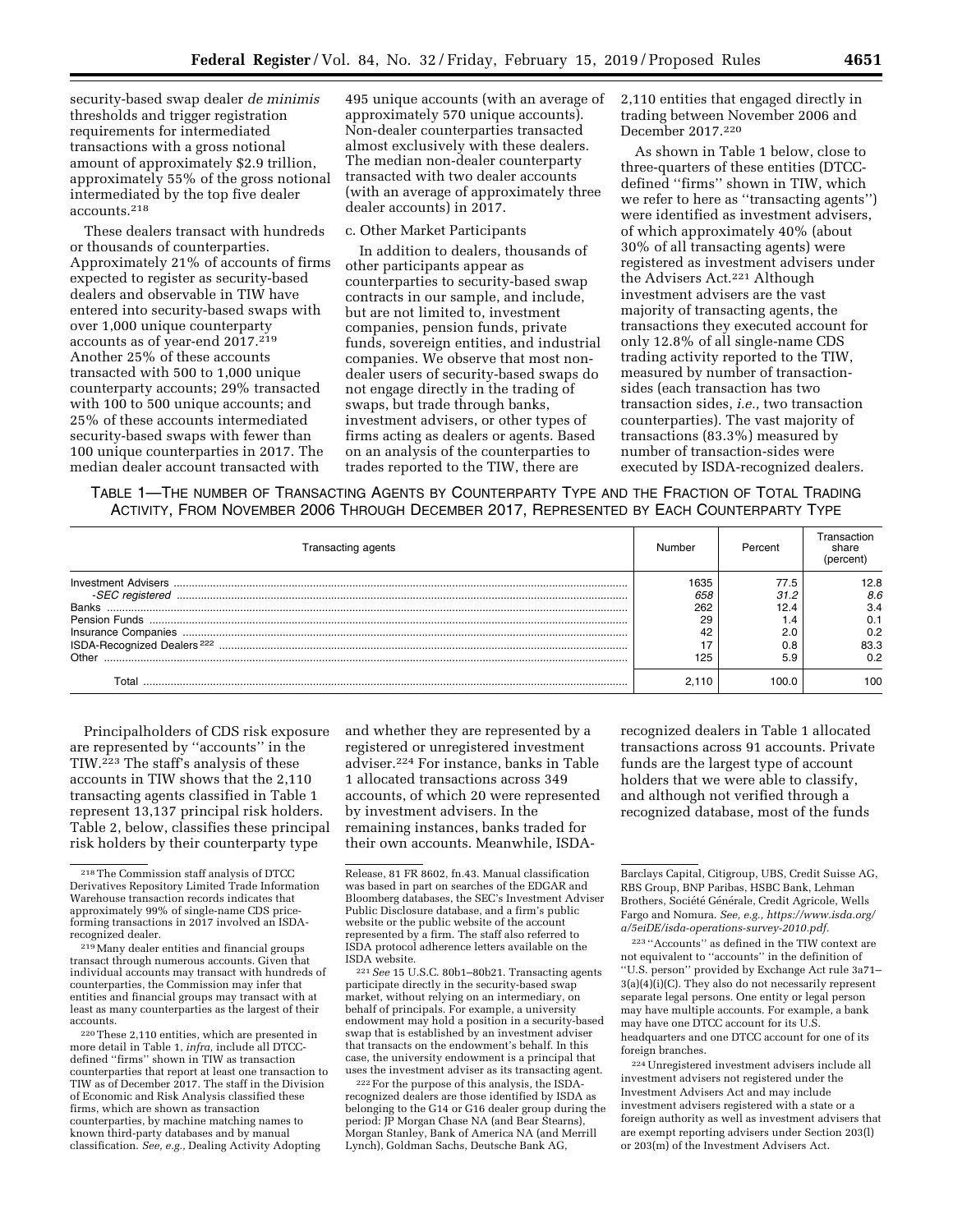we were not able to classify appear to be private funds.225

TABLE 2—THE NUMBER AND PERCENTAGE OF ACCOUNT HOLDERS—BY TYPE—WHO PARTICIPATE IN THE SECURITY-BASED SWAP MARKET THROUGH A REGISTERED INVESTMENT ADVISER, AN UNREGISTERED INVESTMENT ADVISER, OR DIRECTLY AS A TRANSACTING AGENT, FROM NOVEMBER 2006 THROUGH DECEMBER 2017

| Account holders by type             | Number | Represented by a reg-<br>istered investment adviser |       | Represented by an unreg-<br>istered investment dviser |       | Participant is transacting<br>agent <sup>226</sup> |       |
|-------------------------------------|--------|-----------------------------------------------------|-------|-------------------------------------------------------|-------|----------------------------------------------------|-------|
|                                     | 3.857  | 1.973                                               | 51%   | 1.859                                                 | 48%   | 25                                                 | $1\%$ |
|                                     | .319   | 1.262                                               | 96%   | 37                                                    | 3%    | 20                                                 | 2%    |
| Registered Investment Companies     | 1.159  | 1.082                                               | 93%   | 73                                                    | 6%    | 4                                                  | $0\%$ |
| Banks (non-ISDA-recognized dealers) | 349    | 20                                                  | 6%    | 8                                                     | 2%    | 321                                                | 92%   |
| Insurance Companies                 | 301    | 196                                                 | 65%   | 34                                                    | 11%   |                                                    | 24%   |
| ISDA-Recognized Dealers             | 91     |                                                     | $0\%$ |                                                       | $0\%$ | 91                                                 | 100%  |
|                                     | 83     | 63                                                  | 76%   |                                                       | 4%    | 17                                                 | 20%   |
| Non-Financial Corporations          | 75     | 52                                                  | 69%   |                                                       | 5%    | 19                                                 | 25%   |
|                                     | 20     | 11                                                  | 55%   |                                                       | 0%    | 9                                                  | 45%   |
|                                     | 5.883  | 3.745                                               | 64%   | 1,887                                                 | 32%   | 251                                                | 4%    |
| All                                 | 13.137 | 8.404                                               | 64%   | 3.905                                                 | 30%   | 828                                                | 6%    |

# d. Outstanding Positions

Our analysis here focuses on outstanding positions in single-name CDS. As we have previously noted, although the definition of a securitybased swap is not limited to singlename CDS, we believe that the singlename CDS data is sufficiently representative of the market and therefore can directly inform the analysis of the state of the current security-based swap market.<sup>227</sup> In 2017, there were 1,534,753 single-name CDS transactions reported to DTCC–TIW, of which 1,036,155 were transactions with a clearing agency as a counterparty.228 Currently, security-based swap transactions are generally negotiated

226This column reflects the number of participants who are also trading for their own accounts.

227While other repositories may collect data on transactions in total return swaps on equity and debt, we do not currently have access to such data for these products (or other products that are security-based swaps). In the Cross-Border Proposing Release, we explained that we believed that data related to single-name CDS was reasonable for purposes of this analysis; such transactions appear to constitute roughly 82% of the securitybased swap market as measured on a notional basis. *See* Cross-Border Proposing Release, 78 FR at 31120 n. 1301. None of the commenters to that release disputed these assumptions, and we therefore continue to believe that, although the BIS data reflect the global OTC derivatives market, and not just the U.S. market, these ratios are an adequate representation of the U.S. market.

and executed bilaterally, typically with a dealer as one of the counterparties. Indeed, based on our analysis of DTCC– TIW data for 2017, more than 99% of single-name CDS transactions have an ISDA-recognized dealer as a counterparty, and 31% of transactions are between two ISDA-recognized dealers.229

As of December 30, 2017 there were 360,473 outstanding positions (with a gross notional value of \$4.196 trillion) in single-name corporate CDS of which 252,108 positions (\$2.095 trillion) did not include a central counterparty (''CCP'') as one of the counterparties. Of the 252,108 positions, 158,674 positions (\$1.383 trillion) were between two

228For the purposes of this analysis, we estimate there were approximately 1.53 million single-name CDS transactions in 2017, of which approximately 1.04 million were transactions with a clearing agency as a counterparty. In addition to CDS, security-based swap products include equity swaps, such as total return swaps on single names and swaps based on narrow-based security indices. The Commission currently lacks comprehensive data on equity swaps, including data on transaction volumes and notional amounts. While there were more than 1.53 million security-based swap transactions in 2017, we do not currently have sufficient information to precisely identify the number of transactions beyond those that were single-name CDS. However, while recognizing that average notional transaction amounts for equity and multi-name CDS may differ from average notional transaction amounts for CDS, our estimate (using data from 2015) that single-name CDS constitute roughly 82% of the security-based swap market implies that there were approximately 337,000 security-based swap transactions in 2017 in

market participants the Commission expects will register as SBS Entities, based on an analysis of DTCC–TIW data.230 In addition, 90,559 positions (\$0.684 trillion) were between an expected SBS Entity and a market participant not expected to register as an SBS Entity and 2,875 (\$0.028 trillion) were between two participants not expected to register as SBS Entities.

If transactions are examined instead, there were 383,212 price-forming transactions in calendar-year 2017 (with an aggregate gross trade size of \$5.304 trillion) in single-name corporate CDS of which 175,600 transactions (\$4.321 trillion) did not include a CCP as one of the counterparties. Of those 175,660

229For the purpose of this analysis, the reference to ''ISDA-recognized dealers'' means those dealers identified by ISDA as belonging to the G14 or G16 dealer group during the period. This group includes: JP Morgan Chase NA (and Bear Stearns), Morgan Stanley, Bank of America NA (and Merrill Lynch), Goldman Sachs, Deutsche Bank AG, Barclays Capital, Citigroup, UBS, Credit Suisse AG, RBS Group, BNP Paribas, HSBC Bank, Lehman Brothers, Société Générale, Credit Agricole, Wells Fargo and Nomura. *See, e.g., [https://www.isda.org/](https://www.isda.org/a/5eiDE/isda-operations-survey-2010.pdf)  [a/5eiDE/isda-operations-survey-2010.pdf.](https://www.isda.org/a/5eiDE/isda-operations-survey-2010.pdf) See also*  Aldasoro, Inaki, and Torsten Ehlers, 2018, The Credit Default Swap Market: What a Difference a Decade Makes, BIS Quarterly Review June 2018, Graph 2, *available* at: *[https://www.bis.org/publ/](https://www.bis.org/publ/qtrpdf/r_qt1806b.pdf)  qtrpdf/r*\_*[qt1806b.pdf. https://www.bis.org/publ/](https://www.bis.org/publ/qtrpdf/r_qt1806b.pdf)  qtrpdf/r*\_*[qt1806b.pdf. https://www.bis.org/publ/](https://www.bis.org/publ/qtrpdf/r_qt1806b.pdf)  qtrpdf/r*\_*[qt1806b.pdf,](https://www.bis.org/publ/qtrpdf/r_qt1806b.pdf)* Graph 2.

230*See supra* Section VI.B.1.b for current estimates of the number of SBS Entities.

<sup>225</sup>For the purposes of this discussion, ''private fund'' encompasses various unregistered pooled investment vehicles, including hedge funds, private equity funds, and venture capital funds. There remain over 5,800 DTCC accounts unclassified by type. Although unclassified, each account was manually reviewed to verify that it was not likely to be a special entity within the meaning of the Dodd-Frank Act and instead was likely to be an entity such as a corporation, an insurance company, or a bank.

Also consistent with our approach in that release, with the exception of the analysis regarding the degree of overlap between participation in the single-name CDS market and the index CDS market (cross-market activity), our analysis below does not include data regarding index CDS (including CDS based on narrow-based security indices) as we do not currently have sufficient information to identify the relative volumes of index CDS that are either swaps or security-based swaps.

addition to the approximately 1.53 million singlename CDS transactions we identify in the DTCC– TIW data, or 1.87 million total security-based swap transactions. Note that our estimate that singlename CDS constitutes roughly 82% of the securitybased swap market is based on notional transaction amounts rather than transaction counts; in using this figure to estimate the total number of securitybased swap transactions, we have assumed that the average notional amount is the same across singlename CDS, multi-name CDS, and equity swaps.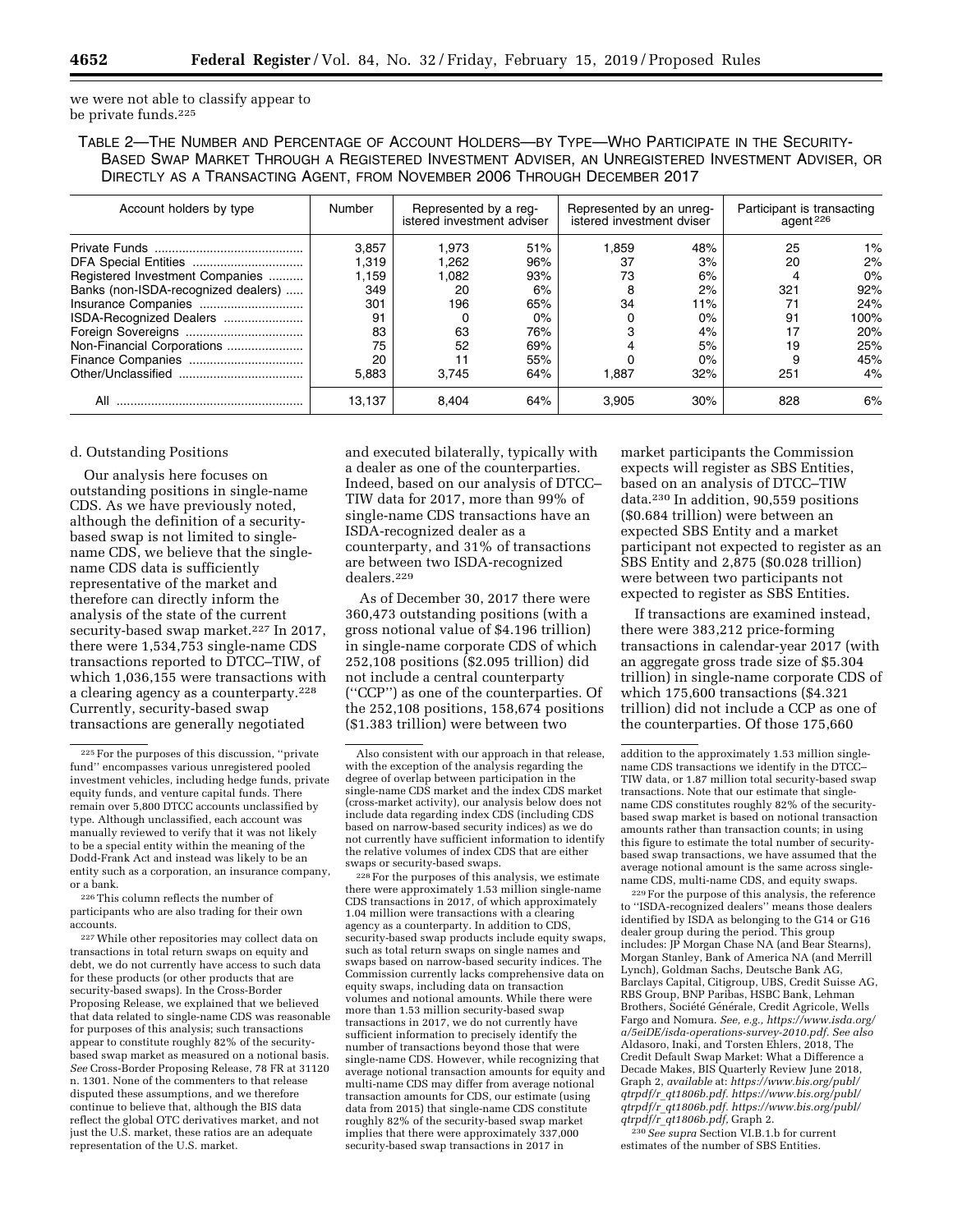transactions, 75,119 transactions (\$1.695 trillion) were between two expected SBS Entities, 99,370 transactions (\$2.245 trillion) were between an expected SBS Entity and a participant not expected to register, and 1,171 transactions (\$0.382 trillion) were between two participants not expected to register as SBS Entities.

Further analysis of the data reveals that of the 24 expected SBS Entities with outstanding positions as of December 30, 2017, 10 are not U.S. persons and may be subject to similar requirements as those being proposed here by foreign regulators. We note that the data available to us from DTCC–TIW does not encompass those CDS positions that both: (i) Do not involve U.S. counterparties; 231 and (ii) are based on non-U.S. reference entities. Notwithstanding this limitation, we believe that the DTCC–TIW data provides sufficient information to identify the types of market participants active in the security-based swap market and the general pattern of transactions within that market.<sup>232</sup> We find that of the outstanding positions on December 30, 2017, 317,854 positions (\$1.661 trillion) include at least one expected SBS Entity, 3,037 (\$0.018 trillion) are between non-U.S. domiciled expected SBS Entities and 60,948 (\$0.489 trillion) are between a non-U.S, domiciled expected SBS Entity and a participant not expected to register as an SBS Entity.

# 2. Current Portfolio Reconciliation Practices

While the Commission does not have data on current portfolio reconciliation practices of security-based swap market participants,233 certain market

232The challenges we face in estimating measures of current market activity stems, in part, from the absence of comprehensive reporting requirements for security-based swap market participants. The Commission has adopted rules regarding trade reporting, data elements, and public reporting for security-based swaps that are designed to, when fully implemented, provide us with appropriate measures of market activity. *See* Regulation SBSR Adopting Release, 80 FR at 14699–700.

233Although the Commission does not have information on the number of valuation discrepancies between counterparties in SBS

participants we expect will register as SBS Entities are already subject to similar requirements from other regulators. In particular, those entities that are also registered with the CFTC as Swap Entities are subject to CFTC rules on portfolio reconciliation. These rules require Swap Entities to reconcile their swap portfolios with one another and to provide counterparties who are not registered as Swap Entities with regular opportunities for portfolio reconciliation.234 The Commission has reviewed these rules and preliminarily believes that, other than as expressly noted above in Section I.B, they are substantively identical to the rules we are proposing today.235

Further, SBS Entities that are domiciled outside of the U.S. may be subject to similar requirements of regulators from their home jurisdiction. For example, entities subject to Chapter VII, Article 13 of EU Regulation No 149/ 2013 already must comply with portfolio reconciliation requirements similar to those under the proposed rules. The EU regulations require all counterparties to agree on arrangements under which portfolios shall be reconciled before entering into an OTC derivative contract. Furthermore, the frequency of portfolio reconciliation under those regulations depends on both whether either counterparty is a ''financial counterparty'' or a ''nonfinancial counterparty'' (each as defined in European regulations), and the number of outstanding contracts between the counterparties.

In addition to regulations that may apply to certain SBS Entities that are either dually registered with the CFTC as Swap Entities or subject to similar portfolio reconciliation rules in other jurisdictions, portfolio reconciliation forms a part of current market practices. In particular, ISDA publishes a set of 'best practices' for its members for the OTC derivatives collateral process that

234*See* 17 CFR 23.502 (Portfolio reconciliation). 235*See, e.g., supra* Section I.B.2 for a discussion of similarities and differences in approach to the definition of material terms that must be reconciled.

addresses, among other things, portfolio reconciliation of non-cleared OTC derivatives.236 These 'best practices' include written agreement between counterparties as to the terms of the reconciliation and reconciliation tolerances, and also recognize both the CFTC and EU rules pertaining to portfolio reconciliation.

## 3. Current Portfolio Compression Practices

While the Commission does not have data on current portfolio compression practices of security-based swap market participants, certain SBS Entities are already subject to similar compression requirements in other contexts similar to the situation involving portfolio reconciliation. Specifically, SBS Entities that are also registered with the CFTC as Swap Entities are subject to CFTC rules on portfolio compression. As discussed above, the Commission has reviewed those rules and preliminarily believes that they are, other than as expressly noted above in Section I.C, substantively identical to the rules we are proposing today.

Further, SBS Entities that are domiciled outside of the U.S. may be subject to similar requirements from regulators in their home jurisdiction. For example, entities subject to Chapter VII, Article 14 of EU Regulation No 149/ 2013 already must comply with portfolio compression requirements. Under these requirements any entity that has 500 or more non-cleared OTC derivative contracts with any one counterparty must have procedures in place to regularly (at least twice a year) analyze the possibility of conducting a portfolio compression exercise in order to reduce their counterparty credit risk and engage in such a portfolio compression exercise. The EU regulations differ from these proposed rules in a few important ways, including their application to all OTC derivative positions, not just security-based swaps, as well as the minimum frequency of compression exercises. Moreover, both financial and non-financial counterparties are required under the EU regulations to ensure that they are able to provide ''a reasonable and valid explanation to the relevant competent authority for concluding that a portfolio compression exercise is not appropriate.''

<sup>231</sup>We note that DTCC–TIW's determinations as to the domicile of a counterparty or reference entity may not reflect our definition of ''U.S. person'' in all cases. Our definition of ''U.S. person'' follows the definition used in the Commission's June 2014 release where it, among other things, adopted rules and guidance regarding the application of the certain Title VII definitions in the cross-border context. *See* Application of ''Security-Based Swap Dealer'' and ''Major-Security-Based Swap Participant" Definitions to Cross-Border Security-Based Swap Activities, Exchange Act Release No. 72472 (June 25, 2014), 79 FR 47277, 47303 (Aug. 12, 2014 (republication)) (''Cross-Border Adopting Release'').

markets, a June 2017 survey on dealer financing noted that two-fifths of survey respondents reported that the volume of valuation disputes increased somewhat over the September 2016 to June 2017 period. Small net fractions of dealers responded that the volume, duration, and persistence of mark and collateral disputes had increased in OTC derivatives, especially in foreign exchange and interest rate contracts. Three-fifths of dealers responded that, on average, it takes more than two days but less than a week to resolve a mark and collateral dispute on VM. One-third indicated two days or fewer. *See* Yesol Huh, Division of Research and Statistics, Federal Reserve Board, *The June 2017 Senior Credit Officer Opinion Survey on Dealer Financing Terms, available at: [https://](https://www.federalreserve.gov/data/scoos/files/scoos_201706.pdf) [www.federalreserve.gov/data/scoos/files/scoos](https://www.federalreserve.gov/data/scoos/files/scoos_201706.pdf)*\_ *[201706.pdf.](https://www.federalreserve.gov/data/scoos/files/scoos_201706.pdf)* 

<sup>236</sup>*See* ISDA, 2013 Interim Updated Best Practices for the OTC Derivatives Collateral Process, Best Practices 10.1—10.6 (Oct. 23, 2013), *available at: [https://www2.isda.org/attachment/NjA3NQ==/](https://www2.isda.org/attachment/NjA3NQ==/2013%20ISDA%20Best%20Practices%20for%20the%20OTC%20Derivatives%20Collateral%20Process%20-%20FINAL.pdf)  [2013%20ISDA%20Best%20Practices%20for%](https://www2.isda.org/attachment/NjA3NQ==/2013%20ISDA%20Best%20Practices%20for%20the%20OTC%20Derivatives%20Collateral%20Process%20-%20FINAL.pdf) [20the%20OTC%20Derivatives%20Collateral%](https://www2.isda.org/attachment/NjA3NQ==/2013%20ISDA%20Best%20Practices%20for%20the%20OTC%20Derivatives%20Collateral%20Process%20-%20FINAL.pdf) [20Process%20-%20FINAL.pdf](https://www2.isda.org/attachment/NjA3NQ==/2013%20ISDA%20Best%20Practices%20for%20the%20OTC%20Derivatives%20Collateral%20Process%20-%20FINAL.pdf)* (''ISDA Collateral Best Practices'').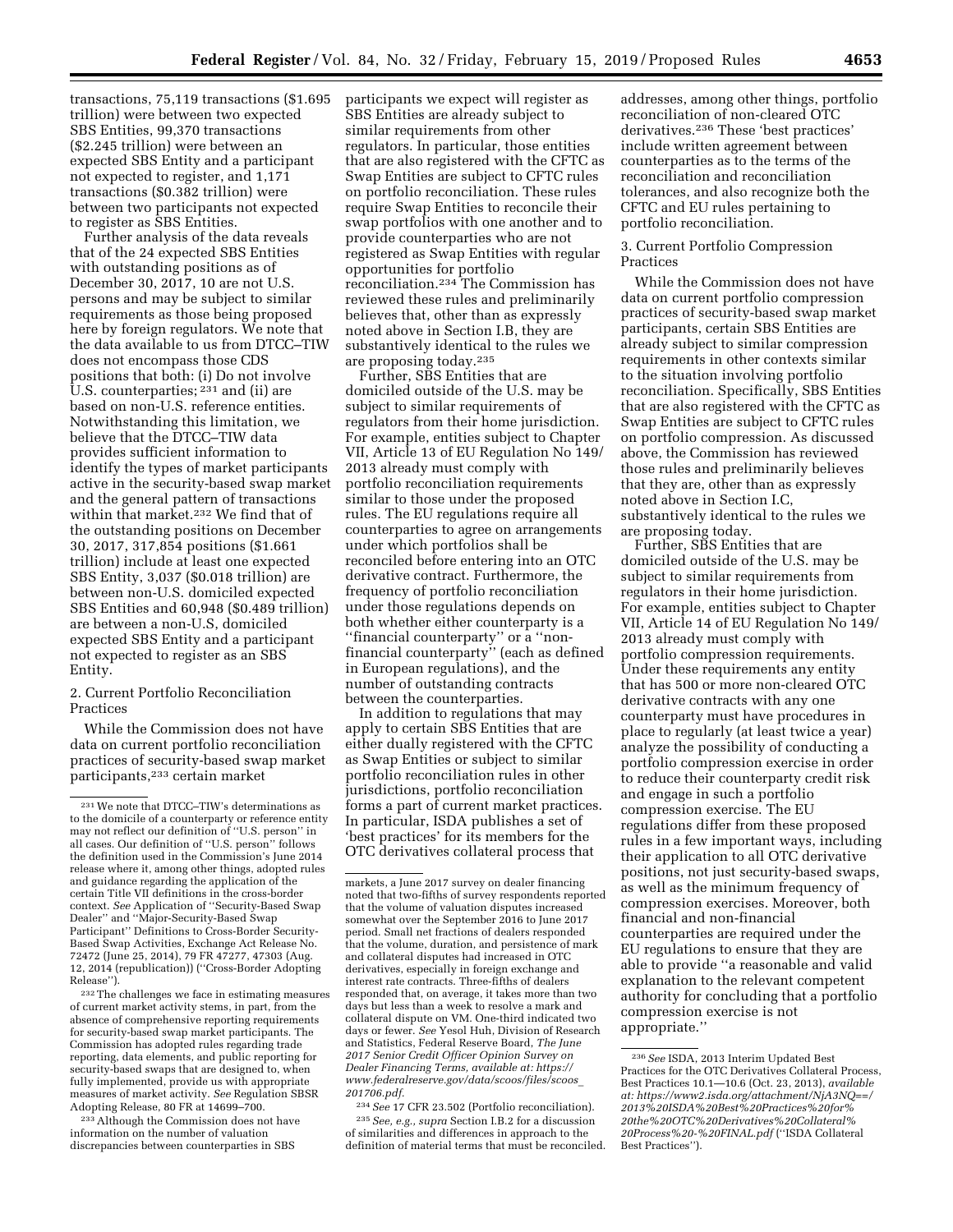In addition to regulations that may apply to certain SBS Entities that are either dually registered with the CFTC as Swap Entities or subject to similar portfolio compression rules in other jurisdictions, portfolio compression forms a part of current market practices. The ISDA Collateral Best Practices also includes a best practice that addresses portfolio compression, explaining that trades that are subject to industry-wide trade-reducing events should be removed from the portfolio on the day the trade-reducing event occurs and that this should be in agreement with governing documentation for the applicable risk reducing process.237

Although we lack data on current portfolio compression practices of individual SBS market participants, the importance of portfolio compression is illustrated by the scope of its use among

security-based swap market participants.238 In March 2010, DTCC explicitly attributed the reduction in the gross notional value of the credit derivatives in its warehouse to industry supported portfolio compression.<sup>239</sup> Using data from TriOptima, the BIS reports CDS portfolio compression rates as high as 25% of notional outstanding in the first half of 2008.240 Compression volumes fell steadily over the following years due, in part, to falling transaction volumes and the rise of central clearing.241 TriOptima, as well as other firms, continue to offer compression services, and the Commission preliminarily believes that the fact that market participants continue to find it worthwhile to pay for such services lends support to the argument that market participants view portfolio compression as a valuable tool.

The chart below illustrates the opportunities for portfolio compression between 2010 and 2017 for single-name security-based swaps.242 As the gap between gross and net notional values widens, the opportunities for portfolio compression increase. Over our reference period, however, the difference between gross and net notional values has declined. For instance, in 2010, the percentage, which captures the ratio of net to gross notional value, was 11.0%, but this number has been gradually increasing through December 30, 2018 when it was 15.2%. Smaller ratios indicate greater opportunities for portfolio compression; however, as shown in the chart below, based on changes in gross and net notional value over time, unexploited opportunities for compression are diminishing.243



237*See* ISDA Collateral Best Practices, *supra* note

<sup>238</sup> The data available to the Commission with respect to portfolio compression does not allow for enumeration of the actual participants which participate in such practices; however, inferences regarding the scope can be drawn from the magnitude of the reduction in the gross notional value of the credit derivatives.

239*See* DTCC Press Release, *DTCC Trade Information Warehouse Completes Record Year Processing OTC Credit Derivatives,* (Mar. 11, 2010). Notably, beginning in August 2008, ISDA encouraged compression exercises for CDS by selecting the service provider and defining the terms of service.

240*See* Aldasoro, Inaki, and Torsten Ehlers, 2018, The Credit Default Swap Market: What a Difference a Decade Makes, BIS Quarterly Review June 2018, Graph 1 panel 2 and accompanying text, *available at: [https://www.bis.org/publ/qtrpdf/r](https://www.bis.org/publ/qtrpdf/r_qt1806b.pdf)*\_*qt1806b.pdf.*  In March of 2010, the staff of the FRBNY estimated that since 2008 nearly \$50 trillion gross notional of CDS positions has been eliminated through

portfolio compression. *See* FRBNY OTC Derivatives Report, *supra* note 62.

242The chart below includes only gross and net notional of single-name security-based swaps. The inclusion of index security-based swaps could expand potential compression opportunities available to SBS Entities.

243The result is likely driven by banks and securities firms. *See* Aldasoro, Inaki, and Torsten Ehlers, 2018, *supra* note 240, Graph 5.

 $^{241}$ *Id.*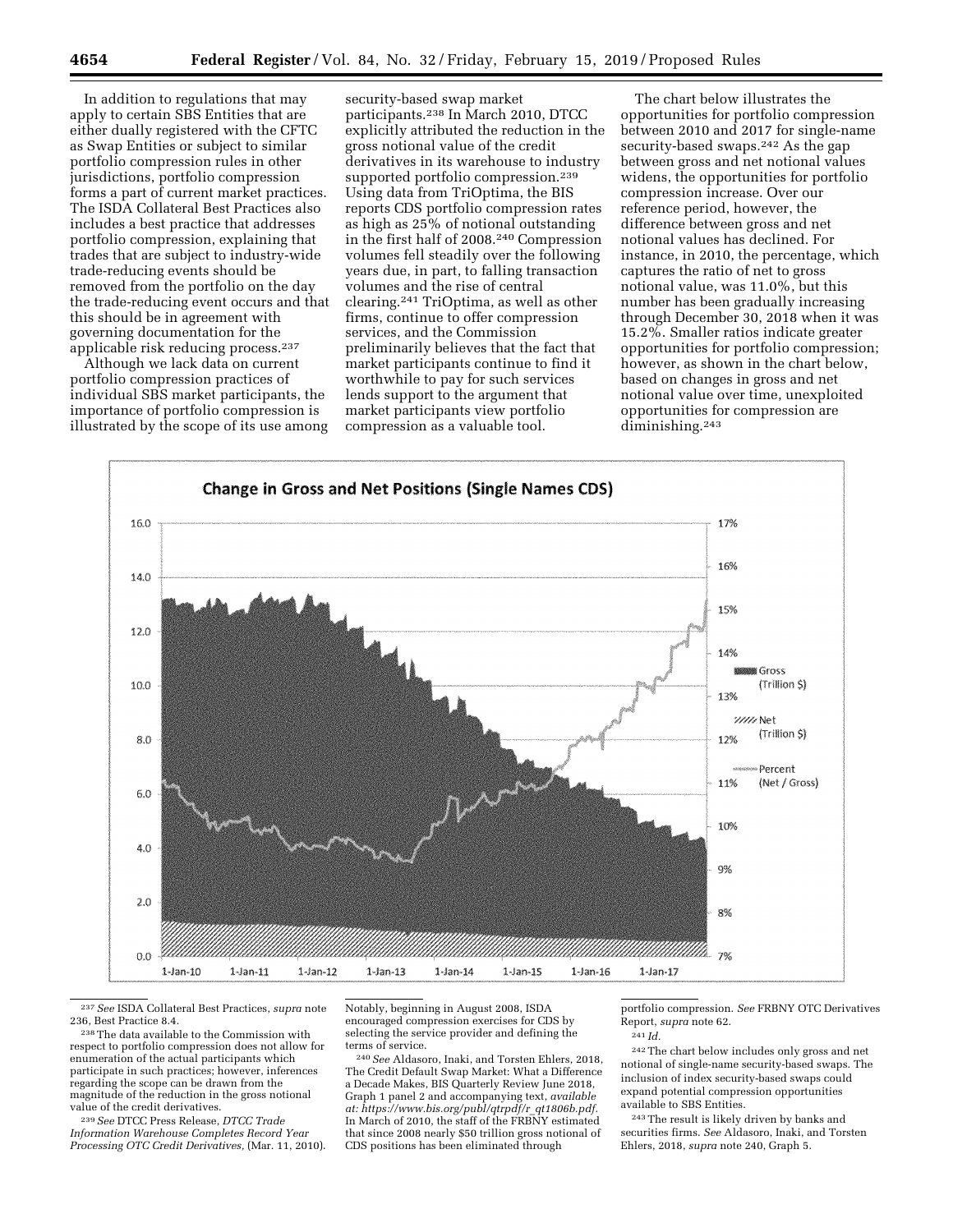It is possible that market participants may already be taking advantage of portfolio compression opportunities. However, the Commission does not infer that the entirety of the reduction in the gap between gross and net notional values is due to portfolio compression exercises. Other plausible explanations for the reduction in the gross notional value of security-based swaps include both fewer and/or smaller new transactions, expiration of existing positions without rollover into new positions, and loss or consolidation of market participants throughout time. Due to limitations of the data available to the Commission, it is infeasible to distinguish the overall effect of portfolio compression exercises on the reduction in the gross notional value of the security-based swap market from the alternative explanations presented above.

# 4. Current Trading Relationship Documentation Practices

Memorializing the specific terms of the security-based swap trading relationship and security-based swap transactions between counterparties is prudent business practice and, in fact, many market participants already use standardized documentation. Examination of the use of ISDA Master Agreements (the measure of trading relationship documentation available to the Commission in the data provided by DTCC–TIW) shows that the percentage of transactions with these agreements declines from 78.2% in 2008 to 34.1% in 2017, with the peak occurring in 2010 (96.1%). However, as trading relationship documentation may be different when the counterparty is a CCP, an analysis of documentation on aggregate security-based swap transactions (both cleared and uncleared) may be misleading. With the introduction of ICE Clear Credit in 2009, the percentage of cleared transactions has increased over time, thus a seemingly more relevant measure to look at is the frequency of use of ISDA Master Agreements for uncleared transactions. Approximately 99% of all uncleared transactions are reported (by DTCC–TIW) as using trading relationship documentation (in the form of ISDA Master Agreements) in 2017 compared to 78.2% in 2008. Accordingly, the Commission generally believes that many, if not most, market participants currently execute and maintain trading relationship documentation of the type required by the proposed rules in the ordinary course of their businesses, including documentation that contains several of

the terms that would be required by the proposed rules.

Finally, and similar to the discussion regarding the reconciliation and compression, SBS Entities that are also registered with the CFTC as Swap Entities are subject to CFTC rules requiring the use of trading relationship documentation. As discussed above, the Commission has reviewed those rules and preliminarily believes that they are, other than as expressly noted above in Section I.D, substantively identical to the rules we are proposing today.

# *C. Economic Costs and Benefits, Including Impact on Efficiency, Competition, and Capital Formation*

In this section we first discuss the expected effects of the proposed rules on efficiency, competition, and capital formation, focusing particularly on the risk-mitigation benefits that stem from the use of portfolio reconciliation, expanding opportunities for portfolio compression, and improvements in documentation. We then turn our discussion to additional costs and benefits, including compliance costs and alternatives considered of the proposed rules.

1. Effects on Efficiency, Competition, and Capital Formation

Risk mitigation rules have the potential to affect efficiency, competition, and capital formation in the security-based swap market, primarily through a reduction in operational, market, and credit risks that accompany outstanding security-based swap positions. In addition, the substituted compliance framework may provide additional effects that are distinct from the broader market impacts that are described below. As with the benefits and costs, we believe that several of the effects described below only occur to the extent that current market practices do not already conform to our proposed rules.

# a. Broad Market Effects

In the release adopting final rules requiring SBS Entities to provide trade acknowledgments and to verify those trade acknowledgments with their counterparties to security-based swap transactions, the Commission explained the importance of confirming trades in a timely manner, noting that confirmation of the terms of a transaction is essential for SBS Entities ''to effectively measure and manage market and credit risk.'' 244 245 In this

regard, portfolio reconciliation addresses many of these same issues, but unlike the confirmation process, which occurs at the outset of a transaction, reconciliation operates throughout the life of the transaction.<sup>246</sup>

Failure to periodically conduct portfolio reconciliation may cause errors and disputes over the terms of a transaction that may exist to go undetected, leading to errors in measurement and management of market and credit risks associated with particular transactions. More generally, timely portfolio reconciliation will provide counterparties with accurate information that will enable them to evaluate their own risk exposure in a timely manner. Efficient and costeffective risk management may conserve resources and free up capital that can be deployed in other asset classes, promoting risk-sharing and efficient capital allocation. In addition, costeffective risk management may reduce the overall costs of financial intermediation, allowing market participants to increase lending and other capital formation activities.

Similarly, periodic portfolio reconciliation and improved standards for transaction documentation may contribute to broader market stability, particularly during periods of distress. Disagreement as to one or more material terms of a transaction or inadequate documentation could hinder timely and efficient settlement of security-based swap transactions, particularly in the case of a credit event on a reference entity on which many different counterparties have, in the aggregate, a large notional outstanding exposure. During periods of financial distress, uncertainty about terms, value, and documentation of outstanding transactions could contribute to liquidity and cash shortfalls that threaten the stability of the financial system. Thus, to the extent that the proposed rules reduce uncertainty about outstanding transactions, we expect reduced risk of uncertainty about the credit risk of potential counterparties, particularly during a financial crisis.

Finally, to the extent that portfolio reconciliation requirements differ from current market practices, the proposed rules have the potential to affect competition across multiple dimensions. If the costs of portfolio reconciliation, portfolio compression, and complying with transaction documentation rules for security-based swap transactions are largely fixed (*i.e.,*  the costs come from establishing infrastructure and systems necessary to

<sup>244</sup>*See* Trade Acknowledgment and Verification Adopting Release, 81 FR at 39833. 245*See supra* Section I.B.1. 246*See id.*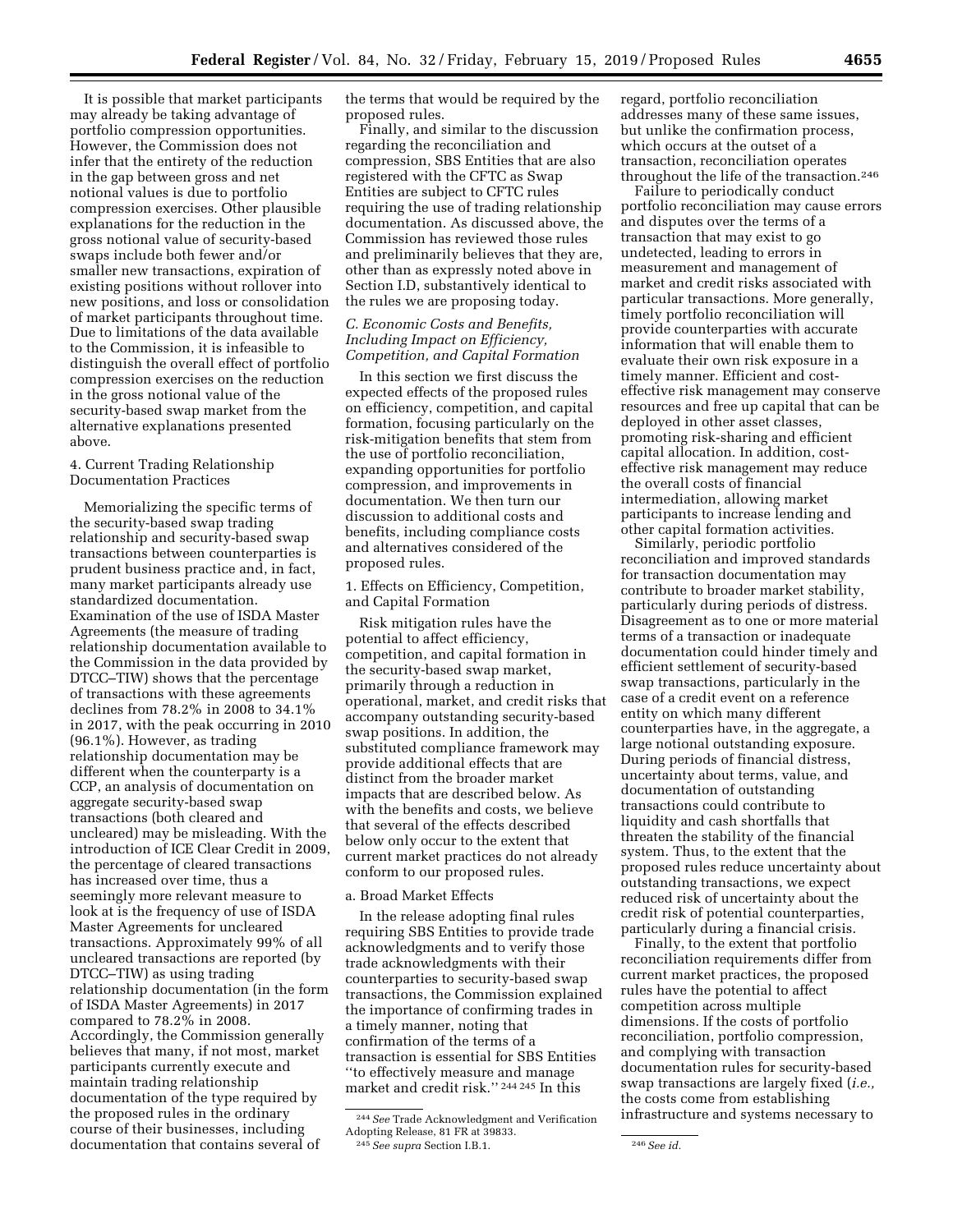perform portfolio reconciliation and portfolio compression and comply with documentation requirements) rather than varying with the number of transactions or positions outstanding, smaller dealers intermediating a smaller number of trades may have a larger burden placed on them; larger dealers, on the other hand, may be able to spread the costs over a greater number of trades or positions, with a lower average cost of complying with these rules. Similarly, the costs of establishing an infrastructure to comply with these requirements may create a barrier to entry for market participants wishing to establish a SBS dealer business.247

#### b. Substituted Compliance

As discussed above, if the Commission has made a positive substituted compliance determination with respect to a particular foreign regulatory regime, SBS Entities operating in that jurisdiction may be able to satisfy their Title VII risk mitigation requirements by complying with similar requirements of the foreign financial regulatory system. Substituted compliance would be available only for SBS Entities who are not U.S. persons.

The Commission is proposing to amend its rules to make substituted compliance potentially available to the portfolio reconciliation, portfolio compression, and trading relationship documentation requirements in order to minimize the likelihood that SBS dealers are subjected to potentially duplicative or conflicting regulation. The Commission preliminarily believes that duplicative regulations that achieve comparable regulatory outcomes increase the compliance burdens on market participants without corresponding increases in benefits. By decreasing the compliance burden for foreign SBS dealers active in the U.S. market, the availability of substituted compliance could encourage foreign firms' participation in the U.S. market, increasing the ability of U.S. firms to access global liquidity, and reducing the likelihood that liquidity would fragment along jurisdictional lines. Such participation and access to liquidity

might result in increased competition between both U.S. and foreign intermediaries without compromising the regulatory benefits intended by the applicable risk mitigation rules.

### 2. Portfolio Reconciliation

Disputes related to confirming the terms of a swap, as well as swap valuation disputes, have long been recognized as a significant problem in the OTC derivatives market. The Commission preliminarily believes that the ability to determine definitively the value of a security-based swap at any given time is an important component of many of the OTC derivatives market reforms contained in the Dodd-Frank Act and is a component of sound risk management practices.248 Securitybased swap valuation is also crucial for determining capital and margin requirements applicable to SBS Entities and therefore plays a primary role in risk mitigation for uncleared securitybased swaps. Portfolio reconciliation is considered an effective means of identifying and resolving these disputes at a time and in a manner that will be least disruptive to the counterparties and the broader financial system.

Parties may dispute valuations of thinly traded security-based swaps where there is not agreement on valuation methodologies or the source for formula inputs. Many of these security-based swaps are thinly traded either because of their limited liquidity or because they are simply too customized to have comparable counterparts in the market. As many of these security-based swaps are valued by dealers internally by ''marking-tomodel,'' their counterparties may dispute the inputs and methodologies used in the model. As uncleared security-based swaps are bilateral, privately negotiated contracts, on-going security-based swap valuation for purposes of initial and variation margin calculation and security-based swap terminations or novations, also has been largely a process of on-going negotiation between the parties. The inability to agree on the value of a security-based swap became especially acute during the financial crisis that immediately preceded passage of the Dodd-Frank Act when there was widespread failure of the market inputs needed to value many security-based swaps.<sup>249</sup>

249The lack of liquidity in markets for mortgagebacked securities led to wide disparities in the valuation of CDS referencing mortgage-backed securities (especially collateralized debt obligations). Such wide disparities led to large collateral calls from dealers on AIG, hastening its

## a. Requirements

The Commission is proposing rules and interpretations that generally would require each SBS Entity (1) to engage in portfolio reconciliation with counterparties who are also SBS Entities at periodic intervals based on the number of outstanding transactions with the counterparty and (2) to establish, maintain, and follow written policies and procedures reasonably designed to ensure that it engages in portfolio reconciliation with counterparties who are not SBS Entities, also at periodic intervals based on the number of outstanding transactions with the counterparty.250

The Commission is proposing to vary the proposed portfolio reconciliation requirement based on the particular type of counterparty with which the SBS Entity transacts. For transactions between two SBS Entities, the proposed rules would require the two sides to engage in portfolio reconciliation at frequencies that are based on the size of the security-based swap portfolio between the two parties.<sup>251</sup> In addition to the requirements regarding the frequency of the reconciliation, proposed Rule 15Fi–3(a)(1) would require the two SBS Entities to agree in writing with each of their counterparties on the terms of the portfolio reconciliation including, if applicable, agreement on the selection of any third party service provider who may be performing the reconciliation.

To the extent that the two SBS Entities identify a discrepancy, the proposed rule would require the parties to take certain steps. First, proposed Rule 15Fi–3(a)(4) would require the two sides to resolve immediately any discrepancy in a material term, whether identified directly as part of the portfolio reconciliation or otherwise. Second, proposed Rule 15Fi–3(a)(5) would require each SBS Entity to establish, maintain, and follow written policies and procedures reasonably designed to resolve any discrepancy in a valuation identified as part of a

251*See* proposed Rule 15Fi–3(a).

<sup>247</sup>The Commission does not expect that this effect would extend to major SBS participants, which are by definition the largest non-dealer participants in the security-based swap market. As described in the economic baseline, out of more than 4,000 security-based swap market participants, we expect at most five to register as major SBS participants. These entities maintain substantial positions in security-based swaps, as defined in the Intermediary Definitions Adopting Release, and the Commission expects these entities have sufficient resources and infrastructure to comply with portfolio reconciliation and documentation requirements.

<sup>248</sup>*See* ISDA Collateral Best Practices, *supra* note 236, Section 10.

downfall. *See* CBS News, ''Calling AIG? Internal Docs Reveal Company Silent About Dozens of Collateral Calls,'' June 23, 2009, *available at: [http://](http://www.cbsnews.com/stories/2009/06/23/cbsnews_investigates/main5106672.shtml) [www.cbsnews.com/stories/2009/06/23/cbsnews](http://www.cbsnews.com/stories/2009/06/23/cbsnews_investigates/main5106672.shtml)*\_ *[investigates/main5106672.shtml;](http://www.cbsnews.com/stories/2009/06/23/cbsnews_investigates/main5106672.shtml) See also* Financial Crisis Inquiry Commission, The Financial Crisis Inquiry Report: Final Report of the National Commission on the Causes of the Financial and Economic Crisis in the United States, Chapter 8, *available at: [https://www.gpo.gov/fdsys/pkg/GPO-](https://www.gpo.gov/fdsys/pkg/GPO-FCIC/pdf/GPO-FCIC.pdf)[FCIC/pdf/GPO-FCIC.pdf.](https://www.gpo.gov/fdsys/pkg/GPO-FCIC/pdf/GPO-FCIC.pdf)* 

<sup>250</sup>Pursuant to proposed Rule 15Fi–3(d), the new requirements regarding portfolio reconciliation would not apply to a clearing transaction (*i.e.,* a security-based swap that has a clearing agency as a direct counterparty). *See supra* note 58 and accompanying text.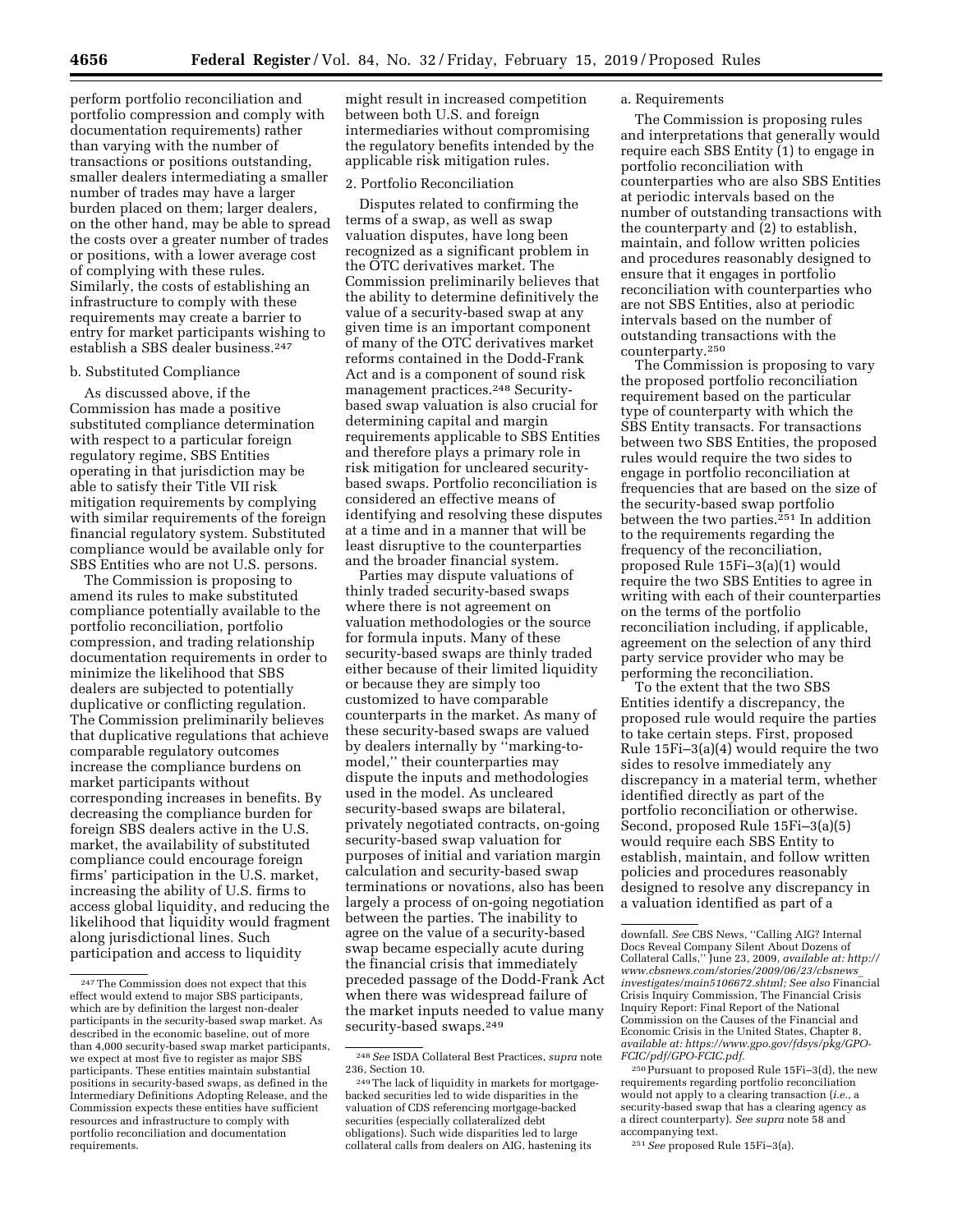portfolio reconciliation or otherwise as soon as possible, but in any event within five business days after the date on which the discrepancy is first identified. As a condition to this requirement, however, proposed Rule 15Fi–3(a)(5) would require each SBS Entity to establish, maintain, and follow written policies and procedures reasonably designed to identify how the SBS Entity will comply with any variation margin requirements under Section 15F(e) of the Exchange Act 252 and any related regulations pending resolution of the valuation discrepancy. Finally, proposed Rule 15Fi–3(a)(5) would clarify that for purposes of the requirement to resolve valuation discrepancies within five business days of being identified, a difference between the lower valuation and the higher valuation of less than 10% of the higher valuation need not be deemed a discrepancy.253

Separately, with respect to transactions between an SBS Entity and a counterparty that is not an SBS Entity, proposed Rule 15Fi–3(b) would require each SBS Entity to establish, maintain, and follow written policies and procedures reasonably designed to ensure that it engages in portfolio reconciliation as set forth in the rule.254 This is in contrast to proposed Rule 15Fi–3(a), which expressly requires portfolio reconciliation with respect to transactions where both counterparties are SBS Entities.

Proposed Rule 15Fi–3(b) contains a number of requirements regarding the contents of the policies and procedures required therein, as they relate to reconciliation with non-SBS Entities, which are largely consistent with the requirements imposed directly on the parties under proposed Rule 15Fi–3(a). Specifically, proposed Rule 15Fi–3(b)(3) provides that such policies and procedures must require that the portfolio reconciliation be performed no less frequently than: (1) Once each calendar quarter for each security-based swap portfolio that includes more than 100 security-based swaps at any time during the calendar quarter and (2) once annually for each security-based swap portfolio that includes no more than 100 security-based swaps at any time during the calendar year.

In addition, proposed Rule 15Fi– 3(b)(4) requires each SBS Entity to establish, maintain, and follow written procedures reasonably designed to

resolve any discrepancies in the valuation or a material term of each security-based swap identified as part of a portfolio reconciliation or otherwise with a counterparty that is not an SBS Entity within five days.255

Finally, proposed Rule 15Fi–3(c) would require each SBS Entity to promptly notify the Commission of any security-based swap valuation dispute in excess of \$20,000,000 (or its equivalent in any other currency) if not resolved within:

• three business days, if the dispute is with a counterparty that is an SBS Entity, or

• five business days, if the dispute is with a counterparty that is not an SBS Entity.

Such notification would be required to be in a form and manner acceptable to the Commission, and would also be required to be sent to any applicable prudential regulator (*i.e.,* for any SBS Entity that is also a bank, to its bank regulator).256

For the security-based swap market to operate efficiently and to reduce credit and operational risk between counterparties, the Commission preliminarily believes that, although the frequency of portfolio reconciliation depends on the number of positions with a counterparty, reconciliation should occur by position because terms may vary across positions with the same counterparty. By identifying and managing mismatches in key economic terms and valuation for individual transactions across an entire portfolio, these rules are intended to require a process in which risk between counterparties can be identified and reduced.

#### b. Benefits

Reconciliation is beneficial not only to the parties involved but also to the markets as a whole. By identifying and managing disputed key economic terms or valuation for each transaction across a portfolio, an entity's counterparty credit risk and operational risk can be diminished. By requiring a systematic reconciliation process, as well as policies and procedures related to portfolio reconciliation between counterparties, SBS Entities will be able

to better identify and correct problems in a timely manner in their postexecution processes (including confirmation) in order to reduce the number of disputes and improve the integrity and efficiency of their internal processes. Accordingly, expanding the universe of participants subject to the reconciliation requirements can help to reduce the risk bilateral markets may pose to the broader financial system.

As discussed above, because shortcomings in credit risk management and documentation may only become evident during a crisis, some benefits of portfolio reconciliation will accrue to the financial system as a whole while the ongoing direct costs are borne by the individual market participant. Therefore, in the absence of these rules, the level and frequency of portfolio reconciliation chosen by individual market participants may be less than what would be desired by all market participants in order to properly manage risks to the financial system.

In addition, the Commission preliminarily believes that the proposed tiering of obligations, whereby the frequency of the portfolio reconciliation would be based on the number of outstanding transactions with the applicable counterparty, represents a reasonable attempt to calibrate the costs to the benefits expected from reconciling a person's security-based swap portfolio at regular intervals. In this respect, those benefits would be expected to rise for larger—and often more complex—portfolios that may represent a greater potential for loss than a smaller, less complex portfolio.

The Commission preliminarily believes that, given the expected benefits of making the frequency of portfolio reconciliation a function of the size of a portfolio with a particular counterparty, setting the frequency of reconciliation identical to that adopted by the CFTC will provide additional benefit for SBS Entities that are also registered with the CFTC as Swap Entities. In particular, harmonizing the frequency of reconciliation for swaps and SBS should reduce implementation cost and reduce operational complexity.

Similarly, the Commission notes that the EC has adopted portfolio reconciliation requirements for the EU that are similar to those proposed by the Commission in this release. The Commission preliminarily believes that aligning its portfolio reconciliation requirements with those in other major security-based swap markets will benefit SBS Entities by avoiding the imposition of disparate compliance and operational policies and procedures.

<sup>252</sup> 15 U.S.C. 78o–10(e).

<sup>253</sup>This 10% threshold would apply on a transaction-by-transaction basis, and not on a portfolio level.

<sup>254</sup>*See* proposed Rule 15Fi–3(b).

<sup>255</sup>Similar to the requirement in paragraph (a) of the proposed rule for portfolio reconciliation with counterparties that are either SBS dealers or major SBS participants, proposed Rule 15Fi–3(b)(4) provides that a difference between the lower valuation and the higher valuation of less than 10% of the higher valuation need not be deemed a discrepancy for purposes of that paragraph. *See supra* note 39 and accompanying text (discussing the 10% threshold in the context of Rule 15Fi–  $3(a)(5)$ ).

<sup>256</sup>*See supra* Section I.B.6.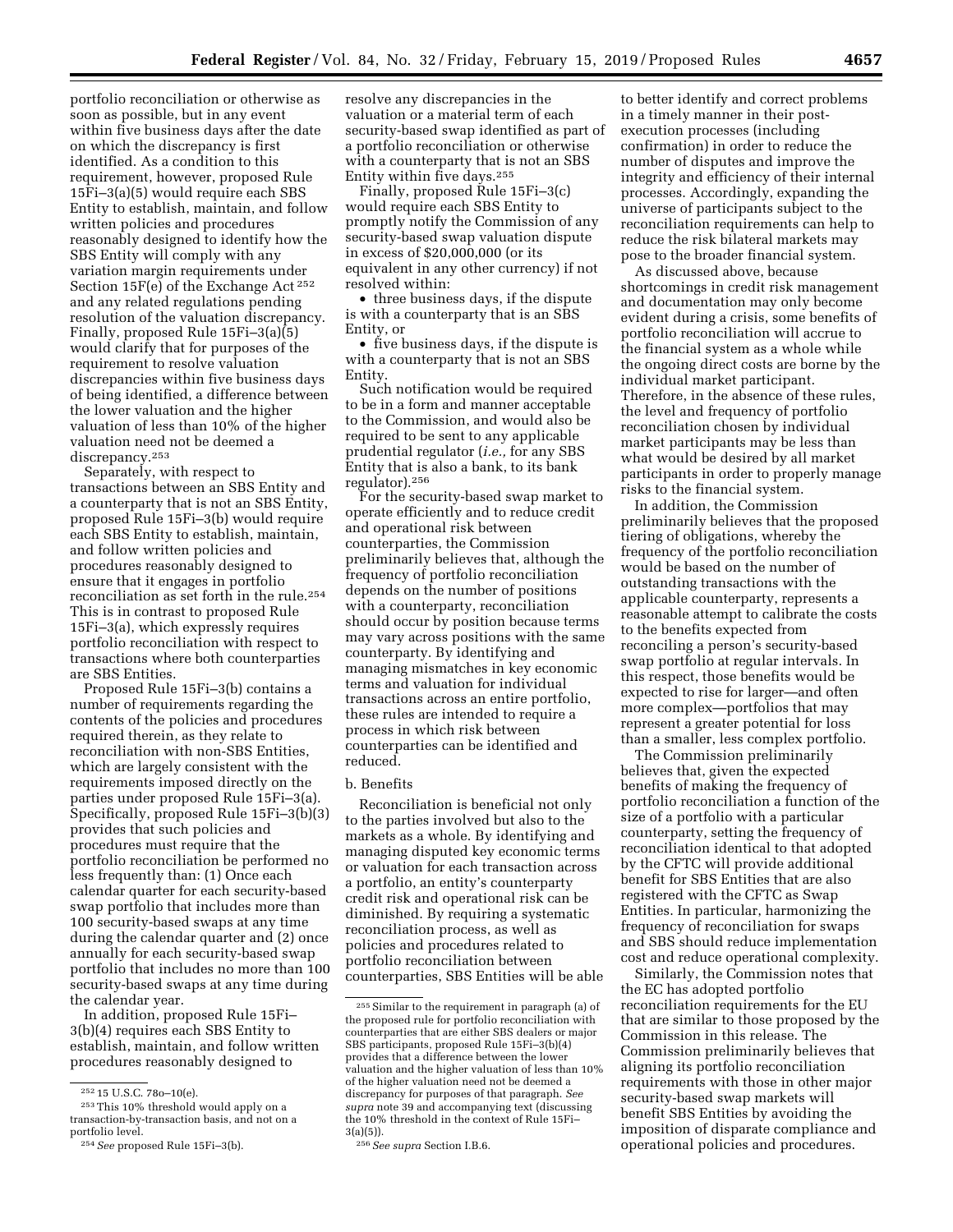Moreover, proposed Rule 15Fi–3(a)(2) provides that portfolio reconciliation may be performed either on a bilateral basis by the counterparties or by a third party selected by the counterparties in accordance with paragraph (a)(1) of the proposed rule. Under this approach, the process for selecting a third-party service provider—or the actual identity of the service provider—should be included in the written agreement between the two sides setting forth the terms of the portfolio reconciliation process.

In the absence of periodic portfolio reconciliation, if the counterparties to a security-based swap transaction are not in agreement with respect to each of the terms of the transaction that may affect each party's rights and obligations, any such difference could lead to complications at various points throughout the trade.257 These discrepancies could be exacerbated if they remain undetected until such times as the parties become obligated to perform on their requirements under the contract. Such discrepancies could be particularly problematic if they are discovered during a period of financial stress for the market participant.258 Thus, portfolio reconciliation may help to mitigate the possibility of a discrepancy unexpectedly affecting performance by ensuring that the parties are and remain in agreement with respect to all of the material terms of the security-based swap transaction.

Regular reconciliation of all portfolios is a process to reduce counterparty credit exposure and operational risk and help prevent disputes from arising. The rule should promote market integrity and reduce risk by establishing procedures that will promote legal certainty concerning security-based swap transactions, assist with the early resolution of valuation disputes, reduce operational risk, and increase operational efficiency.

The proposed rules may have differential benefits for smaller market participants. Smaller market participants may not have the bargaining power necessary to compel larger counterparties to coordinate on portfolio reconciliation. Since SBS Entities, absent a mandate, are likely to focus risk management resources on larger counterparties, the ability of smaller counterparties to require the necessary cooperation from their counterparties who are SBS Entities will be improved. Reduced uncertainty concerning material terms and valuation methodologies could reduce the risks to

these smaller participants for using SBS for hedging market risk to which they may be exposed.

Portfolio reconciliation is particularly relevant with respect to terms related to the valuation of the instrument. Unresolved discrepancies regarding the value of a security-based swap can lead to, among other things, active disputes between counterparties with respect to the amount of margin that must be posted or collected, as well as errors and other complications that may result in significant uncollateralized exposure in the uncleared security-based swap markets (or alternately, potentially inefficient overcollateralization). Accordingly, we preliminarily believe that requiring counterparties to clearly document the applicable processes and requirements for calculating and exchanging margin in connection with a security-based swap transaction is an important step in achieving this broader regulatory objective.

The notification requirement of proposed Rule 15Fi–3(c) would provide the Commission with information about disagreements over position values between counterparties. Valuation is one of the most fundamental elements for determining the economic rights and obligations of each of the counterparties to a security-based swap transaction. For example, market participants manage credit risks to their counterparties by exchanging margin with each other in an amount determined using the value of the underlying security-based swap. If those valuations are not accurate for any reason, such as human or system errors, problems with the valuation methodology, or an issue affecting the timeliness of the calculation, that error could result in one of the counterparties having an uncollateralized credit exposure and a potential for loss in the event of a default. We therefore expect that the notification requirement could assist the Commission in anticipating potential valuation problems that could ultimately lead to market disruption, and in identifying potential issues with respect to an SBS Entity's internal valuation methodology. As noted above, the CFTC has adopted a nearly identical requirement with the same \$20,000,000 threshold, and the Commission believes that divergence from that requirement could lead to additional costs for SBS Entities that are also registered with the CFTC as Swap Entities.<sup>259</sup> Finally, as discussed above, the Commission preliminarily believes reconciliation may provide indirect benefits by

improving the accuracy of SDR data.260 As described above in Section I.B.2, the information that SBS Entities would initially be required to reconcile with their counterparties would include each term that is required to be reported to a registered SDR under Rule 901 under the Exchange Act.261

#### c. Costs

The portfolio reconciliation rules the Commission is proposing today are similar to the corresponding CFTC rules for Swap Entities. As a result, the onetime costs to develop, test, and implement new procedures and technology that may be required in order to be compliant with the proposed rules are mitigated by the fact that many SBS Entities also are likely to be Swap Entities. These dually registered entities are likely to be familiar with these general requirements and have the infrastructure in place to comply with similar rules that apply to their swap business.

SBS Entities that are not also CFTCregulated Swap Entities and that do not currently use an electronic platform or vendor service to conduct portfolio reconciliation will need to expend significant time and resources to modify the necessary systems to comply with proposed Rule 15Fi–3. Even those SBS Entities that do use electronic platforms or vendors services may find it necessary to make significant adjustments to comply with the rules. The Commission estimates a one-time upfront cost of approximately \$5–10 million for an SBS Entity that is not also a Swap Entity.262 Although the Commission does not currently have cost data for either reconciliation performed in-house or by third-party service providers, and therefore cannot quantify these costs, the Commission preliminarily believes that the ongoing portfolio reconciliation cost would likely be a function of portfolio size and the availability of third party service providers.

In contrast, when commenting on the CFTC's then-proposed portfolio reconciliation rule, a third party provider of multilateral compression services stated that a large number of Swap Entities already regularly reconcile their portfolios with each other and with other entities and that

<sup>257</sup>*See supra* note 14.

<sup>258</sup>*See supra* note 203. 259*See supra* Section I.B.6.

<sup>260</sup>*See* SDR Adopting Release, 80 FR at 14528– 48, for a discussion of the expected economic benefits accurate SBS data held at SDRs.

<sup>261</sup>*See* proposed Rule 15Fi–1(i)(1) (referencing 17 CFR 242.901).

<sup>262</sup>This estimate is based on an estimate supplied by ISDA to the CFTC in response to their proposed portfolio reconciliation rule. *See* CFTC Risk Mitigation Adopting Release 77 FR at 55952–3.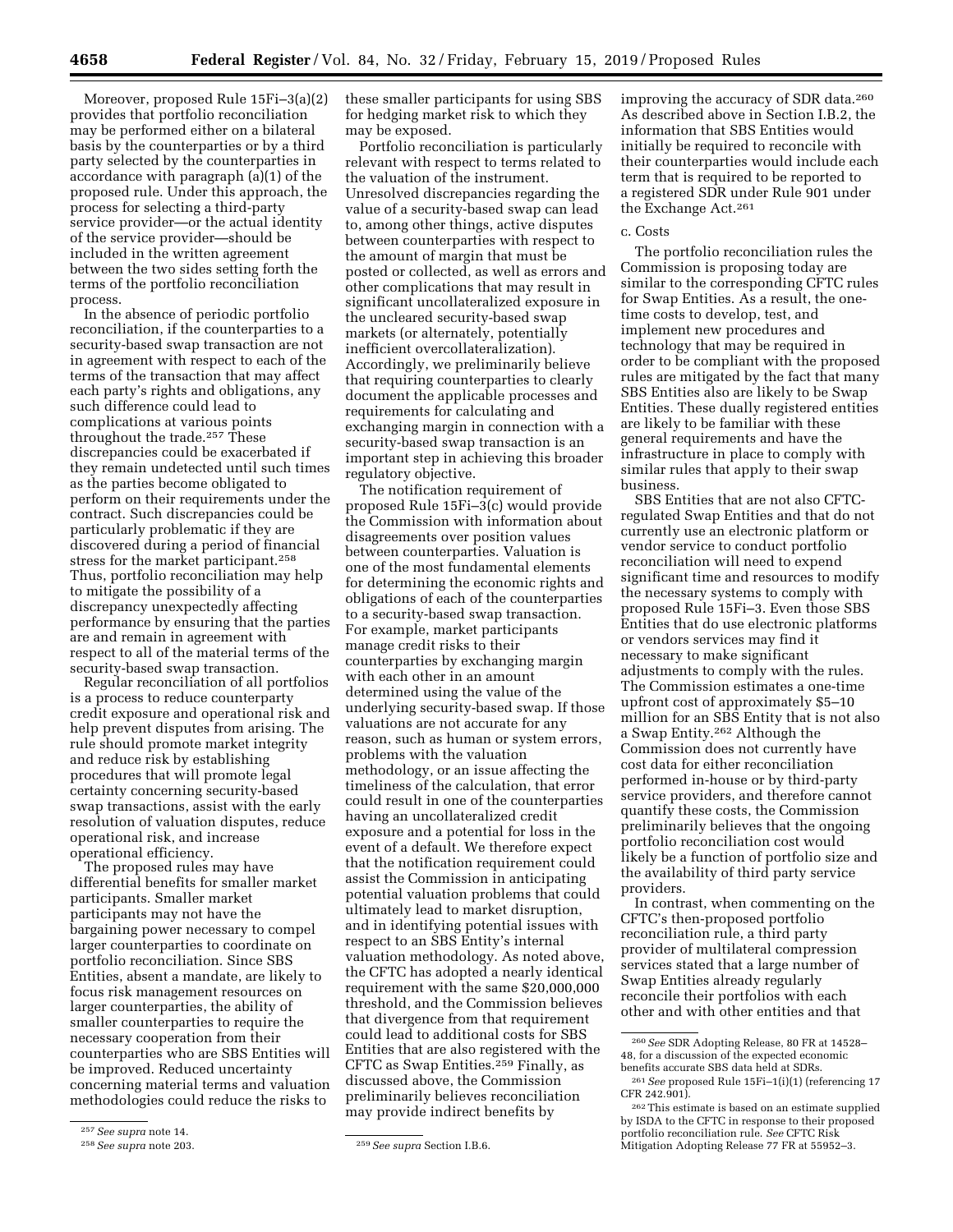the increased frequency and inclusion of smaller portfolios as proposed should prove no obstacle to such entities.263 If SBS Entities have similar business practices, then this comment suggests start-up and on-going portfolio reconciliation costs could be small.

The Commission preliminarily believes that certain costs will arise despite the fact that an SBS Entity also may be registered with the CFTC as a Swap Entity, and therefore subject to similar rules already adopted by the CFTC. Such costs may include (i) increased costs to account for possible differences between the SEC and CFTC related to the terms considered to be material for purposes of the reconciliation requirement; (ii) the additional resources necessary to design, compose, and implement the required policies and procedures; (iii) the additional resources needed to comply with the dispute resolution timeframes; and (iv) the compilation and maintenance of applicable records. These costs, however, are by nature specific to each entity's internal operations; absent specific information from commenters, the Commission cannot provide reasonable estimations regarding the resources needed to comply.

The proposed rule also requires SBS Entities to agree in writing with each of their counterparties on the terms of the portfolio reconciliation including, if applicable, agreement on the selection of any third party service provider who may be performing the reconciliation. Accordingly, each counterparty to a SBS Entity subject to these rules would incur an upfront cost in implementing this requirement, particularly since the Commission would expect that such terms be agreed to in writing prior to, or contemporaneously with, the two parties executing any new securitybased swap transaction. These costs would be mitigated if, once the parties have agreed in writing on the terms of the portfolio reconciliation for the first time, the two sides comply with this requirement for subsequent transactions by merely agreeing in writing to abide by the existing agreement regarding the reconciliation process. This practice could help to ensure that portfolio reconciliation begins without delay after execution of the transaction and is designed to minimize the number of

disagreements regarding the portfolio reconciliation process itself.

The Commission estimates that of the 55 market participants we expect to register as SBS Entities, approximately 35 will be dually-registered with the CFTC and may already have automated portfolio reconciliation systems in place. Thus, for these entities, the costs associated with modifying these existing systems to account for security-based swap reconciliations is expected to be minimal. For the remaining 20 SBS Entities which are not expected be dually-registered with the CFTC, the anticipated personnel costs associated with setting up an automated portfolio reconciliation system per SBS Entity is \$58,795, or \$1,175,900 in aggregate.264 265 The Commission preliminarily believes that these costs would be a component of the upfront cost estimate of \$5–10 million discussed above.266 For each SBS Entity, we anticipate that approximately 190 hours per year will be required for reconciliation or a total of 10,450 hours across the 55 SBS Entities.  $^{267}\rm$  With respect to reconciliations with non-SBS counterparties, the Commission estimates that an additional 227.5 hours per SBS Entity, or 12,512.5 hours in aggregate would be needed for automated portfolio reconciliation with these counterparties.268

265The hourly rates for internal professionals used throughout Sections VII.C.2.c, VII.C.3.c, and VII.C.4.c of the release are taken from SIFMA's Management & Professional Earnings in the Securities Industry 2013, modified to account for an 1800-hour work-year and inflation, and multiplied by 5.35 to account for bonuses, firm size, employee benefits, and overhead.

266*See supra* note 262 and associated text.

267Each SBS Entity is anticipated to have counterparty relationships with approximately onethird of the other SBS market participants ( $\frac{1}{3} \times 55$ ) = 18.333), which is rounded to 18 participants. Of those counterparty relationships, two are expected to have portfolios in excess of 500 positions, which would need to be reconciled daily (252 trading days per year), four would have between 50 and 500 positions, which would need to be reconciled weekly (52 weeks per year), and the remaining 12 would have less than 50 positions, which would need to be reconciled quarterly (four times per year). The Commission estimates that each portfolio reconciliation would require 30 minutes, 15 minutes per counterparty, through an automated system, thus the total anticipated reconciliation time would be  $[(2 \text{ counterparticles} \times 252 \text{ trading days}$  $\times$  0.25 hours) + (4 counterparties  $\times$  52 weeks  $\times$  0.25 hours) + (12 counterparties  $\times$  4 quarters  $\times$  0.25 hours)] = 190 hours per SBS Entity, or  $(190 \times 55)$ SBS Entities) = 10,450 hours in aggregate.

268There are anticipated to be 13,137 total SBS counterparties, of which 55 are registered SBS

The Commission further estimates that the development and implementation of written policies and procedures as required under proposed Rule 15Fi–3 would impose an initial cost of \$702,232.50. Of the total 55 SBS Entities that would be subject to Rule 15Fi–3, 35 are estimated to be duallyregistered with the CFTC, and are anticipated to already have policies and procedures in place with respect to reconciliation. The expected additional time to revise the existing policies and procedures for these SBS Entities is expected to be one hour per SBS Entity, for a cumulative 35 hours, costing \$429.50 per SBS Entity or \$15,032.50 in aggregate.269 For the remaining 20 SBS Entities, the Commission estimates that it will take approximately 80 hours per entity to establish the written policies and procedures. The costs for these SBS Entities will be \$687,200, or \$34,360 per SBS Entity.270 Once established, the Commission estimates that it would cost SBS Entities approximately \$944,900 or \$17,180 per SBS Entity to revise and maintain these policies and procedures.271 Resolution of valuation discrepancies can be labor intensive. One objective of the proposed rule is to reduce the incidence of valuation discrepancies through the periodic reconciliations between security-based swap counterparties. It is unlikely, however, that the proposed rule will completely eliminate disputes related to

269The estimate is based on the following: [((Compliance Attorney (30 minutes) at \$346 per hour) + ((Director of Compliance (15 minutes) at \$461 per hour) + ((Deputy General Counsel (15 minutes) at  $$565$  per hour)] =  $$429.50$  per hour per SBS Entity or  $(*429.50$  per hour  $\times 35$  SBS duallyregistered Entities) =  $$15,032.50$ .

270The estimate is based on the following: [((Compliance Attorney (40 hours) at \$346 per hour) + ((Director of Compliance (20 hours) at \$461 per hour) + ((Deputy General Counsel (20 hours) at \$565 per hour)] = \$34,360 per SBS Entity or  $(S34,360 \times 20$  SBS Entities that are not duallyregistered) = \$687,200 in aggregate.

271The estimate is based on the following: [((Compliance Attorney (20 hours) at \$346 per hour) + ((Director of Compliance (10 hours) at \$461 per hour) + ((Deputy General Counsel (10 hours) at \$565 per hour)] = \$17,180 per SBS Entity or  $($17,180 \times 55 \text{ SBS}$  Entities) = \$944,900 in aggregate.

<sup>&</sup>lt;sup>263</sup> See Letter from Per Sjöberg, Executive Vice TriOptima AB to the CFTC, dated Feb. 28, 2011 at 2, *available at: [http://comments.cftc.gov/](http://comments.cftc.gov/PublicComments/ViewComment.aspx?id=30562&SearchText.28) [PublicComments/ViewComment.aspx?id=30562&](http://comments.cftc.gov/PublicComments/ViewComment.aspx?id=30562&SearchText.28) [SearchText.28,](http://comments.cftc.gov/PublicComments/ViewComment.aspx?id=30562&SearchText.28)* 2011 at 2, *available at [http://](http://comments.cftc.gov/PublicComments/ViewComment.aspx?id=30562&SearchText) [comments.cftc.gov/PublicComments/](http://comments.cftc.gov/PublicComments/ViewComment.aspx?id=30562&SearchText)  [ViewComment.aspx?id=30562&SearchText.](http://comments.cftc.gov/PublicComments/ViewComment.aspx?id=30562&SearchText)* 

<sup>264</sup>This estimate is based on the following: [(Sr. Programmer (80 hours)  $\times\$314$  per hour) + (Sr. Systems Analyst (80 hours)  $\times$  \$269 per hour) + (Compliance Manager (10 hours) × \$293 per hour) + (Director of Compliance (5 hours) × \$461 per hour) + (Compliance Attorney (20 hours) × \$346 per hour)] =  $$58,795$  per SBS Entity, or  $($58,795 \times 20$ SBS Entities) = \$1,175,900 in aggregate.

Entities, leaving 13,082 non-SBS market participants. *See supra* note 179. The Commission estimates that each SBS Entity will transact with approximately 350 of these non-registered participants. Of those 350 counterparties, 35 are expected to have portfolio positions in excess of 100 positions, which would require quarterly reconciliations, while the remaining 315 are expected to have positions of less than 100 securitybased swaps, and therefore, would require annual reconciliation. The Commission estimates that each portfolio reconciliation would require 30 minutes through an automated system, thus the total anticipated reconciliation time would be [(35 counterparties × 4 quarters × 0.5 hours) + (315 counterparties  $\times$  1 time per year  $\times$  0.5 hours)] = 227.5 hours per SBS Entity, or  $(227.5 \times 55 \text{ S} \overline{\text{B}} \text{S}$ Entities) =  $12,512.5$  hours in aggregate.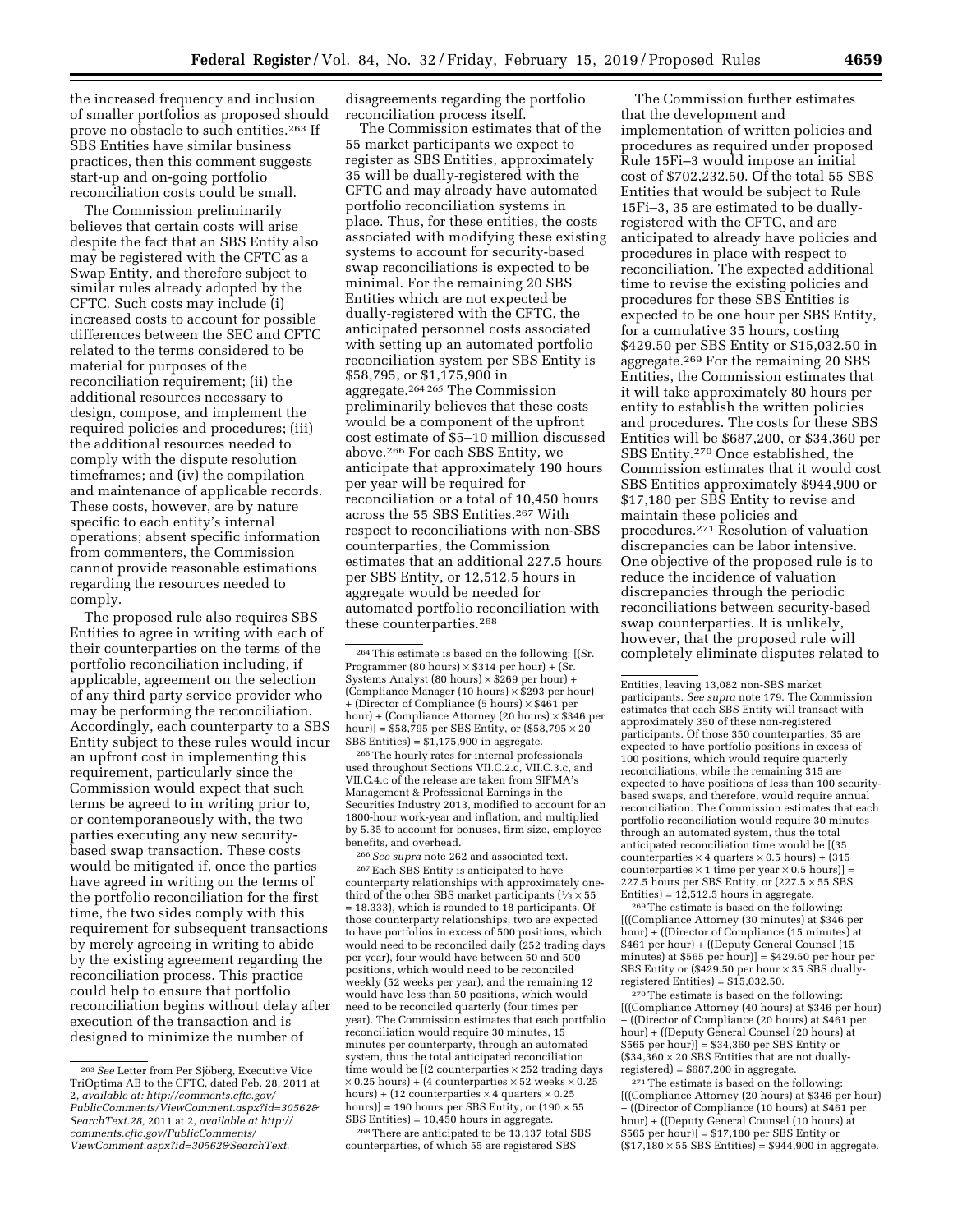valuation. The Commission lacks data on the fraction of positions that, when reconciled, will result in a dispute as well as the costs likely to be incurred resolving those disputes, and is therefore unable to quantify these costs. However, the Commission recognizes that the costs associated with resolution of these disputes is likely to be higher than costs for reconciliations in which disputes do not arise.

However, the Commission preliminarily believes that these costs may be mitigated by only requiring counterparties to address differences in valuation greater than 10%. These costs of reconciliation may be further mitigated by agreement between the counterparties to use a third party service provider to assist in resolving valuation discrepancies. Reconciliation of other terms is likely to be less costly as the terms of the agreement are unlikely to change over the life of the contract.

The 10% threshold was designed to both identify large deviations in valuations between SBS Entities, while not requiring those entities to devote significant effort to resolving minor valuation disputes. Further, this threshold is identical to that already adopted by the CFTC.272 The Commission notes, however, that this 10% threshold is at the transaction level, rather than the entity level. While discrepancies could be random in nature, the risk exists that one counterparty could have systemic issues in valuation across its entire portfolio, thereby leading to discrepancies in valuation with one or several counterparties and throughout the portfolio. For example, if an entity's valuation model consistently undervalued each of its security-based swap positions by 9%, in aggregate, the overall level of risk could be substantial, even though it would not trigger a discrepancy event as currently defined by the 10% transaction level threshold. Further, since the Commission estimates that approximately 35 of the expected 55 SBS Entities are likely to be duallyregistered with the CFTC and active in swap and security-based swap markets, these participants are likely to face higher costs when regulations differ.

The costs of resolving valuation disputes are expected to be mitigated, because the reconciliation requirements are expected to prevent disputes from arising in the first instance through the regular comparison of material terms and valuations. The Commission preliminarily believes that by requiring SBS Entities to reach agreement with

certain counterparties on the methods and inputs for valuation of each security-based swap, as required in connection with the trading relationship documentation requirements in proposed Rule 15Fi–5, the overall framework of these rules should assist SBS Entities in resolving valuation disputes within five business days. In addition, the Commission estimates that SBS Entities will spend an average of 24 hours per year to comply with the notification requirement of proposed Rule 15Fi–3(c) costing \$8,304 per SBS Entity or \$456,720 in aggregate.273

Lastly, portfolio reconciliation costs are also mitigated by virtue of the fact that cleared security-based swaps are not within the scope of the requirements of these rules. The Commission preliminarily believes that CCPs establish settlement prices for each cleared security-based swap every business day for margining purposes and this process is more appropriately addressed by rules governing a clearing agency's risk management practices.274 Because a large part of the securitybased swap portfolios of SBS Entities may consist of cleared security-based swaps to which the reconciliation requirements will not apply, the sizes of the bilateral, uncleared portfolios (to which the requirement would apply) may be limited.275

#### d. Alternatives

The proposed rule creates a specific definition of ''material terms'' for purposes of determining what discrepancies must be resolved in connection with the portfolio reconciliation which includes each term required to be reported to an SDR, but then permits SBS Entities to exclude any term that is not relevant to the ongoing rights and obligations of the parties and the valuation of the securitybased swap during subsequent reconciliations. The Commission considered not providing a specific definition of ''material terms'' and allowing SBS Entities discretion in determining those terms that are relevant to the ongoing rights or

obligations of the parties or affect the valuation of the security-based swap.

The Commission has preliminarily concluded that the data required to be submitted to an SDR in connection with regulatory reporting requirements is an appropriate measure for determining which terms should be reconciled pursuant to proposed Rule 15Fi-3. The Commission also preliminarily believes that tying the definition of ''material terms'' to reporting requirements to an SDR could reduce the burdens on some SBS Entities by potentially allowing them to leverage the same electronic systems used for SDR reporting for purposes of the portfolio reconciliation requirements.

The portfolio size breakpoints and frequencies are consistent with those adopted by the CFTC for Swap Entities and are therefore likely to be familiar to those entities that are registered as both an SBS Entity and a Swap Entity. These are also the breakpoints adopted by the EC. Further, the Commission believes that alternative breakpoints based on the number of transactions which deviate from those adopted by the CFTC and the EC would likely impose additional costs on SBS Entities without any corresponding increases in material benefits to those participants.

Although the notion of breakpoints based on number of transactions previously has been accepted by the CFTC and other regulatory agencies, the Commission notes that breakpoints based on alternative measures could be considered. In particular, breakpoints for reconciliation could be categorized by either gross (or net) notional amounts of positions or the current market value of positions, and identified as levels or scaled by some measure such as the aggregate notional value of the market (for gross or net notional values) or the assets of the SBS Entity (if market values are used instead). Although the number of security-based swaps between counterparties is easy to capture, it may actually be misleading with respect to the complexity or magnitude of the risk between counterparties.

For instance, say two counterparties have over 500 transactions between them, but the average value of each transaction is only \$5 million notional value. The total exposure between the two counterparties would only be \$2.5 billion, but this portfolio would need to be reconciled daily due to the number of transactions. If, on the other hand, two counterparties have only 40 transactions, but the average value of each transaction is \$1 billion notional value, the overall exposure would be \$40 billion (16 times greater exposure

<sup>272</sup>*See* 17 CFR 23.502 (portfolio reconciliation).

<sup>273</sup>The estimate is based on the following: [Compliance Attorney (24 hours) at \$346 per hour]  $= $8,304$  per entity  $\times 55$  SBS entities  $= $456,720$ . 274*See supra* Section I.B.7.

<sup>275</sup>Currently, there is no regulatory requirement in the United States to clear security-based swaps. As of December 2015, approximately 56% of the total volume of new trade activity in single-name security-based swap products had been cleared through ICE Clear Credit. Further, approximately 79% of index CDS transactions were centrally cleared as of December 2015 (*see [https://](https://www.isda.org/a/kVDDE/swapsinfo-q4-2015-review-final.pdf) [www.isda.org/a/kVDDE/swapsinfo-q4-2015-review](https://www.isda.org/a/kVDDE/swapsinfo-q4-2015-review-final.pdf)[final.pdf](https://www.isda.org/a/kVDDE/swapsinfo-q4-2015-review-final.pdf)*); therefore, single-name security-based swaps potentially could be cleared at a similar rate.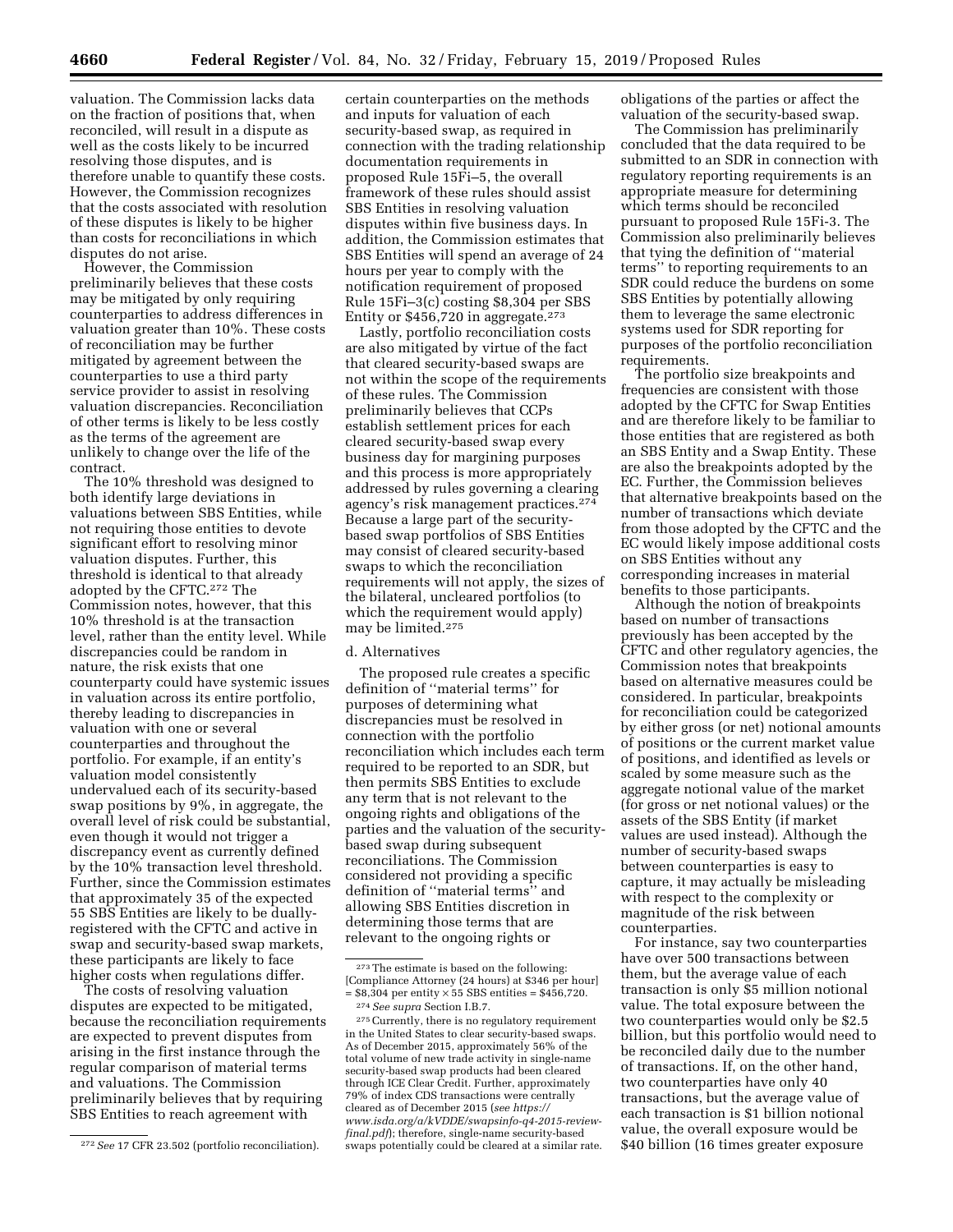than the 500 transaction counterparties), but this portfolio would only be reconciled quarterly. Basing breakpoints on some measure other than the number of transactions may enable SBS Entities to better assess the overall level of counterparty credit risk as well as operational risk associated with their security-based swap portfolios. Setting aside these concerns, the Commission believes that breakpoints based on the number of transactions is likely to capture the complexity of SBS Entities' portfolios, and that reconciliations based on this dimension are likely to identify discrepancies in a timely manner. Further, given that the Commission estimates that approximately 35 of the expected 55 SBS Entities are likely to be duallyregistered with the CFTC and active in both swap and security-based swap markets, this alternative could potentially impose additional costs due to differences in regulatory requirements.

The Commission has also considered alternatives to the requirement that valuation discrepancies exceeding 10% must be resolved within five days. The 10% threshold is consistent with the rule adopted by the CFTC for Swap Entities and, as a result, is likely to be familiar to those entities that are registered as both an SBS Entity and a Swap Entity. The Commission preliminarily believes that the proposed 10% threshold is high enough to prevent market participants from incurring costs to resolve small valuation differences that would have only a small effect on margin or other risk management practices, yet low enough to prevent difference in valuation from resulting in significant miscalculations in risk management.

As noted above, there are potential economic costs that could accrue to counterparties related to both the 10% threshold and the five business day resolution window. An alternative (albeit supplementary) approach would be an additional requirement of a valuation threshold related to the overall portfolio discrepancies, in aggregate and/or with individual counterparties. For instance, if the aggregate portfolio has valuation discrepancies of 5% or 10%, this could trigger a discrepancy event, even if the individual transaction-level discrepancies fall below the prescribed threshold as documented currently in the proposed rule. Relatedly, while the five business day window is narrow enough to potentially stem valuations from deviating for extended periods of time while still providing a horizon in which parties can work through their

valuation disputes, entities can face significant counterparty risk over seemingly short-term horizons. For relatively stable valuation disputes in which the value does not continue to deviate further from the agreed-upon level, then a five business day window is likely to be sufficient; however, a more compressed alternative horizon could be invoked when the discrepancies in value continue to widen between counterparties. The Commission preliminarily believes that the proposed five business day horizon is sufficient and serves as an upperbound for which market participants to address and correct any material discrepancies that arise during reconciliation. Moreover, this approach is consistent with requirements from other regulators, and given the Commission's estimates on SBS Entities that are likely to be dually-registered with the CFTC, any differences in regulation would likely impose additional costs to those entities.

Finally, proposed Rule 15Fi-3(c) would require each SBS Entity to promptly notify the Commission of any security-based swap valuation dispute in excess of \$20,000,000 (or its equivalent in any other currency) if not resolved within:

• Three business days, if the dispute is with a counterparty that is an SBS Entity, or

• five business days, if the dispute is with a counterparty that is not an SBS Entity.

Such notification would be required to be in a form and manner acceptable to the Commission, and would also be required to be sent to any applicable prudential regulator (*i.e.,* for any SBS Entity that is also a bank, to its bank regulator).276

The Commission has considered as an alternative, requiring SBS Entities to make and keep records of valuation discrepancies that exceed \$20,000,000 rather than requiring that they be reported to the Commission. The Commission preliminarily concluded that the benefit of receiving an early warning of potential problems before they surfaced though an ordinary course of review of books and records justifies any additional cost imposed on SBS entities.

Proposed Rule 15Fi-3(d), the new requirements regarding portfolio reconciliation would not apply to a ''clearing transaction'' which is defined as a security-based swap that has a clearing agency as a direct counterparty.277 A clearing agency

means a clearing agency that is registered with the Commission pursuant to Section 17A of the Exchange Act and that provides central counterparty services for security-based swap transactions. The Commission considered as an alternative including transactions cleared at a foreign clearing agency that is not registered with the Commission within its definition of ''clearing transaction'' for the purposes of the proposed rule. The Commission preliminarily concluded that an approach that is similar to that taken by the Commission in other rules,278 as well as the approach taken by the CFTC,279 would reduce implementation and compliance costs.

The Commission has considered as an alternative, an alternative compliance mechanism that would allow a SBS Entity to be deemed in compliance with certain proposed rules regarding portfolio reconciliation if the SBS Entity is also registered as a swap dealer or major swap participant with the CFTC and is in compliance with the corresponding CFTC portfolio reconciliation rules. The Commission preliminarily concludes that differences between its proposed rules and rules adopted by the CFTC may provide certain benefits to SBS Entities and other market participants that would not be available under a rule that was identical to the corresponding CFTC rule. For example, the requirement in the proposed rule that each term required to be reported to a registered SDR under Rule 901 must be reconciled may facilitate the verification of transaction data by SDRs, which could address concerns raised by market participants and data repositories. Such benefits could be unavailable under an alternative compliance mechanism given that CFTC portfolio reconciliation rules do not require all of this information to be reconciled.280

### 3. Portfolio Compression

Portfolio compression is an important post-trade processing mechanism that can be an effective and efficient tool for the management of risk by securitybased swap market participants. Portfolio compression is a mechanism whereby directionally opposite

<sup>276</sup>*See supra* Section I.B.6.

<sup>277</sup>*See supra* Section I.B.7.

<sup>278</sup>*See, e.g.,* Trade Acknowledgement and Verification Adopting Release, 81 FR at 39839.

<sup>279</sup>Specifically, CFTC Rule 23.502(c) provides that ''[n]othing in this section shall apply to a swap that is cleared by a derivatives clearing organization.'' 17 CFR 23.502(c).

<sup>280</sup>*See supra* Section I.E for a discussion of the proposed reconciliation rules and the verification of transaction data by SDRs. *See also supra* note 32 for a discussion of differences between CFTC and proposed Commission requirements concerning third party reconciliation.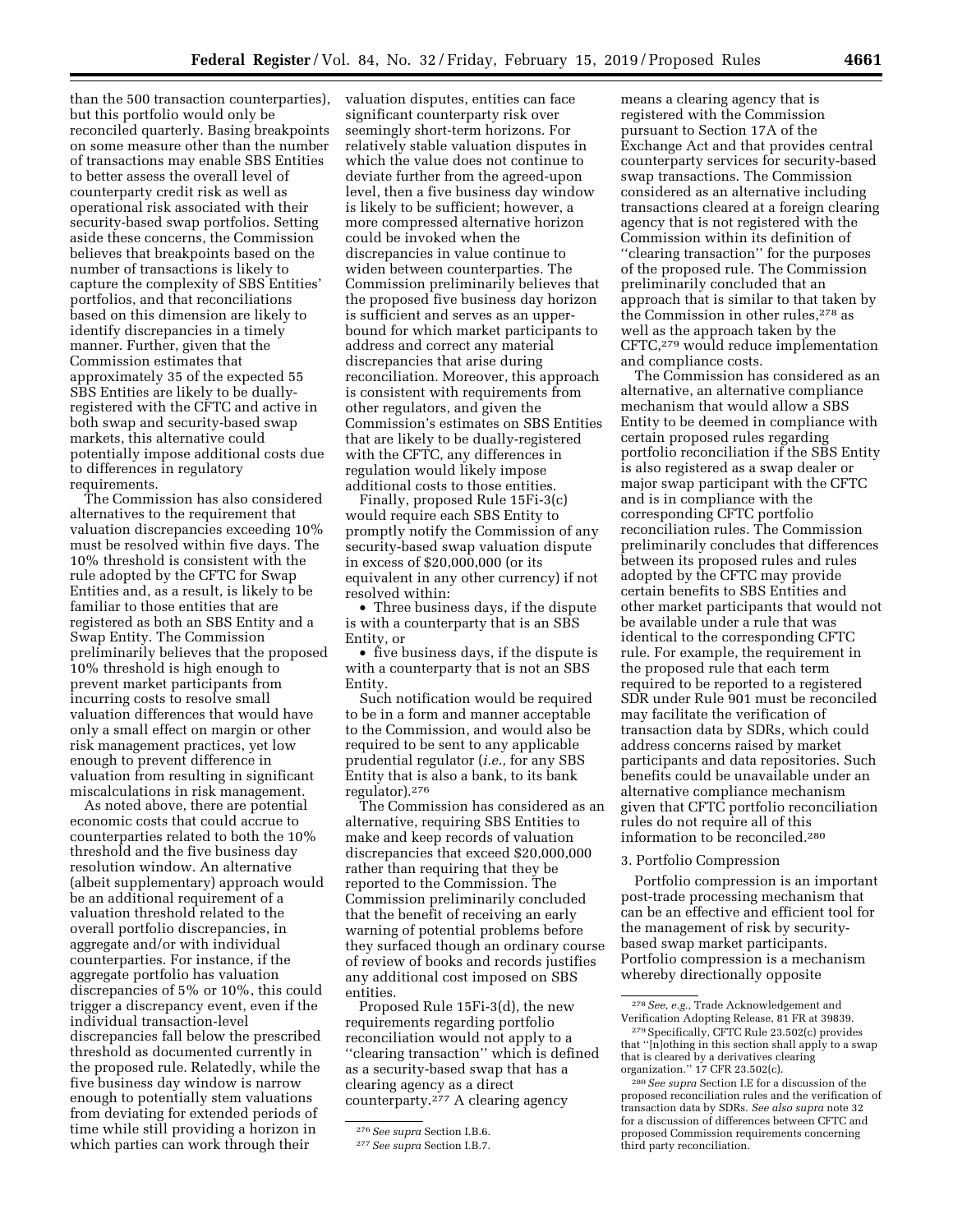transactions with substantially similar terms among two or more counterparties are terminated and, if any exposure remains, replaced with a smaller number of transactions of decreased notional value in an effort to reduce the risk, cost, and inefficiency of maintaining offsetting transactions on the counterparties' books. Because portfolio compression participants are permitted to establish their own credit, market, and cash payment risk tolerances and to establish their own mark-to-market values for the transactions to be compressed, the process does not alter the risk profiles of the individual participants beyond a level acceptable to the participant. Portfolio compression is commonly acknowledged as useful risk management tool.281

#### a. Requirements

The Commission is proposing rules and interpretations that generally would require each SBS Entity to establish, maintain, and follow written policies and procedures for engaging in certain forms of portfolio compression exercises with each of its counterparties. Depending on the number of counterparties, the portfolio compression exercise would be defined as either a ''bilateral portfolio compression exercise'' or as a ''multilateral portfolio compression exercise.''

Under proposed Rule 15Fi–4(a), SBS Entities would be required to establish, maintain, and follow written policies and procedures for periodically engaging in both bilateral portfolio compression exercises and multilateral portfolio compression exercises, when appropriate, with each counterparty that is also an SBS Entity.282 For transactions with non-SBS Entities, the policies and procedures required under the proposed rule would require only that portfolio compression exercise would have to occur when appropriate and only if requested by any such counterparty.283

#### b. Benefits

As a mechanism for post-trade management of risk in security-based swaps, portfolio compression provides benefits not only to the counterparties in each transaction but also to the markets as a whole. A portfolio compression exercise permits firms to identify instances in which

directionally opposite transactions with similar terms can be terminated or replaced, with a smaller number of transactions with decreased notional value, reducing the overall risk, cost, and inefficiencies associated with maintaining offsetting transactions. As such, portfolio compression is recognized as an important risk management tool.<sup>284</sup> By expanding the universe of participants required to maintain portfolio compression policies and procedures, credit risk in the uncleared security-based swaps market can be reduced and may provide benefits to the entire financial system.

Further, the termination of redundant security-based swap transactions through the portfolio compression process is likely to result in the potential reduction of both counterparty and operational risk at the SBS Entity level. The use of portfolio compression also could reduce the overall level of bilateral risk exposures, while leaving the net positions of market participants unaltered, thereby improving operational efficiency. Improvements in operational efficiency may arise due to fewer overall positions for each entity, a reduction in carried margin and variation margin calculations, and fewer (and potentially less frequent) portfolio reconciliations. This would also reduce the number of bilateral positions that would have to be resolved in the event of insolvency of a market participant. These reductions in risk and improvements in operational efficiency of SBS Entities could benefit the financial system as a whole, thereby potentially increasing the number of market participants as well as improving liquidity.

Although the costs of participating in portfolio reconciliation are fully internalized by each counterparty, the potential benefits, particularly for multilateral compression exercises, increase with the number of counterparties that participate. Under proposed Rule 15Fi–4(a), SBS Entities would be required to establish, maintain, and follow written policies

and procedures for periodically engaging in both bilateral portfolio compression exercises and multilateral portfolio compression exercises, in each case when appropriate, with counterparties that also are an SBS Entities.285 To the extent that an SBS Entity transacts with a counterparties that are not SBS Entities, the policies and procedures required under the proposed rule would require only that portfolio compression exercises occur when appropriate and only if requested by any such counterparty. In the absence of the proposed rules, some counterparties may not participate in compression activities reducing the potential benefits available to other counterparties and the financial system generally.

As noted in the economic baseline, the emergence of third-party vendors has provided portfolio compression services for security-based swaps. SBS Entities may be able to continue to benefit from the services of these thirdparty vendors to provide additional portfolio compression opportunities for these firms.

The proposed rule provides flexibility to security-based swap market participants with respect to portfolio compression. The Commission preliminarily believes that by not proposing prescriptive requirements, an SBS Entity would allow the counterparties flexibility in the manner in which they reduce the size of their security-based swap portfolios in light of each counterparty's unique risks and operations. Moreover, the proposed rules regarding bilateral offset have been designed to reflect the understanding by the Commission that firms may have legitimate economic and business reasons for maintaining fully offsetting security-based swap transactions. Certain portfolio compression exercises could result in adverse credit exposures to certain counterparties. For example, the results of a particular multilateral compression exercise may result in a credit exposure to a particular counterparty that exceeds credit exposure limits for that counterparty.

Thus, the Commission preliminarily believes that the policies and procedures should be flexible enough to allow an SBS Entity to take the most appropriate course of action with respect to managing its risks, while at the same time, encouraging SBS Entities to consider the risk mitigation possibilities of portfolio compression in a non-arbitrary manner and consistent with the purposes of Section 15F(i) of the Exchange Act. As such, proposed

<sup>281</sup>*See [http://www2.isda.org/news/isda](http://www2.isda.org/news/isda-publishes-paper-highlighting-achievements-in-portfolio-compression)[publishes-paper-highlighting-achievements-in](http://www2.isda.org/news/isda-publishes-paper-highlighting-achievements-in-portfolio-compression)[portfolio-compression.](http://www2.isda.org/news/isda-publishes-paper-highlighting-achievements-in-portfolio-compression)* 

<sup>282</sup>*See* proposed Rules 15Fi–4(a)(2) and (3). 283*See* proposed Rule 15Fi–4(b). *See also supra* 

notes 70 and 71 and associated text.

<sup>284</sup>For example, in 2008, the PWG identified frequent portfolio compression of outstanding trades as a key policy objective in the effort to strengthen the OTC derivatives market infrastructure. *See* PWG Report, *supra* note 205. Similarly, the 2010 staff report issued by the FRBNY outlined policy perspectives on OTC derivatives infrastructure and identified trade compression as an element of strong risk management and recommended that market participants engage in regular, market-wide portfolio compression exercises. *See* FRBNY OTC Derivatives Report, *supra* note 62. Since the years immediately following the 2008 financial crisis, compression outside of CCPs has been somewhat less common and has declined substantially from its 2008 peak. *See supra* note 240. 285*See supra* Section I.C.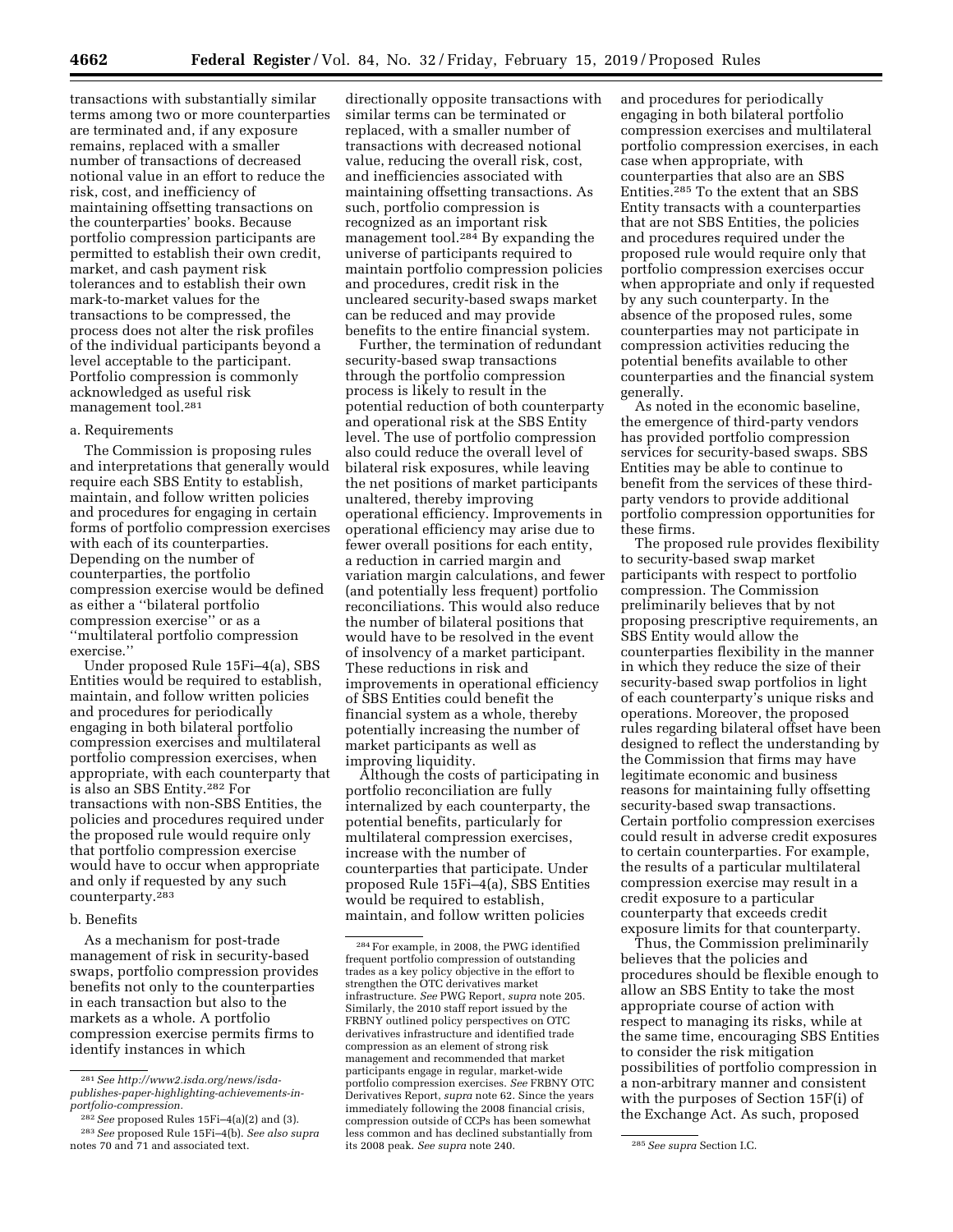Rules 15Fi–4(a)(1) and (b) would require a firm's policies and procedures to address the termination of fully offsetting security-based swaps only ''when appropriate.''

Finally, the Commission notes that both the CFTC and the EC have adopted portfolio compression requirements that are substantially similar to those being proposed by the Commission in this release.286 By closely aligning portfolio compression requirements through consultation with the CFTC and with ESMA, the Commission preliminarily believes that SBS Entities will benefit from a largely unitary regulatory regime that does not require separate compliance and operational policies and procedures.

# c. Costs

SBS Entities will necessarily have to design, compose, and implement policies and procedures to regularly evaluate compression opportunities with their counterparties as well as those opportunities offered by third parties. However, the Commission preliminarily believes that given the large risk management benefits available from the regular compression of offsetting trades—benefits including reduced risk and enhanced operational efficiency—SBS Entities already undertake regular portfolio compression exercises. For this reason and those discussed below, the Commission preliminarily believes that the relevant costs will primarily be the creation of policies and procedures.

The greater the level of standardization in security-based swaps, the less costly it becomes to identify compression opportunities. In April 2009, ISDA announced the implementation of the 2009 ISDA Credit Derivatives Determinations Committees and Auction Settlement CDS Protocol, known colloquially in the industry as the ''Big Bang Protocol,'' which introduced a number of documentation changes to help standardize single-name CDS contracts.287 Among these changes were the introduction of standard coupon rates and standard effective dates. Following the standardization of single-name CDS, compression in this market segment increased.288 As that

288*See* Nicholas Vause, *Counterparty risk and contract volumes in the credit default swap market,*  standardization continues, we would expect that the cost of identifying appropriate compression opportunities should continue to fall. Using singlename corporate CDS data from DTCC– TIW discussed above, we find the percentage of new trades in North American Single-Name Corporate that have standardized coupons has risen from 95.2% in 2012 to 99.8% in 2017. The reduction in the number of rolldates from four to two in order to both improve liquidity as well as to align with updates to CDS indices 289 also may result in increased standardization and therefore may reduce the costs of identifying compression opportunities.

The Commission estimates that the development and implementation of written policies and procedures as required under proposed Rule 15Fi–4 would impose an initial cost of \$702,232.50 in aggregate. Of the 55 market participants the Commission expects will register as SBS Entities and be subject to Rule 15Fi–4, the Commission estimates that approximately 35 of these market participants are registered with the CFTC, and are anticipated to already have policies and procedures in place with respect to portfolio compression. The expected additional time to revise the existing policies and procedures for these SBS Entities is expected to be one hour per SBS Entity, for a cumulative 35 hours, costing \$429.50 per SBS Entity or  $$15,032.50$  in aggregate.<sup>290</sup> For the remaining 20 SBS Entities, the Commission estimates that it will take approximately 80 hours per entity to establish the written policies and procedures. The costs for these SBS Entities will be \$687,200, or \$34,360 per SBS Entity.291 Once established, the Commission estimates that it would cost

290The estimate is based on the following: [((Compliance Attorney (30 minutes) at \$346 per hour) + ((Director of Compliance (15 minutes) at \$461 per hour) + ((Deputy General Counsel (15 minutes) at \$565 per hour)] = \$429.50 per hour per SBS Entity or (\$429.50 per hour  $\times$  35 SBS duallyregistered Entities) =  $$15,032.50$ .

SBS Entities approximately \$944,900 or \$17,180 per SBS Entity to revise and maintain these policies and procedures.292

The Commission further estimates that an SBS Entity will devote approximately 124.17 hours per year for portfolio offsets and compression exercises (6,829.35 aggregate hours), a substantial portion of which will be automated, and some of which may be handled by third-party vendors.293 Similar to our discussion for portfolio reconciliation (Section VIII.C.2.c), the Commission expects that the costs of implementing portfolio compression exercises through an automated process will be minimal for those SBS Entities that are dually-registered with the CFTC, as many of those systems will already be in place. With respect to the remaining 20 SBS Entities that are not dually-registered, the Commission anticipates that any cost associated with implementing the portfolio reconciliation system may also account for the portfolio compression exercises that may periodically take place; therefore, the overall costs of portfolio compression systems should be minimal.

In terms of quantification of the costs of compression, the Commission also notes that that there are a number of third-party vendors that provide compression services, and some of these providers may charge fees based on results achieved (such as number of swaps or security-based swaps compressed). Assuming that third-party vendors charge a fee directly related to the outcome of the compression exercise (as opposed to a fixed fee in whole or some portion thereof for portfolio compression activities), the direct costs of portfolio compression by third-party vendors would therefore likely be

293The Commission estimates that each SBS Entity will transact with approximately 368 counterparties (18 SBS Entities and 350 non-SBS market participants). It is estimated that approximately one offset per year will take place between counterparties and it is expected to take five minutes to complete, for a total number of hours of  $(2.5/60 \times 18 + 5/60 \times 350)$  or 29.92 hours per year per SBS Entity. Further, each SBS Entity is expected to conduct six bilateral compressions with SBS Entities and 350 bilateral compressions with non-SBS counterparties, each taking 15 minutes for total hours of  $[(7.5/60 \times 6) + (15/60 \times$ 350)] = 88.25 hours. Lastly, each SBS Entity is anticipated to complete 12 multilateral compressions each year, each taking 30 minutes for a total of 6 hours. Total time for each SBS Entity for portfolio compression exercises is estimated to be  $(29.92 + 88.25 + 6) = 124.17$  hours, or 6829.35 hours (124.17 hours  $\times$  55 SBS Entities).

<sup>286</sup>*See supra* note 7 and accompanying text. 287*See* Press Release, ISDA Announces Successful Implementation of 'Big Bang' CDS Protocol; Determinations Committees and Auction Settlement Changes Take Effect (Apr. 8, 2009), *available at: [https://www.isda.org/a/XS6EE/ISDA-](https://www.isda.org/a/XS6EE/ISDA-Announces-Successful-Implementation-of-%E2%80%98Big-Bang%E2%80%99-CDS-Protocol-Determinations-Committees-and-Auction-Settlement-Changes-Take-Effect.docx)[Announces-Successful-Implementation-of-%E2%](https://www.isda.org/a/XS6EE/ISDA-Announces-Successful-Implementation-of-%E2%80%98Big-Bang%E2%80%99-CDS-Protocol-Determinations-Committees-and-Auction-Settlement-Changes-Take-Effect.docx) [80%98Big-Bang%E2%80%99-CDS-Protocol-](https://www.isda.org/a/XS6EE/ISDA-Announces-Successful-Implementation-of-%E2%80%98Big-Bang%E2%80%99-CDS-Protocol-Determinations-Committees-and-Auction-Settlement-Changes-Take-Effect.docx)[Determinations-Committees-and-Auction-](https://www.isda.org/a/XS6EE/ISDA-Announces-Successful-Implementation-of-%E2%80%98Big-Bang%E2%80%99-CDS-Protocol-Determinations-Committees-and-Auction-Settlement-Changes-Take-Effect.docx)[Settlement-Changes-Take-Effect.docx.](https://www.isda.org/a/XS6EE/ISDA-Announces-Successful-Implementation-of-%E2%80%98Big-Bang%E2%80%99-CDS-Protocol-Determinations-Committees-and-Auction-Settlement-Changes-Take-Effect.docx)* 

BIS Quarterly Review (Dec. 2010), *available at: [http://www.bis.org/publ/qtrpdf/r](http://www.bis.org/publ/qtrpdf/r_qt1012g.pdf)*\_*qt1012g.pdf*  (''TriOptima became the first company to offer CDS portfolio compression when it extended its TriReduce service from interest rate swaps to the CDS market in 2005. In the CDS market, TriReduce has compressed mainly portfolios of CDS indices and index tranches, but single names have accounted for an increasing share of its compression volumes since standardisation in 2009.'').

<sup>289</sup>*See [http://www2.isda.org/asset-classes/credit](http://www2.isda.org/asset-classes/credit-derivatives/single-name-cds-roll/)[derivatives/single-name-cds-roll/.](http://www2.isda.org/asset-classes/credit-derivatives/single-name-cds-roll/)* 

<sup>291</sup>The estimate is based on the following: [((Compliance Attorney (40 hours) at \$346 per hour) + ((Director of Compliance (20 hours) at \$461 per hour) + ((Deputy General Counsel (20 hours) at \$565 per hour)] = \$34,360 per SBS Entity or  $($34,360 \times 20$  SBS Entities that are not duallyregistered) = \$687,200 in aggregate.

<sup>292</sup>The estimate is based on the following: [((Compliance Attorney (20 hours) at \$346 per hour) + ((Director of Compliance (10 hours) at \$461 per hour) + ((Deputy General Counsel (10 hours) at \$565 per hour)] = \$17,180 per SBS Entity or  $($17,180 \times 55$  SBS Entities) = \$944,900 in aggregate.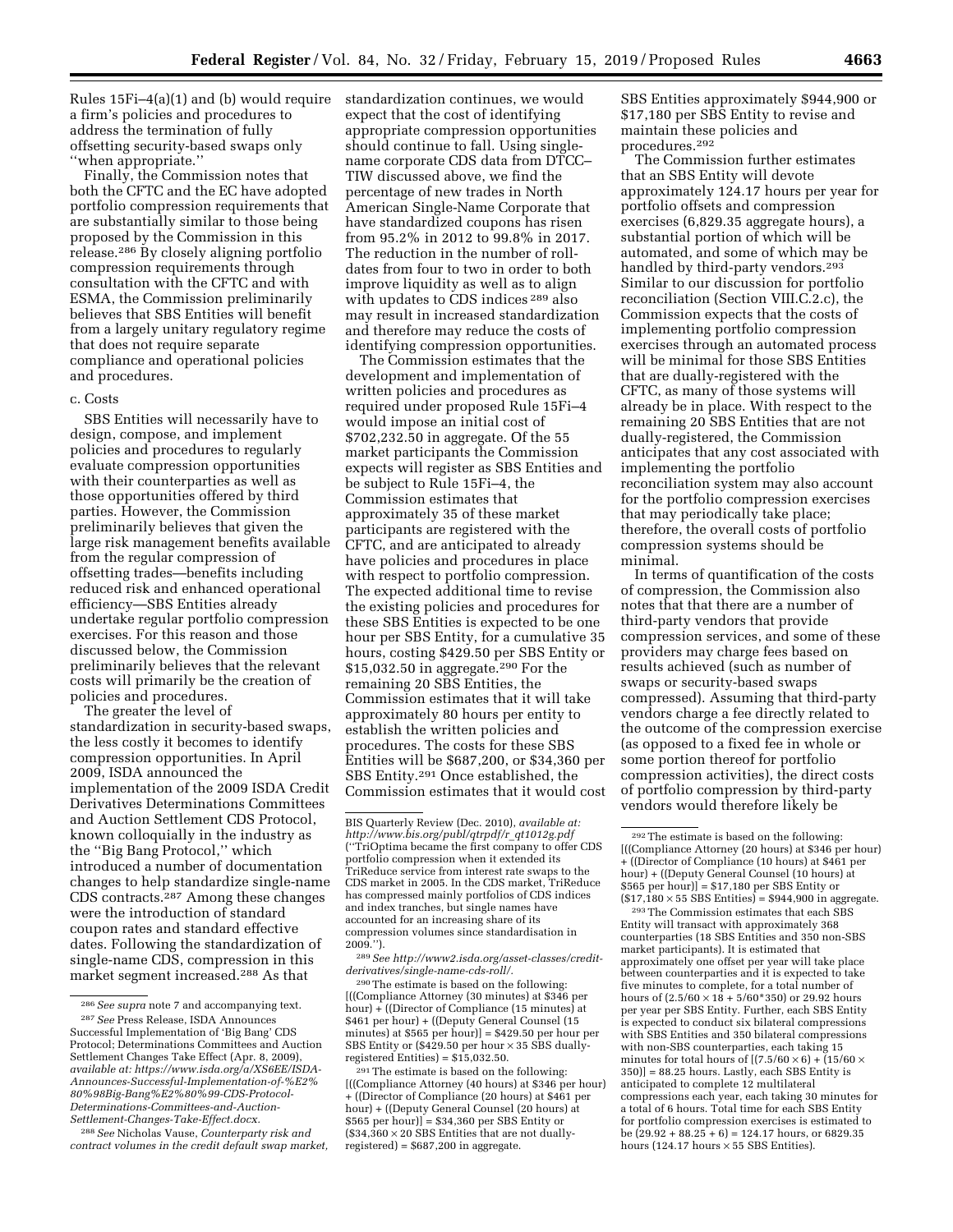directly related to the economic benefits of reduced counterparty and operational risk realized through the compression exercises. The Commission does not currently have pricing data for thirdparty service providers that offer portfolio compression services and so is unable to quantify the costs to market participants who make use of these services.

Many non-SBS Entities typically trade only in small volumes and on one side of a particular security-based swap, to create a synthetic position in the underlying asset or to hedge another position, for example. Such one-sided market positions reduce the opportunities to engage in periodic compression cycles. For SBS Entities that do not currently participate in compression cycles, there could be costs to modify the participant's risk systems and connectivity enhancements that would allow for sharing the necessary information required to identify compression opportunities and for the booking and processing of a large volume of security-based swaps in a short time period. Multilateral compression cycles are typically managed with automated tools to support tear-up and new trade creation that end-users usually do not possess, and the costs of obtaining such tools cannot be justified by the benefits. The rule does not require market participants to engage in mandatory compression cycles, but only to establish, maintain, and follow written policies and procedures for engaging in certain forms of portfolio compression exercises.

#### d. Alternatives

The proposed rule requires that SBS Entities establish, maintain, and follow written policies and procedures as they relate to certain forms of portfolio compression exercises with each of its counterparties. As such, the Commission is not proposing to mandate the specific contents of the policies and procedures created to comply with these rules.294 However, a number of more specific requirements for portfolio compression could be included. For example, the current proposal only requires policies and procedures that address compression to the extent requested by the counterparty rather than a more prescriptive requirement.295

Pursuant to the proposed Rule 15Fi– 4, SBS Entities are required ''periodically'' to examine the

possibility for whether portfolio compression exercises can take place. While this provides flexibility to the counterparties in terms of the frequency with which rebalancing would have to be explored, it leaves open the possibility that market participants will suboptimally select the frequency with which portfolio compression exercises can occur, which could impose externalities on SBS counterparties as well as the financial system as a whole. As an alternative, the Commission has considered requiring a minimum frequency of analysis of portfolio compression exercises. For instance, at least twice a year, SBS Entities could conduct an analysis of the possibility of a portfolio compression exercise in order to reduce their counterparty credit risk and engage in such a portfolio compression exercise, similar to those adopted by the EC.296 Given that portfolio compression has been identified to be a valuable and important tool for risk management, it is likely that many SBS Entities already have in place policies and procedures for periodic evaluation of compression possibilities, thus imposing a minimum standard could be burdensome and costly for firms to implement.

Relatedly, the frequency with which SBS Entities evaluate their prospects for portfolio compression opportunities could be related to the number of transactions between counterparties (as is required for portfolio reconciliation in proposed rule 15Fi–3). For instance, if counterparties have portfolios in excess of 500 transactions, an analysis of portfolio compression could be conducted quarterly, while SBS Entities with portfolios between 50 and 500 transactions, portfolio compression exercises could be explored twice a year. For counterparties with fewer than 50 transactions between them (or for portfolios with non-SBS Entities), portfolio compression exercises could be simply ''periodically.'' This would allow counterparties to assess the counterparty credit risk at frequencies aligned with the complexities of their portfolios without incurring substantive additional costs of this increase in periodic evaluation of portfolio compression opportunities. The Commission has considered the costs and benefits to market participants of imposing policies and procedures related to portfolio compression based on the number of transactions between counterparties. However, it is likely that market participants expected to register as SBS Entities already have policies

and procedures in place to evaluate portfolio compression opportunities with counterparties, and requiring alterations to these policies could be costly for these entities without corresponding benefits.

Proposed Rule 15Fi–4(c), the new requirements regarding portfolio compression, would not apply to a ''clearing transaction'', which is defined as a security-based swap that has a clearing agency as a direct counterparty.297 A clearing agency means a clearing agency that is registered with the Commission pursuant to Section 17A of the Exchange Act and that provides central counterparty services for security-based swap transactions. The Commission considered as an alternative including transactions cleared at a foreign clearing agency that is not registered with the Commission within its definition of ''clearing transaction'' for the purposes of the proposed rule. The Commission preliminarily concluded that an approach that is similar to that taken by the Commission in other rules,<sup>298</sup> as well as the approach taken by the CFTC,299 would reduce implementation and compliance costs.

The Commission has considered as an alternative, an alternative compliance mechanism that would allow a SBS Entity to be deemed in compliance with certain proposed rules regarding portfolio compression if the SBS Entity is also registered as a swap dealer or major swap participant with the CFTC and is in compliance with the corresponding CFTC portfolio compression rules. The Commission preliminarily concludes that, as a practical matter, the rules are nearly equivalent, suggesting that any additional compliance cost arising from differences in these rules for an entity that is registered with both the CFTC and the Commission should be small. The Commission preliminarily believes that the differences that do exist (such as the proposed rule providing that requested compression by an entity that is not a security-based swap dealer or major security-based swap participant need only be conducted if appropriate 300) may provide marginal benefits to SBS market participants (such as by preventing portfolio compression that is not appropriate given the particular circumstances of

<sup>294</sup>There is one exception to this statement, *see supra* note 72.

<sup>295</sup>*See supra* Section I.C.3.

<sup>296</sup>*See* EU Regulation 149/2013, art. 14, 2013 O.J. 11, 22.

<sup>297</sup>*See supra* Section I.C.4.

<sup>298</sup>*See supra* note 278.

<sup>299</sup>Specifically, CFTC Rule 23.503(c) provides that ''[n]othing in this section shall apply to a swap that is cleared by a derivatives clearing organization.'' 17 CFR 23.503(c).

<sup>300</sup>*See supra* note 70 and accompanying text.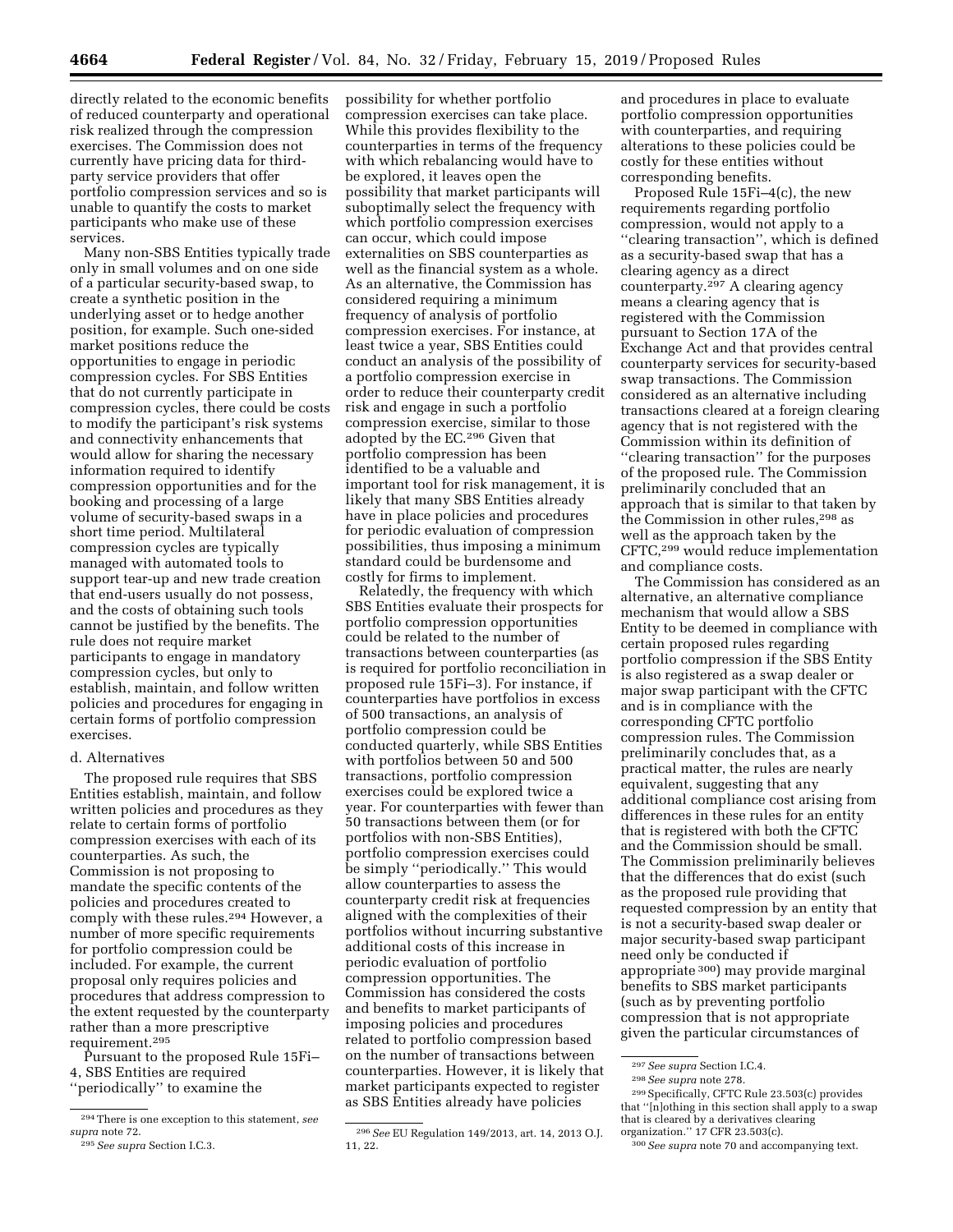the trade and the counterparties to that trade).301

# 4. Trading Relationship Documentation

OTC derivatives market participants typically have relied on the use of industry standard legal documentation, including master netting agreements, definitions, schedules, and confirmations, to document their security-based swap trading relationships. This industry standard documentation offers a framework for documenting the transactions between counterparties for OTC derivatives products.302 The standard documentation is designed to set forth the legal, trading, and credit relationship between the parties and to facilitate netting of transactions in the event that parties have to close-out their position with one another or determine credit exposure for margin and collateral management. Notwithstanding the standardization of such documentation, some or all of the terms of the master agreement and other documents are subject to negotiation and modification.

### a. Requirements

The Commission is proposing rules and interpretations that generally would require each SBS Entity to establish, maintain, and follow written policies and procedures reasonably designed to ensure that it executes written trading relationship documentation with its counterparties prior to, or contemporaneously with, executing a security-based swap. The security-based swap trading relationship documentation is required to be in writing and to include all material terms governing the trading relationship between counterparties.

Further, the proposed rule would also require that the security-based swap trading relationship documentation include credit support arrangements.303 One of the key elements of Title VII reforms was to ensure that uncleared OTC derivatives were appropriately collateralized, thus the documentation of processes for calculating and

302One commonly used form of the industry standard documentation is the ISDA Master Agreement and related definitions, schedules, and confirmations specific to particular asset classes. As noted in Section VI.B.4, over 99% of uncleared security-based swap transactions use an ISDA Master Agreement as reported in DTCC–TIW.

303*See supra* Section I.C.2 304 15 U.S.C. 78c–5(f).

exchanging margin in connection with security-based swaps helps to achieve the broader regulatory objective.304

The proposed rules also would establish minimum standards with respect to identifying the matters that must be addressed in the security-based swap trading documentation, and outline certain requirements related to the resolution of discrepancies, particularly those involving differences in the valuation of security-based swaps. In the event that discrepancies in valuation arise, the proposed rule requires that counterparties must provide documentation for either an alternative method for determining value of the security-based swap or documentation on the resolution process for such disputes.

The proposed rule also requires that counterparties to the security-based swap provide information on their legal status, particularly in the event of liquidation, as well as to disclose certain information of a security-based swap accepted for clearing by a clearing agency, in order to reduce any potential confusion regarding the status of the trade following its acceptance and novation at the clearing agency. Lastly, proposed Rule 15Fi–5 requires a periodic independent audit to identify any material deficiencies in the trading relationship documentation policies and procedures.

### b. Benefits

Inadequate or incomplete documentation of open security-based swap transactions could, in some cases, result in collateral and legal disputes between the two counterparties, thereby exposing both sides to significant counterparty credit risk. By way of contrast, adequate documentation between counterparties offers a framework for establishing the trading relationship between the parties from the outset of the transaction, which should minimize both the number and magnitude of potential disputes.

Further, the proposed rule provides particular guidance with respect to policies and procedures documenting the valuation of security-based swaps. Although having policies and procedures regarding trading relationship documentation in place is important for all aspects of the transaction, the valuation of the transaction and how it affects margin requirements on an on-going basis is critical for managing both counterparty credit as well as operational risk. Pursuant to proposed Rule 15Fi–5, counterparties are required to provide

information on the valuation methods, procedures, rules, and inputs (within limits so as to not reveal private information regarding proprietary valuation models), while further stipulating that either alternative valuation methods or valuation discrepancy resolutions are detailed in the trading relationship documentation. These benefits are both complemented by, and accrue to, the portfolio reconciliation process contemplated by proposed Rule 15Fi–3. That is, comprehensive and accurate documentation of a transaction may contribute to a smoother reconciliation process by reducing the possibility of discrepancies; and any discrepancies that may still arise could subsequently be identified and resolved through reconciliation.

As discussed above, because shortcomings in credit risk management and documentation may only become evident during a crisis, some benefits of complying with these rules will accrue to the financial system as a whole while the ongoing direct costs are borne by the individual market participant. Therefore, in the absence of these rules, trading relationship documentation practices employed by individual market participants may be less thorough than would be desired by all market participants in order to properly manage risks to the financial system. However, the widespread use of standard documentation mitigates both the potential benefit and costs of the proposed rule.

### c. Costs

Market participants will likely incur ongoing costs associated with the rules concerning trading relationship documentation. Market participants will have to (1) negotiate and document all terms of each trading relationship; (2) design, compose, and implement policies and procedures reasonably designed to ensure the execution of security-based swap trading relationship documentation, including valuation documentation; (3) obtain documentation from counterparties who are claiming the end user exception to clearing; and (4) periodically audit documentation and keep records and/or make reports as required under these rules.

The Commission estimates that the initial burden to negotiate and draft trading relationship documentation will be \$4,741,680 per SBS Entity, or \$260,792,400 in aggregate across the 55

<sup>301</sup>The corresponding CFTC compression rule applicable to transactions with counterparties that are not SBS Entities does not contain the caveat that any form of compression or offset covered by the applicable policies and procedures would only need to occur ''when appropriate.'' *See supra* note 70. We solicit comment on this difference. *See supra* Section I.C.5.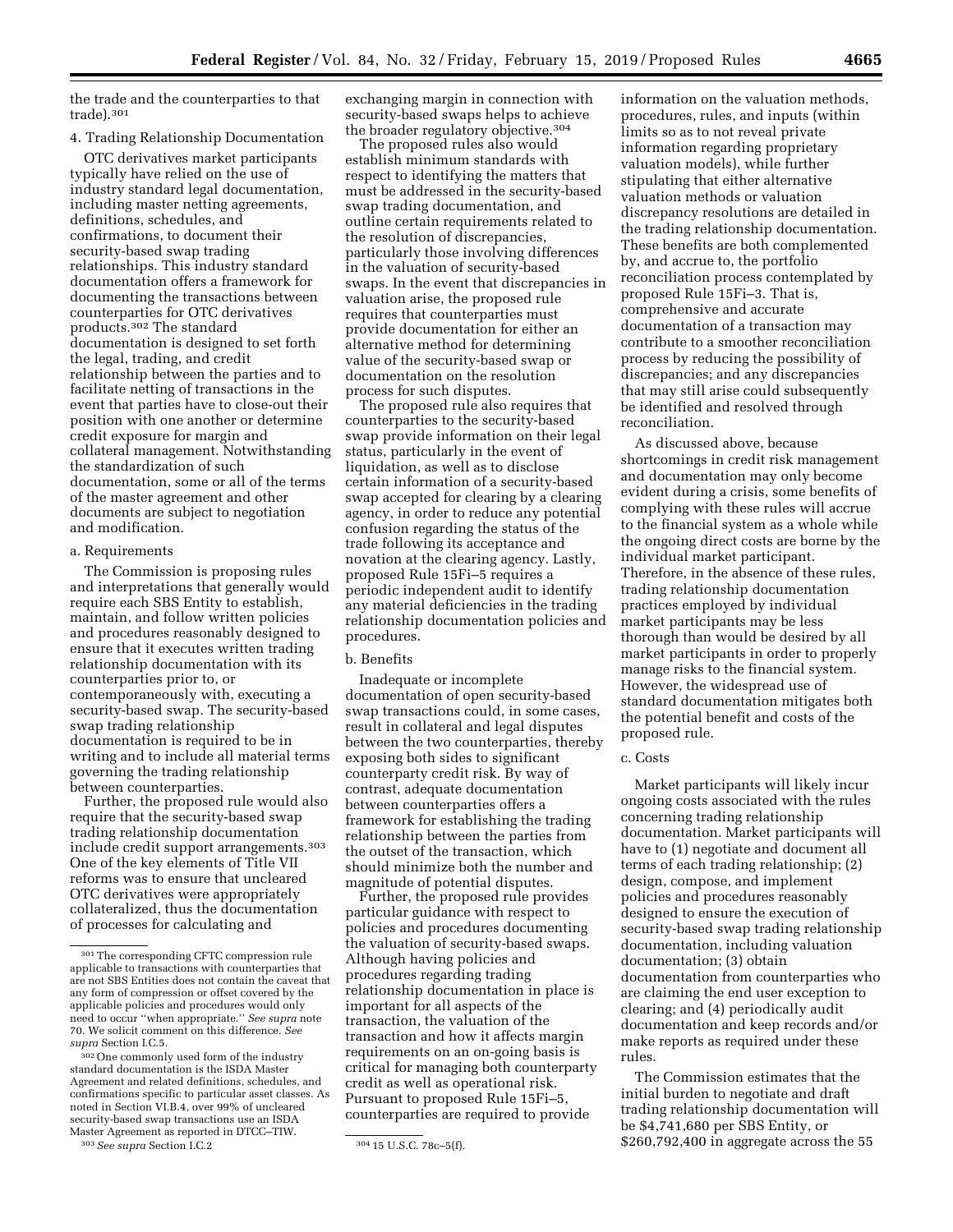SBS Entities.305 The Commission further estimates that the development and implementation of written policies and procedures as required under proposed Rule 15Fi–5 would impose an initial cost of \$702,232.50 in aggregate. Of the total 55 SBS Entities as expected by the Commission that would be subject to Rule 15Fi–5, 35 are anticipated to be registered concurrently with the CFTC, and are anticipated to already have policies and procedures in place with respect to portfolio compression. The expected additional time to revise the existing policies and procedures for these Entities is expected to be one hour per Entity, for a cumulative 35 hours, costing \$429.50 per Entity or \$15,032.50 in aggregate.<sup>306</sup> For the remaining 20 SBS Entities, the Commission estimates that it will take approximately 80 hours per entity to establish the written policies and procedures. The costs for these SBS Entities will be \$687,200, or \$34,360 per SBS Entity.307 Once established, the Commission estimates that it would cost SBS Entities approximately \$944,900 or \$17,180 per SBS Entity to revise and maintain these policies and procedures.308 Lastly, proposed Rule 15Fi–5 requires periodic independent audits of the trading relationship documentation. The Commission estimates that the costs associated with these audits will be \$794,880 per SBS Entity, or \$43,718,400 in aggregate.309 Memorializing the specific terms of

the security-based swap trading

306The estimate is based on the following: [((Compliance Attorney (30 minutes) at \$346 per hour) + ((Director of Compliance (15 minutes) at \$461 per hour) + ((Deputy General Counsel (15 minutes) at \$565 per hour)] = \$429.50 per hour per SBS Entity or (\$429.50 per hour × 35 SBS dually- $\text{registered Entities)} = \$15,\!032.50.$ 

307 The estimate is based on the following: [((Compliance Attorney (40 hours) at \$346 per hour) + ((Director of Compliance (20 hours) at \$461 per hour) + ((Deputy General Counsel (20 hours) at \$565 per hour)] = \$34,360 per SBS Entity or  $($34,360 \times 20$  SBS Entities that are not duallyregistered) = \$687,200 in aggregate.

<sup>308</sup>The estimate is based on the following: [((Compliance Attorney (20 hours) at \$346 per hour) + ((Director of Compliance (10 hours) at \$461 per hour) + ((Deputy General Counsel (10 hours) at \$565 per hour)] = \$17,180 per SBS Entity or  $($17,180 \times 55$  SBS Entities) = \$944,900 in aggregate.

309The estimate is based on the following: [368 counterparties  $\times$  10 hours per Audit  $\times$  Auditor (\$216 per hour)] = \$794,880 per SBS Entity, or (\$794,880 × 55 SBS Entities) = \$43,718,400 in aggregate.

relationship and security-based swap transactions between counterparties is prudent business practice and, in fact, many market participants already use standardized documentation.310 Accordingly, the Commission preliminarily believes that many, if not most, market participants that are expected to register as SBS Entities currently execute and maintain trading relationship documentation of the type required by the proposed rules in the ordinary course of their businesses, including documentation that contains several of the terms that would be required by the proposed rules. Thus, the hour and dollar burdens associated with the security-based swap trading relationship documentation requirements may be limited to amending existing documentation to expressly include any additional terms required by the proposed rules. In addition the Commission anticipates that standardized security-based swap trading relationship documentation will eventually incorporate changes that may be necessary to comply with many of the requirements of this rule reducing the cost to individual security-based swap market participants.311

Proposed Rule 15Fi–5 also includes certain exceptions that are intended to mitigate costs incurred by market participants while preserving the risk mitigating benefits of thorough trading relationship documents. First, the proposed rule would provide an exception for security-based swaps executed prior to the date on which the SBS Entity is required to be in compliance with the trading relationship documentation rule, as it may be costly and impractical to require SBS Entities to bring existing transactions into compliance with the proposed rules. The Commission notes that this exception may increase the likelihood of disputes in valuation with respect to such transactions, which will be subject to the portfolio reconciliation requirement of proposed Rule 15Fi–3 even though they are not subject to the documentation requirements of proposed Rule 15Fi–5. Such disputes could be costly to resolve and may lead to greater uncertainty with respect to counterparty credit risk.

310As noted in Section VI.B.4, as of 2015, the DTCC–TIW data shows that over 99% of SBS Entities use the ISDA Master Agreement.

The proposed rule further provides exceptions for any ''clearing transaction'', which, pursuant to existing Rule 15Fi–1(c) under the Exchange Act, is defined as a securitybased swap that has a clearing agency as a direct counterparty. Once a security is cleared, the transaction is primarily governed by the terms of the agreement between clearing member and the clearing agency. Lastly, the proposed rule would provide an exception for security-based swaps executed anonymously on a national securities exchange or an SBSEF, provided that these security-based swaps are intended to be cleared and are actually submitted for clearing to a clearing agency that provides CCP services. This exception is intended to recognize that documentation requirements may be nearly impossible to fulfill within the context of cleared anonymous transactions.312

#### d. Alternatives

The Commission has evaluated reasonable alternatives to the proposed rule on trading relationship documentation. One alternative would be that all SBS Entities are required to adhere to an industry-accepted standard form of trading documentation, instead of establishing policies and procedures related to documentation. It is unlikely that this alternative would materially alter the primary benefits of the rule, namely that of reducing disputes over documentation that could lead to increased counterparty risk, but could increase overall compliance costs without analogous increases in benefits, due to reduced operational flexibility.

Further, the proposed rule requires that SBS Entities undertake a periodic, independent audit to identify material weaknesses in its documentation policies and procedures. As proposed, there is flexibility on behalf of the SBS Entity as to how and when those audits occur. Alternatively, the Commission has considered limiting to only external auditors and requiring a once per year audit of trading relationship documentation. Although this alternative would not materially amend the primary benefits related to the audit of SBS Entities' policies and procedures related to trading relationship documentation, the Commission anticipates that this alternative could increase compliance costs by reducing operational flexibility.

<sup>305</sup>Each SBS Entity is anticipated to be counterparty to 18 other SBS Entities and 350 non-SBS market participants, for a total of 368 counterparties. The initial negotiation and draft in expected to take 30 hours per counterparty. The estimation is as follows: [((Compliance Manager (15 hours)  $\times$  \$346) + (Director of Compliance (7.5 hours)  $\times$  \$461) + (Deputy General Counsel (7.5 hours)  $$565$ )) × 368 counterparties] = \$4,741,680 per SBS Entity, or  $(\$4,741,680 \times 55$  SBS Entities) = \$260,792,400 in aggregate.

<sup>311</sup> In response to prior Dodd Frank Act related regulatory requirements, ISDA in partnership with third party providers, has created technology-based solutions enabling counterparties to modify OTC derivatives related documentation quickly and efficiently. *See [http://www2.isda.org/dodd-frank](http://www2.isda.org/dodd-frank-documentation-initiative/)[documentation-initiative/.](http://www2.isda.org/dodd-frank-documentation-initiative/)* 

<sup>312</sup>The exception with respect to security-based swap transactions on national exchanges or SBSEF is limited. *See* Section I.D.6 for a complete discussion of those limitations.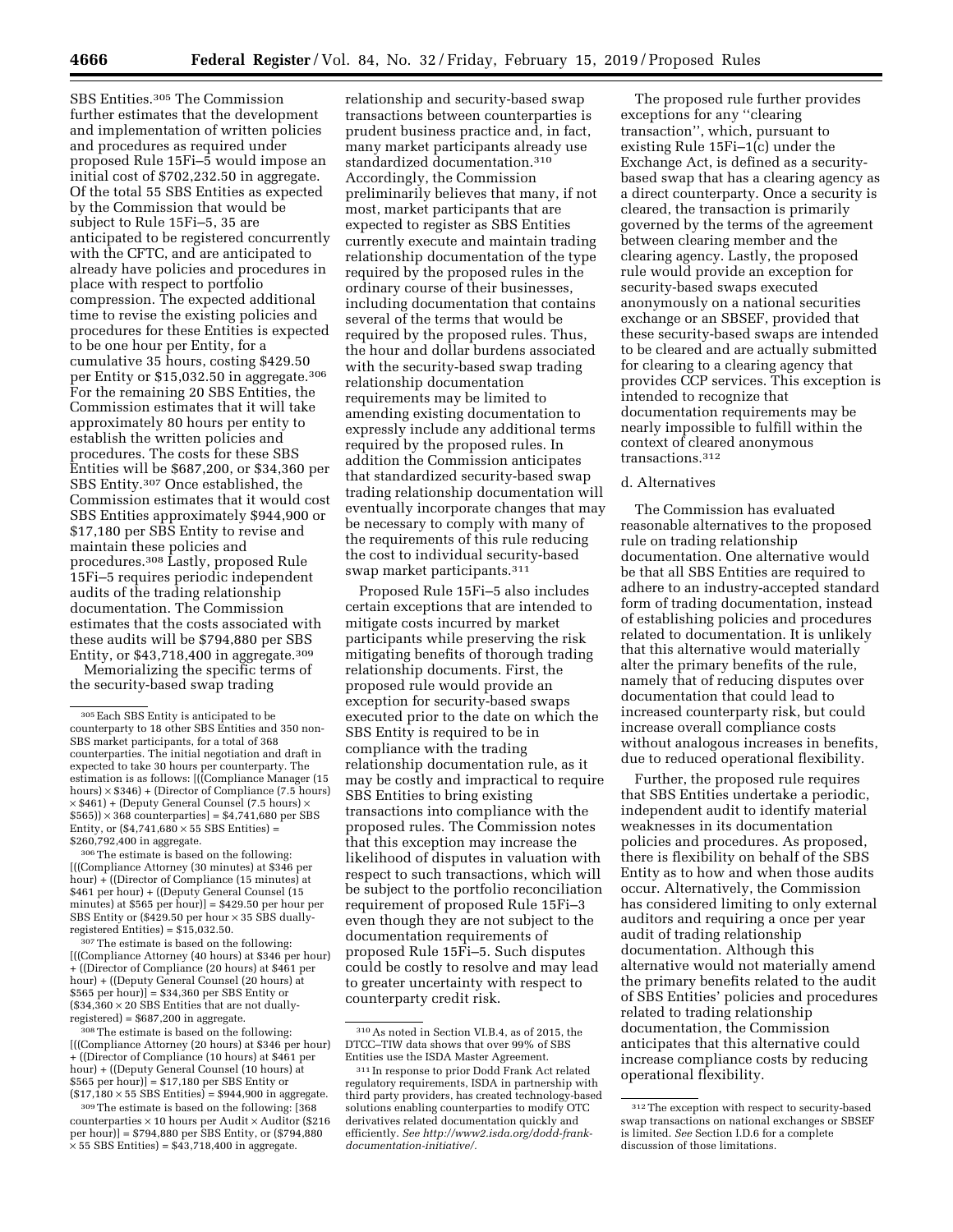Proposed Rule 15Fi–5(a)(1)(ii) would provide an exception to the trading relationship documentations requirements for any ''clearing transaction'' which is defined as a security-based swap that has a clearing agency as a direct counterparty.313 A clearing agency means a clearing agency that is registered with the Commission pursuant to Section 17A of the Exchange Act and that provides central counterparty services for security-based swap transactions. The Commission considered as an alternative including transactions cleared at a foreign clearing agency that is not registered with the Commission within its definition of ''clearing transaction'' for the purposes of the proposed rule. The Commission preliminarily concluded that an approach that is similar to that taken by the Commission in other rules, 314 as well as the approach taken by the CFTC,315 would reduce implementation and compliance costs.

The Commission has considered as an alternative, an alternative compliance mechanism that would allow a SBS Entity to be deemed in compliance with certain proposed rules regarding trading relationship documentation if the SBS Entity is also registered as a swap dealer or major swap participant with the CFTC and is in compliance with the corresponding CFTC trading relationship documentation rules. The Commission preliminarily concludes that, as a practical matter, the rules are nearly equivalent, suggesting that any additional compliance cost arising from differences in these rules for an entity that is registered with both the CFTC and the Commission should be small. The Commission preliminarily believes that differences that do exist are necessary and appropriate. For example, to the extent that a transaction entered into on an anonymous basis on a national securities exchange or SBSEF that is then rejected for clearing but continues to exist, the Commission preliminarily believes that the counterparties to the ongoing securitybased swap should have in place a written agreement on the terms of that transaction.316

#### 5. Recordkeeping Requirements

The Commission is also proposing rules that would modify existing Rules 17a–3 and 17a–4, as well as proposed

Rules 18a–5 and 18a–6 for the recordkeeping and reporting requirements applicable to SBS Entities. The proposed amendments would involve requiring each SBS Entity to make and keep current information relevant to portfolio reconciliation and portfolio compression exercises and to retain all security-based swap trading relationship documentation required to be created under proposed Rule 15Fi–5, as well as each policy and procedure created pursuant to proposed Rules 15Fi–3, 15Fi–4, and 15Fi–5.

### a. Requirements

The Commission is proposing to amend Rule 17a–3 (which applies to SBS Entities that are also registered with the Commission as broker-dealers) and proposed Rule 18a–5 (which applies to SBS Entities that are not registered with the Commission as broker-dealers). Under these amendments, each SBS Entity would be required to make and keep records of each security-based swap portfolio reconciliation and portfolio compression exercise, which is believed to promote compliance with proposed Rules 15Fi–3 and 15Fi–4 as well as support SBS Entities in the event that disputes arise in relation to previous reconciliations or compressions. The proposed amendments would also require that SBS Entities make and keep records of valuation disputes in excess of \$20 million if not resolved within three (for SBS Entities) or five (for non-SBS counterparties) days.

The Commission also is proposing to amend Rule 17a–4 (which applies to SBS Entities that are also registered with the Commission as broker-dealers) and proposed Rule 18a–6 (which applies to SBS Entities that are not registered with the Commission as broker-dealers), which address record retention. All records made and kept under the proposed amendments to Rule 17a–3 and proposed Rule 18a–5 would need to be retained for at least three years. Further, all policies and procedures related to proposed Rules 15Fi–3 through 15Fi–5, all written agreements between counterparties on terms of portfolio reconciliation, and all securitybased swap trading relationship documentation with counterparties would need to be retained until at least three years following the termination of said policies and procedures and/or documentation.

#### b. Benefits

In proposing these requirements, the Commission considered the potential benefits of improving the oversight, transparency, and documentation of

security-based swap activities. The amendments to Rules 17a–3 and 17a–4, and proposed Rules 18a–5 and 18a–6 are intended to facilitate effective oversight of SBS Entities, thus the benefits associated with the proposed amendments related to recordkeeping are beneficial not only to the SBS Entities, but also are expected to facilitate regulatory oversight.

Requiring retention of records related to portfolio reconciliation, portfolio compression, and trading relationship documentation for a minimum of three years provides SBS Entities with a wellestablished track record should disputes about terms of the security-based swap arise. The benefits of these proposed amendments, to the extent that they enhance existing practice, could reduce both counterparty credit risk as well as operational risk for the SBS Entities. Further, the proposed amendments are expected to facilitate examinations by the Commission of SBS Entities.

#### c. Costs

The Commission also recognizes that there will be costs associated with the new rules and rule amendments. Those costs include the costs of creating procedures to ensure that records are kept as required by the proposed rule amendments, and costs associated with ongoing record maintenance. As the recordkeeping requirements would be amendments to Rules 17a–3 and 17a–4, and proposed Rules 18a–5 and 18a–6; however, the incremental costs of compliance with these amendments is likely to be minimal.

The proposed Rules 15Fi–3 through 15Fi–5 would require that SBS Entities would establish and maintain written policies and procedures related to portfolio reconciliation, portfolio compression exercises, and trading relationship documentation. Further, SBS Entities are already required to comply with the retention of written policies and procedures with respect to Rule 15Fi–2 related to trade acknowledgement and verification, and should have recordkeeping systems previously instituted. Therefore, only minor modifications would need to be made in order to make the systems compliant with the proposed amendments regarding recordkeeping requirements for portfolio reconciliation, portfolio compression exercises, and trading relationship documentation.

Generally, the Commission does not expect the amendments to Rules 17a–3 and 17a–4, and proposed Rules 18a–5 and 18a–6 to create material burdens for registrants, although as noted above the Commission does expect that there will

<sup>313</sup>*See supra* Section I.D.6.

<sup>314</sup>*See supra* note 278.

<sup>315</sup>Specifically, CFTC Rule 23.504(a)(1)(iii) excludes from the written trading relationship documentation requirements ''swaps cleared by a derivatives clearing organization.'' 17 CFR  $23.504(a)(1)(iii)$ .

<sup>316</sup>*See supra* Section I.D.6.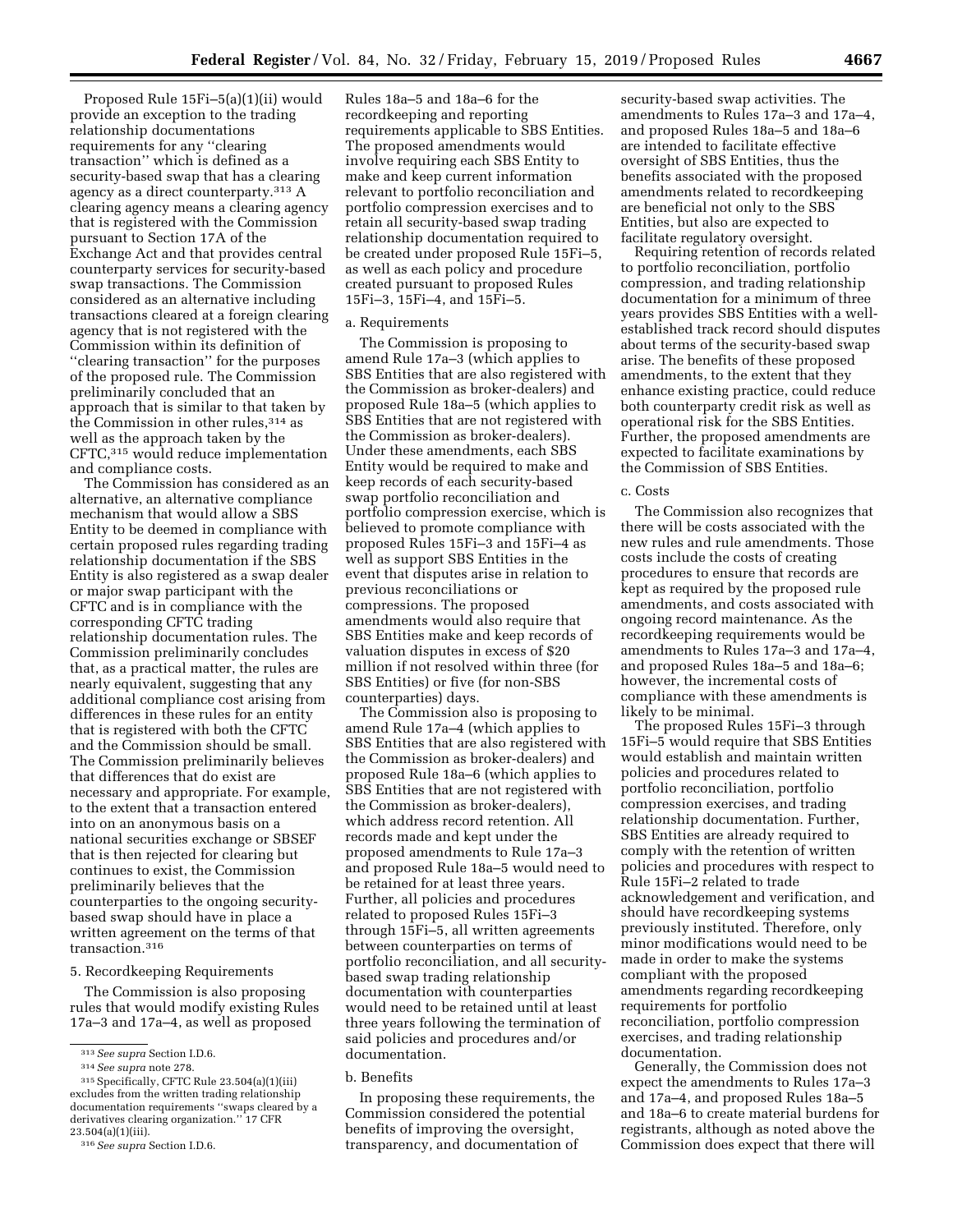be incremental costs related to complying with the proposed rule amendments.317

# d. Alternatives

The Commission has considered reasonable alternatives to the proposed amendments. In particular, the costs and benefits associated with the required recordkeeping horizon have been evaluated. Shorter horizons (of less than three years) would lessen the overall recordkeeping burden by reducing the retention requirements and corresponding storage of records. However, as it may take time for disputes, particularly in the event of liquidations to be fully settled, shorter horizons may lead to the elimination of relevant records prior to resolution. On the other hand, longer horizons for maintaining records could be costly with respect to storage and system requirements. However, longer record preservation would reduce the likelihood that historical records are unavailable if needed at some point in the future.

Proposed Rule 15Fi–5(c) requires each SBS Entity to have an independent auditor conduct periodic audits sufficient to identify any material weakness in it documentation policies and procedures required by the rule. The Commission considered using the same requirement as that required by the CFTC that the audit be conducted by an independent internal or external auditor. The Commission chose not to follow this approach because in its experience overseeing accounting and auditing standards in the context of certain disclosure requirements under the federal securities laws, an internal auditor typically reports to the management of the applicable entity, which by definition would not satisfy the test for auditor independence under any existing statutory or regulatory provision that the Commission administers.318 However, because the proposed rule would still encompass any auditor, whether external or internal, that is in fact independent, the Commission preliminarily believes that the practical differences between the Commission's proposed rule and the corresponding CFTC rule are negligible.

# 6. Cross-Border Application of Rules 15Fi–3 Through 15Fi–5

In early 2016, the Commission adopted Rule 3a71–6 under the Exchange Act, which determined that non-U.S. SBS Entities could satisfy certain requirements of Section 15F by

complying with comparable regulatory requirements of a foreign financial regulatory system.319 At the time of the substituted compliance rule, it applied solely to business conduct standards; however, Rule 3a71–6 was amended in the Trade Acknowledgement and Verification Adopting Release to provide foreign SBS Entities with the potential to rely on substituted compliance to satisfy Title VII trade confirmation requirements.320

#### a. Requirements

The Commission is proposing to amend further Rule 3a71–6 to allow non-U.S. SBS Entities to potentially be able to satisfy through substituted compliance the Title VII portfolio reconciliation, portfolio compression, and trading relationship documentation requirements in proposed Rules 15Fi–3 through 15Fi–5. The Commission has preliminarily determined that the principles previously set forth in the Business Conduct Standards Adopting Release and the Trade Acknowledgement and Verification Adopting Release with respect to substituted compliance should in large part similarly pertain to the reconciliation, compression, and documentation requirements proposed herein.

### b. Benefits

The Commission proposed amendments to Rule 3a71–6 permit consideration of substituted compliance in order to reduce the probability that SBS Entities are subject to potentially duplicative or conflicting regulation. Market participants that face duplicative regulatory regimes are likely to attain comparable regulatory outcomes, but at a cost of increased compliance burdens without an analogous increase in benefits. The availability of substituted compliance could decrease the compliance burden for non-U.S. SBS Entities, particularly as it pertains to portfolio reconciliation, portfolio compression, and trading relationship documentation. Allowing for the possibility of substituted compliance may help achieve the risk mitigation requirements set forth in proposed Rules 15Fi–3 through 15Fi–5, in particular as it reduces legal uncertainty, counterparty credit risk exposure, and operational risk for market participants.

Further, the Commission anticipates broader market implications of

substituted compliance, as well, namely an increase in foreign SBS dealers' activity in the U.S. market, the expansion of access by both U.S. and foreign SBS Entities to global liquidity, and a reduction in the possibility of liquidity fragmentation along jurisdictional lines. The availability of substituted compliance for non-U.S. SBS Entities also could promote market efficiency, while enhancing competition in U.S. markets. Increased participation and access to liquidity is likely to improve efficiencies related to hedging and risk sharing, while simultaneously increasing competition between domestic and foreign SBS Entities.

### c. Costs

The Commission preliminarily believes that the availability of substituted compliance for portfolio reconciliation, portfolio compression, and trading relationship documentation would not substantially alter the benefits intended by the proposed Rules 15Fi–3 through 15Fi–5. In particular, it is expected that the availability of substituted compliance will not detract from the risk mitigation benefits that stem from periodic portfolio reconciliation, as well as policies and procedures regarding portfolio compression exercises and trading relationship documentation.

To the extent that substituted compliance reduces duplicative compliance costs, non-U.S. SBS Entities entering into transactions in which substituted compliance is available may incur lower overall costs associated with portfolio reconciliation, portfolio compression, and documentation exercises with their counterparties than they would otherwise incur without the option of substituted compliance availability, either because a non-U.S. SBS Entity may have already implemented foreign regulatory requirements which have been deemed comparable by the Commission, or because security-based swap counterparties eligible for substituted compliance do not need to duplicate compliance with two sets of comparable requirements.

A substituted compliance request can be made by either a foreign regulatory jurisdiction on behalf of its market participants, or by the registered market participant itself.321 The decision to request substituted compliance is voluntary, and therefore, to the extent that requests are made by individual market participants, such participants would request substituted compliance

<sup>317</sup>*See supra* Section I.F.1.

<sup>318</sup>*See supra* Section I.D.5.

<sup>319</sup>*See* Business Conduct Standards Adopting Release, 81 FR at 30074.

<sup>320</sup>*See* Trade Acknowledgement and Verification Adopting Release, 81 FR at 39827–28.

<sup>321</sup>*See* Cross-Border Adopting Release, 79 FR at 47277.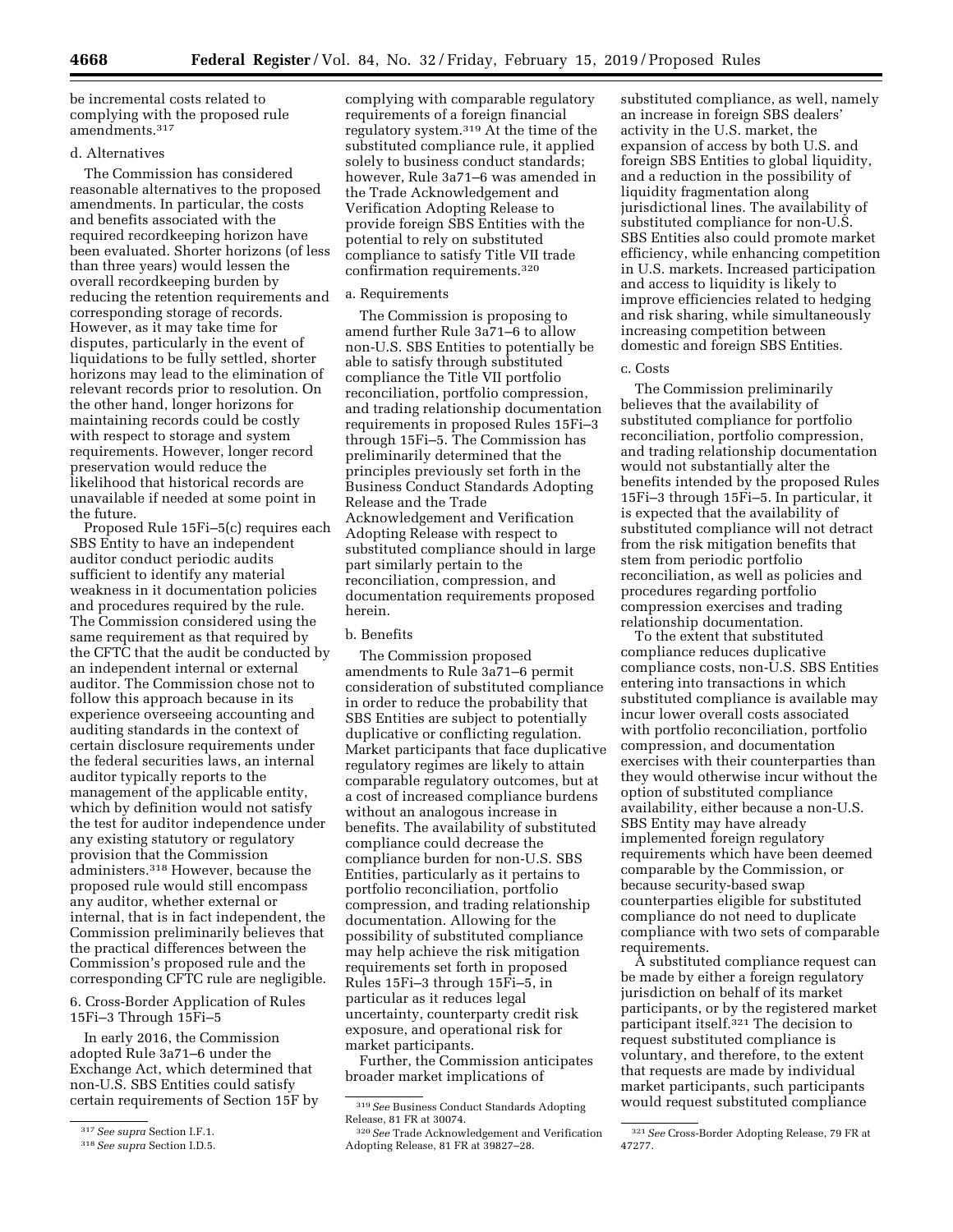only if compliance with foreign regulatory requirements was less costly, in their own assessment, than compliance with both the foreign regulatory regime and the relevant Title VII requirements, including portfolio reconciliation, portfolio compression, and trading relationship documentation requirements. Even after a substituted compliance determination is made, market participants would only choose substituted compliance for portfolio reconciliation, compression, and documentation requirements if the benefits that they expect to receive from transacting in the U.S. markets exceed the costs that they expect to bear for doing so.

### *D. Request for Comment*

The Commission requests comment on all aspects of this initial economic analysis, including whether the analysis has: (i) Identified all benefits and costs, including all effects on efficiency, competition, and capital formation; (ii) given due consideration to each benefit and cost, including each effect on efficiency, competition, and capital formation; and (iii) identified and considered reasonable alternatives to the proposed regulations. We request and encourage any interested person to submit comments regarding the proposed regulations and our analysis of the potential effects of the proposed regulations. We request that commenters identify sources of data and information as well as provide data and information to assist us in analyzing the economic consequences of the proposed rule and proposed amendments. We also are interested in comments on the qualitative benefits and costs we have identified and any benefits and costs we may have overlooked. In addition to our general request for comment on the economic analysis associated with the proposed rule and proposed amendments, we request specific comment on certain aspects of the proposal:

• We request comment on our characterization of current portfolio reconciliation practices. Do commenters agree that the proposed portfolio reconciliation rules are similar to current best practices? If not, how are they different? Are there third party service providers that offer portfolio reconciliation services? If so, what are the costs associated with using such services?

• We request comment on our characterization of current portfolio compression practices. Do commenters agree that the proposed portfolio compression rules are similar to current best practices? If not, how are they

different? The Commission understands that there are third party service providers that offer portfolio compression services. What are the direct and indirect costs of using such service providers?

• We request comment on our characterization of current trading relationship documentation practices. Do commenters agree with our characterization? If not, how are they different?

• We request comment on our characterization of the benefits of the proposed regulations concerning portfolio reconciliation. The Commission preliminarily believes that the main benefit of portfolio reconciliation is improved management of market and credit risks associated with particular transactions. Do commenters agree with this characterization of the benefits? Are there other benefits of the proposed rule that have not been identified in our discussion and that warrant consideration? Are the assumptions that form the basis of our analysis of the benefits appropriate? Can commenters provide data that supports or opposes these assumptions? Can commenters provide data that would help the Commission quantify the magnitude of the benefits identified in our discussion or other benefits that we did not identify in our discussion and that warrant consideration?

• We request comment on our characterization of the costs of the proposed regulations concerning portfolio reconciliation. The Commission preliminarily believes that making its rules as similar as practicable to those of the CFTC will mitigate compliance costs for SBS entities. The Commission also preliminarily believes that ongoing portfolio reconciliation costs would likely be a function of portfolio size and the availability of third party service providers. Do commenters agree with our characterization of the costs? Are there other costs of the proposed rule that have not been identified in our discussion and that warrant consideration? Are the assumptions that form the basis of our analysis of the costs appropriate? Can commenters provide data that supports or opposes these assumptions? Can commenters provide data that would help the Commission quantify the magnitude of the costs identified in our discussion or other costs that we did not identify in our discussion and that warrant consideration?

• We request comment on our characterization of the benefits of the proposed rules concerning portfolio

compression. The Commission preliminarily believes that the main benefit of the proposed portfolio compression rule is the potential for reducing the overall risk, cost, and inefficiencies associated with maintaining offsetting transactions. Do commenters agree with this characterization of the benefits? Are there other benefits of the proposed rule that have not been identified in our discussion and that warrant consideration? Are the assumptions that form the basis of our analysis of the benefits appropriate? Can commenters provide data that supports or opposes these assumptions? Can commenters provide data that would help the Commission quantify the magnitude of the benefits identified in our discussion or other benefits that we did not identify in our discussion and that warrant consideration?

• We request comment on our characterization of the costs of the proposed regulations concerning portfolio compression. The Commission preliminarily believes the making its rules as similar as practicable to those of the CFTC will mitigate compliance costs for SBS entities. Do commenters agree with our characterization of the costs? Are there other costs of the proposed rule that have not been identified in our discussion and that warrant consideration? Are the assumptions that form the basis of our analysis of the costs appropriate? The Commission preliminarily believes third-party service providers often facilitate multilateral portfolio compression but lacks data on the costs to participants of using these services. Can commenters provide data that supports or opposes these assumptions? Can commenters provide data that would help the Commission quantify the magnitude of the costs identified in our discussion or other costs that we did not identify in our discussion and that warrant consideration?

• We request comment on our characterization of the benefits of the proposed rules concerning trading relationship documentation. The Commission preliminarily believes that the main benefit of the proposed trading relationship documentation rule is the potential for reducing the likelihood of collateral and legal disputes between counterparties that might expose each side to significant counterparty credit risk. Do commenters agree with this characterization of the benefits? Are there other benefits of the proposed rule that have not been identified in our discussion and that warrant consideration? Are the assumptions that form the basis of our analysis of the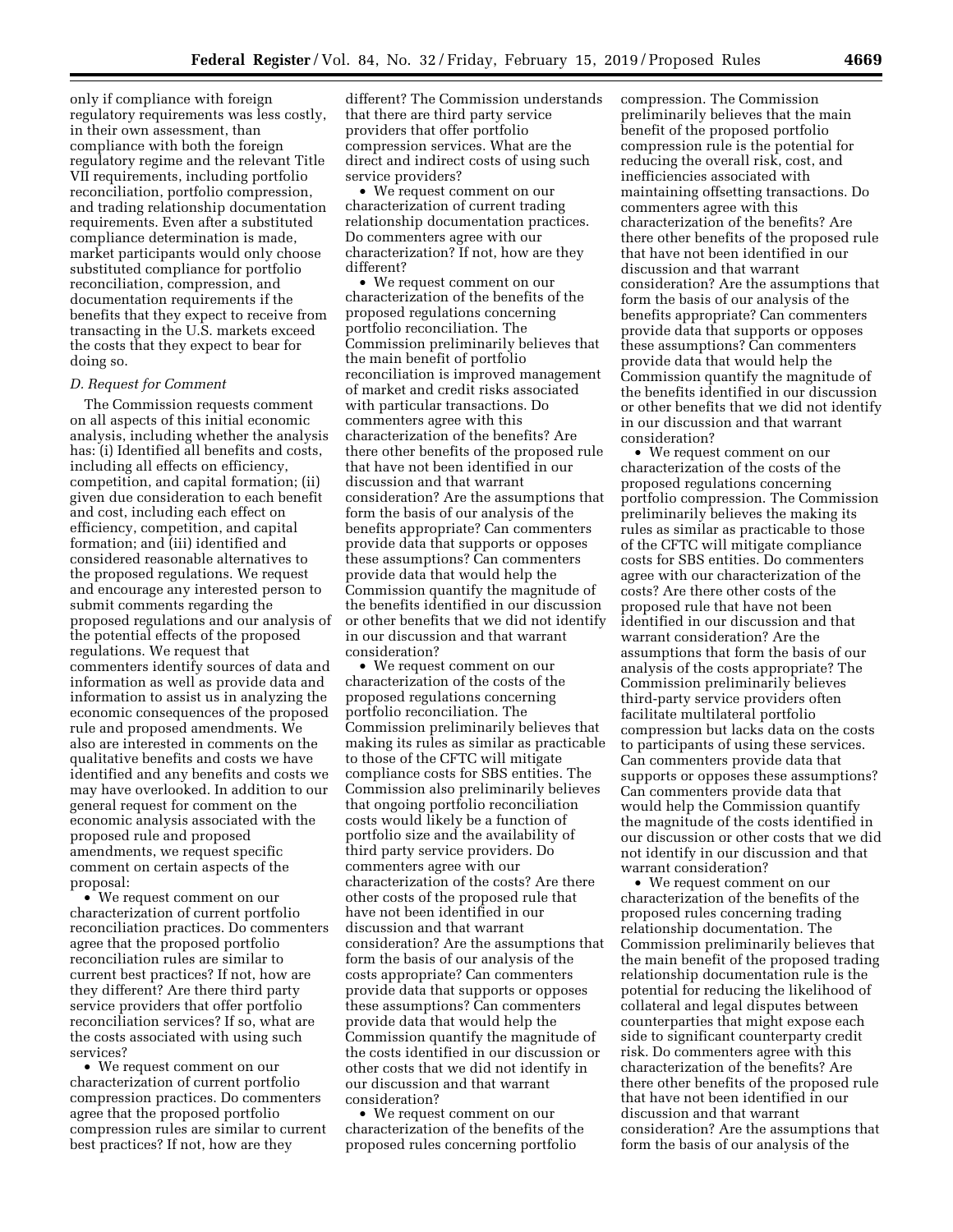benefits appropriate? Can commenters provide data that supports or opposes these assumptions? Can commenters provide data that would help the Commission quantify the magnitude of the benefits identified in our discussion or other benefits that we did not identify in our discussion and that warrant consideration?

• We request comment on our characterization of the costs of the proposed regulations concerning trading relationship documentation. The Commission preliminarily believes the widespread use of standard documentation mitigates the costs of the proposed rule. Do commenters agree with our characterization of the costs? Are there other costs of the proposed rule that have not been identified in our discussion and that warrant consideration? Are the assumptions that form the basis of our analysis of the costs appropriate? Can commenters provide data that would help the Commission quantify the magnitude of the costs identified in our discussion or other costs that we did not identify in our discussion and that warrant consideration?

• Are there any effects on efficiency, competition, and capital formation that are not identified or are misidentified in our economic analysis? Please be specific and provide data and analysis to support your views.

• Do commenters believe that the alternatives the Commission considered are appropriate? Are there other reasonable alternatives that the Commission should consider? If so, please provide additional alternatives and how their costs and benefits would compare to the proposal.

• We request and encourage any interested person to submit comments regarding any aspect of the economic analysis of the proposed rule, specific issues discussed in the economic analysis, and other matters that may have an effect on the costs or benefits of the proposed rule. With regard to any comments, we note that such comments are of particular assistance to our rulemaking initiative if accompanied by supporting data and analysis of the issues addressed in those comments.

# **VII. Consideration of Impact on the Economy**

For purposes of the Small Business Regulatory Enforcement Fairness Act of 1996 (''SBREFA'') 322 the Commission requests comment on the potential impact of the proposed rules and

amendments on the economy on an annual basis. The Commission also requests comment on any potential increases in costs or prices for consumers or individual industries, and any potential effect on competition, investment, or innovation. Commenters are requested to provide empirical data and other factual support for their views to the extent possible.

# **VIII. Regulatory Flexibility Act Certification**

The Regulatory Flexibility Act of 1980 (''RFA'') 323 requires the Commission, in promulgating rules, to consider the impact of those rules on small entities. Section 603(a) 324 of the Administrative Procedure Act, 325 as amended by the RFA, generally requires the Commission to undertake a regulatory flexibility analysis of all proposed rules to determine the impact of such rulemaking on ''small entities.'' Section 605(b) of the RFA 326 provides that this requirement shall not apply to any proposed rule or proposed rule amendment which, if adopted, would not have a significant economic impact on a substantial number of small entities.

For purposes of Commission rulemaking in connection with the RFA,327 a small entity includes: (1) When used with reference to an ''issuer'' or a ''person,'' other than an investment company, an ''issuer'' or ''person'' that, on the last day of its most recent fiscal year, had total assets of \$5 million or less; 328 or (2) a broker-dealer with total capital (net worth plus subordinated liabilities) of less than \$500,000 on the date in the prior fiscal year as of which its audited financial statements were prepared pursuant to Rule 17a–5(d) under the Exchange Act,329 or, if not required to file such statements, a broker-dealer with total capital (net worth plus subordinated liabilities) of less than \$500,000 on the last day of the preceding fiscal year (or in the time that it has been in business, if shorter); and is not affiliated with any

327Although Section 601(b) of the RFA defines the term ''small entity,'' the statute permits agencies to formulate their own definitions. The Commission has adopted definitions for the term ''small entity'' for the purposes of Commission rulemaking in accordance with the RFA. Those definitions, as relevant to this proposed rulemaking, are set forth in Rule 0–10 under the Exchange Act, 17 CFR 240.0–10. *See* Exchange Act Release No. 18451 (Jan., 28, 1982), 47 FR 5215 (Feb., 4, 1982) (File No. AS–305).

person (other than a natural person) that is not a small business or small organization.330 Under the standards adopted by the Small Business Administration, small entities in the finance and insurance industry include the following: (i) For entities engaged in credit intermediation and related activities, entities with \$175 million or less in assets; 331 (ii) for entities engaged in non-depository credit intermediation and certain other activities, entities with \$7 million or less in annual receipts; 332 (iii) for entities engaged in financial investments and related activities, entities with \$7 million or less in annual receipts; 333 (iv) for insurance carriers and entities engaged in related activities, entities with \$7 million or less in annual receipts; 334 and (v) for funds, trusts, and other financial vehicles, entities with \$7 million or less in annual receipts.335

With respect to SBS Entities, based on feedback from market participants and our information about the securitybased swap markets, and consistent with our position in prior Dodd-Frank Act rulemakings, the Commission continues to believe that (1) the types of entities that would engage in more than a *de minimis* amount of dealing activity involving security-based swaps—which generally would be large financial institutions—would not be ''small entities'' for purposes of the RFA and (2) the types of entities that may have security-based swap positions above the level required to be ''major securitybased swap participants'' would not be ''small entities'' for purposes of the RFA.336

For the foregoing reasons, the Commission certifies that neither proposed Rules 15Fi–3 through 15Fi, nor the proposed amendments to Rules 3a71–6, 15Fi–1, 17a–3, 17a–4, 18a–5 (proposed) and 18a–6 (proposed) would, if adopted, have a significant economic impact on a substantial number of small entities. The Commission encourages written comments regarding this certification. The Commission solicits comment as to whether the proposed rules could have an effect on small

- 333*See id.* at Subsector 523.
- 334*See id.* at Subsector 524.
- 335*See id.* at Subsector 525.

336*See* SBS Entity Registration Adopting Release, 80 FR at 49013; SBS Books and Records Proposing Release, 79 FR at 25296–97 and n.1441; Intermediary Definitions Adopting Release, 77 FR at 30743. *See* also Sections V (Paperwork Reduction Act) and VI (Economic Analysis) (discussing, among other things, the economic impact, including the estimated compliance costs and burdens, of the amendments).

<sup>322</sup>Public Law 104–121, Title II, 110 Stat. 857 (1996) (codified in various sections of 5 U.S.C., 15 U.S.C. and as a note to 5 U.S.C. 601).

<sup>323</sup> 5 U.S.C. 601 *et seq.* 

<sup>324</sup> 5 U.S.C. 603(a).

<sup>325</sup> 5 U.S.C. 551 *et seq.* 

<sup>326</sup> 5 U.S.C. 605(b).

<sup>328</sup>*See* 17 CFR 240.0–10(a).

<sup>329</sup> 17 CFR 240.17a–5(d).

<sup>330</sup>*See* 17 CFR 240.0–10(c).

<sup>331</sup>*See* 13 CFR 121.201 (Subsector 522).

<sup>332</sup>*See id.* at Subsector 522.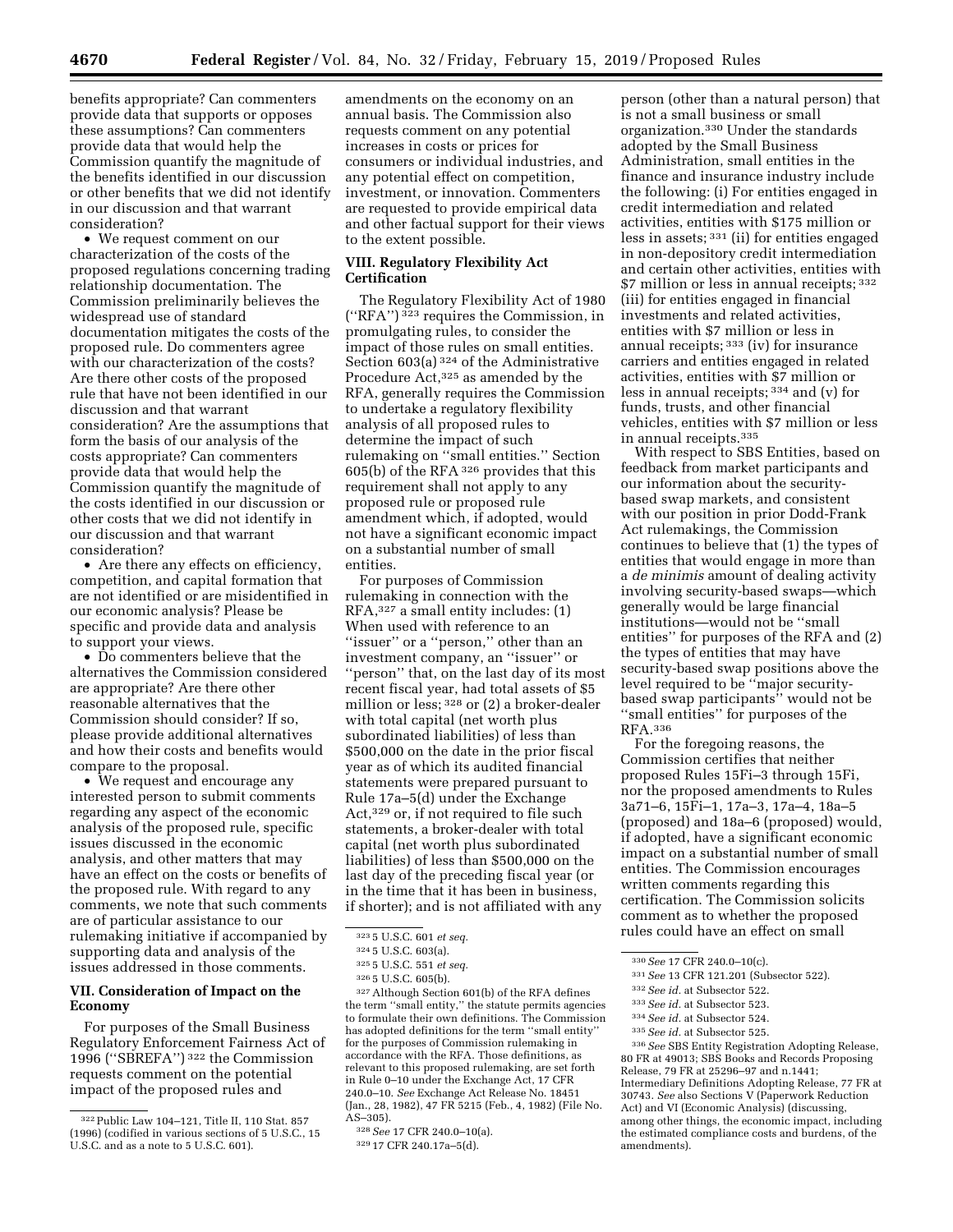entities that has not been considered. The Commission requests that commenters describe the nature of any impact on small entities and provide empirical data to support the extent of such impact.

# **IX. Statutory Basis and Text of Proposed Rules**

The Commission is proposing to revise Rules 3a71–6, 15Fi–1, 17a–3, and 17a–4 under the Exchange Act (17 CFR 240.3a71–6, 17 CFR 240.15Fi–1, 17 CFR 240.17a–3 [as proposed to be amended at 79 FR 25193, May 2, 2014], and 17 CFR 240.17a–4 [as proposed to be amended at 79 FR 25193, May 2, 2014]), to revise proposed Rules 18a–5 and 18a–6 under the Exchange Act (17 CFR 240.18a–5 [as proposed to be adopted at 79 FR 25193, May 2, 2014] and 17 CFR 240.18a–6 [as proposed to be adopted at 79 FR 25193, May 2, 2014]) and to add new Rules 15Fi–3, 15Fi–4, and 15Fi–5 under the Exchange Act (17 CFR 240.15Fi–3, 17 CFR 240.15Fi–4, and 17 CFR 240.15Fi–5) pursuant to the authority conferred by the Exchange Act, as amended, and particularly sections 3(b), 15F, 17, and 23(a).337

### **List of Subjects in 17 CFR Part 240**

Reporting and recordkeeping requirements, Securities, Security-based swaps, Security-based swap dealers, Major security-based swap participants.

## **Text of the Amendments**

In accordance with the foregoing, the Securities and Exchange Commission proposes to amend Title 17, chapter II of the Code of Federal Regulations as follows:

### **PART 240—GENERAL RULES AND REGULATIONS, SECURITIES EXCHANGE ACT OF 1934**

■ 1. The general authority citation for Part 240 continues to read as follows:

**Authority:** 15 U.S.C. 77c, 77d, 77g, 77j, 77s, 77z–2, 77z–3, 77eee, 77ggg, 77nnn, 77sss,77ttt, 78c, 78c–3, 78c–5, 78d, 78e, 78f, 78g, 78i, 78j, 78j–1, 78k, 78k–1, 78l, 78m, 78n, 78n–1, 78o, 78o–4, 78o–10, 78p, 78q, 78q–1, 78s, 78u–5, 78w, 78x, 78ll, 78mm, 80a–20, 80a–23, 80a–29, 80a–37, 80b–3, 80b– 4, 80b–11, 7201 *et seq.,* and 8302; 7 U.S.C. 2(c)(2)(E); 12 U.S.C. 5221(e)(3); 18 U.S.C. 1350; and Pub. L. 111–203, 939A, 124 Stat. 1376 (2010), unless otherwise noted.

■ 2. Section 240.3a71–6 is amended by adding paragraph (d)(4) to read as follows:

**§ 240.3a71–6 Substituted compliance for security-based swap dealers and major security-based swap participants.** 

\* \* \* \* \*

(d) \* \* \* (4) *Portfolio reconciliation, portfolio compression, and trading relationship documentation requirements.* The portfolio reconciliation, portfolio compression, and trading relationship documentation requirements of section 15F(i) of the Act (15 U.S.C. 78o–10(i)) and §§ 240.15Fi–3 through 15Fi–5; provided, however, that prior to making such a substituted compliance determination the Commission intends to consider whether the requirements of the foreign financial regulatory system for engaging in portfolio reconciliation and portfolio compression and for executing trading relationship documentation with counterparties, the duties imposed by the foreign financial regulatory system, and the information that is required to be provided to counterparties pursuant to the requirements of the foreign financial regulatory system, are comparable to those required pursuant to the applicable provisions arising under the Act and its rules and regulations. ■ 3. Revise § 240.15 $Fi-1$  to read as follows:

### **§ 240.15Fi–1 Definitions.**

For the purposes of § 240.15Fi–1 through § 240.15Fi–5:

(a) The term *bilateral portfolio compression exercise* means an exercise by which two security-based swap counterparties wholly terminate or change the notional value of some or all of the security-based swaps submitted by the counterparties for inclusion in the portfolio compression exercise and, depending on the methodology employed, replace the terminated security-based swaps with other security-based swaps whose combined notional value (or some other measure of risk) is less than the combined notional value (or some other measure of risk) of the terminated security-based swaps in the exercise.

(b) The term *business day* means any day other than a Saturday, Sunday, or legal holiday.

(c) The term *clearing agency* means a clearing agency as defined in section 3(a)(23) of the Securities Exchange Act of 1934 (15 U.S.C. 78c(a)(23)) that is registered pursuant to section 17A of the Securities Exchange Act of 1934 (15 U.S.C. 78q–1) and provides central counterparty services for security-based swap transactions.

(d) The term *clearing transaction*  means a security-based swap that has a clearing agency as a direct counterparty.

(e) The term *day of execution* means the calendar day of the counterparty to the security-based swap transaction that ends the latest, provided that if a security-based swap transaction is

(1) Entered into after 4:00 p.m. in the place of a counterparty; or

(2) Entered into on a day that is not a business day in the place of a counterparty, then such security-based swap transaction shall be deemed to have been entered into by that counterparty on the immediately succeeding business day of that counterparty, and the day of execution shall be determined with reference to such business day.

(f) The term *execution* means the point at which the counterparties become irrevocably bound to a transaction under applicable law.

(g) The term *financial counterparty*  means a counterparty that is not a security-based swap dealer or a major security-based swap participant and that is one of the following:

(1) A swap dealer;

(2) A major swap participant;

(3) A commodity pool as defined in section 1a(10) of the Commodity Exchange Act (7 U.S.C. 1a(10));

(4) A private fund as defined in section 202(a)(29) of the Investment Advisers Act of 1940 (15 U.S.C. 80b– 2(a));

(5) An employee benefit plan as defined in paragraphs (3) and (32) of section 3 of the Employee Retirement Income Security Act of 1974 (29 U.S.C. 1002); and

(6) A person predominantly engaged in activities that are in the business of banking, or in activities that are financial in nature, as defined in section 4(k) of the Bank Holding Company Act of 1956 (12 U.S.C. 1843k).

(h) The term *fully offsetting securitybased swaps* means security-based swaps of equivalent terms where no net cash flow would be owed to either counterparty after the offset of payment obligations thereunder.

(i) The term *material terms* means: (1) With respect to any security-based swap that has not yet been included in a security-based swap portfolio and reconciled pursuant to § 240.15Fi–3, each term that is required to be reported to a registered swap data repository or the Commission pursuant to § 242.901 of this chapter; and

(2) With respect to all other securitybased swaps within a security-based swap portfolio, each term that is required to be reported to a registered swap data repository or the Commission pursuant to § 242.901 of this chapter; provided, however, that such definition does not include any term that is not

<sup>337</sup> 15 U.S.C. 78c(b), 78*o*–10, 78q, 78w(a), and 78mm.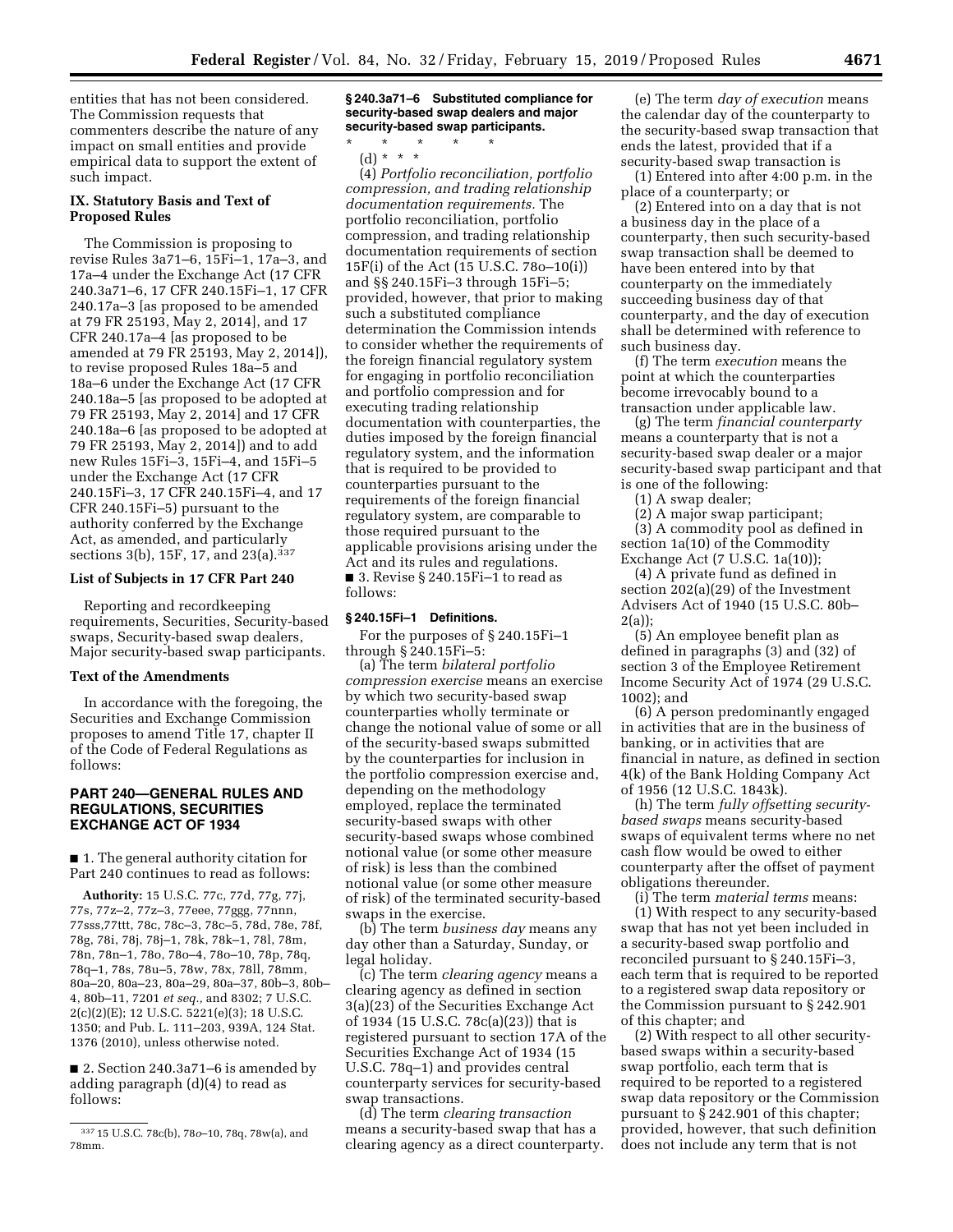relevant to the ongoing rights and obligations of the parties and the valuation of the security-based swap.

(j) The term *multilateral portfolio compression exercise* means an exercise by which multiple security-based swap counterparties wholly terminate or change the notional value of some or all of the security-based swaps submitted by the counterparties for inclusion in the portfolio compression exercise and, depending on the methodology employed, replace the terminated security-based swaps with other security-based swaps whose combined notional value (or some other measure of risk) is less than the combined notional value (or some other measure of risk) of the terminated security-based swaps in the exercise.

(k) The term *national securities exchange* means an exchange as defined in section 3(a)(1) of the Securities Exchange Act of 1934 (15 U.S.C.  $78c(a)(1)$ ) that is registered pursuant to section 6 of the Securities Exchange Act of 1934 (15 U.S.C. 78f).

(l) The term *portfolio reconciliation*  means any process by which the counterparties to one or more securitybased swaps:

(1) Exchange the material terms of all security-based swaps in the securitybased swap portfolio between the counterparties;

(2) Exchange each counterparty's valuation of each security-based swap in the security-based swap portfolio between the counterparties as of the close of business on the immediately preceding business day; and

(3) Resolve any discrepancy in valuations or material terms.

(m) The term *prudential regulator* has the meaning given to the term in section 3(a)(74) of the Act (15 U.S.C. 78c(a)(74)) and includes the Board of Governors of the Federal Reserve System, the Office of the Comptroller of the Currency, the Federal Deposit Insurance Corporation, the Farm Credit Association, and the Federal Housing Finance Agency, as applicable to the security-based swap dealer or major security-based swap participant.

(n) The term *security-based swap execution facility* means a securitybased swap execution facility as defined in section 3(a)(77) of the Securities Exchange Act of 1934 (15 U.S.C. 78c(a)(77)) that is registered pursuant to section 3D of the Securities Exchange Act of 1934 (15 U.S.C. 78c–4).

(o) The term *security-based swap portfolio* means all security-based swaps currently in effect between a particular security-based swap dealer or major security-based swap participant and a particular counterparty.

(p) The term *trade acknowledgment*  means a written or electronic record of a security-based swap transaction sent by one counterparty of the securitybased swap transaction to the other.

(q) The term *valuation* means the current market value or net present value of a security-based swap.

(r) The term *verification* means the process by which a trade acknowledgment has been manually, electronically, or by some other legally equivalent means, signed by the receiving counterparty.

■ 4. Section 240.15Fi-3 is added to read as follows:

### **§ 240.15Fi–3 Security-based swap portfolio reconciliation.**

(a) *Security-based swaps with security-based swap dealers or major security-based swap participants.* Each security-based swap dealer and major security-based swap participant shall engage in portfolio reconciliation as follows for all security-based swaps in which its counterparty is also a securitybased swap dealer or major securitybased swap participant.

(1) Each security-based swap dealer or major security-based swap participant shall agree in writing with each of its counterparties on the terms of the portfolio reconciliation including, if applicable, agreement on the selection of any third party service provider who may be performing the portfolio reconciliation.

(2) The portfolio reconciliation may be performed on a bilateral basis by the counterparties or by a third party selected by the counterparties in accordance with paragraph (a)(1) of this section.

(3) The portfolio reconciliation shall be performed no less frequently than:

(i) Once each business day for each security-based swap portfolio that includes 500 or more security-based swaps;

(ii) Once each week for each securitybased swap portfolio that includes more than 50 but fewer than 500 securitybased swaps on any business day during the week; and

(iii) Once each calendar quarter for each security-based swap portfolio that includes no more than 50 security-based swaps at any time during the calendar quarter.

(4) Each security-based swap dealer and major security-based swap participant shall resolve immediately any discrepancy in a material term of a security-based swap identified as part of a portfolio reconciliation or otherwise.

(5) Each security-based swap dealer and major security-based swap participant shall establish, maintain,

and follow written policies and procedures reasonably designed to resolve any discrepancy in a valuation identified as part of a portfolio reconciliation or otherwise as soon as possible, but in any event within five business days after the date on which the discrepancy is first identified, provided that the security-based swap dealer and major security-based swap participant establishes, maintains, and follows written policies and procedures reasonably designed to identify how the security-based swap dealer or major security-based swap participant will comply with any variation margin requirements under section 15F(e) of the Act (15 U.S.C. 78o–10(e)) and regulations thereunder pending resolution of the discrepancy in valuation. For purposes of this paragraph, a difference between the lower valuation and the higher valuation of less than 10 percent of the higher valuation need not be deemed a discrepancy.

(b) *Security-based swaps with entities other than security-based swap dealers or major security-based swap participants.* Each security-based swap dealer and major security-based swap participant shall establish, maintain, and follow written policies and procedures reasonably designed to ensure that it engages in portfolio reconciliation for all security-based swaps in which its counterparty is neither a security-based swap dealer nor a major security-based swap participant as follows.

(1) Each security-based swap dealer or major security-based swap participant shall agree in writing with each of its counterparties on the terms of the portfolio reconciliation including, if applicable, agreement on the selection of any third party service provider who may be performing the reconciliation.

(2) The portfolio reconciliation may be performed on a bilateral basis by the counterparties or by one or more third parties selected by the counterparties in accordance with paragraph (b)(1) of this section.

(3) The portfolio reconciliation will be required to be performed no less frequently than:

(i) Once each calendar quarter for each security-based swap portfolio that includes more than 100 security-based swaps at any time during the calendar quarter; and

(ii) Once annually for each securitybased swap portfolio that includes no more than 100 security-based swaps at any time during the calendar year.

(4) Each security-based swap dealer or major security-based swap participant shall establish, maintain, and follow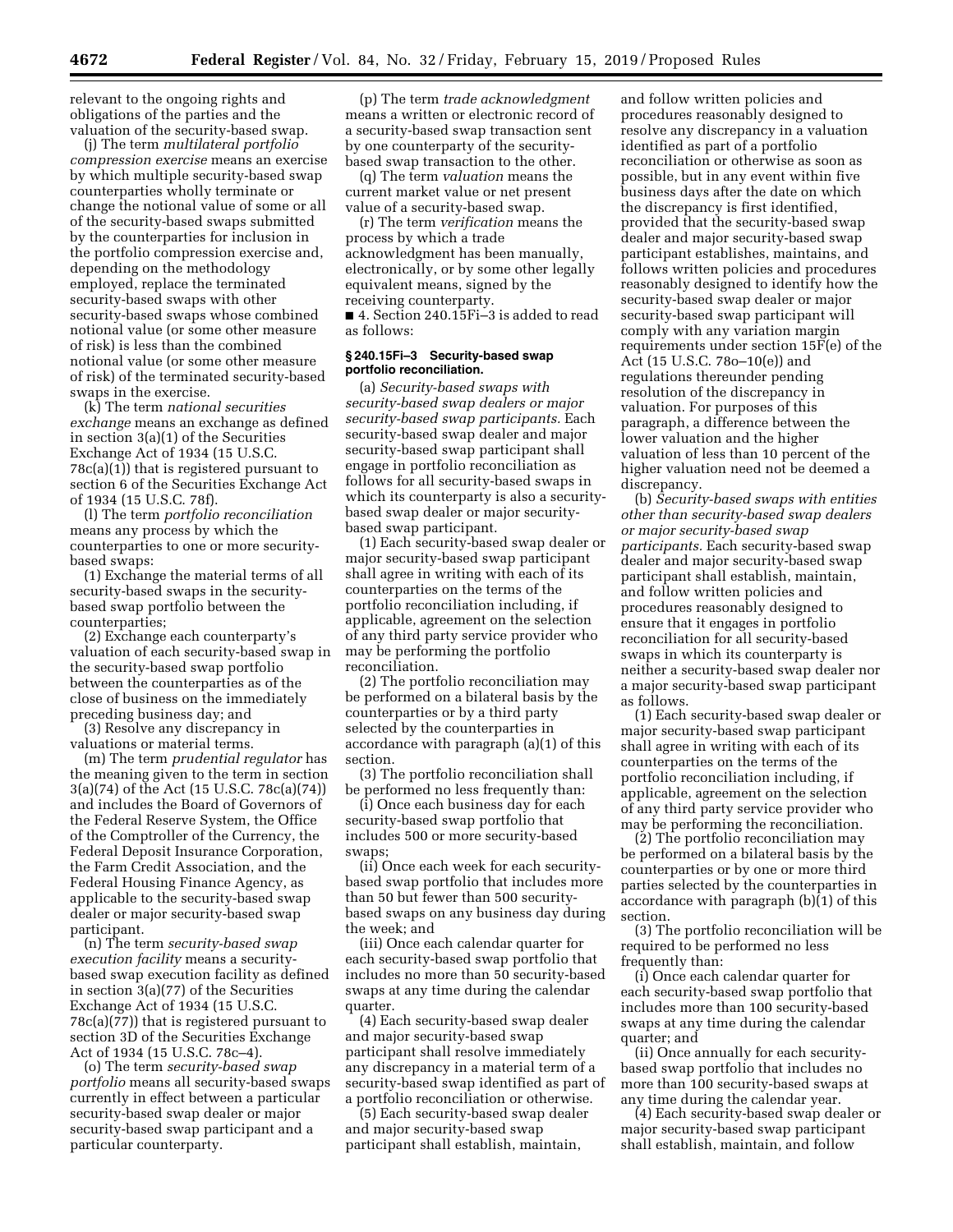written procedures reasonably designed to resolve any discrepancies in the valuation or material terms of each security-based swap identified as part of a portfolio reconciliation or otherwise with a counterparty that is neither a security-based swap dealer nor major security-based swap participant in a timely fashion. For purposes of this paragraph, a difference between the lower valuation and the higher valuation of less than 10 percent of the higher valuation need not be deemed a discrepancy.

(c) *Reporting of Security-Based Swap Valuation Disputes.* Each security-based swap dealer and major security-based swap participant shall promptly notify the Commission, in a form and manner acceptable to the Commission, and any applicable prudential regulator of any security-based swap valuation dispute in excess of \$20,000,000 (or its equivalent in any other currency), at either the transaction or portfolio level, if not resolved within:

(1) Three business days, if the dispute is with a counterparty that is a securitybased swap dealer or major securitybased swap participant; or

(2) Five business days, if the dispute is with a counterparty that is not a security-based swap dealer or major security-based swap participant.

(d) *Reconciliation of cleared securitybased swaps.* Nothing in this section shall apply to any clearing transaction. ■ 5. Section 240.15Fi-4 is added to read as follows:

## **§ 240.15Fi–4 Security-based swap portfolio compression.**

(a) *Portfolio compression with security-based swap dealers and major security-based swap participants—*(1) *Bilateral offset.* Each security-based swap dealer and major security-based swap participant shall establish, maintain, and follow written policies and procedures for terminating each fully offsetting security-based swap between a security-based swap dealer or major security-based swap participant and another security-based swap dealer or major security-based swap participant in a timely fashion, when appropriate.

(2) *Bilateral compression.* Each security-based swap dealer and major security-based swap participant shall establish, maintain, and follow written policies and procedures for periodically engaging in bilateral portfolio compression exercises, when appropriate, with each counterparty that is also a security-based swap dealer or major security-based swap participant. Such policies and procedures shall address, among other things, the

evaluation of bilateral portfolio compression exercises that are initiated, offered, or sponsored by any third party.

(3) *Multilateral compression.* Each security-based swap dealer and major security-based swap participant shall establish, maintain, and follow written policies and procedures for periodically engaging in multilateral portfolio compression exercises, when appropriate, with each counterparty that is also a security-based swap dealer or major security-based swap participant. Such policies and procedures shall address, among other things, the evaluation of multilateral portfolio compression exercises that are initiated, offered, or sponsored by any third party.

(b) *Portfolio compression with counterparties other than security-based swap dealers and major security-based swap participants.* Each security-based swap dealer and major security-based swap participant shall establish, maintain, and follow written policies and procedures for periodically terminating fully offsetting securitybased swaps and for engaging in bilateral or multilateral portfolio compression exercises with respect to security-based swaps in which its counterparty is an entity other than a security-based swap dealer or major security-based swap participant, when appropriate and to the extent requested by any such counterparty.

(c) *Portfolio compression of cleared security-based swaps.* Nothing in this section shall apply to any clearing transaction.

■ 6. Section 240.15Fi–5 is added to read as follows:

### **§ 240.15Fi–5 Security-based swap trading relationship documentation.**

(a)(1) *Applicability.* The requirements of this section shall not apply to:

(i) Security-based swaps executed prior to the date on which a securitybased swap dealer or major securitybased swap participant is required to be in compliance with this section;

(ii) Any clearing transaction; and (iii) Security-based swaps executed anonymously on a national securities exchange or a security-based swap execution facility, *Provided that:* 

(A) Such security-based swaps are intended to be cleared and are actually submitted for clearing to a clearing agency;

(B) All terms of such security-based swaps conform to the rules of the clearing agency; and

(C) Upon acceptance of such securitybased swap by the clearing agency:

*(1)* The original security-based swap is extinguished;

*(2)* The original security-based swap is replaced by equal and opposite

security-based swaps with the clearing agency; and

*(3)* All terms of the security-based swap shall conform to the product specifications of the cleared securitybased swap established under the clearing agency's rules; and *Provided further,* That if a security-based swap dealer or major security-based swap participant receives notice that a security-based swap transaction has not been accepted for clearing by a clearing agency, the security-based swap dealer or major security-based swap participant shall be required to comply with the requirements of this section in all respects promptly after receipt of such notice.

(2) *Policies and procedures.* Each security-based swap dealer and major security-based swap participant shall establish, maintain, and follow written policies and procedures reasonably designed to ensure that the securitybased swap dealer or major securitybased swap participant executes written security-based swap trading relationship documentation with its counterparty that complies with the requirements of this section. The policies and procedures shall be approved in writing by a senior officer of the security-based swap dealer or major security-based swap participant, and a record of the approval shall be retained. Other than trade acknowledgements and verifications of security-based swap transactions under § 240.15Fi–2, the security-based swap trading relationship documentation shall be executed prior to, or contemporaneously with, executing a security-based swap with any counterparty.

(b) *Security-based swap trading relationship documentation.* (1) The security-based swap trading relationship documentation shall be in writing and shall include all terms governing the trading relationship between the security-based swap dealer or major security-based swap participant and its counterparty, including, without limitation, terms addressing payment obligations, netting of payments, events of default or other termination events, calculation and netting of obligations upon termination, transfer of rights and obligations, allocation of any applicable regulatory reporting obligations (including pursuant to §§ 242.900 to 242.909) of this chapter, governing law, valuation, and dispute resolution.

(2) The security-based swap trading relationship documentation shall include all trade acknowledgements and verifications of security-based swap transactions under § 240.15Fi–2.

(3) The security-based swap trading relationship documentation shall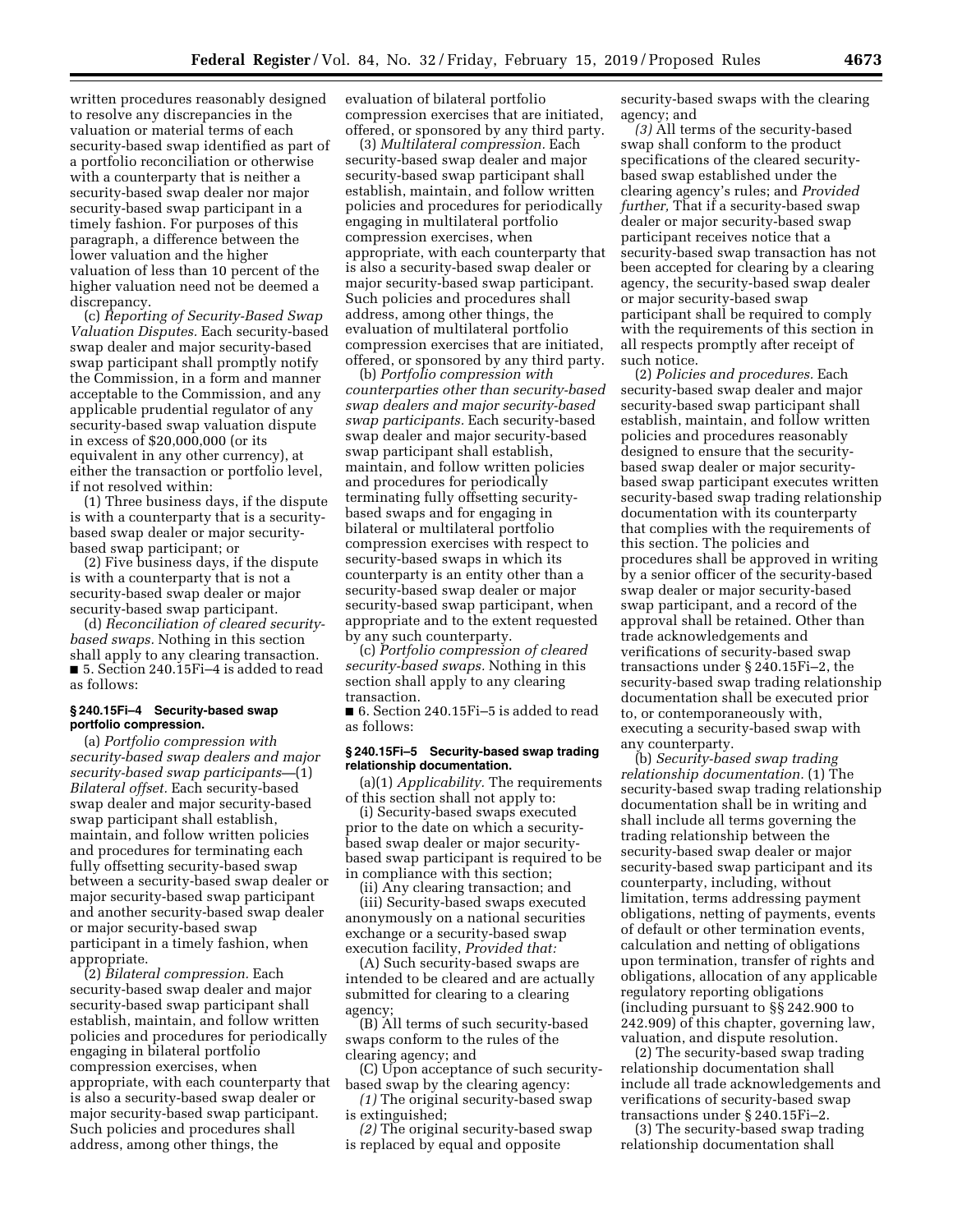include credit support arrangements, which shall contain, in accordance with applicable requirements under Commission regulations or regulations adopted by prudential regulators and without limitation, the following:

(i) Initial and variation margin requirements, if any;

(ii) Types of assets that may be used as margin and asset valuation haircuts, if any;

(iii) Investment and re-hypothecation terms for assets used as margin for uncleared security-based swaps, if any; and

(iv) Custodial arrangements for margin assets, including whether margin assets are to be segregated with an independent third party, in accordance with section 3E(f) of the Act (15 U.S.C. 78c–5(f)), if any.

(4)(i) The security-based swap trading relationship documentation between security-based swap dealers, between major security-based swap participants, between a security-based swap dealer and major security-based swap participant, between a security-based swap dealer or major security-based swap participant and a financial counterparty, and, if requested by any other counterparty, between a securitybased swap dealer or major securitybased swap participant and such counterparty, shall include written documentation in which the parties agree on the process, which may include any agreed upon methods, procedures, rules, and inputs, for determining the value of each securitybased swap at any time from execution to the termination, maturity, or expiration of such security-based swap for the purposes of complying with the margin requirements under section 15F(e) of the Act (15 U.S.C. 78o–10(e)) and regulations thereunder, and the risk management requirements under section 15F(j) of the Act (15 U.S.C. 78o– 10(j)) of the Act and regulations thereunder. To the maximum extent practicable, the valuation of each security-based swap shall be based on recently-executed transactions, valuations provided by independent third parties, or other objective criteria.

(ii) Such documentation shall include either:

(A) Alternative methods for determining the value of the securitybased swap for the purposes of complying with this paragraph in the event of the unavailability or other failure of any input required to value the security-based swap for such purposes; or

(B) A valuation dispute resolution process by which the value of the security-based swap shall be determined

for the purposes of complying with this paragraph (b)(4).

(iii) A security-based swap dealer or major security-based swap participant is not required to disclose to the counterparty confidential, proprietary information about any model it may use to value a security-based swap.

(iv) The parties may agree on changes or procedures for modifying or amending the documentation at any time.

(5) The security-based swap trading relationship documentation of a security-based swap dealer or major security-based swap participant shall include the following:

(i) A statement of whether the security-based swap dealer or major security-based swap participant is an insured depository institution (as defined in 12 U.S.C. 1813) or a financial company (as defined in section 201(a)(11) of the Dodd-Frank Act, 12 U.S.C. 5381(a)(11));

(ii) A statement of whether the counterparty is an insured depository institution or financial company;

(iii) A statement that in the event either the security-based swap dealer or major security-based swap participant or its counterparty becomes a covered financial company (as defined in section 201(a)(8) of the Dodd-Frank Wall Street Reform and Consumer Protection Act, 12 U.S.C. 5381(a)(8)) or is an insured depository institution for which the Federal Deposit Insurance Corporation (FDIC) has been appointed as a receiver (the ''covered party''), certain limitations under Title II of the Dodd-Frank Act or the Federal Deposit Insurance Act may apply to the right of the non-covered party to terminate, liquidate, or net any security-based swap by reason of the appointment of the FDIC as receiver, notwithstanding the agreement of the parties in the security-based swap trading relationship documentation, and that the FDIC may have certain rights to transfer securitybased swaps of the covered party under section 210(c)(9)(A) of the Dodd-Frank Wall Street Reform and Consumer Protection Act, 12 U.S.C. 5390(c)(9)(A), or 12 U.S.C. 1821(e)(9)(A); and

(iv) An agreement between the security-based swap dealer or major security-based swap participant and its counterparty to provide notice if either it or its counterparty becomes or ceases to be an insured depository institution or a financial company.

(6) The security-based swap trading relationship documentation of each security-based swap dealer and major security-based swap participant shall contain a notice that, upon acceptance of a security-based swap by a clearing agency:

(i) The original security-based swap is extinguished;

(ii) The original security-based swap is replaced by equal and opposite security-based swaps with the clearing agency; and

(iii) All terms of the security-based swap shall conform to the product specifications of the cleared securitybased swap established under the clearing agency's rules.

(c) *Audit of security-based swap trading relationship documentation.*  Each security-based swap dealer and major security-based swap participant shall have an independent auditor conduct periodic audits sufficient to identify any material weakness in its documentation policies and procedures required by this section. A record of the results of each audit shall be retained.

■ 7. Section 240.17a–3, as proposed to be amended at 79 FR 25193, May 2, 2014 is further amended by adding paragraph (a)(31) to read as follows:

### **§ 240.17a–3 Records to be made by certain brokers and dealers.**

\* \* \* \* \*

 $(a) * * * *$ 

(31)(i) A record of each security-based swap portfolio reconciliation, whether conducted pursuant to § 240.15Fi–3 or otherwise, including the dates of the security-based swap portfolio reconciliation, the number of portfolio reconciliation discrepancies, the number of security-based swap valuation disputes (including the timeto-resolution of each valuation dispute and the age of outstanding valuation disputes, categorized by transaction and counterparty), and the name of the third-party entity performing the security-based swap portfolio reconciliation, if any.

(ii) A copy of each notification required to be provided to the Commission pursuant to § 240.15Fi– 3(c).

(iii) A record of each bilateral offset and each bilateral portfolio compression exercise or multilateral portfolio compression exercise in which it participates, whether conducted pursuant to § 240.15Fi–4 or otherwise, including the dates of the offset or compression, the security-based swaps included in the offset or compression, the identity of the counterparties participating in the offset or compression, the results of the compression, and the name of the thirdparty entity performing the offset or compression, if any.

\* \* \* \* \*